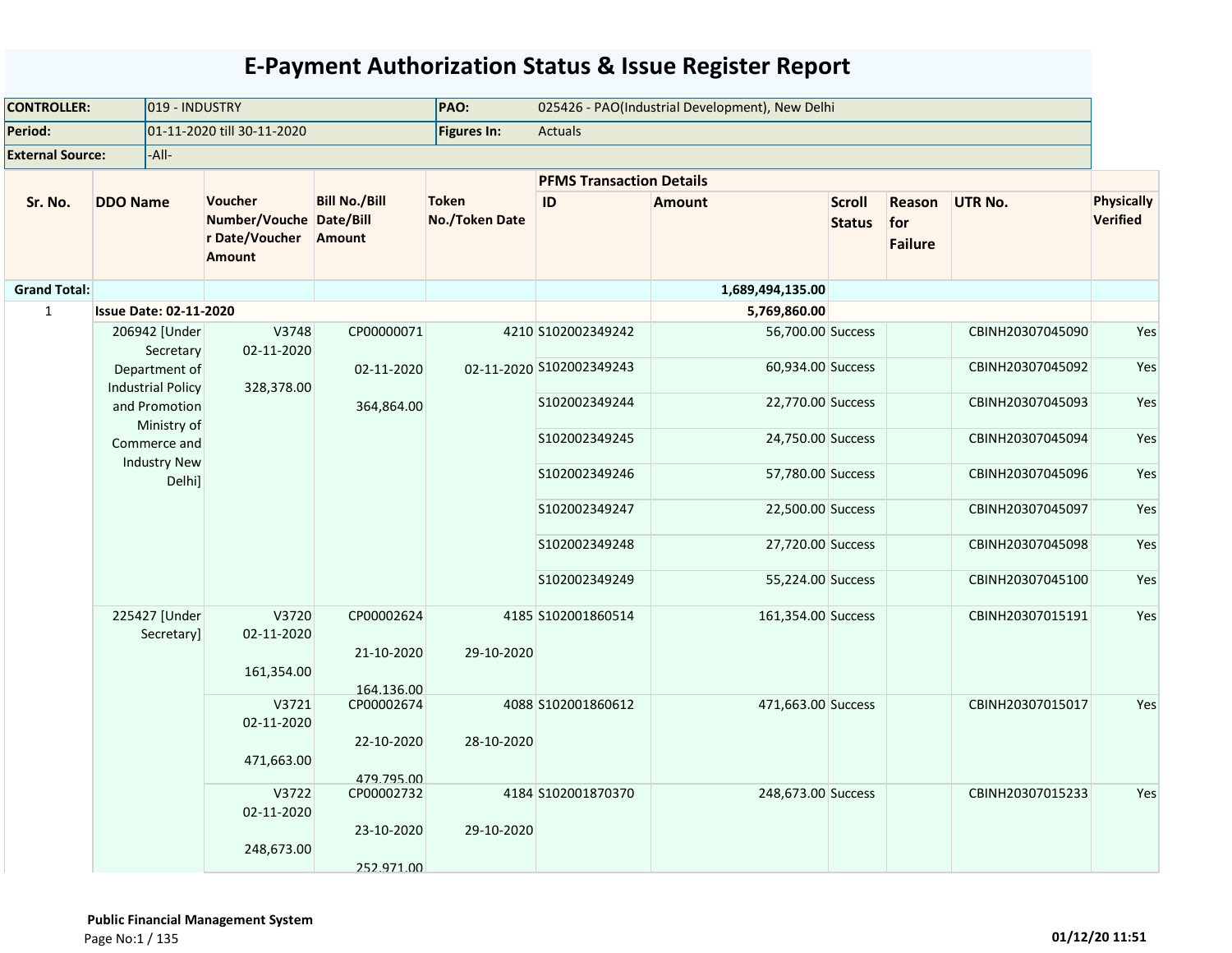|                     | V3723 CP00002780(511     |            | 4186 S102001888662 | 1,032.00 Success   | CBINH20307015235 | Yes |
|---------------------|--------------------------|------------|--------------------|--------------------|------------------|-----|
| 02-11-2020          | 687727297437-<br>1B1)    | 29-10-2020 |                    |                    |                  |     |
| 1,032.00            |                          |            |                    |                    |                  |     |
|                     | 26-10-2020               |            |                    |                    |                  |     |
|                     |                          |            |                    |                    |                  |     |
| V3724               | 1.050.00<br>CP00002851   |            | 4154 S102002303426 | 520,000.00 Success | CBINH20307015035 | Yes |
| 02-11-2020          |                          |            |                    |                    |                  |     |
|                     | 28-10-2020               | 29-10-2020 |                    |                    |                  |     |
| 520,000.00          |                          |            |                    |                    |                  |     |
| V3725               | 520.000.00<br>CP00002852 |            | 4169 S102001860556 |                    | CBINH20307015008 | Yes |
| 02-11-2020          |                          |            |                    | 963,524.00 Success |                  |     |
|                     | 28-10-2020               | 29-10-2020 |                    |                    |                  |     |
| 963,524.00          |                          |            |                    |                    |                  |     |
|                     | 983.188.00               |            |                    |                    |                  |     |
| V3727<br>02-11-2020 | CP00002855               |            | 4179 S102001870430 | 4,214.00 Success   | CBINH20307015234 | Yes |
|                     | 29-10-2020               | 29-10-2020 |                    |                    |                  |     |
| 4,214.00            |                          |            |                    |                    |                  |     |
|                     | 4.214.00                 |            |                    |                    |                  |     |
| V3728               | CP00002854               |            | 4183 S102001860691 | 29,581.00 Success  | CBINH20307015201 | Yes |
| 02-11-2020          | 29-10-2020               | 29-10-2020 |                    |                    |                  |     |
| 29,581.00           |                          |            |                    |                    |                  |     |
|                     | 29.581.00                |            |                    |                    |                  |     |
| V3729               | CP00002856               |            | 4178 S102001860651 | 6,955.00 Success   | CBINH20307015026 | Yes |
| 02-11-2020          |                          |            |                    |                    |                  |     |
| 6,955.00            | 29-10-2020               | 29-10-2020 |                    |                    |                  |     |
|                     | 6.955.00                 |            |                    |                    |                  |     |
| V3730               | CP00002867               |            | 4189 S102001870299 | 126,503.00 Success | CBINH20307015231 | Yes |
| 02-11-2020          |                          |            |                    |                    |                  |     |
| 126,503.00          | 29-10-2020               | 29-10-2020 |                    |                    |                  |     |
|                     | 128.601.00               |            |                    |                    |                  |     |
| V3731               | CP00002869               |            | 4188 S102001870225 | 1,886.00 Success   | CBINH20307015225 | Yes |
| 02-11-2020          |                          |            |                    |                    |                  |     |
|                     | 29-10-2020               | 29-10-2020 |                    |                    |                  |     |
| 1,886.00            | 1.886.00                 |            |                    |                    |                  |     |
|                     |                          |            |                    |                    |                  |     |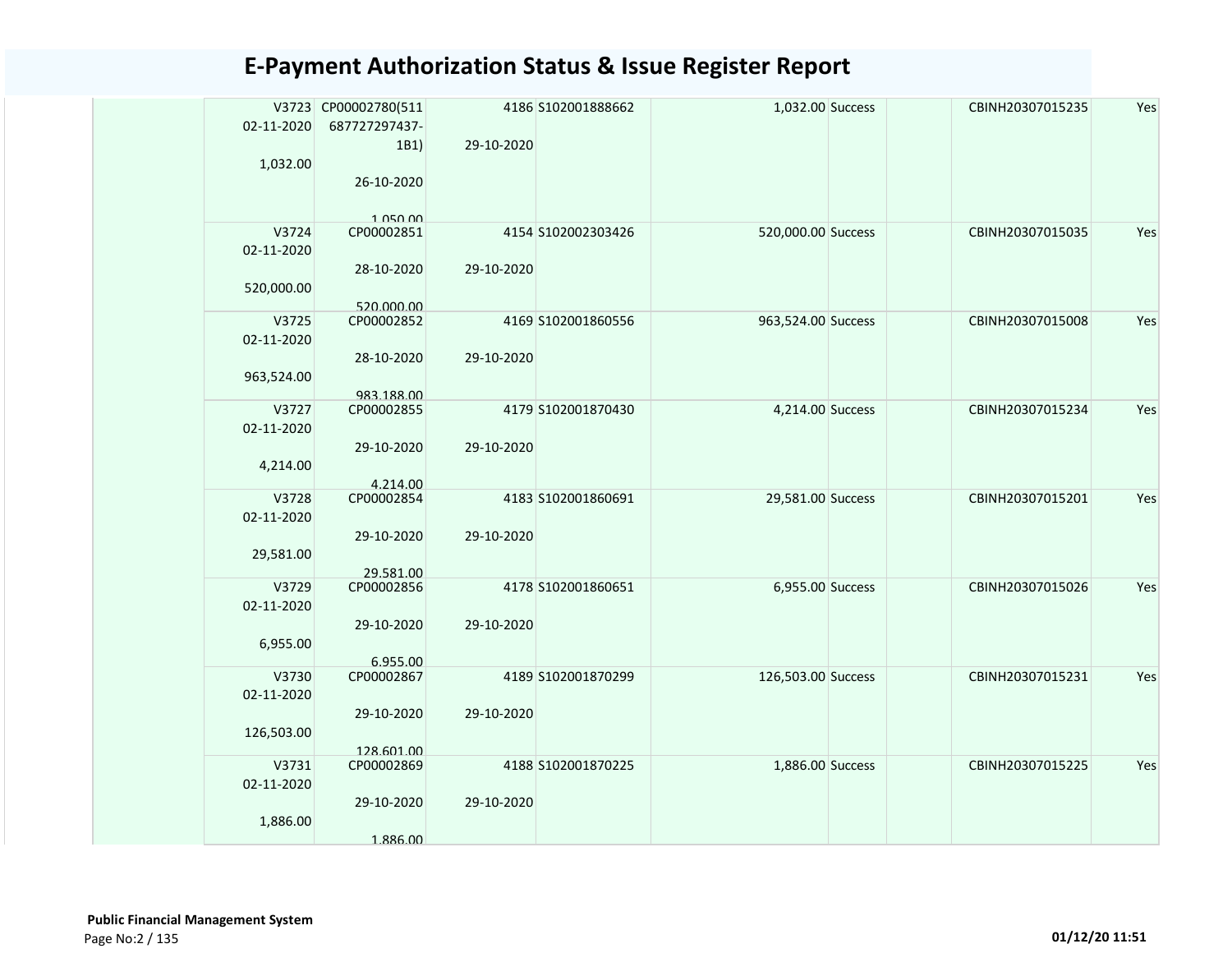| V3732<br>02-11-2020<br>1,598.00   | CP00002873<br>29-10-2020<br>1.598.00                                          | 29-10-2020 | 4187 S102001870166 | 1,598.00 Success   | CBINH20307015211 | Yes |
|-----------------------------------|-------------------------------------------------------------------------------|------------|--------------------|--------------------|------------------|-----|
| 02-11-2020<br>18,236.00           | V3734 CP00002775(511<br>687785185849-<br>1B1)<br>26-10-2020<br>18 550 00      | 02-11-2020 | 4196 S102002326430 | 18,236.00 Success  | CBINH20307039097 | Yes |
| 02-11-2020<br>2,949.00            | V3735 CP00002793(511<br>687749046855-<br>1B1)<br>27-10-2020<br>3 000 00       | 02-11-2020 | 4195 S102002326388 | 2,949.00 Success   | CBINH20307039089 | Yes |
| V3736<br>02-11-2020<br>419,019.00 | CP00002866<br>29-10-2020<br>426.243.00                                        | 02-11-2020 | 4193 S102002326336 | 419,019.00 Success | CBINH20307039082 | Yes |
| 02-11-2020<br>4,660.00            | V3737 CP00002858(511<br>687773541139-<br>1B1)<br>29-10-2020<br>$A$ 740 00     | 02-11-2020 | 4194 S102002327173 | 4,660.00 Success   | CBINH20307039114 | Yes |
| 02-11-2020<br>4,911.00            | V3738 CP00002859(511<br>687728201209-<br>1B1)<br>29-10-2020<br>$5$ $000$ $00$ | 02-11-2020 | 4197 S102002326418 | 4,911.00 Success   | CBINH20307039094 | Yes |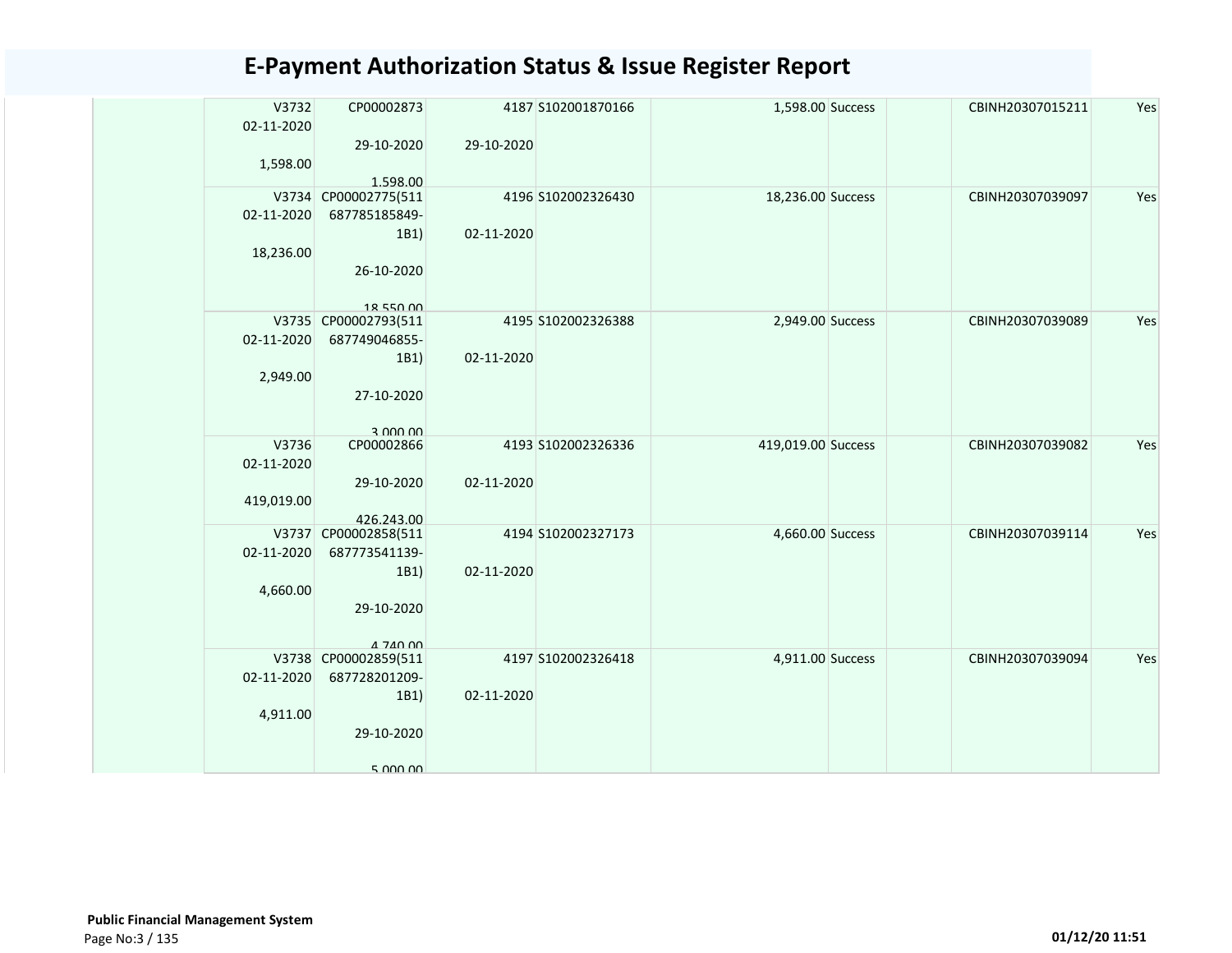| 02-11-2020 | V3739 CP00002860(511<br>687753184770- |            | 4198 S102002326406 | 21,175.00 Success | CBINH20307039093 | Yes |
|------------|---------------------------------------|------------|--------------------|-------------------|------------------|-----|
|            | 1B1)                                  | 02-11-2020 |                    |                   |                  |     |
| 21,175.00  |                                       |            |                    |                   |                  |     |
|            | 29-10-2020                            |            |                    |                   |                  |     |
|            |                                       |            |                    |                   |                  |     |
|            | 21.540.00<br>V3740 CP00002861(511     |            | 4199 S102002326476 | 3,930.00 Success  | CBINH20307039103 | Yes |
| 02-11-2020 | 687718060931-                         |            |                    |                   |                  |     |
|            | 1B1)                                  | 02-11-2020 |                    |                   |                  |     |
| 3,930.00   |                                       |            |                    |                   |                  |     |
|            | 29-10-2020                            |            |                    |                   |                  |     |
|            |                                       |            |                    |                   |                  |     |
|            | $3$ QQR $00$<br>V3741 CP00002862(511  |            | 4200 S102002327087 | 6,094.00 Success  | CBINH20307039104 | Yes |
| 02-11-2020 | 687722583935-                         |            |                    |                   |                  |     |
|            | 1B1)                                  | 02-11-2020 |                    |                   |                  |     |
| 6,094.00   |                                       |            |                    |                   |                  |     |
|            | 29-10-2020                            |            |                    |                   |                  |     |
|            |                                       |            |                    |                   |                  |     |
|            | 6,199,00                              |            |                    |                   |                  |     |
|            | V3742 CP00002863(511                  |            | 4201 S102002327127 | 10,017.00 Success | CBINH20307039126 | Yes |
| 02-11-2020 | 687745302877-                         |            |                    |                   |                  |     |
|            | 1B1)                                  | 02-11-2020 |                    |                   |                  |     |
| 10,017.00  | 29-10-2020                            |            |                    |                   |                  |     |
|            |                                       |            |                    |                   |                  |     |
|            | 10 190 00                             |            |                    |                   |                  |     |
|            | V3743 CP00002864(511                  |            | 4202 S102002327141 | 4,864.00 Success  | CBINH20307039106 | Yes |
| 02-11-2020 | 687739845187-                         |            |                    |                   |                  |     |
|            | 1B1)                                  | 02-11-2020 |                    |                   |                  |     |
| 4,864.00   |                                       |            |                    |                   |                  |     |
|            | 29-10-2020                            |            |                    |                   |                  |     |
|            | $\triangle$ 948 00                    |            |                    |                   |                  |     |
|            | V3744 CP00002865(511                  |            | 4203 S102002327156 | 2,183.00 Success  | CBINH20307039109 | Yes |
| 02-11-2020 | 687770325038-                         |            |                    |                   |                  |     |
|            | 1B1)                                  | 02-11-2020 |                    |                   |                  |     |
| 2,183.00   |                                       |            |                    |                   |                  |     |
|            | 29-10-2020                            |            |                    |                   |                  |     |
|            | 2 221 00                              |            |                    |                   |                  |     |
|            |                                       |            |                    |                   |                  |     |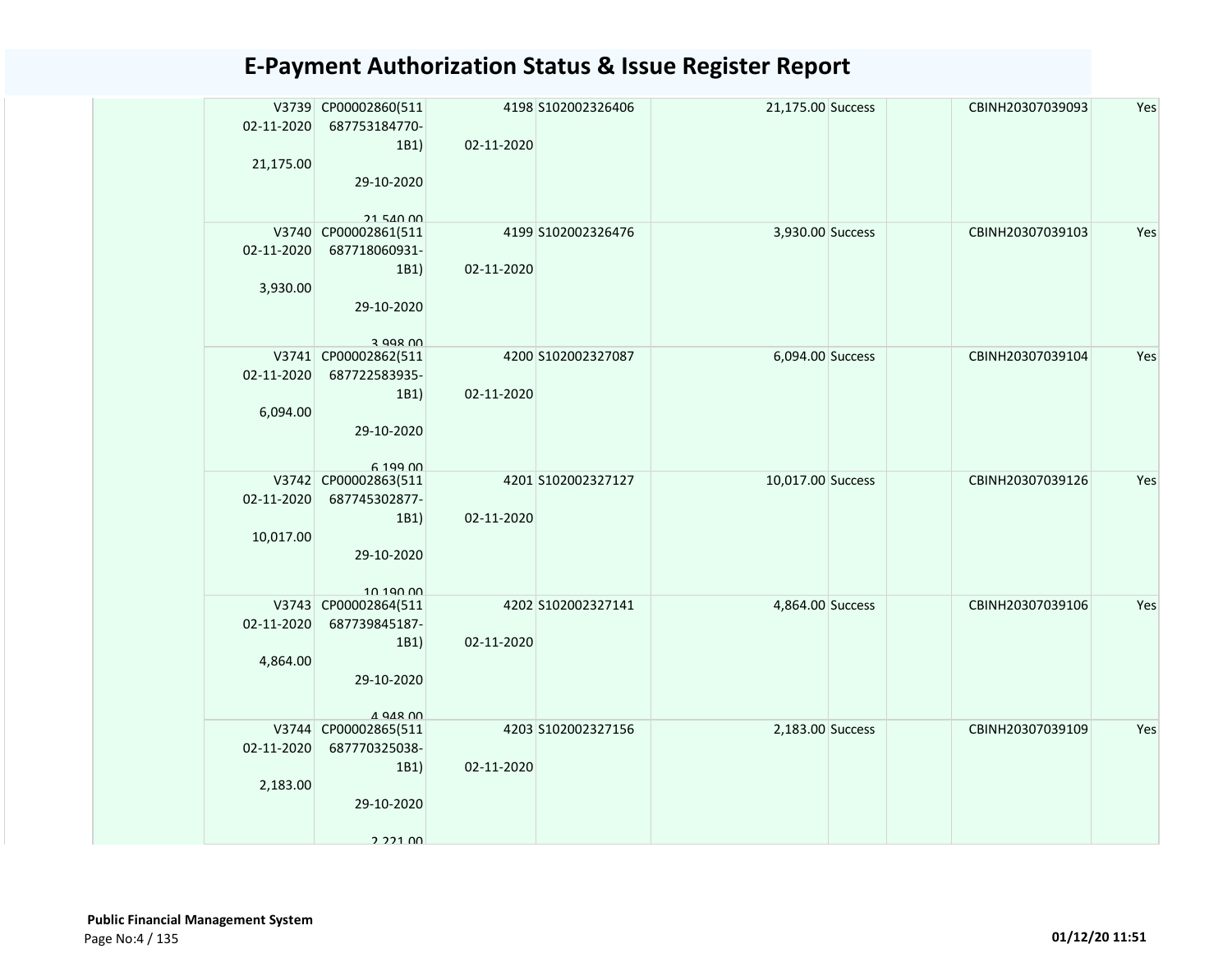|                   | 02-11-2020   | V3745 CP00002871(511<br>687761937379- |            | 4204 S102002327167 | 18,034.00 Success    | CBINH20307039112 | Yes |
|-------------------|--------------|---------------------------------------|------------|--------------------|----------------------|------------------|-----|
|                   |              | 1B1)                                  | 02-11-2020 |                    |                      |                  |     |
|                   | 18,034.00    |                                       |            |                    |                      |                  |     |
|                   |              | 29-10-2020                            |            |                    |                      |                  |     |
|                   |              |                                       |            |                    |                      |                  |     |
|                   | V3747        | 18 402 00<br>CP00001978               |            | 4206 S102002341706 | 1,641,764.00 Success | CBINH20307045080 | Yes |
|                   | 02-11-2020   |                                       |            |                    |                      |                  |     |
|                   |              | 17-09-2020                            | 02-11-2020 |                    |                      |                  |     |
|                   | 1,641,764.00 | 1.641.764.00                          |            |                    |                      |                  |     |
|                   | V3749        | CP00001879                            |            | 4212 S102002409548 | 4,880.00 Success     | CBINH20307080543 | Yes |
|                   | 02-11-2020   |                                       |            |                    |                      |                  |     |
|                   |              | 08-09-2020                            | 02-11-2020 |                    |                      |                  |     |
|                   | 4,880.00     | 4.880.00                              |            |                    |                      |                  |     |
|                   | V3750        | CP00002875(202                        |            | 4209 S102002410760 | 170,666.00 Success   | 034443539        | Yes |
|                   | 02-11-2020   | 011001)                               |            |                    |                      |                  |     |
|                   |              |                                       | 02-11-2020 |                    |                      |                  |     |
|                   | 170,666.00   | 02-11-2020                            |            |                    |                      |                  |     |
|                   |              | 273 786 00                            |            |                    |                      |                  |     |
|                   | V3751        | CP00002877                            |            | 4214 S102002410660 | 67,556.00 Success    | CBINH20307080551 | Yes |
|                   | 02-11-2020   | 02-11-2020                            | 02-11-2020 |                    |                      |                  |     |
|                   | 67,556.00    |                                       |            |                    |                      |                  |     |
|                   |              | 67.556.00                             |            |                    |                      |                  |     |
|                   | 02-11-2020   | V3752 CP00002880(EBO<br>2020110002)   |            | 4213 S102002410595 | 6,908.00 Success     | CBINH20307080653 | Yes |
|                   |              |                                       | 02-11-2020 |                    |                      |                  |     |
|                   | 6,908.00     | 02-11-2020                            |            |                    |                      |                  |     |
|                   |              |                                       |            |                    |                      |                  |     |
| 225438 [Asstt     | V3726        | 6.908.00<br>CP00000252                |            | 4191 S102001893448 | 1,743.00 Success     | CBINH20307015237 | Yes |
| Accounts Officer] | 02-11-2020   |                                       |            |                    |                      |                  |     |
|                   |              | 29-10-2020                            | 29-10-2020 |                    |                      |                  |     |
|                   | 1,743.00     |                                       |            |                    |                      |                  |     |
|                   |              | 1.743.00                              |            |                    |                      |                  |     |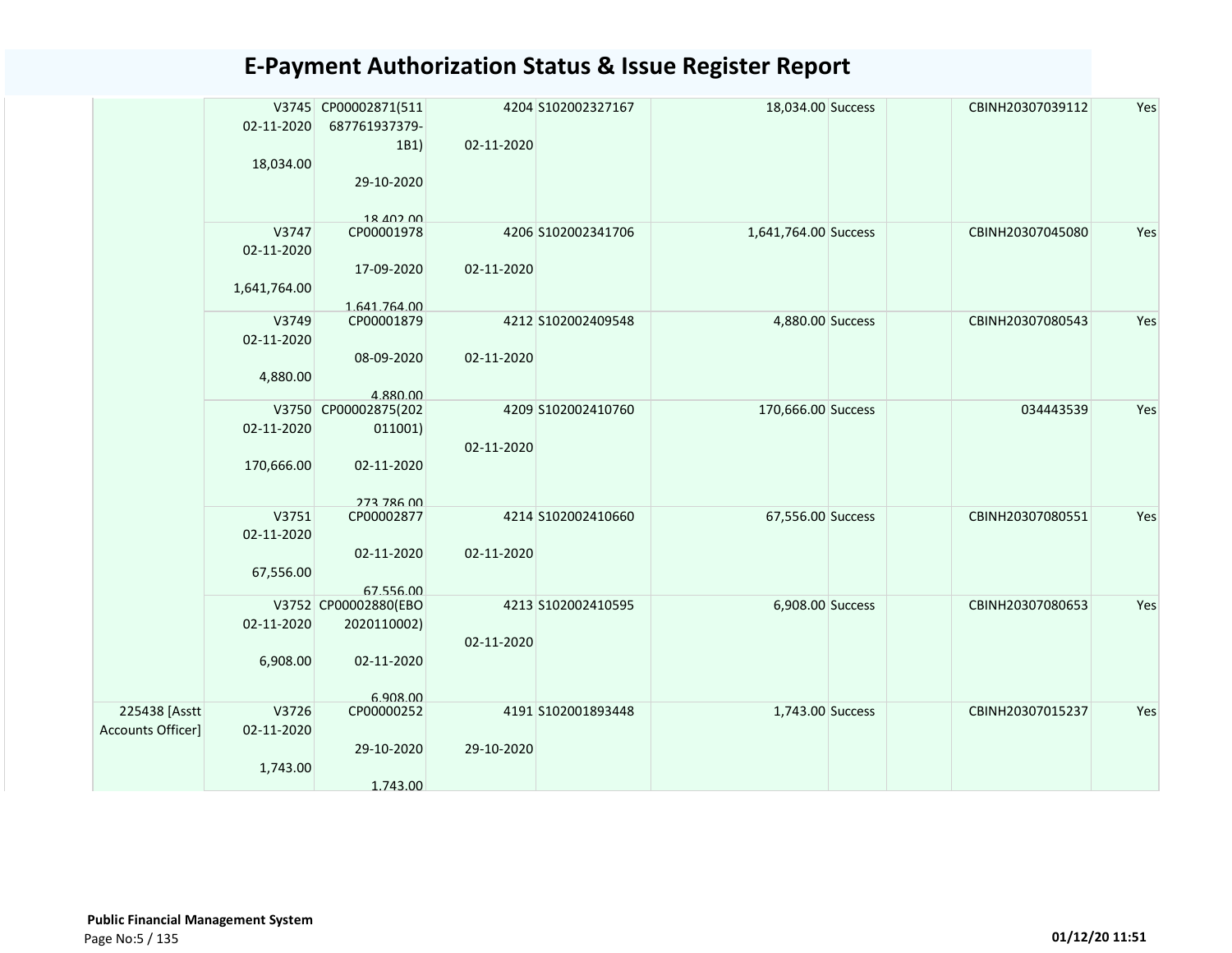|             |                               | V3753      | CP00000264                       |            | 4215 S102002415256 | 494,910.00 Success | CBINH20307080676 | Yes |
|-------------|-------------------------------|------------|----------------------------------|------------|--------------------|--------------------|------------------|-----|
|             |                               | 02-11-2020 | 02-11-2020                       | 02-11-2020 |                    |                    |                  |     |
|             |                               | 494,910.00 |                                  |            |                    |                    |                  |     |
|             |                               |            | 494.910.00                       |            |                    |                    |                  |     |
| $2^{\circ}$ | <b>Issue Date: 03-11-2020</b> |            |                                  |            |                    | 423,587.00         |                  |     |
|             | 225427 [Under                 |            | V3754 CP00002868(511             |            | 4224 S102002598037 | 194,503.00 Success | CBINH20308153057 | Yes |
|             | Secretary]                    | 03-11-2020 | 687798082634-                    |            |                    |                    |                  |     |
|             |                               |            | 1B1)                             | 03-11-2020 |                    |                    |                  |     |
|             |                               | 194,503.00 |                                  |            |                    |                    |                  |     |
|             |                               |            | 29-10-2020                       |            |                    |                    |                  |     |
|             |                               |            | 197 856 00                       |            |                    |                    |                  |     |
|             |                               |            | V3755 CP00002872(511             |            | 4223 S102002598047 | 26,166.00 Success  | CBINH20308153060 | Yes |
|             |                               | 03-11-2020 | 687724087865-                    |            |                    |                    |                  |     |
|             |                               |            | 1B1)                             | 03-11-2020 |                    |                    |                  |     |
|             |                               | 26,166.00  |                                  |            |                    |                    |                  |     |
|             |                               |            | 29-10-2020                       |            |                    |                    |                  |     |
|             |                               |            | 26.700.00                        |            |                    |                    |                  |     |
|             |                               |            | V3756 CP00002876(511             |            | 4226 S102002598007 | 8,250.00 Success   | CBINH20308153054 | Yes |
|             |                               | 03-11-2020 | 687751465465-                    |            |                    |                    |                  |     |
|             |                               |            | 1B1)                             | 03-11-2020 |                    |                    |                  |     |
|             |                               | 8,250.00   |                                  |            |                    |                    |                  |     |
|             |                               |            | 02-11-2020                       |            |                    |                    |                  |     |
|             |                               |            | $R$ 400 00                       |            |                    |                    |                  |     |
|             |                               | V3757      | CP00002890                       |            | 4230 S102002602553 | 6,190.00 Success   | CBINH20308153991 | Yes |
|             |                               | 03-11-2020 |                                  |            |                    |                    |                  |     |
|             |                               |            | 02-11-2020                       | 03-11-2020 |                    |                    |                  |     |
|             |                               | 6,190.00   |                                  |            |                    |                    |                  |     |
|             |                               |            | 6.190.00<br>V3758 CP00002781(511 |            | 4234 S102002602426 | 2,358.00 Success   | CBINH20308153984 | Yes |
|             |                               | 03-11-2020 | 687726670013-                    |            |                    |                    |                  |     |
|             |                               |            | 1B1)                             | 03-11-2020 |                    |                    |                  |     |
|             |                               | 2,358.00   |                                  |            |                    |                    |                  |     |
|             |                               |            | 26-10-2020                       |            |                    |                    |                  |     |
|             |                               |            |                                  |            |                    |                    |                  |     |
|             |                               |            | 2 3 9 9 UU                       |            |                    |                    |                  |     |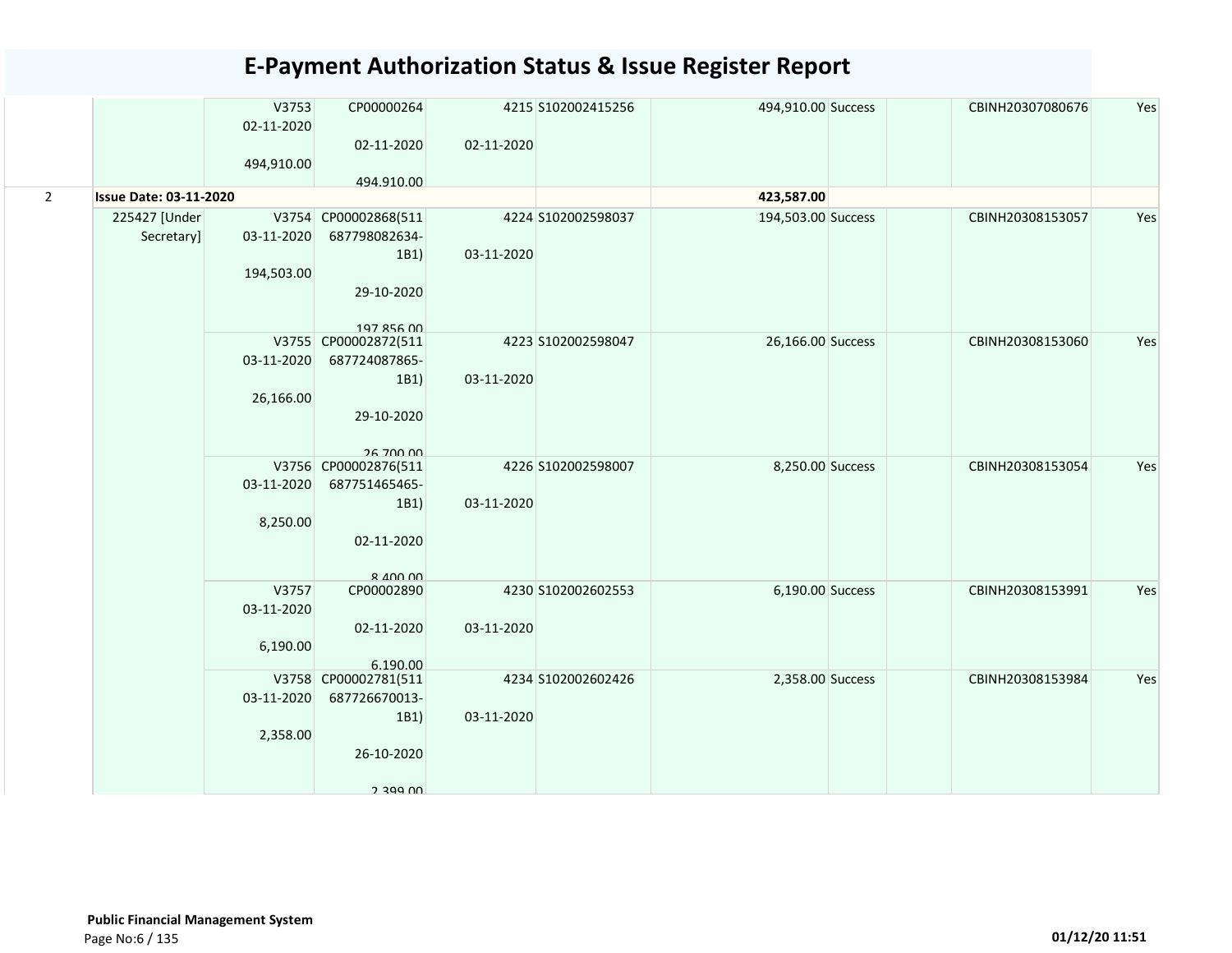|            | V3759 CP00002785(511                  |            | 4233 S102002602443 | 2,183.00 Success  | CBINH20308153888 | Yes |
|------------|---------------------------------------|------------|--------------------|-------------------|------------------|-----|
| 03-11-2020 | 687722548974-                         |            |                    |                   |                  |     |
| 2,183.00   | 1B1)                                  | 03-11-2020 |                    |                   |                  |     |
|            | 26-10-2020                            |            |                    |                   |                  |     |
|            |                                       |            |                    |                   |                  |     |
|            | 222100                                |            |                    |                   |                  |     |
| V3760      | CP00002887                            |            | 4231 S102002602530 | 1,770.00 Success  | CBINH20308153986 | Yes |
| 03-11-2020 |                                       |            |                    |                   |                  |     |
|            | 02-11-2020                            | 03-11-2020 |                    |                   |                  |     |
| 1,770.00   | 1.770.00                              |            |                    |                   |                  |     |
| V3761      | CP00002886                            |            | 4225 S102002598936 | 8,000.00 Success  | CBINH20308153981 | Yes |
| 03-11-2020 |                                       |            |                    |                   |                  |     |
|            | 02-11-2020                            | 03-11-2020 |                    |                   |                  |     |
| 8,000.00   |                                       |            |                    |                   |                  |     |
|            | 8.000.00                              |            |                    |                   |                  |     |
| 03-11-2020 | V3762 CP00002889(511<br>687753753638- |            | 4228 S102002602602 | 36,864.00 Success | CBINH20308154416 | Yes |
|            | 1B1)                                  | 03-11-2020 |                    |                   |                  |     |
| 36,864.00  |                                       |            |                    |                   |                  |     |
|            | 02-11-2020                            |            |                    |                   |                  |     |
|            |                                       |            |                    |                   |                  |     |
|            | 37 500 00                             |            |                    |                   |                  |     |
|            | V3763 CP00002891(511                  |            | 4229 S102002602566 | 42,326.00 Success | CBINH20308154408 | Yes |
| 03-11-2020 | 687789862494-                         |            |                    |                   |                  |     |
| 42,326.00  | 1B1)                                  | 03-11-2020 |                    |                   |                  |     |
|            | 02-11-2020                            |            |                    |                   |                  |     |
|            |                                       |            |                    |                   |                  |     |
|            | 43 056 00                             |            |                    |                   |                  |     |
|            | V3764 CP00002892(511                  |            | 4227 S102002602608 | 54,648.00 Success | CBINH20308154419 | Yes |
| 03-11-2020 | 687778581926-                         |            |                    |                   |                  |     |
|            | 1B1)                                  | 03-11-2020 |                    |                   |                  |     |
| 54,648.00  | 02-11-2020                            |            |                    |                   |                  |     |
|            |                                       |            |                    |                   |                  |     |
|            | 55 590 00                             |            |                    |                   |                  |     |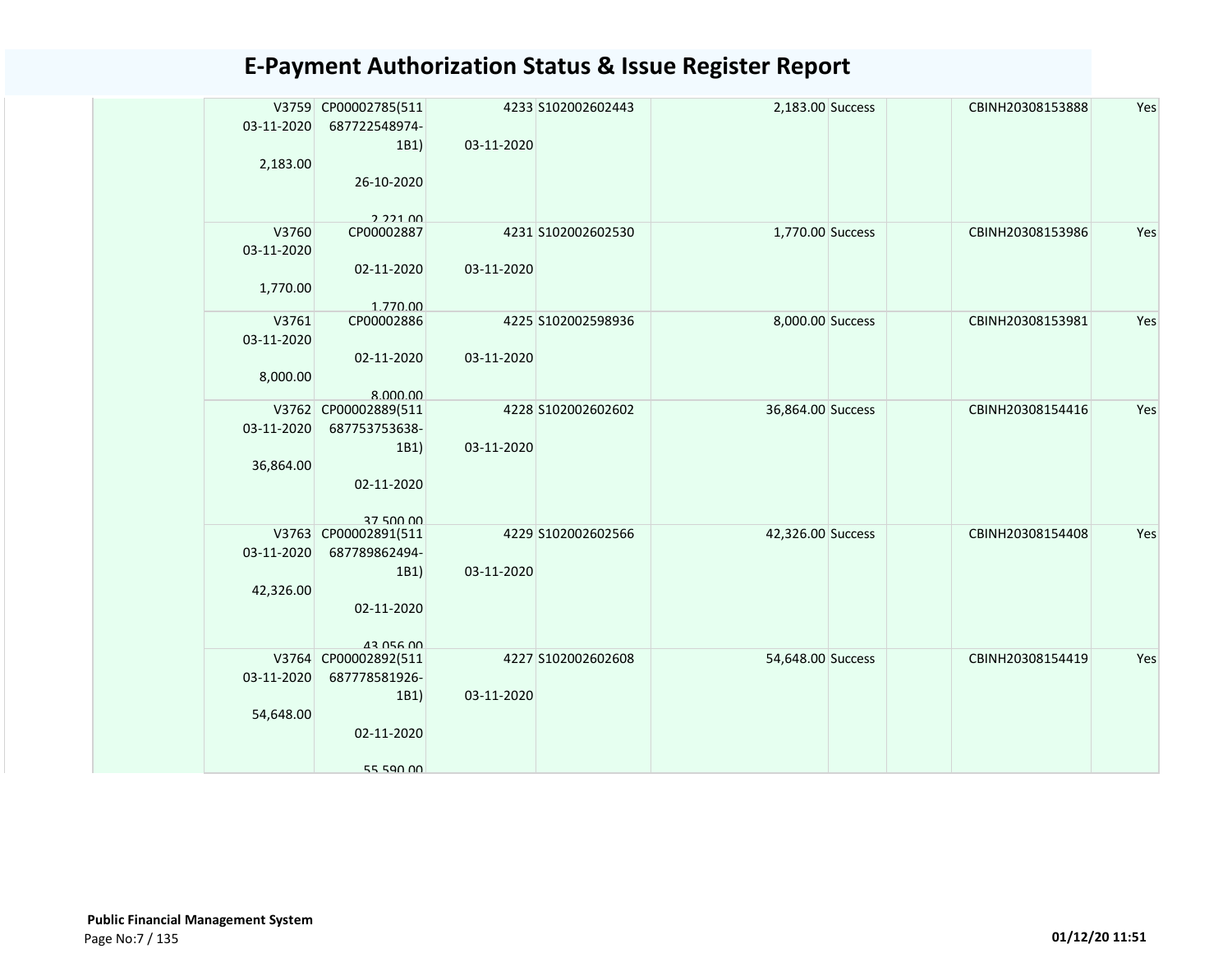| 03-11-2020                      | V3765 CP00002675(511<br>687716760087-                                          |            | 4236 S102002606789 | 1,031.00 Success |                | CBINH20308158757 | Yes |
|---------------------------------|--------------------------------------------------------------------------------|------------|--------------------|------------------|----------------|------------------|-----|
| 1,031.00                        | 1B1)<br>22-10-2020<br>1.050.00                                                 | 03-11-2020 |                    |                  |                |                  |     |
| 03-11-2020<br>599.00            | V3766 CP00002723(511<br>687742235653-<br>1B1)<br>23-10-2020<br>599.00          | 03-11-2020 | 4235 S102002606889 |                  | 599.00 Success | CBINH20308159119 | Yes |
| 03-11-2020<br>1,966.00          | V3770 CP00002893(511<br>687757901793-<br>1B1)<br>02-11-2020<br>2 000 00        | 03-11-2020 | 4239 S102002606863 | 1,966.00 Success |                | CBINH20308158760 | Yes |
| 03-11-2020<br>8,759.00          | V3771 CP00002894(511<br>687770385778-<br>1B1)<br>02-11-2020<br><b>R Q10 00</b> | 03-11-2020 | 4240 S102002606721 | 8,759.00 Success |                | CBINH20308159115 | Yes |
| 03-11-2020<br>9,535.00          | V3772 CP00002895(511<br>687714804487-<br>1B1)<br>02-11-2020<br>9.699.00        | 03-11-2020 | 4238 S102002606825 | 9,535.00 Success |                | CBINH20308159116 | Yes |
| V3773<br>03-11-2020<br>5,252.00 | CP00002897<br>02-11-2020<br>5.252.00                                           | 03-11-2020 | 4222 S102002606691 | 5,252.00 Success |                | 048396081        | Yes |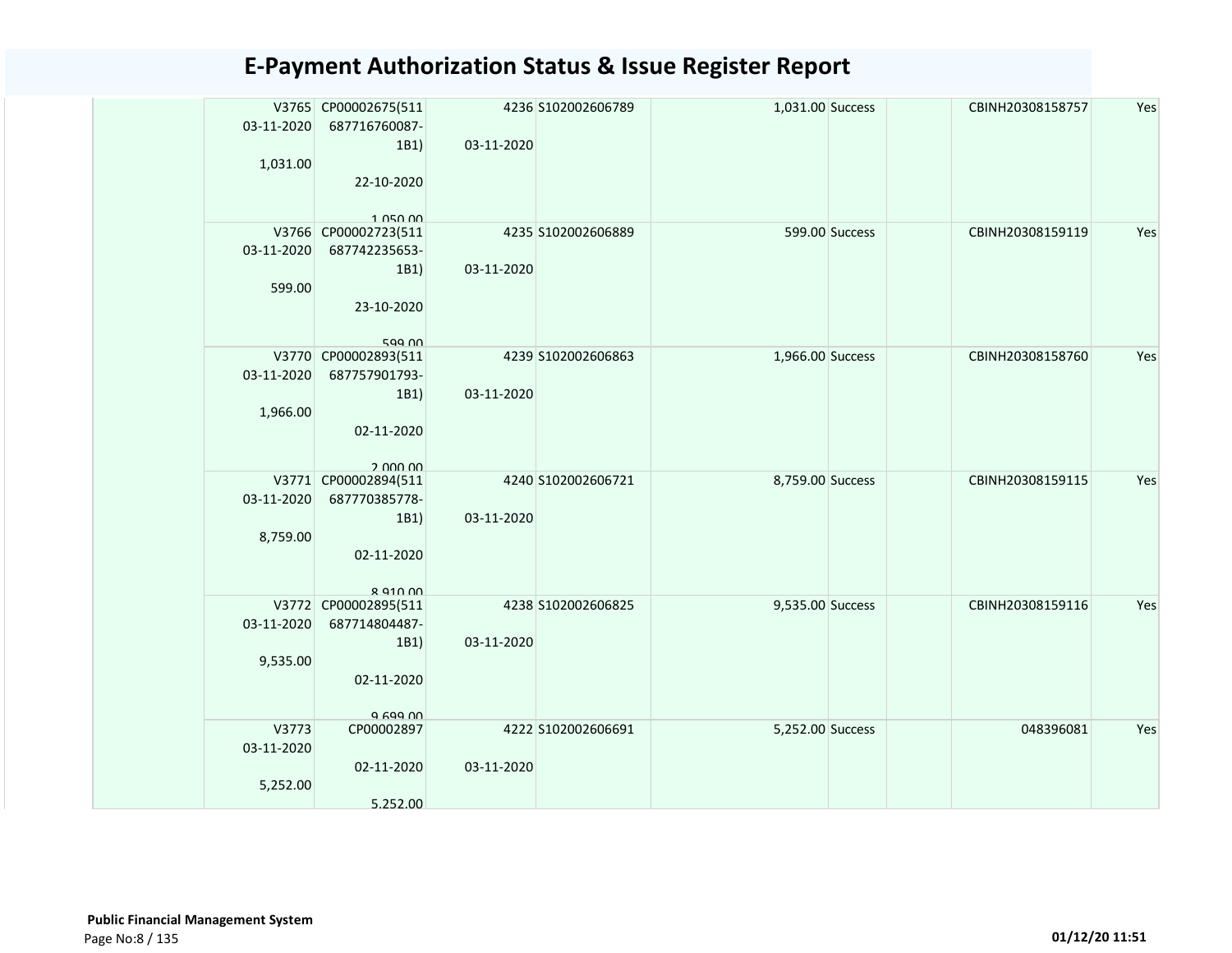|   | 225438 [Asstt<br>Accounts Officer] | V3767<br>03-11-2020 | CP00000256                            |            | 4220 S102002606602 | 3,894.00 Success   | CBINH20308159110 | Yes |
|---|------------------------------------|---------------------|---------------------------------------|------------|--------------------|--------------------|------------------|-----|
|   |                                    | 3,894.00            | 02-11-2020<br>3.894.00                | 03-11-2020 |                    |                    |                  |     |
|   |                                    | V3768<br>03-11-2020 | CP00000257                            |            | 4221 S102002606637 | 6,038.00 Success   | 048381531        | Yes |
|   |                                    | 6,038.00            | 02-11-2020<br>6.038.00                | 03-11-2020 |                    |                    |                  |     |
|   |                                    | V3769<br>03-11-2020 | CP00000255                            |            | 4219 S102002606542 | 3,255.00 Success   | 048381416        | Yes |
|   |                                    | 3,255.00            | 02-11-2020<br>3.255.00                | 03-11-2020 |                    |                    |                  |     |
| 3 | <b>Issue Date: 04-11-2020</b>      |                     |                                       |            |                    | 260,720.00         |                  |     |
|   | 225427 [Under<br>Secretary]        | V3782<br>04-11-2020 | CP00002928                            |            | 4244 S102002887791 | 114,000.00 Success | 062632130        | Yes |
|   |                                    | 114,000.00          | 03-11-2020                            | 04-11-2020 |                    |                    |                  |     |
|   | 225438 [Asstt                      |                     | 114.000.00<br>V3774 CP00000258(511    |            | 4247 S102002871495 | 2,597.00 Success   | CBINH20309250267 | Yes |
|   | Accounts Officer]                  | 04-11-2020          | 687743592730-                         |            |                    |                    |                  |     |
|   |                                    |                     | 1B1)                                  | 04-11-2020 |                    |                    |                  |     |
|   |                                    | 2,597.00            |                                       |            |                    |                    |                  |     |
|   |                                    |                     | 02-11-2020                            |            |                    |                    |                  |     |
|   |                                    |                     | 259700<br>V3775 CP00000259(511        |            | 4246 S102002871604 | 20,400.00 Success  | CBINH20309250276 | Yes |
|   |                                    | 04-11-2020          | 687757069746-                         |            |                    |                    |                  |     |
|   |                                    |                     | 1B1)                                  | 04-11-2020 |                    |                    |                  |     |
|   |                                    | 20,400.00           |                                       |            |                    |                    |                  |     |
|   |                                    |                     | 02-11-2020                            |            |                    |                    |                  |     |
|   |                                    |                     | 20 ADD DD                             |            | 4252 S102002871520 | 4,653.00 Success   | CBINH20309250269 | Yes |
|   |                                    | 04-11-2020          | V3776 CP00000260(511<br>687763784849- |            |                    |                    |                  |     |
|   |                                    |                     | 1B1)                                  | 04-11-2020 |                    |                    |                  |     |
|   |                                    | 4,653.00            | 02-11-2020                            |            |                    |                    |                  |     |
|   |                                    |                     |                                       |            |                    |                    |                  |     |
|   |                                    |                     | A 653 DO                              |            |                    |                    |                  |     |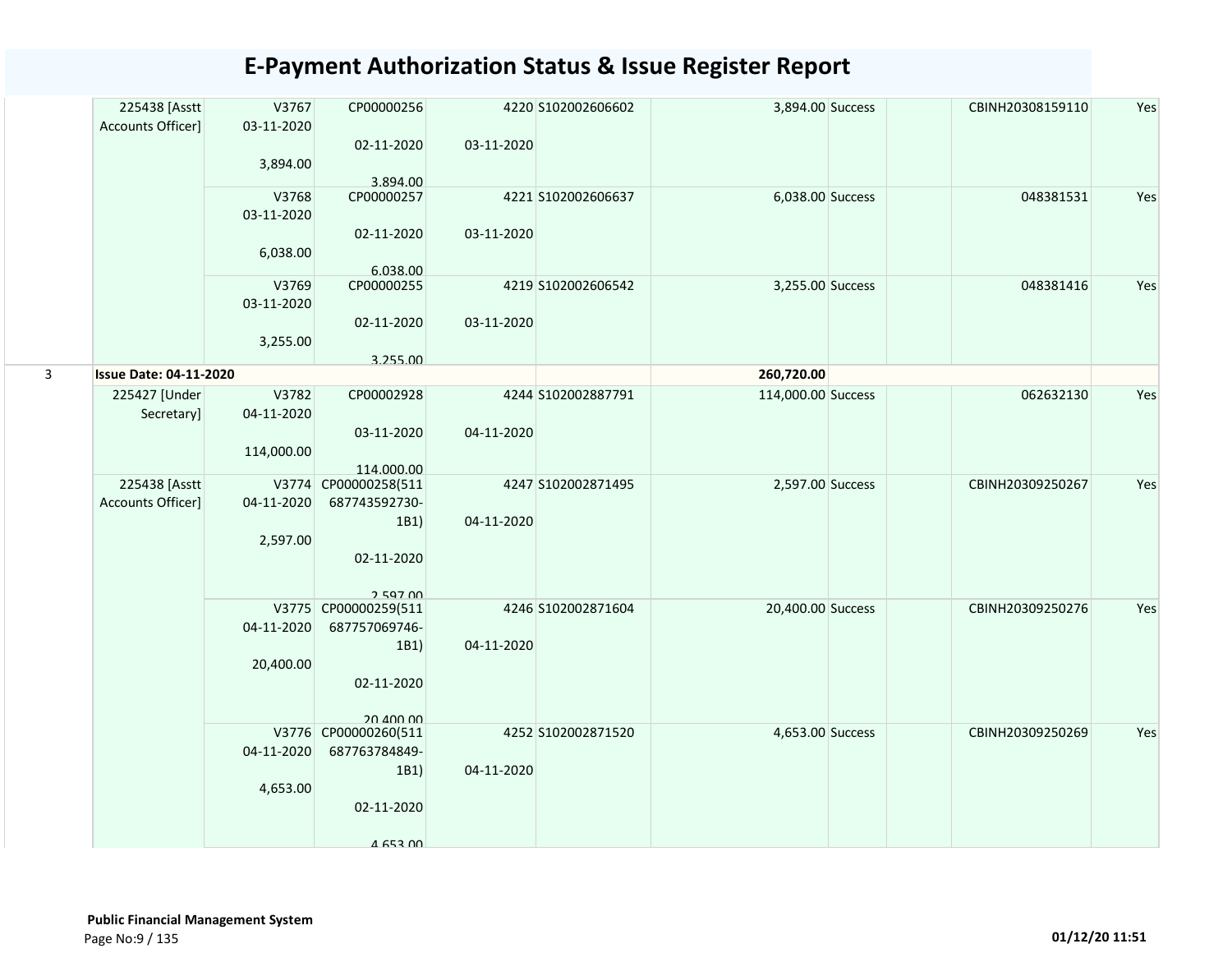|   |                               | 04-11-2020 | V3777 CP00000261(511<br>687772914556- |            | 4251 S102002871568 | 13,100.00 Success | CBINH20309250272 | Yes |
|---|-------------------------------|------------|---------------------------------------|------------|--------------------|-------------------|------------------|-----|
|   |                               |            | 1B1)                                  | 04-11-2020 |                    |                   |                  |     |
|   |                               | 13,100.00  |                                       |            |                    |                   |                  |     |
|   |                               |            | 02-11-2020                            |            |                    |                   |                  |     |
|   |                               |            | 13 100 00                             |            |                    |                   |                  |     |
|   |                               |            | V3778 CP00000262(511                  |            | 4248 S102002871626 | 24,950.00 Success | CBINH20309250279 | Yes |
|   |                               | 04-11-2020 | 687725665747-                         |            |                    |                   |                  |     |
|   |                               |            | 1B1)                                  | 04-11-2020 |                    |                   |                  |     |
|   |                               | 24,950.00  |                                       |            |                    |                   |                  |     |
|   |                               |            | 02-11-2020                            |            |                    |                   |                  |     |
|   |                               |            | <b>24 Q50 00</b>                      |            |                    |                   |                  |     |
|   |                               |            | V3779 CP00000263(511                  |            | 4250 S102002872274 | 45,622.00 Success | CBINH20309250285 | Yes |
|   |                               | 04-11-2020 | 687774231169-                         |            |                    |                   |                  |     |
|   |                               |            | 3B1)                                  | 04-11-2020 |                    |                   |                  |     |
|   |                               | 45,622.00  | 02-11-2020                            |            |                    |                   |                  |     |
|   |                               |            |                                       |            |                    |                   |                  |     |
|   |                               |            | 47 476 00                             |            |                    |                   |                  |     |
|   |                               |            | V3780 CP00000265(511                  |            | 4245 S102002871654 | 34,308.00 Success | CBINH20309250280 | Yes |
|   |                               | 04-11-2020 | 687730765871-                         |            |                    |                   |                  |     |
|   |                               | 34,308.00  | 2B1)                                  | 04-11-2020 |                    |                   |                  |     |
|   |                               |            | 03-11-2020                            |            |                    |                   |                  |     |
|   |                               |            |                                       |            |                    |                   |                  |     |
|   |                               |            | 25 702 00                             |            |                    |                   |                  |     |
|   |                               | V3781      | CP00000266                            |            | 4249 S102002872293 | 1,090.00 Success  | CBINH20309250288 | Yes |
|   |                               | 04-11-2020 | 03-11-2020                            | 04-11-2020 |                    |                   |                  |     |
|   |                               | 1,090.00   |                                       |            |                    |                   |                  |     |
|   |                               |            | 1.090.00                              |            |                    |                   |                  |     |
| 4 | <b>Issue Date: 05-11-2020</b> |            |                                       |            |                    | 24,131,049.00     |                  |     |
|   | 225427 [Under                 |            | V3785 CP00002901(511                  |            | 4263 S102002978048 | 4,915.00 Success  | CBINH20310301117 | Yes |
|   | Secretary]                    | 05-11-2020 | 687794941792-                         |            |                    |                   |                  |     |
|   |                               |            | 1B1)                                  | 04-11-2020 |                    |                   |                  |     |
|   |                               | 4,915.00   | 03-11-2020                            |            |                    |                   |                  |     |
|   |                               |            |                                       |            |                    |                   |                  |     |
|   |                               |            | 5 000 00                              |            |                    |                   |                  |     |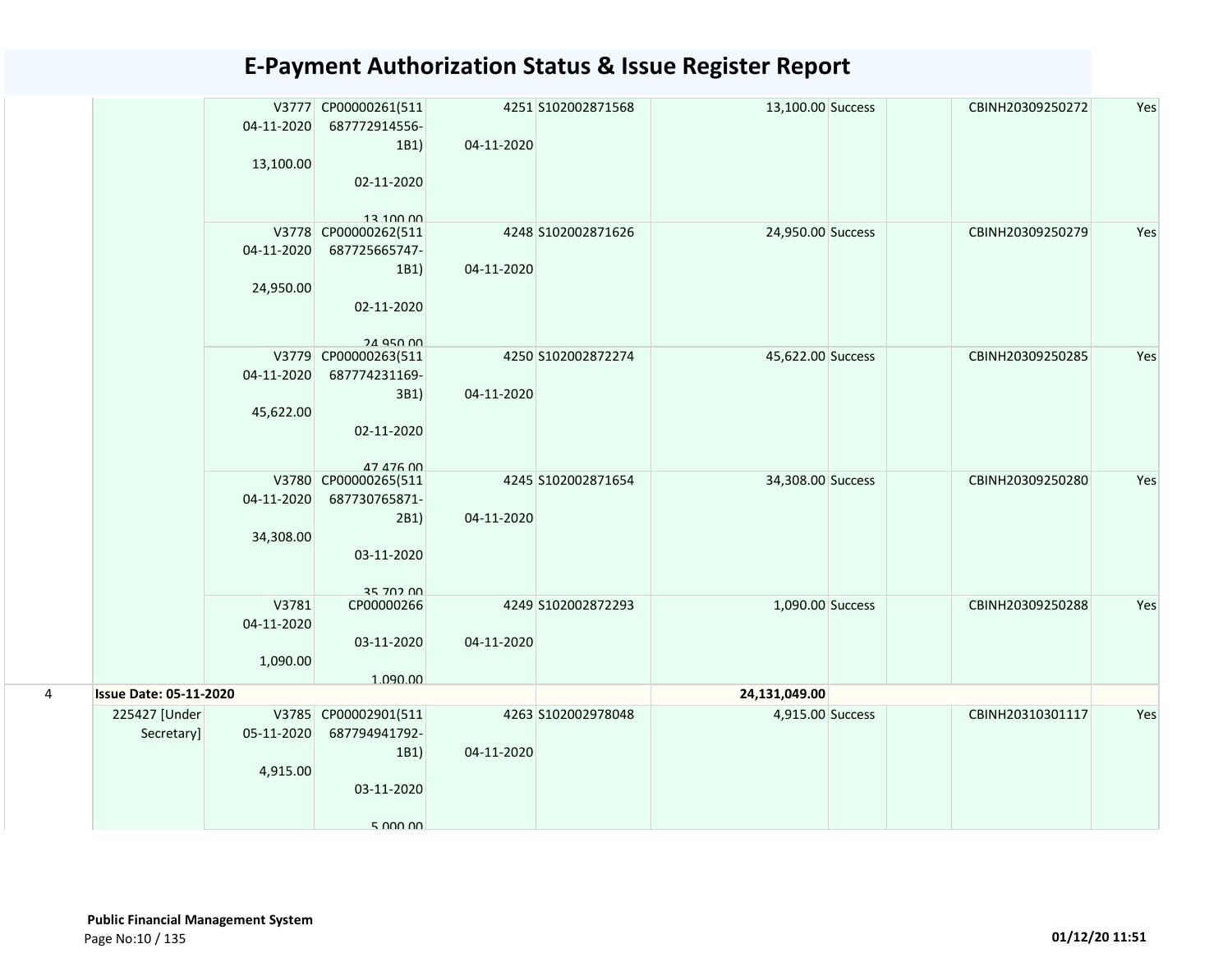| 05-11-2020<br>3,929.00  | V3786 CP00002905(511<br>687742121687-<br>1B1)<br>03-11-2020<br>$A$ $000$ $00$   | 04-11-2020 | 4262 S102002978037 | 3,929.00 Success  | CBINH20310301114 | Yes |
|-------------------------|---------------------------------------------------------------------------------|------------|--------------------|-------------------|------------------|-----|
| 05-11-2020<br>3,930.00  | V3787 CP00002906(511<br>687773231442-<br>1B1)<br>03-11-2020<br>$3$ QQR $00$     | 04-11-2020 | 4264 S102002978066 | 3,930.00 Success  | CBINH20310301119 | Yes |
| 05-11-2020<br>21,607.00 | V3788 CP00002909(511<br>687794229088-<br>1B1)<br>03-11-2020<br><b>21 QRN 00</b> | 04-11-2020 | 4265 S102002978224 | 21,607.00 Success | CBINH20310300959 | Yes |
| 05-11-2020<br>22,020.00 | V3789 CP00002911(511<br>687741810582-<br>1B1)<br>03-11-2020<br>22 AND ON        | 04-11-2020 | 4266 S102002978240 | 22,020.00 Success | CBINH20310301121 | Yes |
| 05-11-2020<br>13,517.00 | V3790 CP00002915(511<br>687700790444-<br>1B1)<br>03-11-2020<br>13 750 00        | 04-11-2020 | 4261 S102002978030 | 13,517.00 Success | CBINH20310301113 | Yes |
| 05-11-2020<br>19,661.00 | V3791 CP00002917(511<br>687733544794-<br>1B1)<br>03-11-2020<br>20 000 00        | 04-11-2020 | 4259 S102002978017 | 19,661.00 Success | CBINH20310301112 | Yes |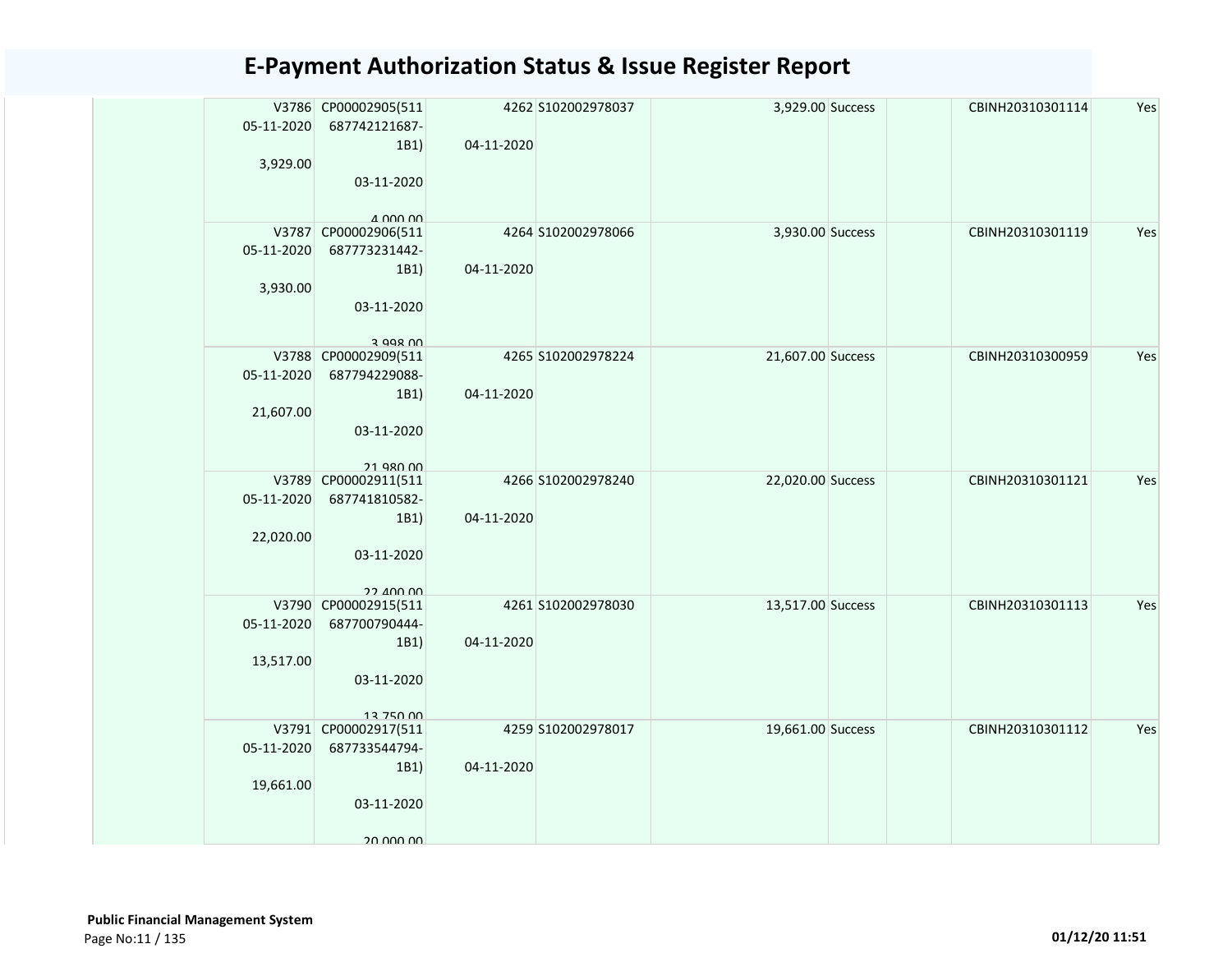| 05-11-2020<br>4,423.00  | V3792 CP00002918(511<br>687778438968-<br>1B1)<br>03-11-2020<br>A 499 00  | 04-11-2020 | 4258 S102002978005 | 4,423.00 Success  | CBINH20310301111 | Yes |
|-------------------------|--------------------------------------------------------------------------|------------|--------------------|-------------------|------------------|-----|
| 05-11-2020<br>20,644.00 | V3793 CP00002919(511<br>687768670260-<br>1B1)<br>03-11-2020<br>21 000 00 | 04-11-2020 | 4260 S102002978022 | 20,644.00 Success | CBINH20310300947 | Yes |
| 05-11-2020<br>68,863.00 | V3794 CP00002921(511<br>687791384568-<br>1B1)<br>03-11-2020<br>70 050 00 | 04-11-2020 | 4257 S102002977993 | 68,863.00 Success | CBINH20310300935 | Yes |
| 05-11-2020<br>19,144.00 | V3795 CP00002922(511<br>687701640307-<br>1B1)<br>03-11-2020<br>10 A74 00 | 04-11-2020 | 4256 S102002977946 | 19,144.00 Success | CBINH20310301110 | Yes |
| 05-11-2020<br>23,593.00 | V3796 CP00002923(511<br>687784073394-<br>1B1)<br>03-11-2020<br>24 000 00 | 04-11-2020 | 4255 S102002977936 | 23,593.00 Success | CBINH20310301108 | Yes |
| 05-11-2020<br>14,343.00 | V3797 CP00002925(511<br>687712918981-<br>1B1)<br>03-11-2020<br>14 599 00 | 04-11-2020 | 4254 S102002977922 | 14,343.00 Success | CBINH20310300921 | Yes |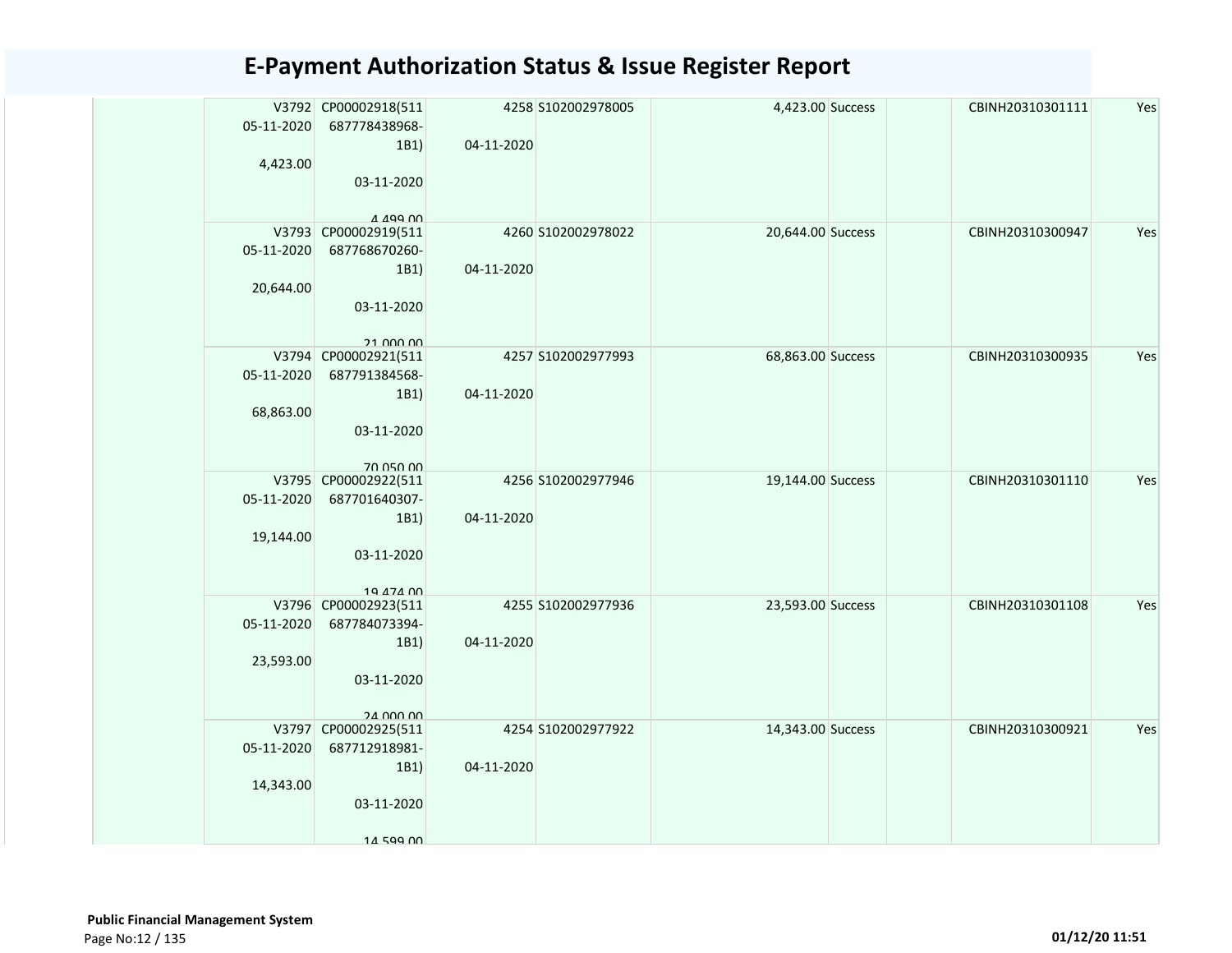| V3798 CP00002927(511<br>4253 S102002977918<br>18,170.00 Success<br>05-11-2020<br>687709205417- | Yes<br>CBINH20310301107 |
|------------------------------------------------------------------------------------------------|-------------------------|
| 1B1)<br>04-11-2020<br>18,170.00                                                                |                         |
| 03-11-2020                                                                                     |                         |
| 18 500 00                                                                                      |                         |
| V3805<br>5,452.00 Success<br>CP00002552<br>4289 S102002033253                                  | CBINH20310342554<br>Yes |
| 05-11-2020                                                                                     |                         |
| 15-10-2020<br>05-11-2020                                                                       |                         |
| 5,452.00                                                                                       |                         |
| 5.546.00                                                                                       |                         |
| V3806 CP00002870(511<br>4288 S102002033224<br>45,353.00 Success                                | CBINH20310342552<br>Yes |
| 05-11-2020<br>687764622026-                                                                    |                         |
| 05-11-2020<br>1B1)                                                                             |                         |
| 45,353.00                                                                                      |                         |
| 29-10-2020                                                                                     |                         |
|                                                                                                |                         |
| 46 135 00                                                                                      |                         |
| V3807 CP00002910(511<br>4293 S102002033288<br>12,500.00 Success                                | Yes<br>CBINH20310342801 |
| 05-11-2020<br>687781978451-                                                                    |                         |
| 05-11-2020<br>1B1)                                                                             |                         |
| 12,500.00                                                                                      |                         |
| 03-11-2020                                                                                     |                         |
|                                                                                                |                         |
| 12.500.00                                                                                      |                         |
| V3808 CP00002912(511<br>4303 S102002033554<br>23,998.00 Success                                | CBINH20310342559<br>Yes |
| 05-11-2020<br>687724526384-                                                                    |                         |
| 1B1)<br>05-11-2020                                                                             |                         |
| 23,998.00                                                                                      |                         |
| 03-11-2020                                                                                     |                         |
|                                                                                                |                         |
| 23 998 00                                                                                      |                         |
| V3809 CP00002914(511<br>4304 S102002033069<br>19,169.00 Success                                | CBINH20310342596<br>Yes |
| 05-11-2020<br>687769992655-                                                                    |                         |
| 05-11-2020<br>1B1)                                                                             |                         |
| 19,169.00                                                                                      |                         |
| 03-11-2020                                                                                     |                         |
|                                                                                                |                         |
| 19 500 00                                                                                      |                         |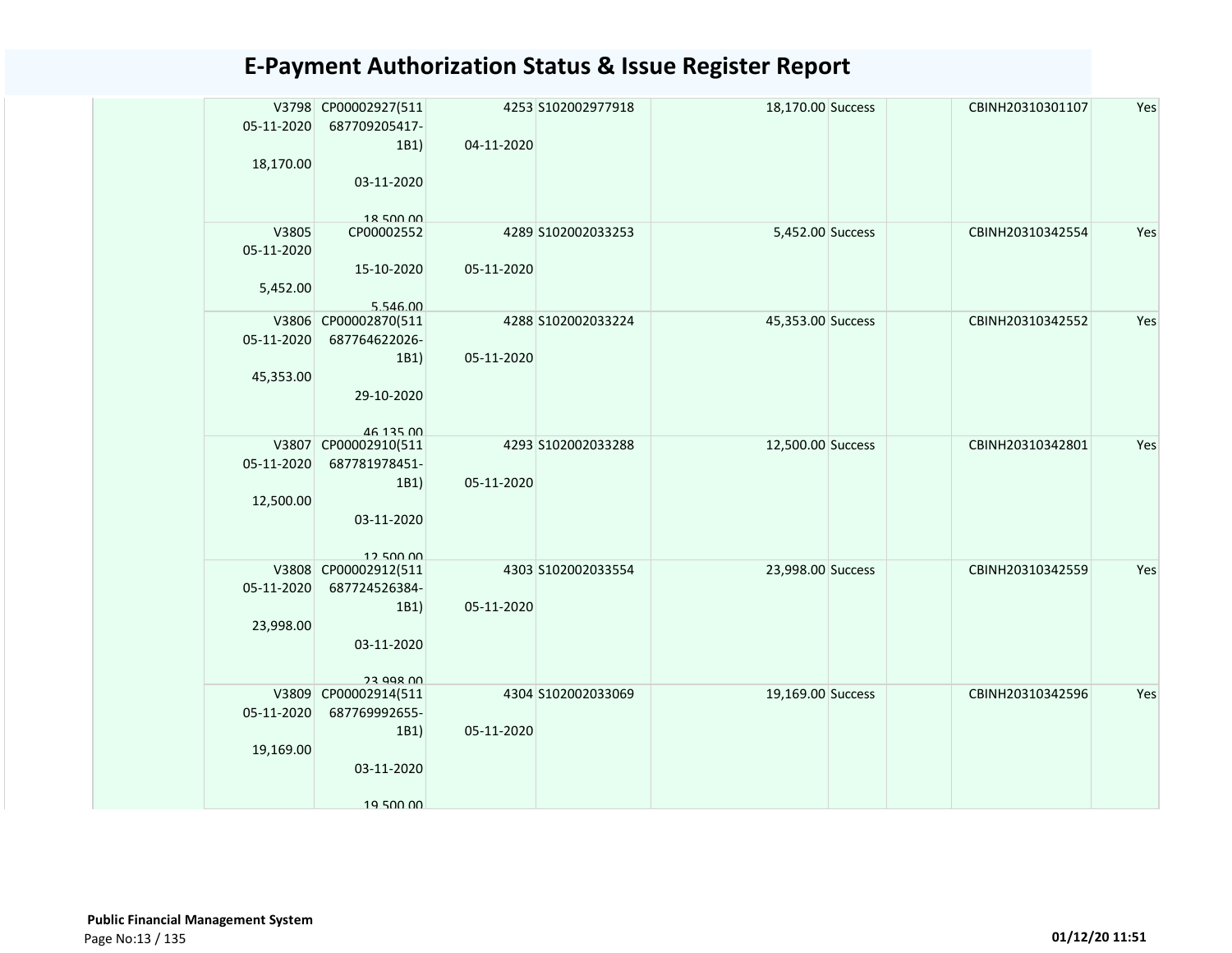| 05-11-2020 | V3810 CP00002924(511<br>687755828433-<br>1B1) | 05-11-2020 | 4313 S102002033188 | 5,565.00 Success   | CBINH20310342597 | Yes |
|------------|-----------------------------------------------|------------|--------------------|--------------------|------------------|-----|
| 5,565.00   |                                               |            |                    |                    |                  |     |
|            | 03-11-2020                                    |            |                    |                    |                  |     |
|            |                                               |            |                    |                    |                  |     |
|            | 5 565 00                                      |            |                    |                    |                  |     |
| V3811      | CP00002933                                    |            | 4295 S102002033371 | 22,330.00 Success  | CBINH20310342805 | Yes |
| 05-11-2020 |                                               |            |                    |                    |                  |     |
|            | 04-11-2020                                    | 05-11-2020 |                    |                    |                  |     |
| 22,330.00  | 22.715.00                                     |            |                    |                    |                  |     |
| V3812      | CP00002931                                    |            | 4296 S102002033457 | 20,600.00 Success  | CBINH20310342556 | Yes |
| 05-11-2020 |                                               |            |                    |                    |                  |     |
|            | 04-11-2020                                    | 05-11-2020 |                    |                    |                  |     |
| 20,600.00  |                                               |            |                    |                    |                  |     |
|            | 21.000.00                                     |            |                    |                    |                  |     |
|            | V3813 CP00002947(EPC                          |            | 4301 S102002033655 | 6,844.00 Success   | CBINH20310342808 | Yes |
| 05-11-2020 | 2020110005)                                   |            |                    |                    |                  |     |
|            |                                               | 05-11-2020 |                    |                    |                  |     |
| 6,844.00   | 05-11-2020                                    |            |                    |                    |                  |     |
|            |                                               |            |                    |                    |                  |     |
| V3814      | 6 844 00<br>CP00002566                        |            | 4291 S102002043956 | 58,800.00 Success  | CBINH20310357136 | Yes |
| 05-11-2020 |                                               |            |                    |                    |                  |     |
|            | 16-10-2020                                    | 05-11-2020 |                    |                    |                  |     |
| 58,800.00  |                                               |            |                    |                    |                  |     |
|            | 60.000.00                                     |            |                    |                    |                  |     |
| V3815      | CP00002940                                    |            | 4309 S102002044235 | 14,387.00 Success  | 077954329        | Yes |
| 05-11-2020 |                                               |            |                    |                    |                  |     |
|            | 04-11-2020                                    | 05-11-2020 |                    |                    |                  |     |
| 14,387.00  |                                               |            |                    |                    |                  |     |
|            | 14.387.00                                     |            |                    |                    |                  |     |
| V3816      | CP00002761                                    |            | 4292 S102002044117 | 422,131.00 Success | CBINH20310356831 | Yes |
| 05-11-2020 |                                               |            |                    |                    |                  |     |
| 422,131.00 | 26-10-2020                                    | 05-11-2020 |                    |                    |                  |     |
|            | 422.131.00                                    |            |                    |                    |                  |     |
| V3817      | CP00002943                                    |            | 4307 S102002044348 | 3,446.00 Success   | CBINH20310357144 | Yes |
| 05-11-2020 |                                               |            |                    |                    |                  |     |
|            | 04-11-2020                                    | 05-11-2020 |                    |                    |                  |     |
| 3,446.00   |                                               |            |                    |                    |                  |     |
|            | 3.446.00                                      |            |                    |                    |                  |     |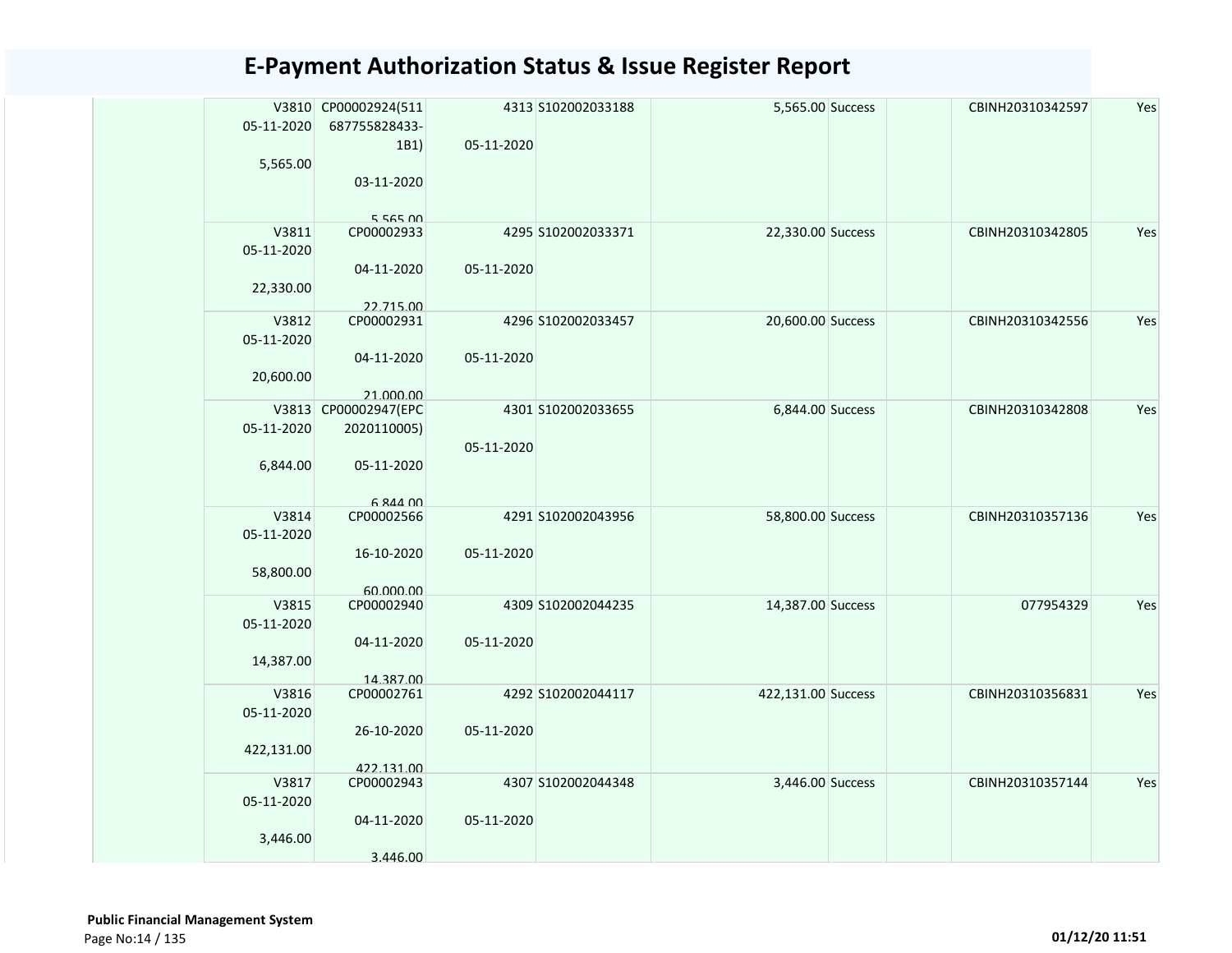| V3818      | CP00002750               |            | 4290 S102002045400 | 229,163.00 Success | CBINH20310356902 | Yes |
|------------|--------------------------|------------|--------------------|--------------------|------------------|-----|
| 05-11-2020 |                          |            |                    |                    |                  |     |
|            | 26-10-2020               | 05-11-2020 |                    |                    |                  |     |
| 229,163.00 |                          |            |                    |                    |                  |     |
| V3819      | 233.840.00<br>CP00002883 |            | 4278 S102002046495 | 1,948.00 Success   | CBINH20310357162 | Yes |
| 05-11-2020 |                          |            |                    |                    |                  |     |
|            | 02-11-2020               | 05-11-2020 |                    |                    |                  |     |
| 1,948.00   |                          |            |                    |                    |                  |     |
| V3820      | 1.948.00<br>CP00002899   |            | 4279 S102002046441 | 2,599.00 Success   | 077938683        | Yes |
| 05-11-2020 |                          |            |                    |                    |                  |     |
|            | 03-11-2020               | 05-11-2020 |                    |                    |                  |     |
| 2,599.00   |                          |            |                    |                    |                  |     |
|            | 2.599.00                 |            |                    |                    |                  |     |
| V3821      | CP00002885               |            | 4281 S102002045318 | 34,875.00 Success  | 077938255        | Yes |
| 05-11-2020 | 02-11-2020               | 05-11-2020 |                    |                    |                  |     |
| 34,875.00  |                          |            |                    |                    |                  |     |
|            | 34.875.00                |            |                    |                    |                  |     |
| V3822      | CP00002881               |            | 4277 S102002046409 | 4,802.00 Success   | CBINH20310356234 | Yes |
| 05-11-2020 |                          |            |                    |                    |                  |     |
| 4,802.00   | 02-11-2020               | 05-11-2020 |                    |                    |                  |     |
|            | 4.802.00                 |            |                    |                    |                  |     |
| V3823      | CP00002882               |            | 4275 S102002043913 | 2,534.00 Success   | 077935445        | Yes |
| 05-11-2020 |                          |            |                    |                    |                  |     |
|            | 02-11-2020               | 05-11-2020 |                    |                    |                  |     |
| 2,534.00   | 2.534.00                 |            |                    |                    |                  |     |
| V3824      | CP00002884               |            | 4276 S102002046231 | 4,150.00 Success   | CBINH20310356230 | Yes |
| 05-11-2020 |                          |            |                    |                    |                  |     |
|            | 02-11-2020               | 05-11-2020 |                    |                    |                  |     |
| 4,150.00   | 4.150.00                 |            |                    |                    |                  |     |
| V3825      | CP00002941               |            | 4308 S102002044280 | 6,635.00 Success   | 077954471        | Yes |
| 05-11-2020 |                          |            |                    |                    |                  |     |
|            | 04-11-2020               | 05-11-2020 |                    |                    |                  |     |
| 6,635.00   |                          |            |                    |                    |                  |     |
|            | 6.635.00                 |            |                    |                    |                  |     |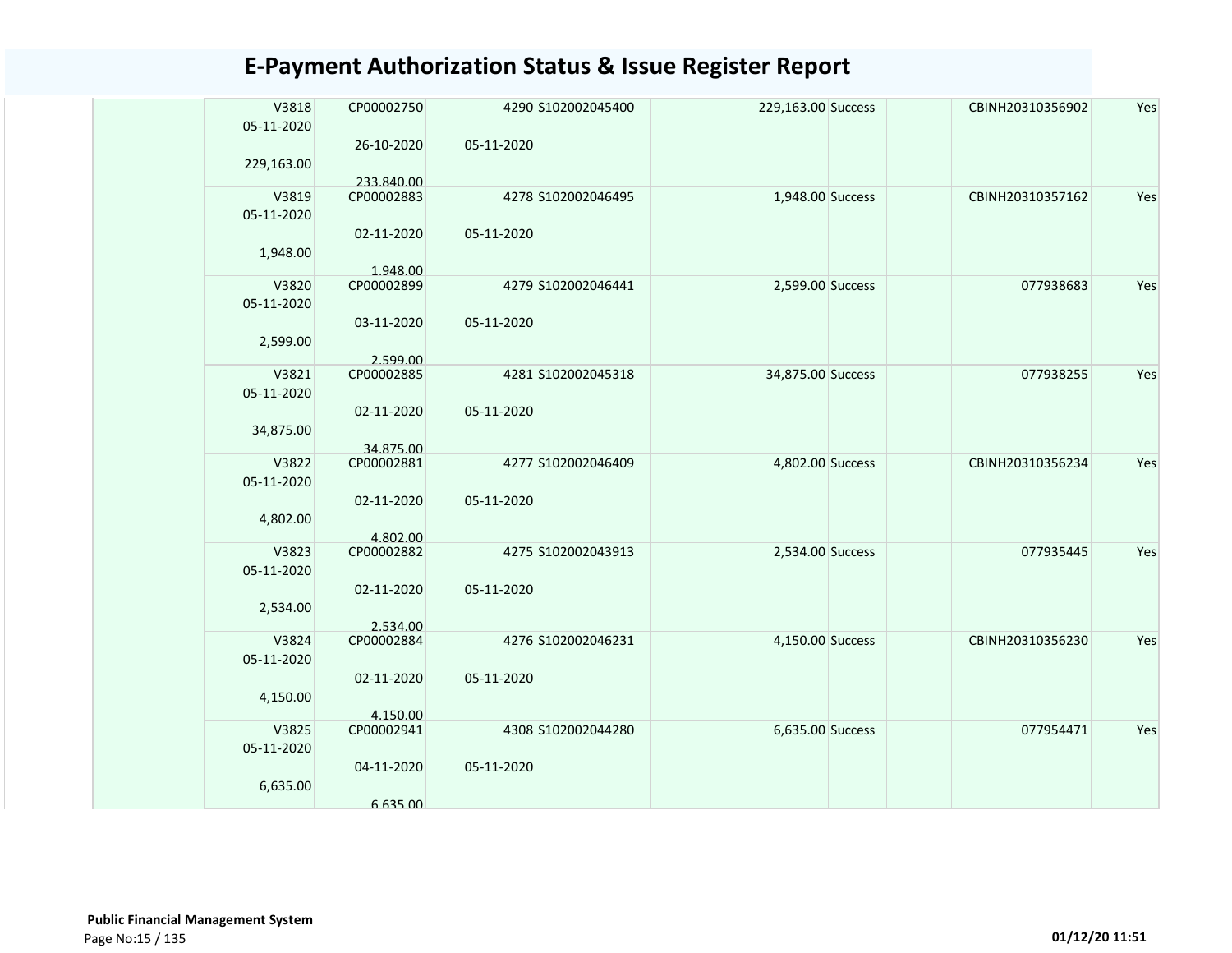|  | V3826<br>05-11-2020<br>26,448.00 | CP00002898<br>03-11-2020 | 05-11-2020 | 4282 S102002044631       | 26,448.00 Success  | 077954663        | Yes |
|--|----------------------------------|--------------------------|------------|--------------------------|--------------------|------------------|-----|
|  | V3827                            | 26.448.00<br>CP00002904  |            | 4284 S102002044548       | 54,000.00 Success  | CBINH20310356841 | Yes |
|  | 05-11-2020                       |                          |            |                          |                    |                  |     |
|  | 1,989,643.00                     | 03-11-2020               |            | 05-11-2020 S102002044549 | 54,000.00 Success  | 077935858        | Yes |
|  |                                  | 2,210,714.00             |            | S102002044550            | 54,000.00 Success  | 077935862        | Yes |
|  |                                  |                          |            | S102002044551            | 54,000.00 Success  | CBINH20310356842 | Yes |
|  |                                  |                          |            | S102002044552            | 54,000.00 Success  | CBINH20310356843 | Yes |
|  |                                  |                          |            | S102002044553            | 54,000.00 Success  | CBINH20310356844 | Yes |
|  |                                  |                          |            | S102002044554            | 54,000.00 Success  | CBINH20310356845 | Yes |
|  |                                  |                          |            | S102002044555            | 54,000.00 Success  | CBINH20310356846 | Yes |
|  |                                  |                          |            | S102002044556            | 54,000.00 Success  | CBINH20310356847 | Yes |
|  |                                  |                          |            | S102002044557            | 54,000.00 Success  | CBINH20310356848 | Yes |
|  |                                  |                          |            | S102002044558            | 153,643.00 Success | CBINH20310356849 | Yes |
|  |                                  |                          |            | S102002044559            | 54,000.00 Success  | CBINH20310356850 | Yes |
|  |                                  |                          |            | S102002044560            | 54,000.00 Success  | CBINH20310356851 | Yes |
|  |                                  |                          |            | S102002044561            | 54,000.00 Success  | CBINH20310356852 | Yes |
|  |                                  |                          |            | S102002044562            | 54,000.00 Success  | CBINH20310356853 | Yes |
|  |                                  |                          |            | S102002044563            | 54,000.00 Success  | CBINH20310356855 | Yes |
|  |                                  |                          |            | S102002044564            | 54,000.00 Success  | CBINH20310356856 | Yes |
|  |                                  |                          |            | S102002044565            | 54,000.00 Success  | CBINH20310356857 | Yes |
|  |                                  |                          |            | S102002044566            | 54,000.00 Success  | CBINH20310356858 | Yes |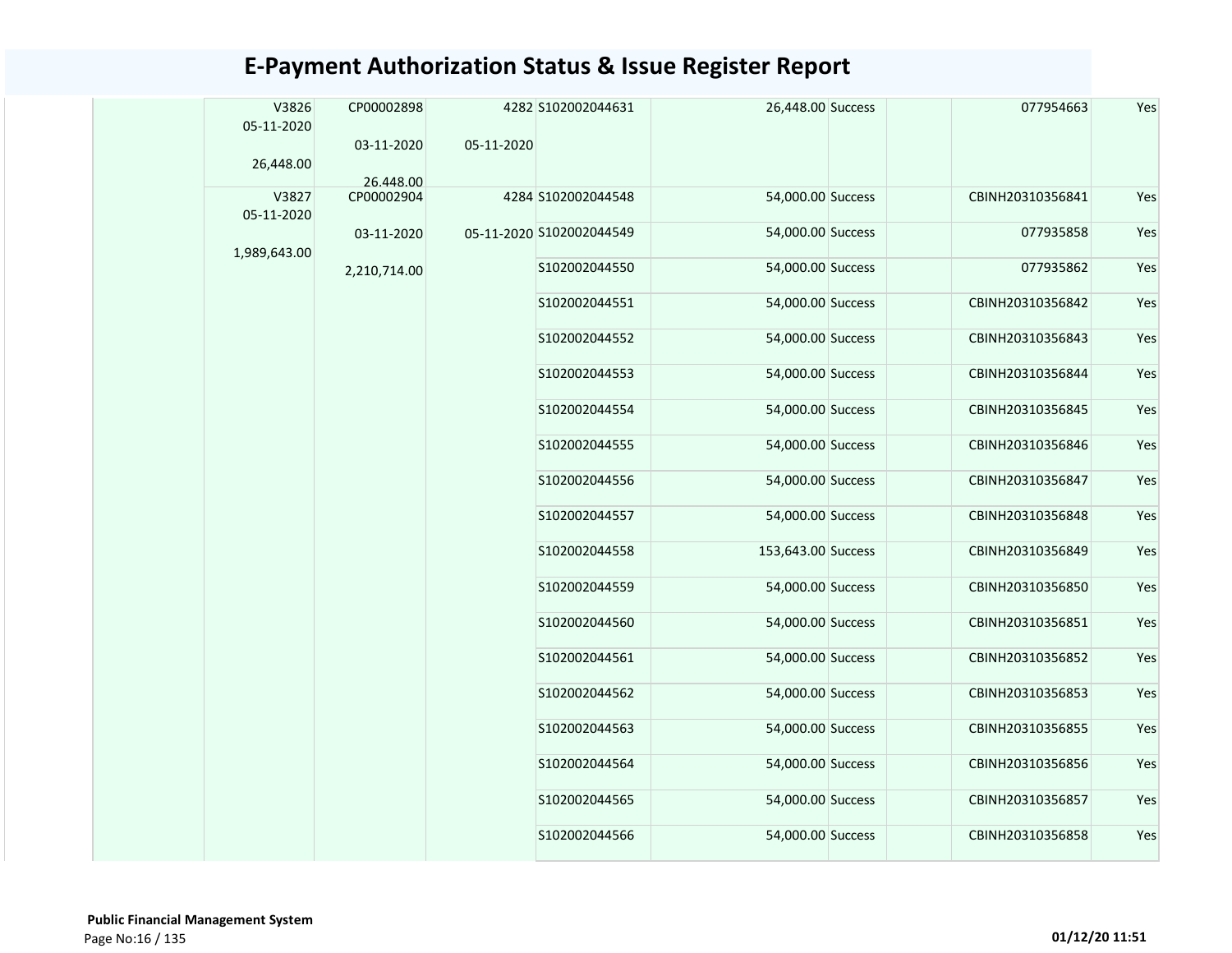| S102002044567<br>54,000.00 Success<br>CBINH20310356859<br>S102002044568<br>54,000.00 Success<br>CBINH20310356860<br>S102002044569<br>54,000.00 Success<br>CBINH20310356862<br>54,000.00 Success<br>S102002044570<br>CBINH20310356864<br>S102002044571<br>54,000.00 Success<br>CBINH20310356865 | Yes                                    |
|------------------------------------------------------------------------------------------------------------------------------------------------------------------------------------------------------------------------------------------------------------------------------------------------|----------------------------------------|
|                                                                                                                                                                                                                                                                                                | Yes<br>Yes<br>Yes<br>Yes<br>Yes<br>Yes |
|                                                                                                                                                                                                                                                                                                |                                        |
|                                                                                                                                                                                                                                                                                                |                                        |
|                                                                                                                                                                                                                                                                                                |                                        |
|                                                                                                                                                                                                                                                                                                |                                        |
| S102002044572<br>54,000.00 Success<br>CBINH20310356870                                                                                                                                                                                                                                         |                                        |
| S102002044573<br>54,000.00 Success<br>CBINH20310356873                                                                                                                                                                                                                                         |                                        |
| S102002044574<br>54,000.00 Success<br>077938089                                                                                                                                                                                                                                                | Yes                                    |
| 077938094<br>S102002044575<br>54,000.00 Success                                                                                                                                                                                                                                                | Yes                                    |
| CBINH20310356876<br>S102002044576<br>54,000.00 Success                                                                                                                                                                                                                                         | Yes                                    |
| 54,000.00 Success<br>S102002044577<br>CBINH20310356880                                                                                                                                                                                                                                         | Yes                                    |
| 54,000.00 Success<br>S102002044578<br>CBINH20310356881                                                                                                                                                                                                                                         | Yes                                    |
| S102002044579<br>54,000.00 Success<br>077938125                                                                                                                                                                                                                                                | Yes                                    |
| S102002044580<br>54,000.00 Success<br>077938134                                                                                                                                                                                                                                                | Yes                                    |
| S102002044581<br>54,000.00 Success<br>CBINH20310356883                                                                                                                                                                                                                                         | Yes                                    |
| 54,000.00 Success<br>CBINH20310356885<br>S102002044582                                                                                                                                                                                                                                         | Yes                                    |
| V3828 CP00002913(511<br>4305 S102002045598<br>17,203.00 Success<br>CBINH20310357146                                                                                                                                                                                                            | Yes                                    |
| 05-11-2020<br>687708687095-                                                                                                                                                                                                                                                                    |                                        |
| 05-11-2020<br>1B1)                                                                                                                                                                                                                                                                             |                                        |
| 17,203.00<br>03-11-2020                                                                                                                                                                                                                                                                        |                                        |
| 17 500 00                                                                                                                                                                                                                                                                                      |                                        |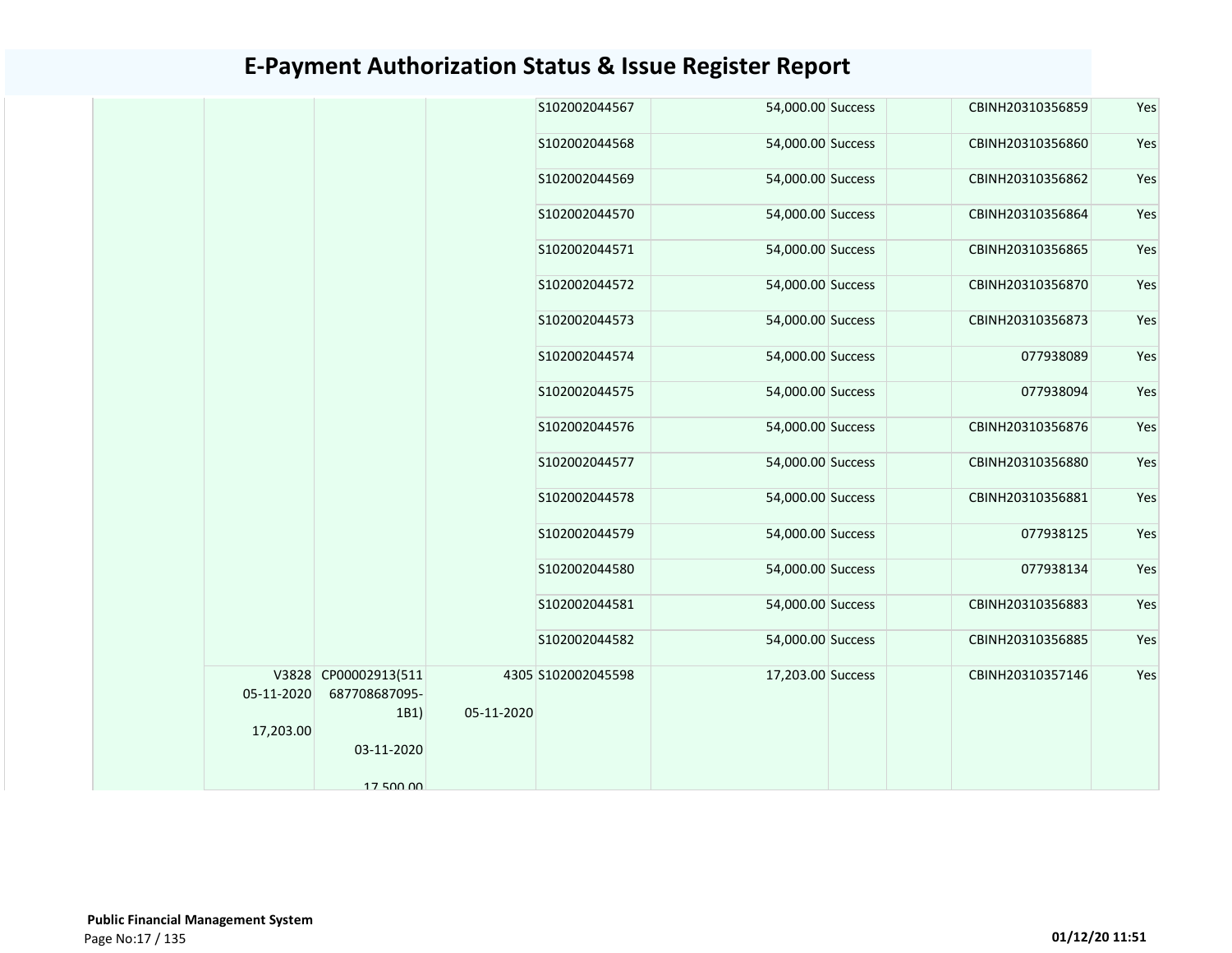| V3829<br>05-11-2020 | CP00002929              |            | 4298 S102002045659       | 15,370.00 Success | CBINH20310357150 | Yes |
|---------------------|-------------------------|------------|--------------------------|-------------------|------------------|-----|
|                     | 04-11-2020              | 05-11-2020 |                          |                   |                  |     |
| 15,370.00           |                         |            |                          |                   |                  |     |
|                     | 15.635.00               |            |                          |                   |                  |     |
| V3830               | CP00002930              |            | 4297 S102002045638       | 16,240.00 Success | CBINH20310356917 | Yes |
| 05-11-2020          |                         |            |                          |                   |                  |     |
| 16,240.00           | 04-11-2020<br>16.520.00 | 05-11-2020 |                          |                   |                  |     |
| V3831               | CP00002944              |            | 4306 S102002044355       | 6,535.00 Success  | CBINH20310356837 | Yes |
| 05-11-2020          |                         |            |                          |                   |                  |     |
| 6,535.00            | 04-11-2020              | 05-11-2020 |                          |                   |                  |     |
|                     | 6.535.00                |            |                          |                   |                  |     |
| V3833               | CP00002900              |            | 4280 S102002049307       | 28,537.00 Success | 077957503        | Yes |
| 05-11-2020          |                         |            |                          |                   |                  |     |
|                     | 03-11-2020              | 05-11-2020 |                          |                   |                  |     |
| 28,537.00           |                         |            |                          |                   |                  |     |
|                     | 28.537.00               |            |                          |                   |                  |     |
| V3834               | CP00002903              |            | 4283 S102002049487       | 63,000.00 Success | CBINH20310356959 | Yes |
| 05-11-2020          |                         |            |                          | 45,000.00 Success | CBINH20310356961 | Yes |
|                     | 03-11-2020              |            | 05-11-2020 S102002049488 |                   |                  |     |
| 636,919.00          | 712,419.00              |            | S102002049489            | 36,000.00 Success | CBINH20310356962 | Yes |
|                     |                         |            |                          |                   |                  |     |
|                     |                         |            | S102002049490            | 27,000.00 Success | CBINH20310356963 | Yes |
|                     |                         |            |                          |                   |                  |     |
|                     |                         |            | S102002049491            | 27,000.00 Success | CBINH20310356964 | Yes |
|                     |                         |            |                          |                   |                  |     |
|                     |                         |            | S102002049492            | 27,000.00 Success | 077938953        | Yes |
|                     |                         |            | S102002049493            | 18,900.00 Success | 077938962        | Yes |
|                     |                         |            |                          |                   |                  |     |
|                     |                         |            | S102002049494            | 18,900.00 Success | CBINH20310356967 | Yes |
|                     |                         |            |                          |                   |                  |     |
|                     |                         |            | S102002049495            | 18,900.00 Success | 077938976        | Yes |
|                     |                         |            |                          |                   |                  |     |
|                     |                         |            | S102002049496            | 18,000.00 Success | 077938985        | Yes |
|                     |                         |            |                          |                   |                  |     |
|                     |                         |            | S102002049497            | 18,900.00 Success | 077938989        | Yes |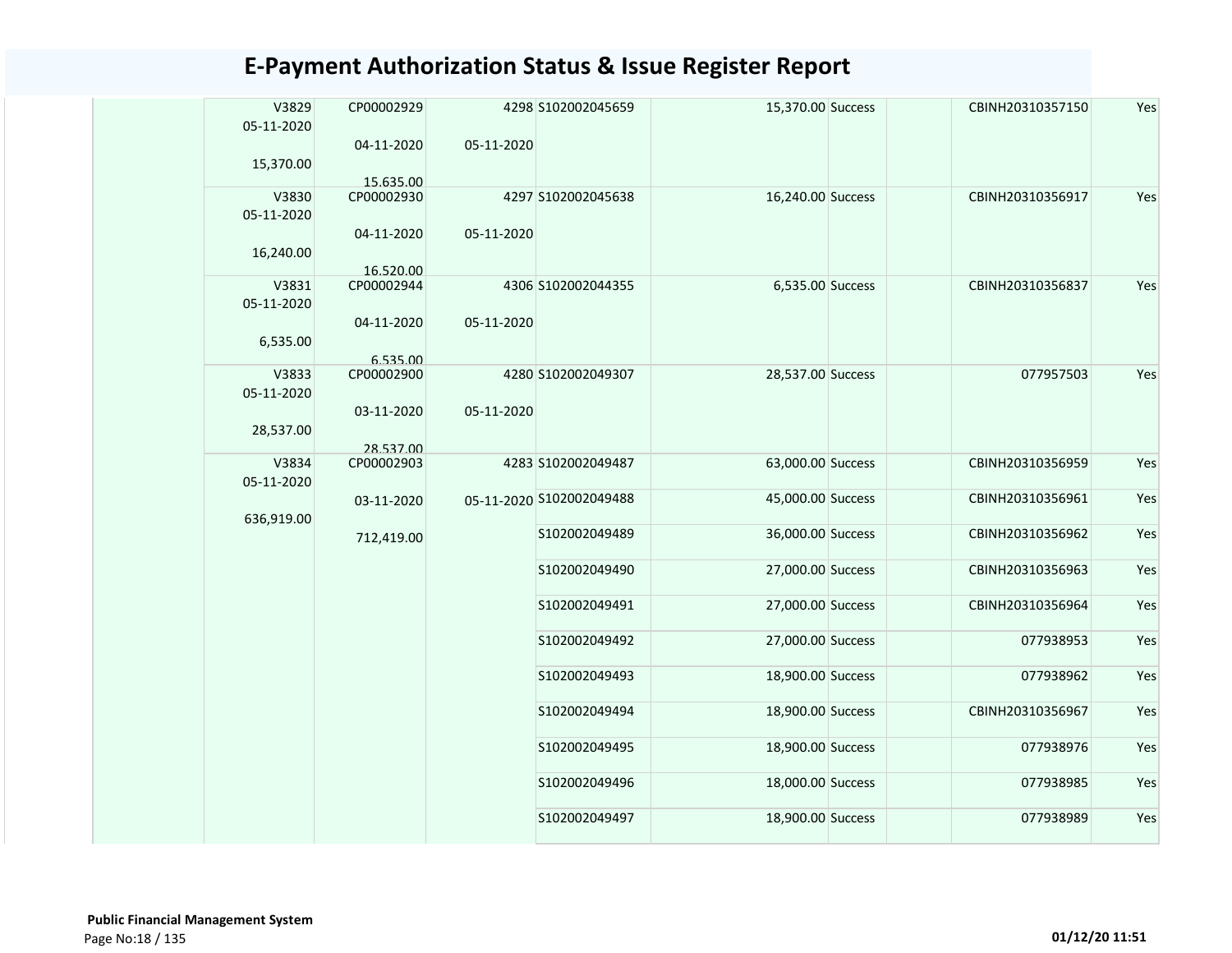|                |                                                                                                                                                                                                                                                                       |                                                      |                                                                                                                                                                                                                                               | 077941002                                                                                                                                                                                                                                                                     | Yes                           |
|----------------|-----------------------------------------------------------------------------------------------------------------------------------------------------------------------------------------------------------------------------------------------------------------------|------------------------------------------------------|-----------------------------------------------------------------------------------------------------------------------------------------------------------------------------------------------------------------------------------------------|-------------------------------------------------------------------------------------------------------------------------------------------------------------------------------------------------------------------------------------------------------------------------------|-------------------------------|
|                |                                                                                                                                                                                                                                                                       |                                                      |                                                                                                                                                                                                                                               | CBINH20310356971                                                                                                                                                                                                                                                              | Yes                           |
|                |                                                                                                                                                                                                                                                                       |                                                      |                                                                                                                                                                                                                                               | CBINH20310356972                                                                                                                                                                                                                                                              | Yes                           |
|                |                                                                                                                                                                                                                                                                       |                                                      |                                                                                                                                                                                                                                               | CBINH20310356973                                                                                                                                                                                                                                                              | Yes                           |
|                |                                                                                                                                                                                                                                                                       |                                                      |                                                                                                                                                                                                                                               | CBINH20310356974                                                                                                                                                                                                                                                              | Yes                           |
|                |                                                                                                                                                                                                                                                                       |                                                      |                                                                                                                                                                                                                                               | CBINH20310356975                                                                                                                                                                                                                                                              | Yes                           |
|                |                                                                                                                                                                                                                                                                       |                                                      |                                                                                                                                                                                                                                               | CBINH20310356977                                                                                                                                                                                                                                                              | Yes                           |
|                |                                                                                                                                                                                                                                                                       |                                                      |                                                                                                                                                                                                                                               | CBINH20310356978                                                                                                                                                                                                                                                              | Yes                           |
|                |                                                                                                                                                                                                                                                                       |                                                      |                                                                                                                                                                                                                                               | CBINH20310356979                                                                                                                                                                                                                                                              | Yes                           |
|                |                                                                                                                                                                                                                                                                       |                                                      |                                                                                                                                                                                                                                               | 077920287                                                                                                                                                                                                                                                                     | Yes                           |
|                |                                                                                                                                                                                                                                                                       |                                                      |                                                                                                                                                                                                                                               |                                                                                                                                                                                                                                                                               |                               |
| 03-11-2020     |                                                                                                                                                                                                                                                                       |                                                      |                                                                                                                                                                                                                                               |                                                                                                                                                                                                                                                                               |                               |
| 27 000 00      |                                                                                                                                                                                                                                                                       |                                                      |                                                                                                                                                                                                                                               |                                                                                                                                                                                                                                                                               |                               |
|                |                                                                                                                                                                                                                                                                       |                                                      |                                                                                                                                                                                                                                               |                                                                                                                                                                                                                                                                               | Yes                           |
|                |                                                                                                                                                                                                                                                                       |                                                      |                                                                                                                                                                                                                                               |                                                                                                                                                                                                                                                                               |                               |
| 03-11-2020     |                                                                                                                                                                                                                                                                       |                                                      |                                                                                                                                                                                                                                               |                                                                                                                                                                                                                                                                               |                               |
|                |                                                                                                                                                                                                                                                                       |                                                      |                                                                                                                                                                                                                                               |                                                                                                                                                                                                                                                                               |                               |
| CP00002960(ELE |                                                                                                                                                                                                                                                                       |                                                      |                                                                                                                                                                                                                                               | CBINH20310357165                                                                                                                                                                                                                                                              | Yes                           |
| 2020110007)    |                                                                                                                                                                                                                                                                       |                                                      |                                                                                                                                                                                                                                               |                                                                                                                                                                                                                                                                               |                               |
|                |                                                                                                                                                                                                                                                                       |                                                      |                                                                                                                                                                                                                                               |                                                                                                                                                                                                                                                                               |                               |
| 05-11-2020     |                                                                                                                                                                                                                                                                       |                                                      |                                                                                                                                                                                                                                               |                                                                                                                                                                                                                                                                               |                               |
|                |                                                                                                                                                                                                                                                                       |                                                      |                                                                                                                                                                                                                                               |                                                                                                                                                                                                                                                                               |                               |
|                |                                                                                                                                                                                                                                                                       |                                                      |                                                                                                                                                                                                                                               |                                                                                                                                                                                                                                                                               | Yes                           |
|                |                                                                                                                                                                                                                                                                       |                                                      |                                                                                                                                                                                                                                               |                                                                                                                                                                                                                                                                               |                               |
|                |                                                                                                                                                                                                                                                                       |                                                      |                                                                                                                                                                                                                                               |                                                                                                                                                                                                                                                                               |                               |
|                |                                                                                                                                                                                                                                                                       |                                                      |                                                                                                                                                                                                                                               |                                                                                                                                                                                                                                                                               |                               |
| 18.500.00      |                                                                                                                                                                                                                                                                       |                                                      |                                                                                                                                                                                                                                               |                                                                                                                                                                                                                                                                               |                               |
|                | V3835 CP00002902(EFR<br>05-11-2020<br>2020110003)<br>27,000.00<br>V3836 CP00002907(EPC<br>05-11-2020<br>2020110004)<br>12,835.00<br>12 835 00<br>V3837<br>05-11-2020<br>63,297.00<br><b>63 797 00</b><br>V3838<br>CP00002950<br>05-11-2020<br>05-11-2020<br>18,500.00 | 05-11-2020<br>05-11-2020<br>05-11-2020<br>05-11-2020 | S102002049498<br>S102002049499<br>S102002049500<br>S102002049501<br>S102002049502<br>S102002049503<br>S102002049504<br>S102002049505<br>S102002049506<br>4286 S102002047699<br>4285 S102002049373<br>4320 S102002049338<br>4319 S102002052452 | 18,900.00 Success<br>40,500.00 Success<br>38,250.00 Success<br>40,500.00 Success<br>40,500.00 Success<br>46,258.00 Success<br>36,000.00 Success<br>38,250.00 Success<br>19,161.00 Success<br>27,000.00 Success<br>12,835.00 Success<br>63,297.00 Success<br>18,500.00 Success | 077957694<br>CBINH20310359898 |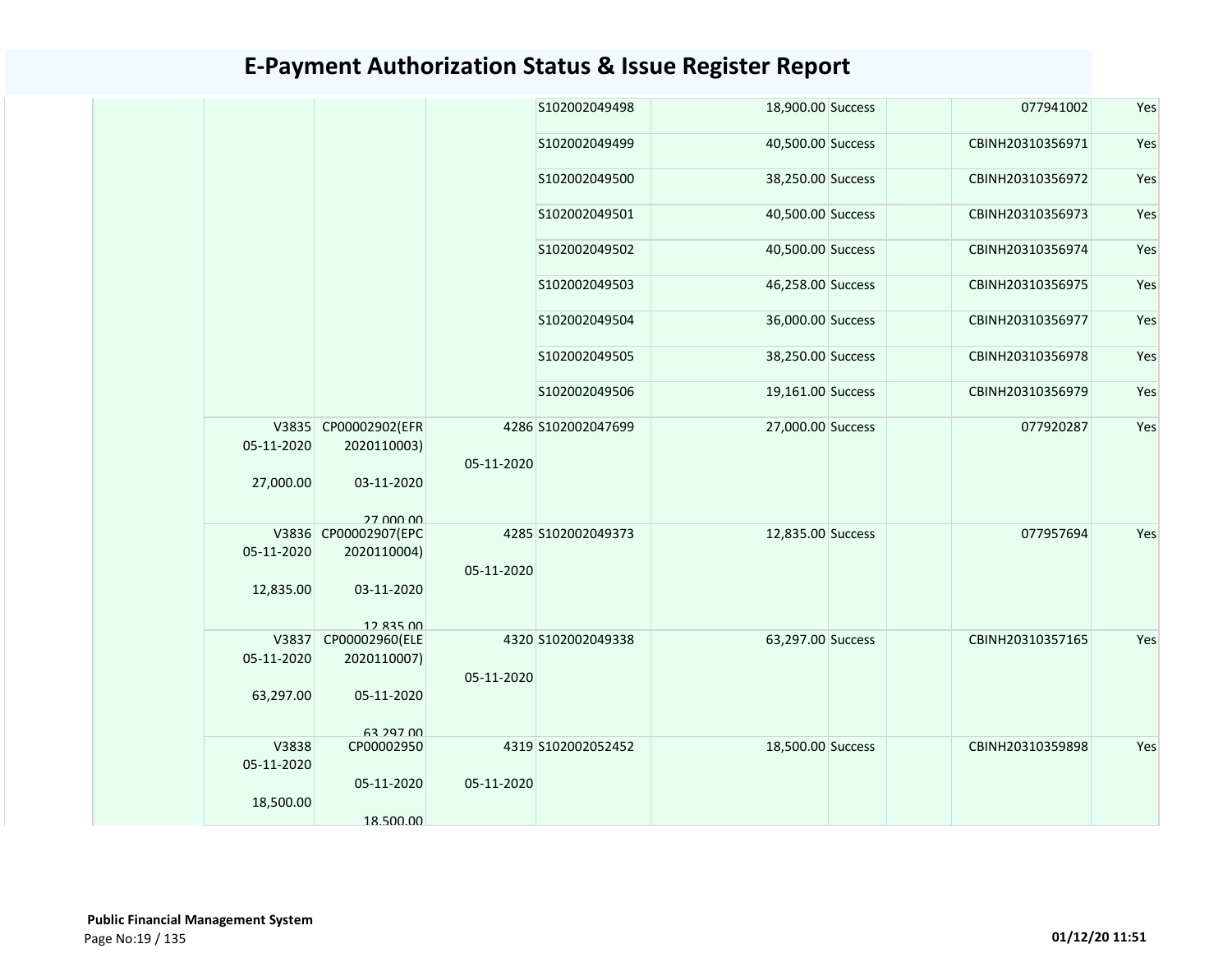|                             | V3839<br>05-11-2020<br>170,600.00    | CP00002953<br>05-11-2020                              | 05-11-2020 | 4318 S102002052097       | 170,600.00 Success    | CBINH20310359891 | Yes |
|-----------------------------|--------------------------------------|-------------------------------------------------------|------------|--------------------------|-----------------------|------------------|-----|
|                             | V3840<br>05-11-2020<br>54,000.00     | 170.600.00<br>CP00002961<br>05-11-2020<br>54.000.00   | 05-11-2020 | 4317 S102002052463       | 54,000.00 Success     | 078064109        | Yes |
|                             | V3841<br>05-11-2020<br>8,502.00      | CP00002920<br>03-11-2020<br>8.502.00                  | 05-11-2020 | 4287 S102002059175       | 8,502.00 Success      | CBINH20310364838 | Yes |
|                             | V3847<br>05-11-2020                  | CP00002954                                            |            | 4321 S102002059193       | 25,336.00 Success     | CBINH20310364841 | Yes |
|                             | 122,336.00                           | 05-11-2020                                            |            | 05-11-2020 S102002059194 | 36,000.00 Success     | CBINH20310364842 | Yes |
|                             |                                      | 137,336.00                                            |            | S102002059195            | 36,000.00 Success     | CBINH20310364843 | Yes |
|                             |                                      |                                                       |            | S102002059196            | 25,000.00 Success     | CBINH20310364844 | Yes |
|                             | V3848<br>05-11-2020<br>12,084,000.00 | CP00002926<br>03-11-2020                              | 05-11-2020 | 4322 S102002056937       | 12,084,000.00 Success | CBINH20311378362 | Yes |
| 225428 [Section<br>Officer] | V3799<br>05-11-2020<br>8,146.00      | 12.508.000.00<br>CP00000255<br>04-11-2020<br>8.146.00 | 04-11-2020 | 4269 S102002977909       | 8,146.00 Success      | CBINH20310301106 | Yes |
| 225429 [Section<br>Officer] | V3783<br>05-11-2020<br>468,507.00    | CP00000314<br>03-11-2020<br>468.507.00                | 03-11-2020 | 4217 S102002979264       | 468,507.00 Success    | CBINH20310301124 | Yes |
|                             | V3784<br>05-11-2020<br>20,651.00     | CP00000313<br>03-11-2020<br>20.651.00                 | 03-11-2020 | 4218 S102002978980       | 20,651.00 Success     | CBINH20310301123 | Yes |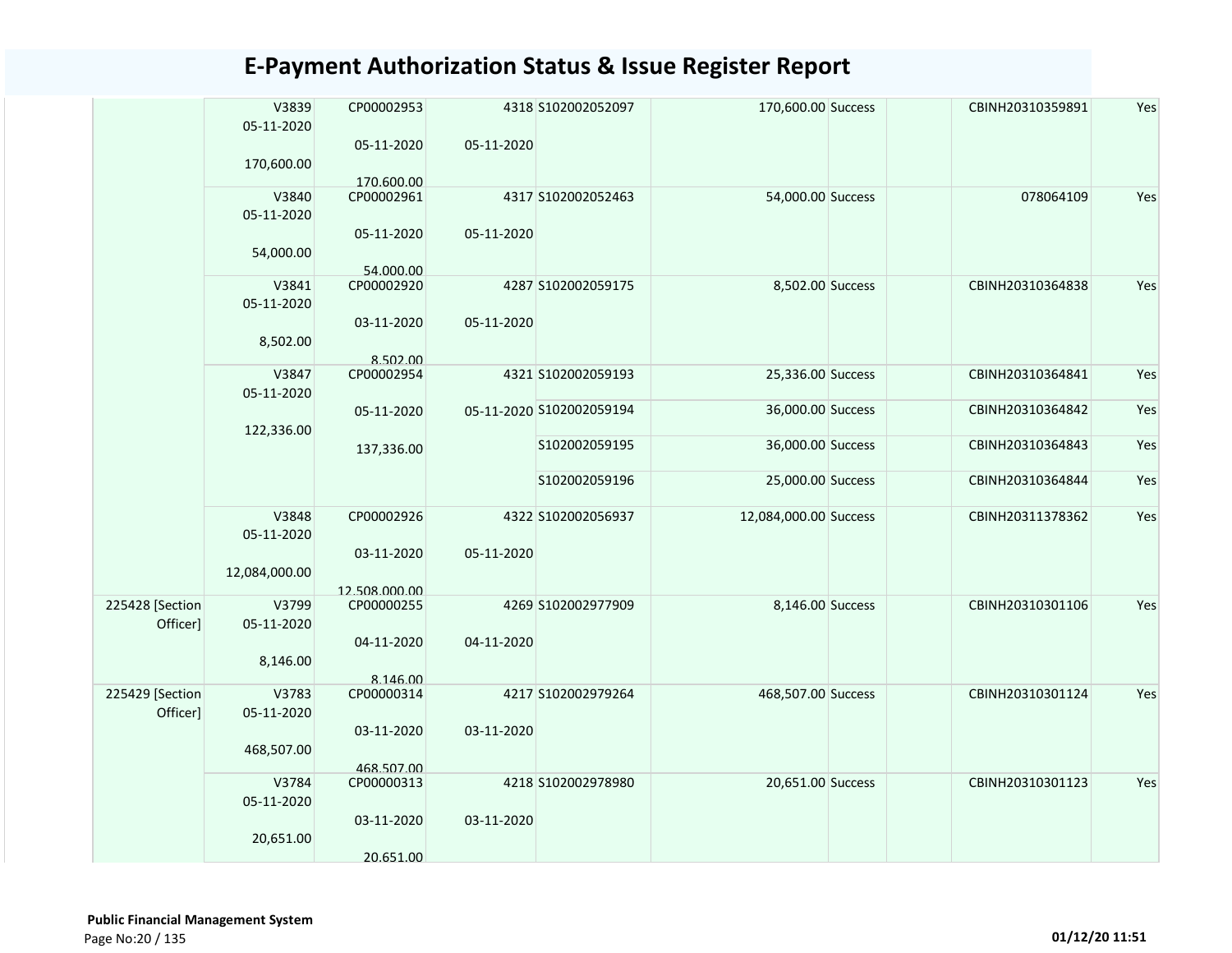|              | V3800 CP00000311(GPF       |            | 4268 S102002978948 | 2,061,465.00 Success |                | CBINH20310306008 | Yes |
|--------------|----------------------------|------------|--------------------|----------------------|----------------|------------------|-----|
| 05-11-2020   |                            |            |                    |                      |                |                  |     |
|              |                            | 04-11-2020 |                    |                      |                |                  |     |
| 2,061,465.00 | 02-11-2020                 |            |                    |                      |                |                  |     |
|              | 2 061 465 00               |            |                    |                      |                |                  |     |
|              | V3801 CP00000312(GPF       |            | 4267 S102002978289 | 2,156,257.00 Success |                | CBINH20310306006 | Yes |
| 05-11-2020   | $_2$ 02011009)             |            |                    |                      |                |                  |     |
|              |                            | 04-11-2020 |                    |                      |                |                  |     |
| 2,156,257.00 | 02-11-2020                 |            |                    |                      |                |                  |     |
|              |                            |            |                    |                      |                |                  |     |
| V3802        | 2 156 257 00<br>CP00000315 |            | 4216 S102002979011 | 2,632,500.00 Success |                | CBINH20310306041 | Yes |
| 05-11-2020   |                            |            |                    |                      |                |                  |     |
|              | 03-11-2020                 | 03-11-2020 |                    |                      |                |                  |     |
| 2,632,500.00 |                            |            |                    |                      |                |                  |     |
|              | 2.632.500.00               |            |                    |                      |                |                  |     |
| V3832        | CP00000321                 |            | 4315 S102002044395 |                      | 718.00 Success | CBINH20310356838 | Yes |
| 05-11-2020   |                            | 05-11-2020 |                    |                      |                |                  |     |
| 718.00       | 05-11-2020                 |            |                    |                      |                |                  |     |
|              | 718.00                     |            |                    |                      |                |                  |     |
| V3842        | CP00000316                 |            | 4270 S102002059408 | 54,000.00 Success    |                | CBINH20310364851 | Yes |
| 05-11-2020   |                            |            |                    |                      |                |                  |     |
|              | 04-11-2020                 | 05-11-2020 |                    |                      |                |                  |     |
| 54,000.00    |                            |            |                    |                      |                |                  |     |
| V3843        | 60.000.00<br>CP00000317    |            | 4271 S102002059392 | 54,000.00 Success    |                | CBINH20310364848 | Yes |
| 05-11-2020   |                            |            |                    |                      |                |                  |     |
|              | 04-11-2020                 | 05-11-2020 |                    |                      |                |                  |     |
| 54,000.00    |                            |            |                    |                      |                |                  |     |
|              | 60.000.00                  |            |                    |                      |                |                  |     |
| V3844        | CP00000318                 |            | 4272 S102002059289 | 54,000.00 Success    |                | CBINH20310364846 | Yes |
| 05-11-2020   | 04-11-2020                 | 05-11-2020 |                    |                      |                |                  |     |
| 54,000.00    |                            |            |                    |                      |                |                  |     |
|              | 60.000.00                  |            |                    |                      |                |                  |     |
| V3845        | CP00000319                 |            | 4273 S102002059496 | 54,000.00 Success    |                | CBINH20310364852 | Yes |
| 05-11-2020   |                            |            |                    |                      |                |                  |     |
|              | 04-11-2020                 | 05-11-2020 |                    |                      |                |                  |     |
| 54,000.00    |                            |            |                    |                      |                |                  |     |
|              | 60.000.00                  |            |                    |                      |                |                  |     |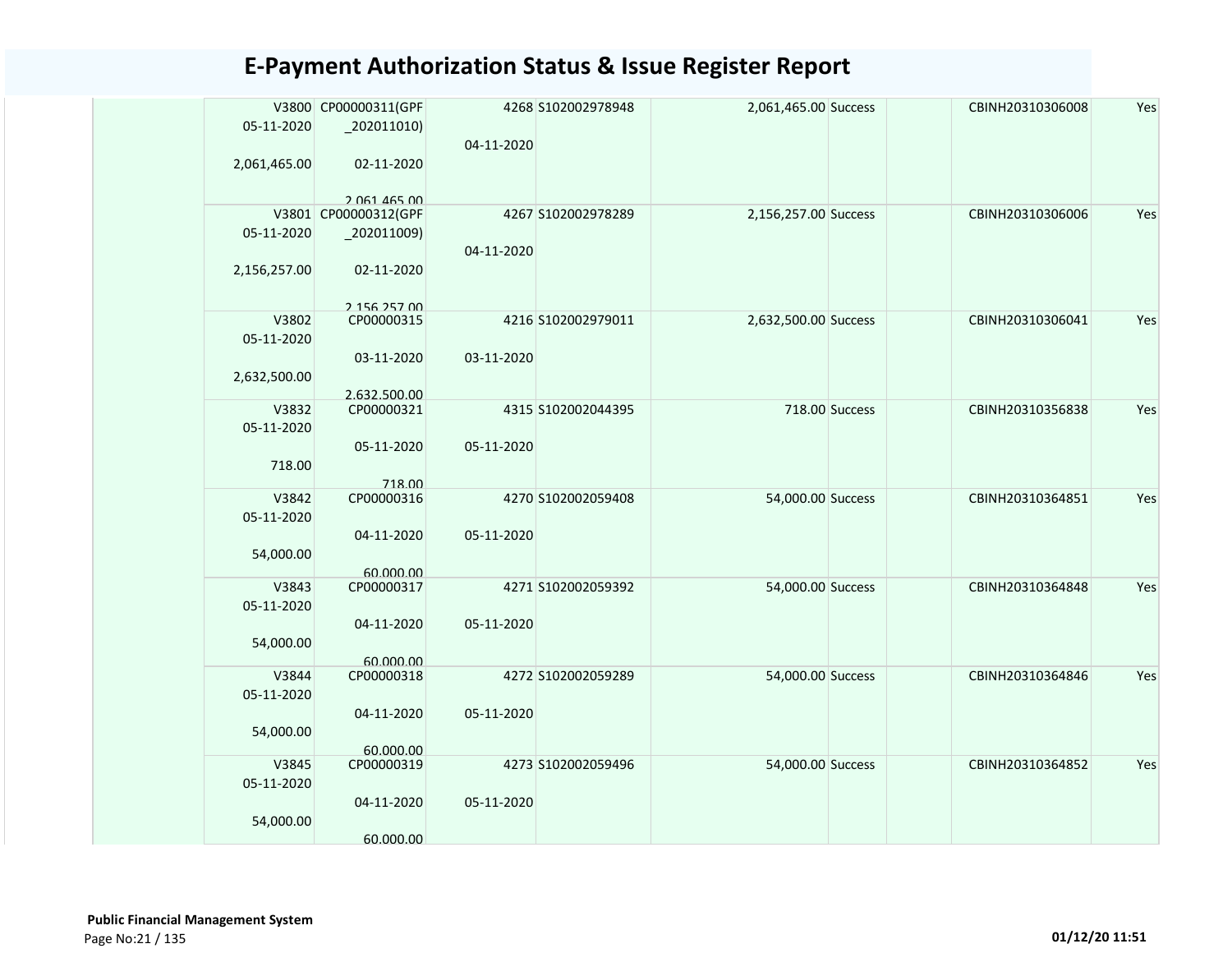|   |                                    | V3846<br>05-11-2020 | CP00000320           |            | 4274 S102002059539 | 60,000.00 Success | CBINH20310364822 | Yes |
|---|------------------------------------|---------------------|----------------------|------------|--------------------|-------------------|------------------|-----|
|   |                                    |                     | 04-11-2020           | 05-11-2020 |                    |                   |                  |     |
|   |                                    | 60,000.00           | 60.000.00            |            |                    |                   |                  |     |
|   | 225438 [Asstt<br>Accounts Officer] | V3804               | CP00000194           |            | 2994 S102002023441 | 2,800.00 Success  | CBINH20310330095 | Yes |
|   |                                    | 05-11-2020          | 23-09-2020           | 24-09-2020 |                    |                   |                  |     |
|   |                                    | 2,800.00            |                      |            |                    |                   |                  |     |
|   |                                    |                     | 2.800.00             |            |                    |                   |                  |     |
| 5 | <b>Issue Date: 06-11-2020</b>      |                     |                      |            |                    | 4,640,527.00      |                  |     |
|   | 200880 [Asstt]                     | 06-11-2020          | V3878 CP00000109(202 |            | 4355 S102002198730 | 24,672.00 Success | CBINH20312476049 | Yes |
|   | Accounts Officer]                  |                     | 011002)              | 06-11-2020 |                    |                   |                  |     |
|   |                                    | 24,672.00           | 06-11-2020           |            |                    |                   |                  |     |
|   |                                    |                     | 29 872 00            |            |                    |                   |                  |     |
|   | 206886 [Asst                       |                     | V3851 CP00000076(511 |            | 4333 S102002198266 | 24,650.00 Success | CBINH20312476046 | Yes |
|   | Administrative                     | 06-11-2020          | 687776112973-        |            |                    |                   |                  |     |
|   | Officer Copyright                  |                     | 1B1)                 | 06-11-2020 |                    |                   |                  |     |
|   | Office New Delhi]                  | 24,650.00           |                      |            |                    |                   |                  |     |
|   |                                    |                     | 27-10-2020           |            |                    |                   |                  |     |
|   |                                    |                     |                      |            |                    |                   |                  |     |
|   |                                    |                     | <b>24 650 00</b>     |            |                    |                   |                  |     |
|   |                                    |                     | V3852 CP00000077(511 |            | 4331 S102002198060 | 12,200.00 Success | CBINH20312476044 | Yes |
|   |                                    | 06-11-2020          | 687730788815-        |            |                    |                   |                  |     |
|   |                                    |                     | 1B1)                 | 06-11-2020 |                    |                   |                  |     |
|   |                                    | 12,200.00           | 27-10-2020           |            |                    |                   |                  |     |
|   |                                    |                     |                      |            |                    |                   |                  |     |
|   |                                    |                     | 12.200.00            |            |                    |                   |                  |     |
|   |                                    |                     | V3853 CP00000078(511 |            | 4334 S102002198226 | 23,800.00 Success | CBINH20312476045 | Yes |
|   |                                    | 06-11-2020          | 687792910237-        |            |                    |                   |                  |     |
|   |                                    |                     | 1B1)                 | 06-11-2020 |                    |                   |                  |     |
|   |                                    | 23,800.00           |                      |            |                    |                   |                  |     |
|   |                                    |                     | 27-10-2020           |            |                    |                   |                  |     |
|   |                                    |                     | 23 800 00            |            |                    |                   |                  |     |
|   |                                    |                     |                      |            |                    |                   |                  |     |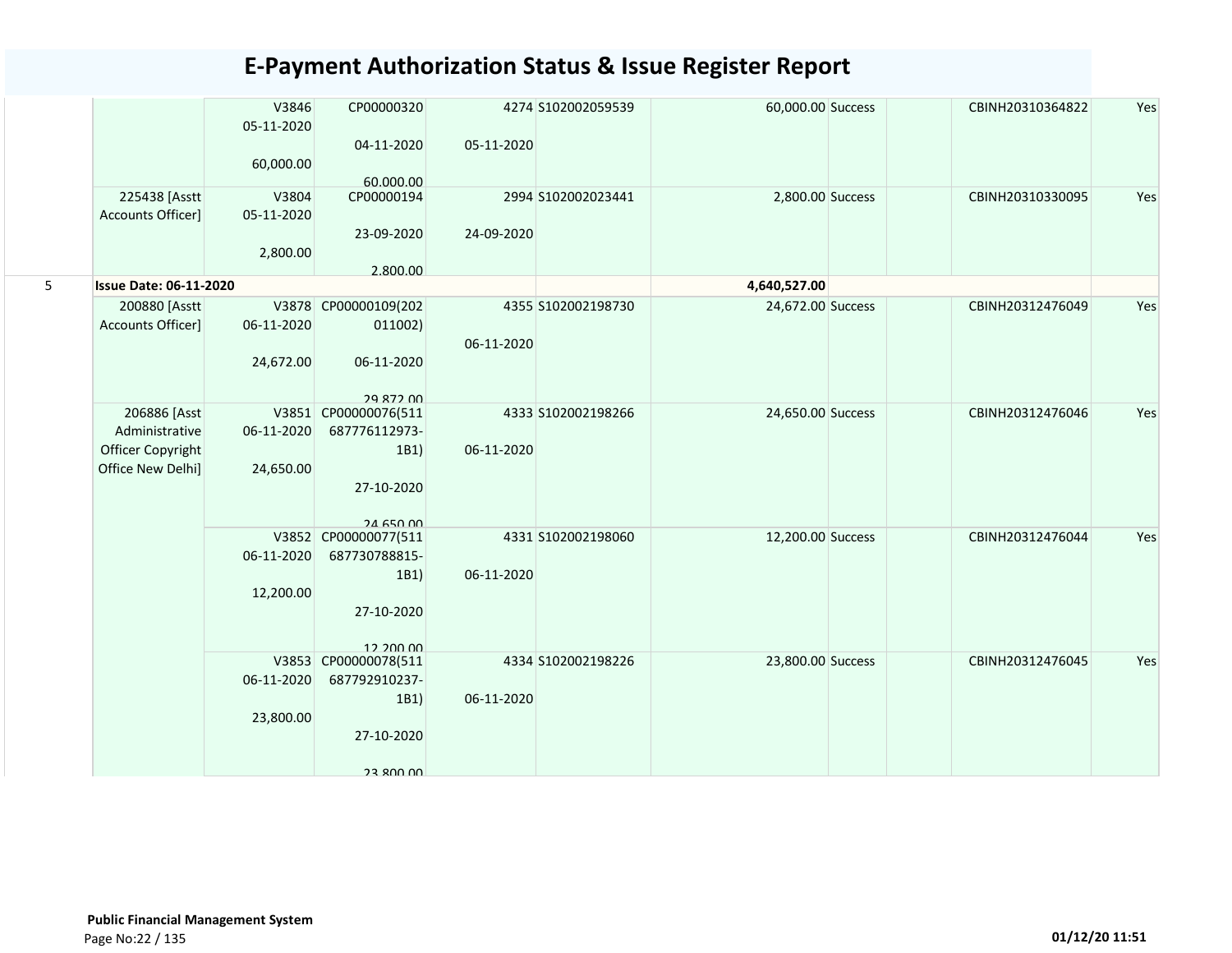| 06-11-2020 | V3854 CP00000079(511<br>687791145857- |            | 4335 S102002197975       | 1,800.00 Success  | CBINH20312476042 | Yes |
|------------|---------------------------------------|------------|--------------------------|-------------------|------------------|-----|
|            | 1B1)                                  | 06-11-2020 |                          |                   |                  |     |
| 1,800.00   |                                       |            |                          |                   |                  |     |
|            | 27-10-2020                            |            |                          |                   |                  |     |
|            |                                       |            |                          |                   |                  |     |
|            | 1.800.00                              |            |                          |                   |                  |     |
| 06-11-2020 | V3856 CP00000080(511<br>687720238151- |            | 4330 S102002198013       | 4,800.00 Success  | CBINH20312476043 | Yes |
|            | 1B1)                                  | 06-11-2020 |                          |                   |                  |     |
| 4,800.00   |                                       |            |                          |                   |                  |     |
|            | 28-10-2020                            |            |                          |                   |                  |     |
|            |                                       |            |                          |                   |                  |     |
|            | $A$ <b>ROO OO</b>                     |            |                          |                   |                  |     |
|            | V3857 CP00000081(511                  |            | 4332 S102002198294       | 24,950.00 Success | CBINH20312476047 | Yes |
| 06-11-2020 | 687749820039-                         |            |                          |                   |                  |     |
|            | 1B1)                                  | 06-11-2020 |                          |                   |                  |     |
| 24,950.00  | 28-10-2020                            |            |                          |                   |                  |     |
|            |                                       |            |                          |                   |                  |     |
|            | <b>24 Q50 00</b>                      |            |                          |                   |                  |     |
| V3872      | CP00000082                            |            | 4324 S102002199212       | 11,026.00 Success | CBINH20312476065 | Yes |
| 06-11-2020 |                                       |            |                          |                   |                  |     |
|            | 05-11-2020                            | 06-11-2020 |                          |                   |                  |     |
| 11,026.00  |                                       |            |                          |                   |                  |     |
| V3873      | 11.026.00<br>CP00000083               |            | 4325 S102002199277       | 40,500.00 Success | 094121303        | Yes |
| 06-11-2020 |                                       |            |                          |                   |                  |     |
|            | 05-11-2020                            |            | 06-11-2020 S102002199278 | 40,500.00 Success | 094121306        | Yes |
| 534,337.00 |                                       |            |                          |                   |                  |     |
|            | 593,709.00                            |            | S102002199279            | 23,516.00 Success | CBINH20312476066 | Yes |
|            |                                       |            |                          |                   |                  |     |
|            |                                       |            | S102002199280            | 39,193.00 Success | CBINH20312476067 | Yes |
|            |                                       |            | S102002199281            | 35,927.00 Success | CBINH20312476068 | Yes |
|            |                                       |            |                          |                   |                  |     |
|            |                                       |            | S102002199282            | 40,500.00 Success | CBINH20312476069 | Yes |
|            |                                       |            |                          |                   |                  |     |
|            |                                       |            | S102002199283            | 40,500.00 Success | 094121322        | Yes |
|            |                                       |            | S102002199284            | 20,250.00 Success | CBINH20312476070 | Yes |
|            |                                       |            |                          |                   |                  |     |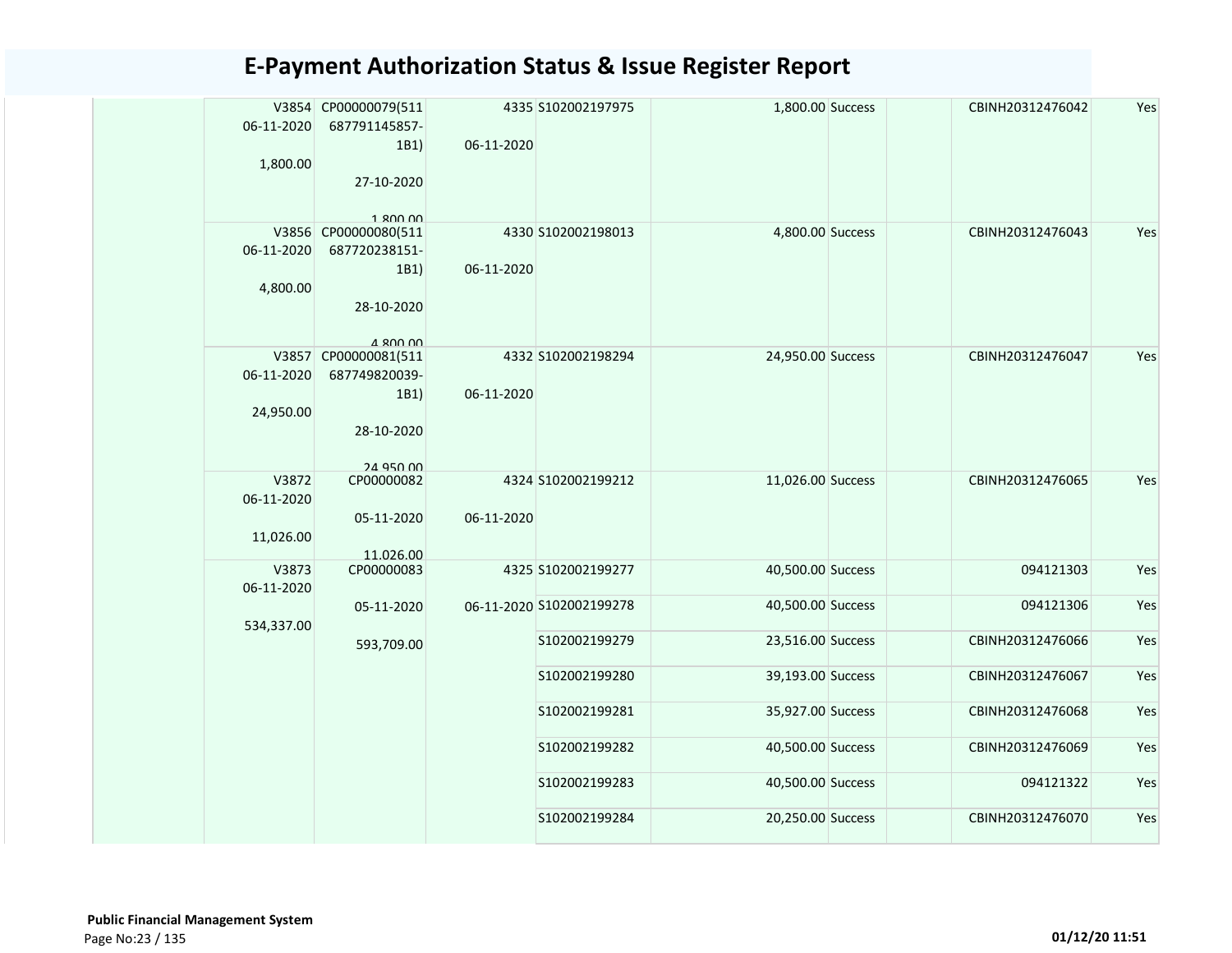|                                                            |                     |                          |            | S102002199285            | 39,193.00 Success    | CBINH20312476071 | Yes |
|------------------------------------------------------------|---------------------|--------------------------|------------|--------------------------|----------------------|------------------|-----|
|                                                            |                     |                          |            | S102002199286            | 31,355.00 Success    | CBINH20312476072 | Yes |
|                                                            |                     |                          |            | S102002199287            | 36,580.00 Success    | 094121335        | Yes |
|                                                            |                     |                          |            | S102002199288            | 38,541.00 Success    | 094121338        | Yes |
|                                                            |                     |                          |            | S102002199289            | 33,968.00 Success    | 094121342        | Yes |
|                                                            |                     |                          |            | S102002199290            | 33,314.00 Success    | CBINH20312476073 | Yes |
|                                                            |                     |                          |            | S102002199291            | 40,500.00 Success    | CBINH20312476074 | Yes |
| 206942 [Under<br>Secretary                                 | V3855<br>06-11-2020 | CP00000070               |            | 4328 S102002197849       | 226,852.00 Success   | CBINH20312476041 | Yes |
| Department of<br><b>Industrial Policy</b><br>and Promotion | 226,852.00          | 28-10-2020<br>226.852.00 | 06-11-2020 |                          |                      |                  |     |
| Ministry of<br>Commerce and                                | V3858<br>06-11-2020 | CP00000072               |            | 4326 S102002200759       | 43,250.00 Success    | CBINH20312476081 | Yes |
| <b>Industry New</b><br>Delhi]                              | 43,250.00           | 02-11-2020<br>43.996.00  | 06-11-2020 |                          |                      |                  |     |
| 225427 [Under                                              |                     | V3849 CP00002937(GPF     |            | 4336 S102002195885       | 1,000,000.00 Success | 094120827        | Yes |
| Secretary]                                                 | 06-11-2020          | $_2$ 202011130)          | 06-11-2020 |                          |                      |                  |     |
|                                                            | 1,000,000.00        | 04-11-2020               |            |                          |                      |                  |     |
|                                                            |                     | 1 000 000 00             |            |                          |                      |                  |     |
|                                                            | V3859<br>06-11-2020 | CP00002964               |            | 4346 S102002200708       | 156,526.00 Success   | CBINH20312476079 | Yes |
|                                                            |                     | 05-11-2020               | 06-11-2020 |                          |                      |                  |     |
|                                                            | 156,526.00          |                          |            |                          |                      |                  |     |
|                                                            | V3860               | 159.720.00<br>CP00002963 |            | 4352 S102002200319       | 29,700.00 Success    | CBINH20312476077 | Yes |
|                                                            | 06-11-2020          |                          |            |                          |                      |                  |     |
|                                                            |                     | 05-11-2020               |            | 06-11-2020 S102002200320 | 29,700.00 Success    | CBINH20312476078 | Yes |
|                                                            | 59.400.00           |                          |            |                          |                      |                  |     |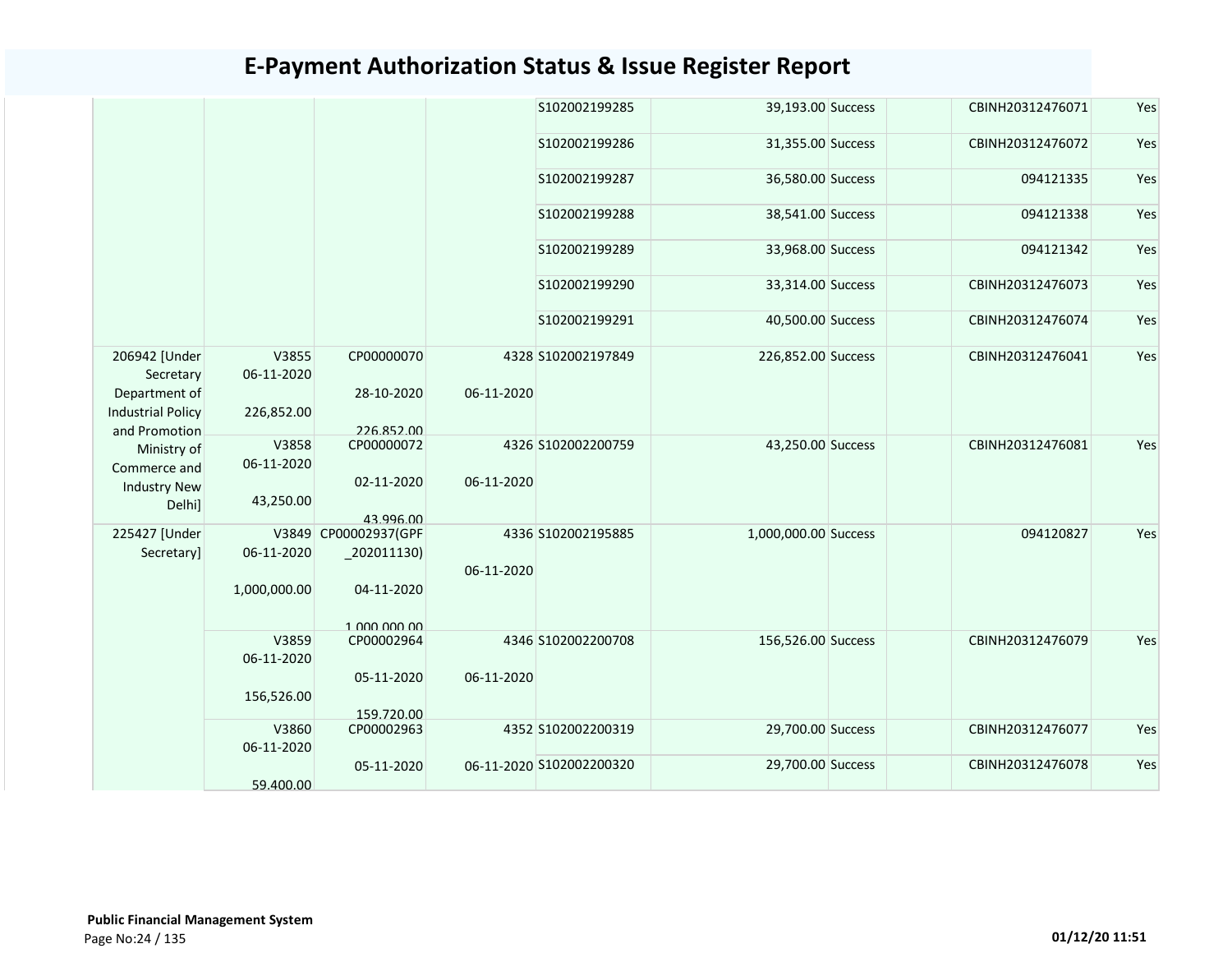| V3861<br>06-11-2020 | CP00002970              |            | 4345 S102002199915       | 181,902.00 Success | 094121441        | Yes |
|---------------------|-------------------------|------------|--------------------------|--------------------|------------------|-----|
| 181,902.00          | 05-11-2020              | 06-11-2020 |                          |                    |                  |     |
|                     | 181.902.00              |            |                          |                    |                  |     |
| V3862<br>06-11-2020 | CP00002972              |            | 4343 S102002199373       | 52,820.00 Success  | 094121397        | Yes |
| 52,820.00           | 05-11-2020              | 06-11-2020 |                          |                    |                  |     |
|                     | 52.820.00               |            |                          |                    |                  |     |
| V3863<br>06-11-2020 | CP00002971              |            | 4344 S102002199327       | 11,099.00 Success  | CBINH20312476075 | Yes |
| 11,099.00           | 05-11-2020<br>11.099.00 | 06-11-2020 |                          |                    |                  |     |
| V3864               | CP00002973              |            | 4342 S102002199447       | 155,092.00 Success | CBINH20312476076 | Yes |
| 06-11-2020          |                         |            |                          |                    |                  |     |
| 155,092.00          | 05-11-2020              | 06-11-2020 |                          |                    |                  |     |
|                     | 157.766.00              |            |                          |                    |                  |     |
| V3865<br>06-11-2020 | CP00002957              |            | 4327 S102002199047       | 36,000.00 Success  | CBINH20312476053 | Yes |
| 594,900.00          | 05-11-2020              |            | 06-11-2020 S102002199048 | 36,000.00 Success  | CBINH20312476054 | Yes |
|                     | 661,000.00              |            | S102002199049            | 36,000.00 Success  | CBINH20312476055 | Yes |
|                     |                         |            | S102002199050            | 18,000.00 Success  | 094121210        | Yes |
|                     |                         |            | S102002199051            | 18,000.00 Success  | CBINH20312476056 | Yes |
|                     |                         |            | S102002199052            | 40,500.00 Success  | CBINH20312476057 | Yes |
|                     |                         |            | S102002199053            | 27,000.00 Success  | CBINH20312476058 | Yes |
|                     |                         |            | S102002199054            | 54,000.00 Success  | CBINH20312476059 | Yes |
|                     |                         |            | S102002199055            | 36,000.00 Success  | CBINH20312476060 | Yes |
|                     |                         |            | S102002199056            | 54,000.00 Success  | 094121231        | Yes |
|                     |                         |            | S102002199057            | 90,000.00 Success  | CBINH20312476061 | Yes |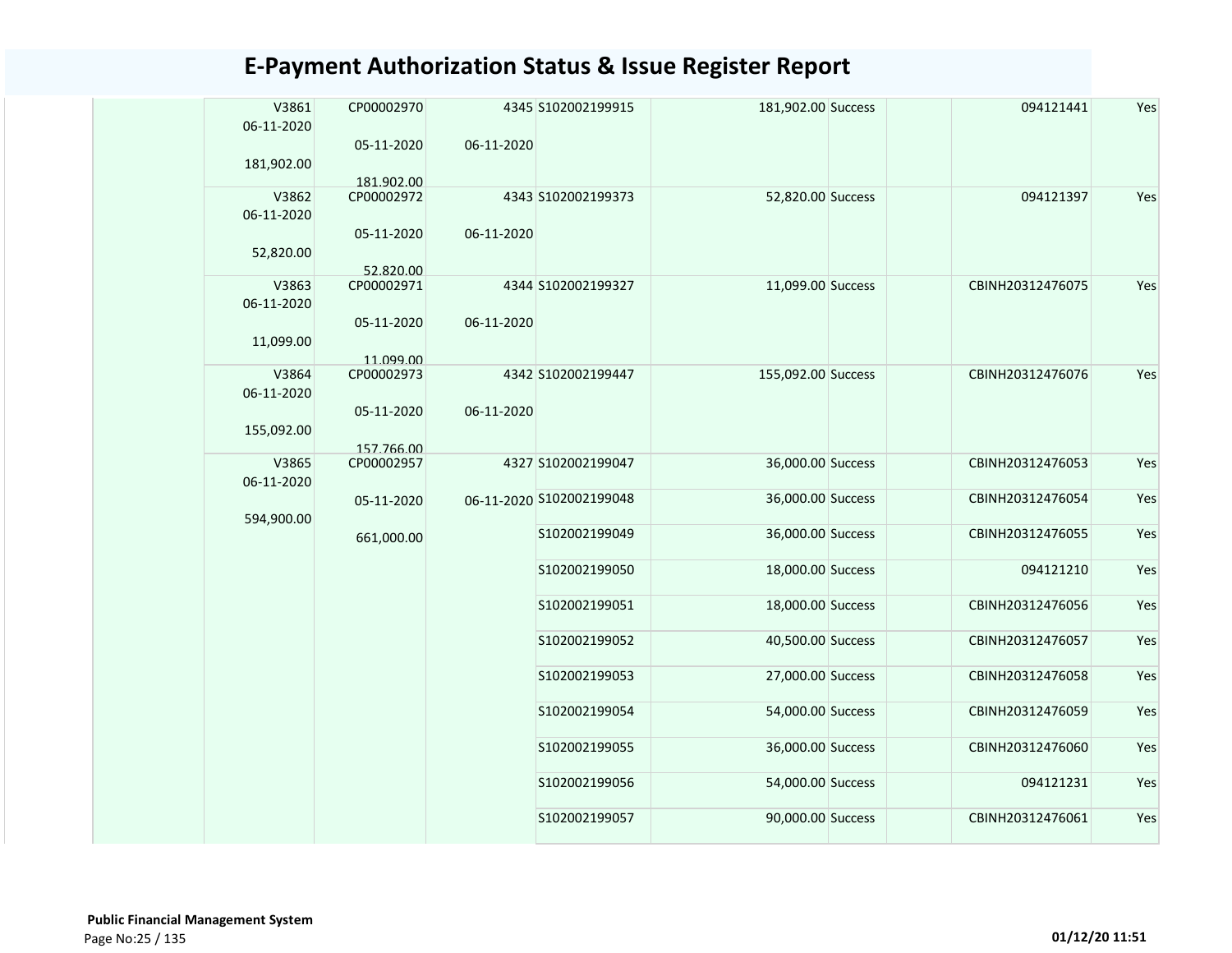|                 |                     |                                              |            | S102002199058      | 45,000.00 Success  | CBINH20312476062 | Yes |
|-----------------|---------------------|----------------------------------------------|------------|--------------------|--------------------|------------------|-----|
|                 |                     |                                              |            | S102002199059      | 36,000.00 Success  | CBINH20312476063 | Yes |
|                 |                     |                                              |            | S102002199060      | 32,400.00 Success  | CBINH20312476064 | Yes |
|                 |                     |                                              |            | S102002199061      | 36,000.00 Success  | 094121247        | Yes |
|                 | V3866<br>06-11-2020 | CP00002948<br>05-11-2020                     | 05-11-2020 | 4316 S102002200735 | 10,878.00 Success  | CBINH20312476080 | Yes |
|                 | 10,878.00           | 10.878.00                                    |            |                    |                    |                  |     |
|                 |                     | V3867 CP00002951(GPF                         |            | 4340 S102002195635 | 20,000.00 Success  | 094120721        | Yes |
|                 | 06-11-2020          | $_2$ 02011131)                               | 06-11-2020 |                    |                    |                  |     |
|                 | 20,000.00           | 05-11-2020                                   |            |                    |                    |                  |     |
|                 |                     | 20,000,00<br>V3868 CP00002952(GPF            |            | 4338 S102002195730 | 600,000.00 Success | CBINH20312476040 | Yes |
|                 | 06-11-2020          | $\left  \frac{202011132}{200011132} \right $ | 06-11-2020 |                    |                    |                  |     |
|                 | 600,000.00          | 05-11-2020                                   |            |                    |                    |                  |     |
|                 |                     | 600.000.00<br>V3869 CP00002956(GPF           |            | 4337 S102002195799 | 600,000.00 Success | 094120799        | Yes |
|                 | 06-11-2020          | $_2$ 202011133)                              |            |                    |                    |                  |     |
|                 |                     |                                              | 06-11-2020 |                    |                    |                  |     |
|                 | 600,000.00          | 05-11-2020                                   |            |                    |                    |                  |     |
|                 |                     | 600 000 00<br>V3870 CP00002958(GPF           |            | 4339 S102002195672 | 36,000.00 Success  | 094120741        | Yes |
|                 | 06-11-2020          | $_2$ 02011134)                               |            |                    |                    |                  |     |
|                 |                     |                                              | 06-11-2020 |                    |                    |                  |     |
|                 | 36,000.00           | 05-11-2020                                   |            |                    |                    |                  |     |
|                 |                     |                                              |            |                    |                    |                  |     |
|                 |                     | 36,000,00                                    |            |                    |                    |                  |     |
| 225429 [Section | V3874               | CP00000322                                   |            | 4353 S102002198838 | 15,828.00 Success  | CBINH20312476050 | Yes |
| Officer]        | 06-11-2020          |                                              |            |                    |                    |                  |     |
|                 | 15,828.00           | 06-11-2020                                   | 06-11-2020 |                    |                    |                  |     |
|                 |                     | 15.828.00                                    |            |                    |                    |                  |     |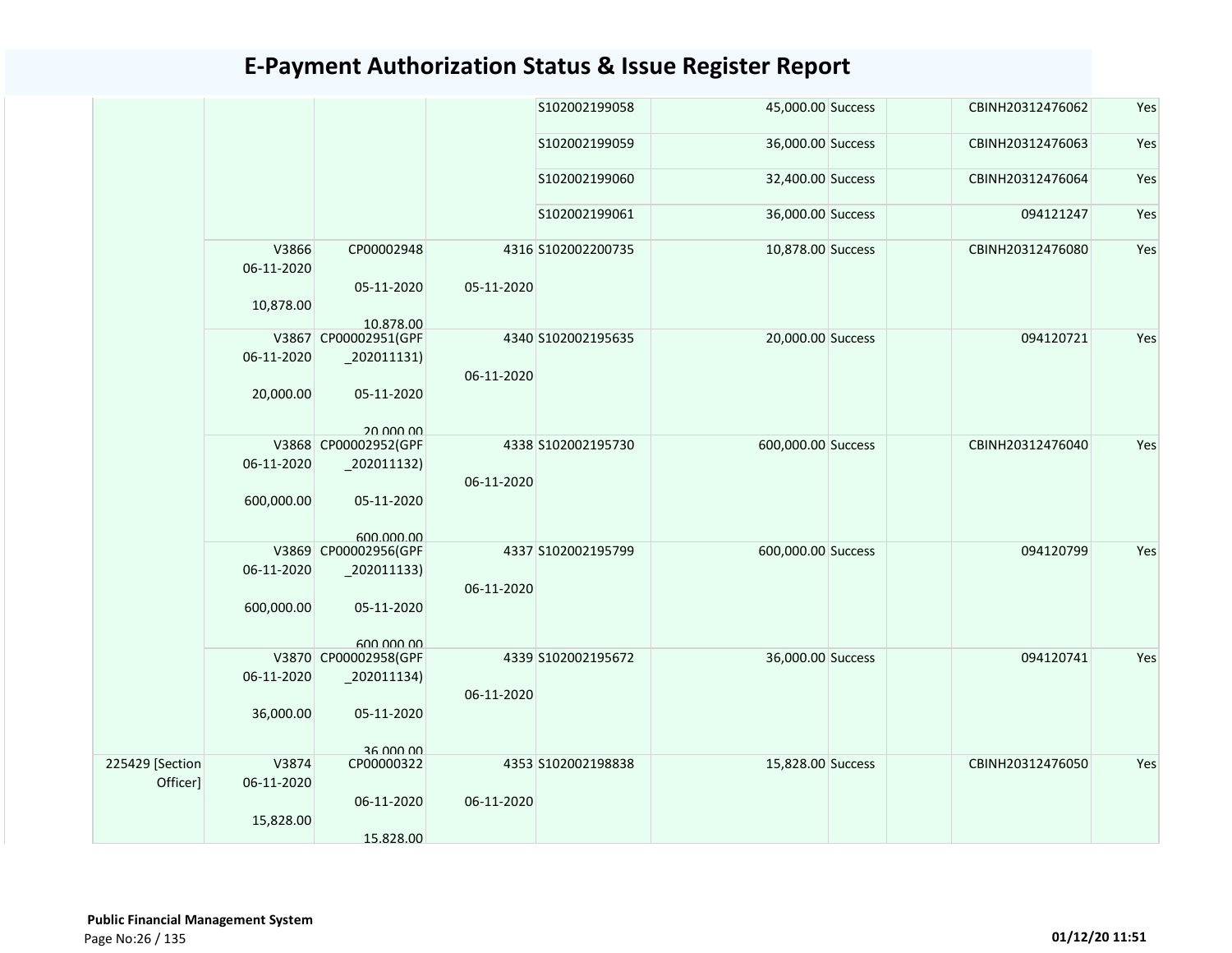| 225438 [Asstt                 | V3850      | CP00000270           |            | 4357 S102002198771 |                    | 377.00 Success | 094121093        | Yes |
|-------------------------------|------------|----------------------|------------|--------------------|--------------------|----------------|------------------|-----|
| Accounts Officer]             | 06-11-2020 |                      |            |                    |                    |                |                  |     |
|                               |            | 06-11-2020           | 06-11-2020 |                    |                    |                |                  |     |
|                               | 377.00     |                      |            |                    |                    |                |                  |     |
|                               |            | 377.00               |            |                    | 20,730.00 Success  |                |                  |     |
|                               |            | V3871 CP00000267(511 |            | 4329 S102002198419 |                    |                | CBINH20312476048 | Yes |
|                               | 06-11-2020 | 687753735992-        |            |                    |                    |                |                  |     |
|                               |            | 1B1)                 | 06-11-2020 |                    |                    |                |                  |     |
|                               | 20,730.00  | 05-11-2020           |            |                    |                    |                |                  |     |
|                               |            |                      |            |                    |                    |                |                  |     |
|                               |            | <b>21 088 00</b>     |            |                    |                    |                |                  |     |
|                               | V3875      | CP00000269           |            | 4341 S102002198979 | 186,624.00 Success |                | CBINH20312476052 | Yes |
|                               | 06-11-2020 |                      |            |                    |                    |                |                  |     |
|                               |            | 06-11-2020           | 06-11-2020 |                    |                    |                |                  |     |
|                               | 186,624.00 |                      |            |                    |                    |                |                  |     |
|                               |            | 186.624.00           |            |                    |                    |                |                  |     |
|                               | V3876      | CP00000271           |            | 4356 S102002198790 | 2,285.00 Success   |                | 094121119        | Yes |
|                               | 06-11-2020 |                      |            |                    |                    |                |                  |     |
|                               |            | 06-11-2020           | 06-11-2020 |                    |                    |                |                  |     |
|                               | 2,285.00   |                      |            |                    |                    |                |                  |     |
|                               |            | 2.285.00             |            |                    |                    |                |                  |     |
|                               | V3877      | CP00000272           |            | 4358 S102002198911 | 3,729.00 Success   |                | CBINH20312476051 | Yes |
|                               | 06-11-2020 | 06-11-2020           | 06-11-2020 |                    |                    |                |                  |     |
|                               |            |                      |            |                    |                    |                |                  |     |
|                               | 3,729.00   | 3.729.00             |            |                    |                    |                |                  |     |
| <b>Issue Date: 09-11-2020</b> |            |                      |            |                    | 404,732.00         |                |                  |     |
| 200880 [Asstt]                | V3887      | CP00000111           |            | 4371 S102002276309 | 3,500.00 Success   |                | 140803042        | Yes |
| Accounts Officer]             | 09-11-2020 |                      |            |                    |                    |                |                  |     |
|                               |            | 09-11-2020           | 09-11-2020 |                    |                    |                |                  |     |
|                               | 3,500.00   |                      |            |                    |                    |                |                  |     |
|                               |            | 3.500.00             |            |                    |                    |                |                  |     |
| 225427 [Under                 | V3880      | CP00002945           |            | 4367 S102002261402 | 51,783.00 Success  |                | 139929222        | Yes |
| Secretary]                    | 09-11-2020 |                      |            |                    |                    |                |                  |     |
|                               |            | 05-11-2020           | 09-11-2020 |                    |                    |                |                  |     |
|                               | 51,783.00  |                      |            |                    |                    |                |                  |     |
|                               |            | 51.783.00            |            |                    |                    |                |                  |     |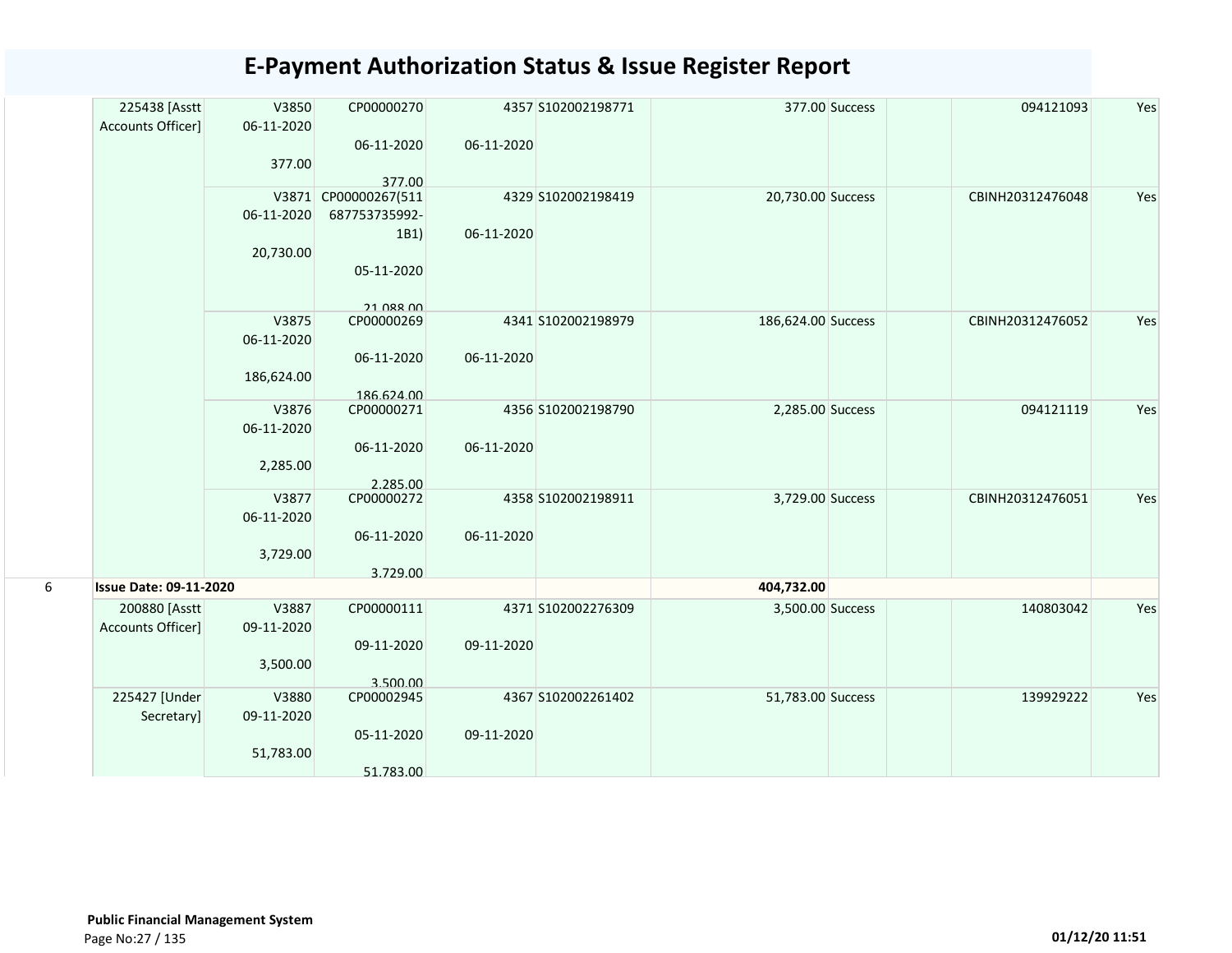|            | V3881 CP00002995(GPF              |            | 4366 S102002263333 | 150,000.00 Success | CBINH20315711460 | Yes |
|------------|-----------------------------------|------------|--------------------|--------------------|------------------|-----|
| 09-11-2020 | $_2$ 202011135)                   |            |                    |                    |                  |     |
|            |                                   | 09-11-2020 |                    |                    |                  |     |
| 150,000.00 | 06-11-2020                        |            |                    |                    |                  |     |
|            |                                   |            |                    |                    |                  |     |
|            | 150.000.00                        |            |                    |                    |                  |     |
| V3882      | CP00002946                        |            | 4370 S102002269616 | 22,540.00 Success  | CBINH20315715391 | Yes |
| 09-11-2020 |                                   |            |                    |                    |                  |     |
|            | 05-11-2020                        | 09-11-2020 |                    |                    |                  |     |
| 22,540.00  |                                   |            |                    |                    |                  |     |
|            | 22.540.00                         |            |                    |                    |                  |     |
|            | V3883 CP00002908(511              |            | 4359 S102002268659 | 11,492.00 Success  | CBINH20315715894 | Yes |
| 09-11-2020 | 687733464501-                     |            |                    |                    |                  |     |
|            | 1B1)                              | 09-11-2020 |                    |                    |                  |     |
| 11,492.00  |                                   |            |                    |                    |                  |     |
|            | 03-11-2020                        |            |                    |                    |                  |     |
|            |                                   |            |                    |                    |                  |     |
|            | 11 690 00                         |            |                    |                    |                  |     |
|            | V3885 CP00003031(EPC              |            | 4369 S102002269410 | 10,202.00 Success  | CBINH20315715904 | Yes |
| 09-11-2020 | 2020110009)                       |            |                    |                    |                  |     |
|            |                                   | 09-11-2020 |                    |                    |                  |     |
| 10,202.00  | 06-11-2020                        |            |                    |                    |                  |     |
|            |                                   |            |                    |                    |                  |     |
| V3886      | 14 742 00                         |            |                    |                    | CBINH20315719620 | Yes |
|            | CP00002959(ELE                    |            | 4323 S102002275311 | 11,778.00 Success  |                  |     |
| 09-11-2020 | 2020110006)                       |            |                    |                    |                  |     |
|            |                                   | 06-11-2020 |                    |                    |                  |     |
| 11,778.00  | 05-11-2020                        |            |                    |                    |                  |     |
|            |                                   |            |                    |                    |                  |     |
|            | 11 778 00<br>V3888 CP00002992(511 |            | 4374 S102002277181 | 1,180.00 Success   | CBINH20315722591 | Yes |
| 09-11-2020 | 687705925960-                     |            |                    |                    |                  |     |
|            | 1B1)                              | 09-11-2020 |                    |                    |                  |     |
| 1,180.00   |                                   |            |                    |                    |                  |     |
|            | 06-11-2020                        |            |                    |                    |                  |     |
|            |                                   |            |                    |                    |                  |     |
|            | 1 200 00                          |            |                    |                    |                  |     |
|            |                                   |            |                    |                    |                  |     |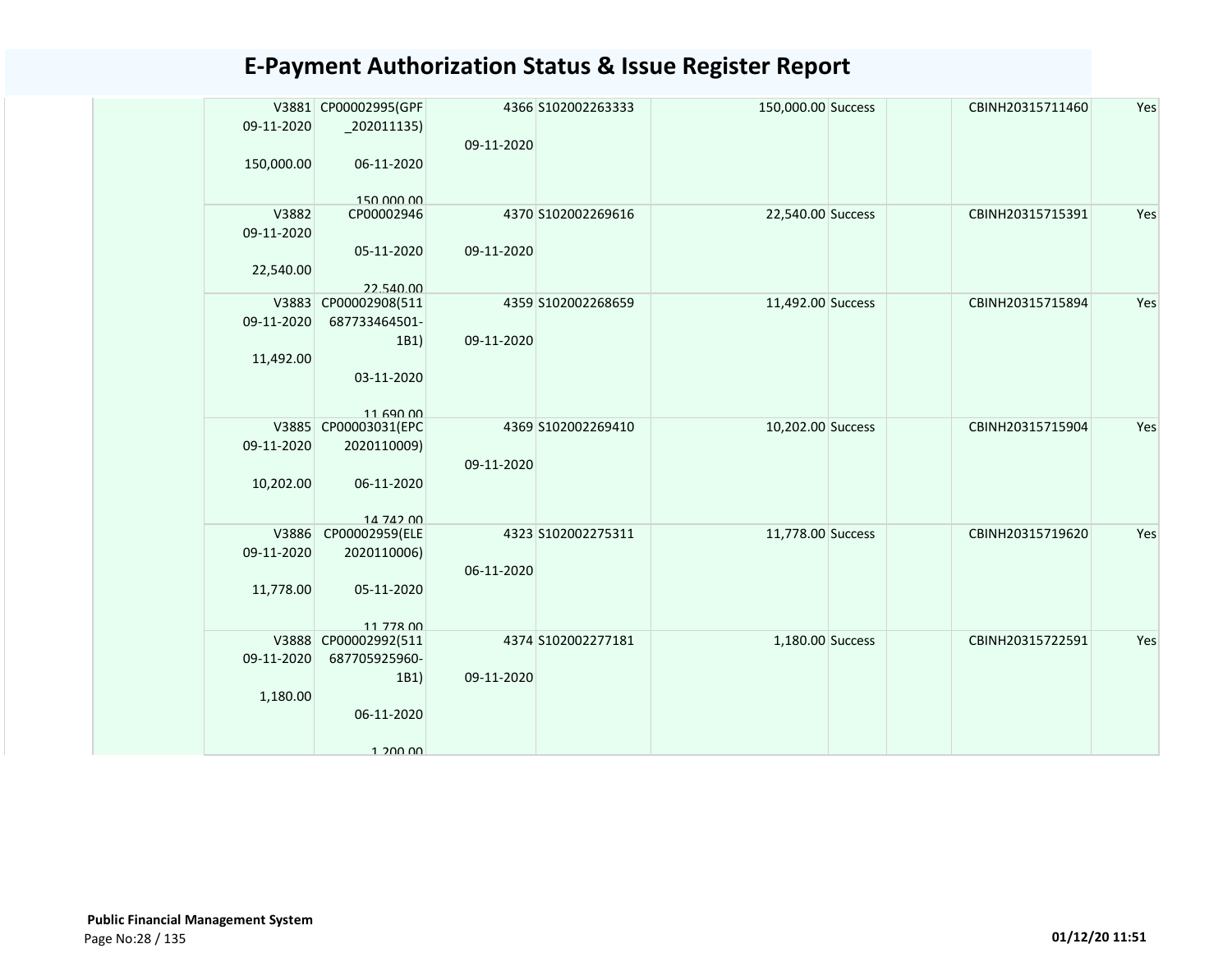| 09-11-2020 | V3889 CP00002997(511<br>687735526571-<br>1B1) | 09-11-2020 | 4375 S102002278341 | 69.00 Success     | CBINH20315722414 | Yes |
|------------|-----------------------------------------------|------------|--------------------|-------------------|------------------|-----|
| 69.00      | 06-11-2020                                    |            |                    |                   |                  |     |
|            | 70.00<br>V3890 CP00002984(511                 |            | 4382 S102002284271 | 20,644.00 Success | CBINH20315726305 | Yes |
| 09-11-2020 | 687747121453-<br>1B1)                         | 09-11-2020 |                    |                   |                  |     |
| 20,644.00  |                                               |            |                    |                   |                  |     |
|            | 06-11-2020                                    |            |                    |                   |                  |     |
|            | 21 000 00<br>V3891 CP00002989(511             |            | 4381 S102002284306 | 880.00 Success    | CBINH20315726272 | Yes |
| 09-11-2020 | 687714962266-                                 |            |                    |                   |                  |     |
| 880.00     | 1B1)                                          | 09-11-2020 |                    |                   |                  |     |
|            | 06-11-2020                                    |            |                    |                   |                  |     |
|            | $ROF$ $OQ$                                    |            |                    |                   |                  |     |
| 09-11-2020 | V3892 CP00002996(511<br>687798395719-         |            | 4372 S102002284422 | 894.00 Success    | CBINH20315726308 | Yes |
|            | 1B1)                                          | 09-11-2020 |                    |                   |                  |     |
| 894.00     | 06-11-2020                                    |            |                    |                   |                  |     |
|            |                                               |            |                    |                   |                  |     |
|            | ana nn<br>V3893 CP00003016(511                |            | 4384 S102002283479 | 1,760.00 Success  | CBINH20315726299 | Yes |
| 09-11-2020 | 687735842745-<br>1B1)                         | 09-11-2020 |                    |                   |                  |     |
| 1,760.00   |                                               |            |                    |                   |                  |     |
|            | 06-11-2020                                    |            |                    |                   |                  |     |
|            | 1 790 00                                      |            |                    |                   |                  |     |
|            | V3894 CP00003029(511                          |            | 4387 S102002284556 | 4,866.00 Success  | CBINH20315726311 | Yes |
| 09-11-2020 | 687782338980-                                 |            |                    |                   |                  |     |
| 4,866.00   | 1B1)                                          | 09-11-2020 |                    |                   |                  |     |
|            | 06-11-2020                                    |            |                    |                   |                  |     |
|            | 4 950 00                                      |            |                    |                   |                  |     |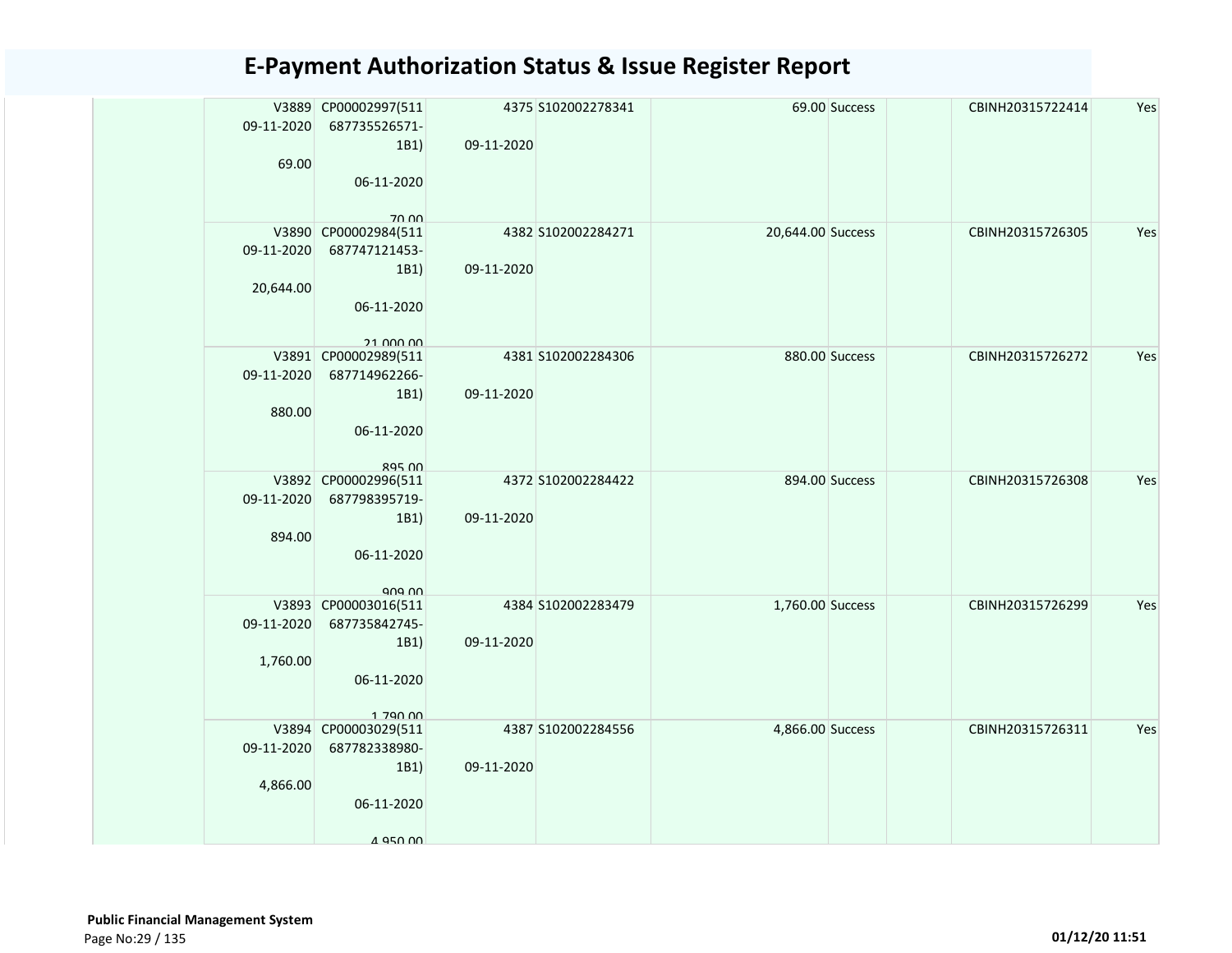| 09-11-2020<br>9,298.00           | V3895 CP00003030(511<br>687794894236-<br>1B1)<br>06-11-2020<br>Q 458 00          | 09-11-2020 | 4386 S102002284514 | 9,298.00 Success  |                | CBINH20315726309 | Yes |
|----------------------------------|----------------------------------------------------------------------------------|------------|--------------------|-------------------|----------------|------------------|-----|
| 09-11-2020<br>2,899.00           | V3896 CP00003032(511<br>687716319479-<br>1B1)<br>06-11-2020<br>3 490 00          | 09-11-2020 | 4385 S102002283410 | 2,899.00 Success  |                | CBINH20315726269 | Yes |
| 09-11-2020<br>4,384.00           | V3897 CP00003033(511<br>687751683691-<br>1B1)<br>06-11-2020<br>$A$ $A$ $69$ $00$ | 09-11-2020 | 4383 S102002284212 | 4,384.00 Success  |                | CBINH20315726271 | Yes |
| V3898<br>09-11-2020<br>15,065.00 | CP00003035<br>09-11-2020<br>15.307.00                                            | 09-11-2020 | 4378 S102002286073 | 15,065.00 Success |                | CBINH20315728383 | Yes |
| 09-11-2020<br>1,024.00           | V3899 CP00002988(511<br>687777896794-<br>1B1)<br>06-11-2020<br>1 024 00          | 09-11-2020 | 4380 S102002286043 | 1,024.00 Success  |                | CBINH20315728380 | Yes |
| V3900<br>09-11-2020<br>111.00    | CP00002990(511<br>687712699006-<br>1B1)<br>06-11-2020<br>132 00                  | 09-11-2020 | 4377 S102002286097 |                   | 111.00 Success | CBINH20315728385 | Yes |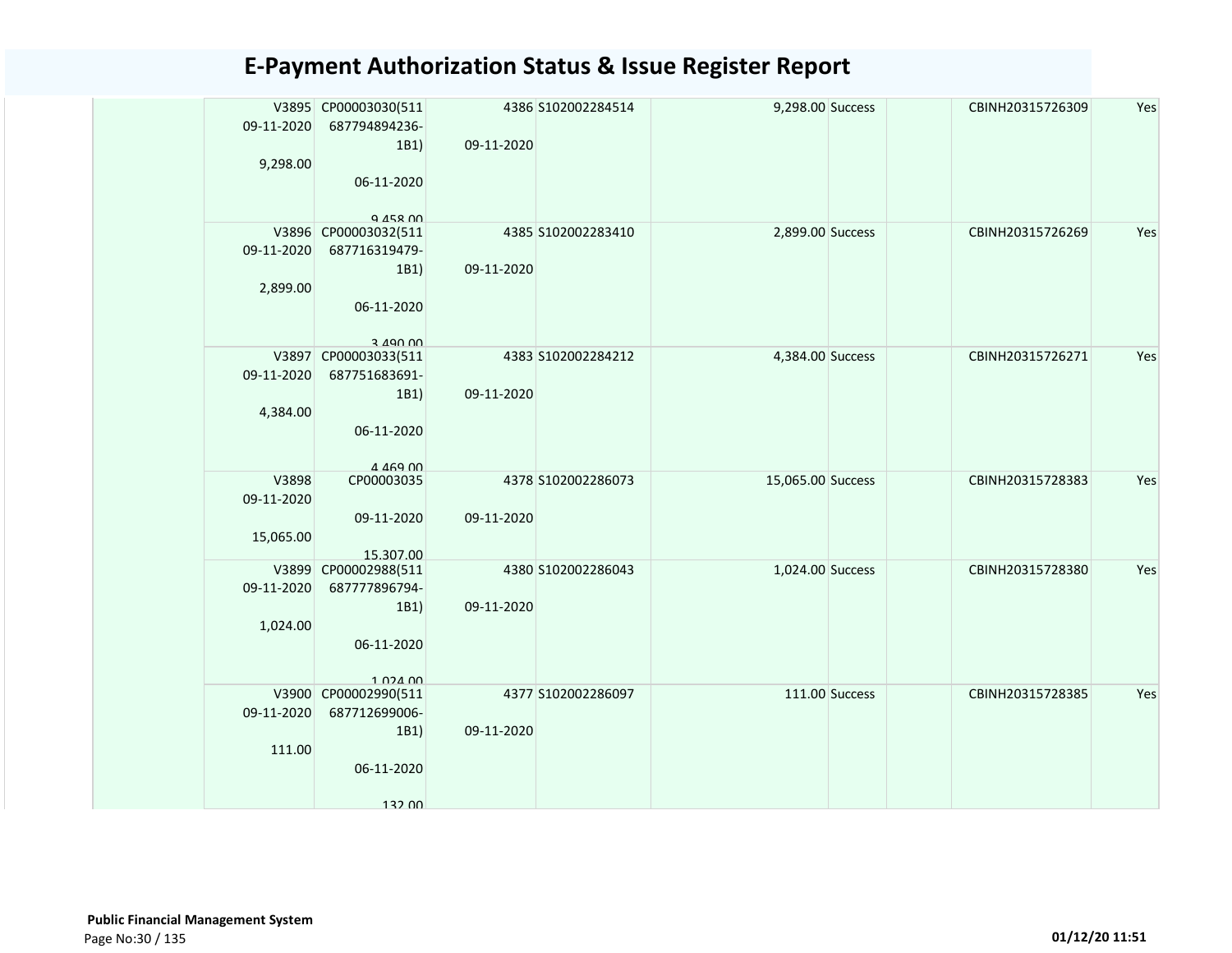| 09-11-2020<br>884.00   | V3901 CP00002991(511<br>687734496122-<br>1B1)<br>06-11-2020                               | 4376 S102002286126<br>09-11-2020 |                  | 884.00 Success | CBINH20315728387 | Yes |
|------------------------|-------------------------------------------------------------------------------------------|----------------------------------|------------------|----------------|------------------|-----|
| 09-11-2020<br>1,761.00 | RQQ NN<br>V3902 CP00003017(511<br>687761030620-<br>1B1)<br>06-11-2020                     | 4399 S102002284754<br>09-11-2020 | 1,761.00 Success |                | CBINH20315728328 | Yes |
| 09-11-2020<br>8,577.00 | 1 7 9 1 0 0<br>V3903 CP00003018(511<br>687788448448-<br>1B1)<br>06-11-2020<br>$R$ 725 $n$ | 4398 S102002284680<br>09-11-2020 | 8,577.00 Success |                | CBINH20315728521 | Yes |
| 09-11-2020<br>5,573.00 | V3904 CP00003024(511<br>687761683770-<br>1B1)<br>06-11-2020<br>566900                     | 4392 S102002285939<br>09-11-2020 | 5,573.00 Success |                | CBINH20315728522 | Yes |
| 09-11-2020<br>4,866.00 | V3905 CP00003025(511<br>687781344005-<br>1B1)<br>06-11-2020<br>4 950 00                   | 4391 S102002286003<br>09-11-2020 | 4,866.00 Success |                | CBINH20315728375 | Yes |
| 09-11-2020<br>4,866.00 | V3906 CP00003026(511<br>687762241855-<br>1B1)<br>06-11-2020<br>4 950 00                   | 4390 S102002284642<br>09-11-2020 | 4,866.00 Success |                | CBINH20315728520 | Yes |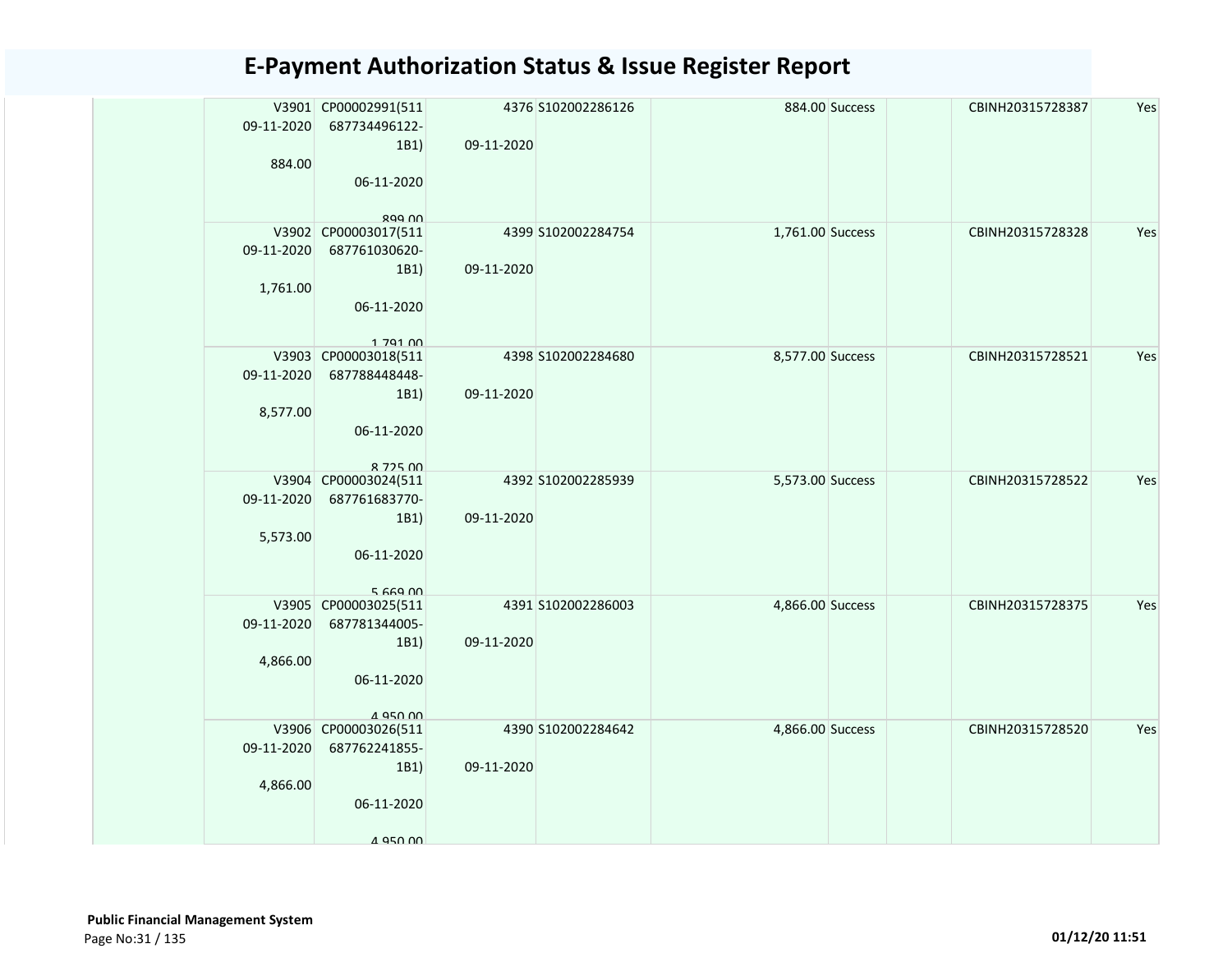| 09-11-2020 | V3907 CP00003027(511<br>687783460256-<br>1B1) | 09-11-2020 | 4389 S102002284604 | 4,866.00 Success |                | CBINH20315728518 | Yes |
|------------|-----------------------------------------------|------------|--------------------|------------------|----------------|------------------|-----|
| 4,866.00   | 06-11-2020                                    |            |                    |                  |                |                  |     |
|            | A 950 00                                      |            |                    |                  |                |                  |     |
| 09-11-2020 | V3908 CP00003028(511<br>687788633260-         |            | 4388 S102002284590 | 4,865.00 Success |                | CBINH20315728322 | Yes |
|            | 1B1)                                          | 09-11-2020 |                    |                  |                |                  |     |
| 4,865.00   |                                               |            |                    |                  |                |                  |     |
|            | 06-11-2020                                    |            |                    |                  |                |                  |     |
|            |                                               |            |                    |                  |                |                  |     |
|            | $A$ Q $A$ Q $\Omega$                          |            |                    |                  |                |                  |     |
|            | V3909 CP00002993(511                          |            | 4401 S102002288373 |                  | 904.00 Success | CBINH20315730344 | Yes |
| 09-11-2020 | 687713994417-                                 |            |                    |                  |                |                  |     |
|            | 1B1)                                          | 09-11-2020 |                    |                  |                |                  |     |
| 904.00     |                                               |            |                    |                  |                |                  |     |
|            | 06-11-2020                                    |            |                    |                  |                |                  |     |
|            | 920.00                                        |            |                    |                  |                |                  |     |
|            | V3910 CP00002994(511                          |            | 4373 S102002289054 |                  | 295.00 Success | CBINH20315730365 | Yes |
| 09-11-2020 | 687786290281-                                 |            |                    |                  |                |                  |     |
|            | 1B1)                                          | 09-11-2020 |                    |                  |                |                  |     |
| 295.00     |                                               |            |                    |                  |                |                  |     |
|            | 06-11-2020                                    |            |                    |                  |                |                  |     |
|            |                                               |            |                    |                  |                |                  |     |
|            | 300 00<br>V3911 CP00003020(511                |            | 4396 S102002288982 | 4,635.00 Success |                | CBINH20315730348 | Yes |
| 09-11-2020 | 687715939099-                                 |            |                    |                  |                |                  |     |
|            | 1B1)                                          | 09-11-2020 |                    |                  |                |                  |     |
| 4,635.00   |                                               |            |                    |                  |                |                  |     |
|            | 06-11-2020                                    |            |                    |                  |                |                  |     |
|            |                                               |            |                    |                  |                |                  |     |
|            | 4 715 00                                      |            | 4395 S102002289000 | 4,081.00 Success |                |                  |     |
| 09-11-2020 | V3912 CP00003021(511<br>687744849027-         |            |                    |                  |                | CBINH20315730486 | Yes |
|            | 1B1)                                          | 09-11-2020 |                    |                  |                |                  |     |
| 4,081.00   |                                               |            |                    |                  |                |                  |     |
|            | 06-11-2020                                    |            |                    |                  |                |                  |     |
|            |                                               |            |                    |                  |                |                  |     |
|            | 4 151 00                                      |            |                    |                  |                |                  |     |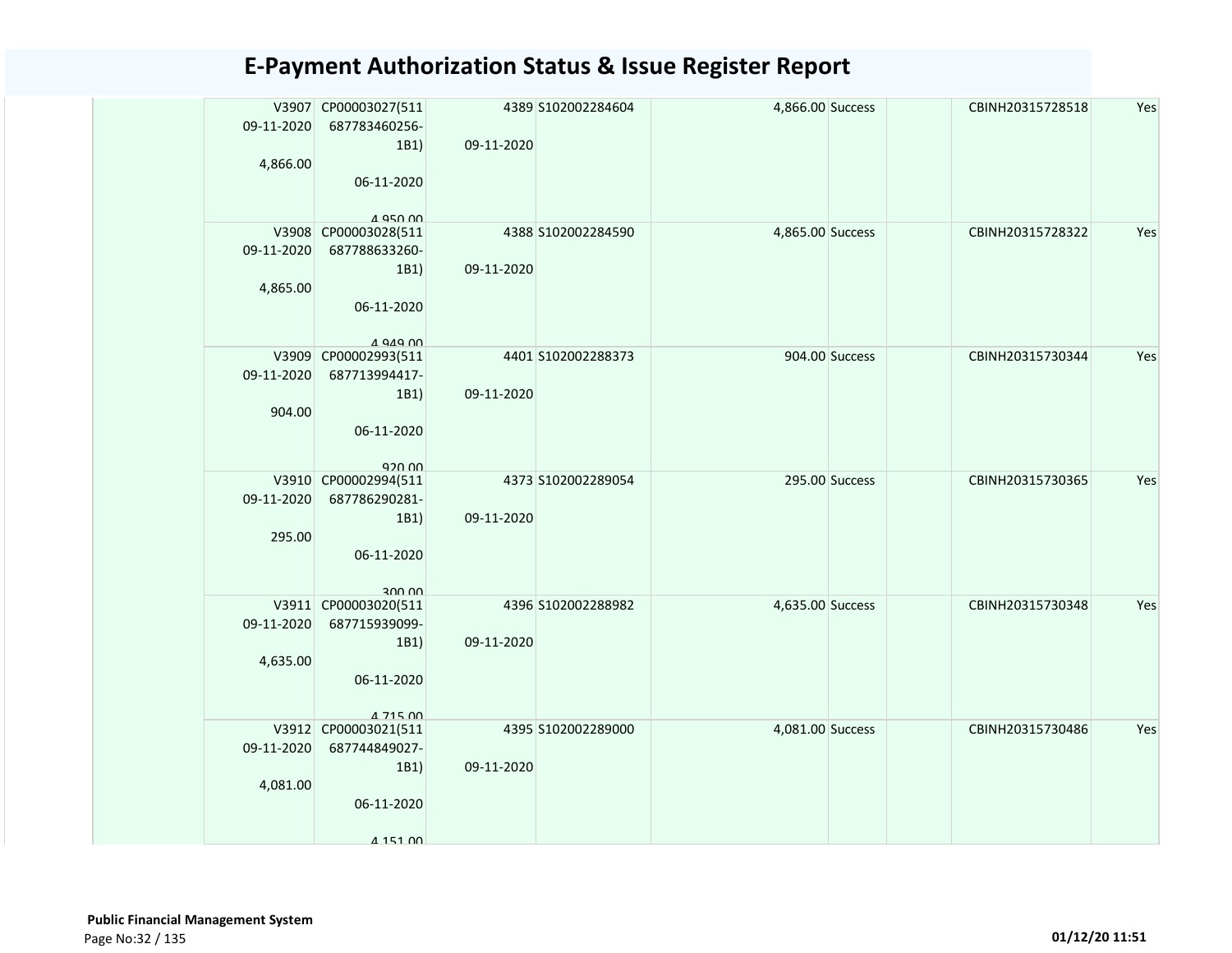|   |                                                                                                                         | 09-11-2020<br>10,060.00          | V3913 CP00003022(511<br>687717075546-<br>1B1)<br>06-11-2020                                | 09-11-2020 | 4394 S102002289042 | 10,060.00 Success | CBINH20315730351 | Yes |
|---|-------------------------------------------------------------------------------------------------------------------------|----------------------------------|--------------------------------------------------------------------------------------------|------------|--------------------|-------------------|------------------|-----|
|   |                                                                                                                         | 09-11-2020<br>4,962.00           | 10 233 00<br>V3914 CP00003023(511<br>687770192167-<br>1B1)<br>06-11-2020<br>$5$ $048$ $00$ | 09-11-2020 | 4393 S102002289061 | 4,962.00 Success  | CBINH20315730382 | Yes |
|   | 225438 [Asstt<br>Accounts Officer]                                                                                      | V3884<br>09-11-2020<br>19,168.00 | CP00000268(511<br>687713568040-<br>1B1)<br>05-11-2020<br>19 198 NO                         | 09-11-2020 | 4360 S102002268650 | 19,168.00 Success | CBINH20315715885 | Yes |
| 7 | <b>Issue Date: 10-11-2020</b>                                                                                           |                                  |                                                                                            |            |                    | 2,138,178.00      |                  |     |
|   | 206942 [Under<br>Secretary<br>Department of<br><b>Industrial Policy</b><br>and Promotion<br>Ministry of<br>Commerce and | 10-11-2020<br>4,623.00           | V3921 CP00000073(511<br>687707753755-<br>1B1)<br>05-11-2020<br>$A$ 623 $n$                 | 10-11-2020 | 4409 S102002383724 | 4,623.00 Success  | CBINH20315779848 | Yes |
|   | <b>Industry New</b><br>Delhi]                                                                                           | 10-11-2020<br>8,796.00           | V3922 CP00000074(511<br>687799237966-<br>1B1)<br>05-11-2020<br><b>8 796 00</b>             | 10-11-2020 | 4410 S102002383784 | 8,796.00 Success  | CBINH20315779857 | Yes |
|   |                                                                                                                         | 10-11-2020<br>3,174.00           | V3923 CP00000075(511<br>687725311317-<br>1B1)<br>05-11-2020<br>3 174 00                    | 10-11-2020 | 4411 S102002383830 | 3,174.00 Success  | CBINH20315779869 | Yes |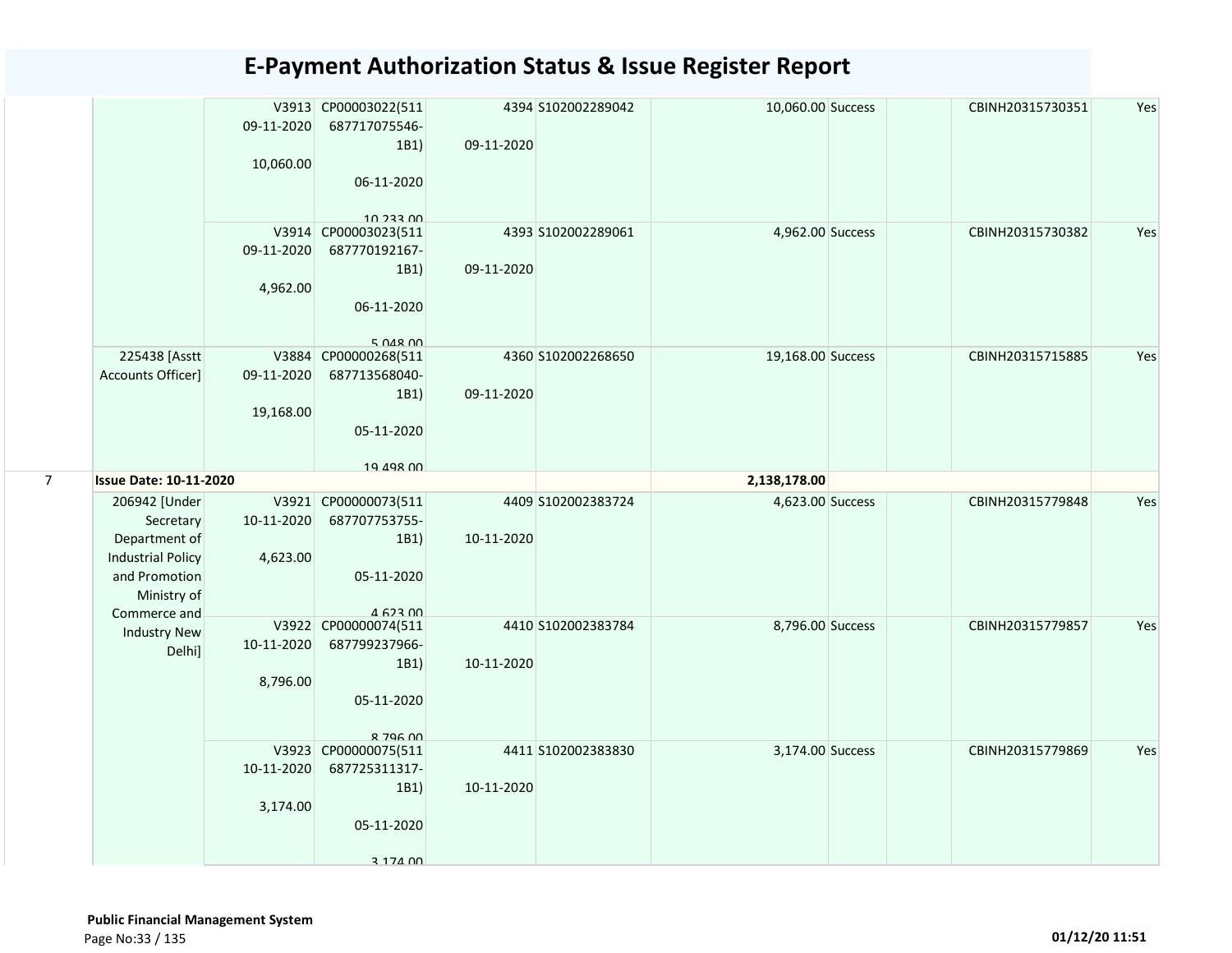|                             | 10-11-2020<br>4,946.00            | V3924 CP00000076(511<br>687782233331-<br>1B1)<br>05-11-2020                       | 10-11-2020 | 4412 S102002383857 | 4,946.00 Success   |                | CBINH20315779880 | Yes |
|-----------------------------|-----------------------------------|-----------------------------------------------------------------------------------|------------|--------------------|--------------------|----------------|------------------|-----|
|                             | 10-11-2020<br>1,795.00            | $A$ Q $AB$ $AD$<br>V3925 CP00000077(511<br>687730772661-<br>1B1)<br>05-11-2020    | 10-11-2020 | 4405 S102002383454 | 1,795.00 Success   |                | CBINH20315779835 | Yes |
|                             | 10-11-2020<br>4,680.00            | 1 795 00<br>V3926 CP00000078(511<br>687726679587-<br>1B1)<br>05-11-2020           | 10-11-2020 | 4406 S102002383504 | 4,680.00 Success   |                | CBINH20315779796 | Yes |
|                             | V3927<br>10-11-2020<br>895.00     | $A$ 680 00<br>CP00000079(511<br>687724297520-<br>1B1)<br>05-11-2020<br>$ROF$ $OQ$ | 10-11-2020 | 4407 S102002383613 |                    | 895.00 Success | CBINH20315782920 | Yes |
|                             | 10-11-2020<br>5,330.00            | V3928 CP00000080(511<br>687766081281-<br>1B1)<br>05-11-2020<br>5330.00            | 10-11-2020 | 4408 S102002383680 | 5,330.00 Success   |                | CBINH20315779840 | Yes |
| 225427 [Under<br>Secretary] | V3915<br>10-11-2020<br>241,123.00 | CP00002934<br>04-11-2020<br>241.123.00                                            | 05-11-2020 | 4310 S102002354112 | 241,123.00 Success |                | CBINH20315744393 | Yes |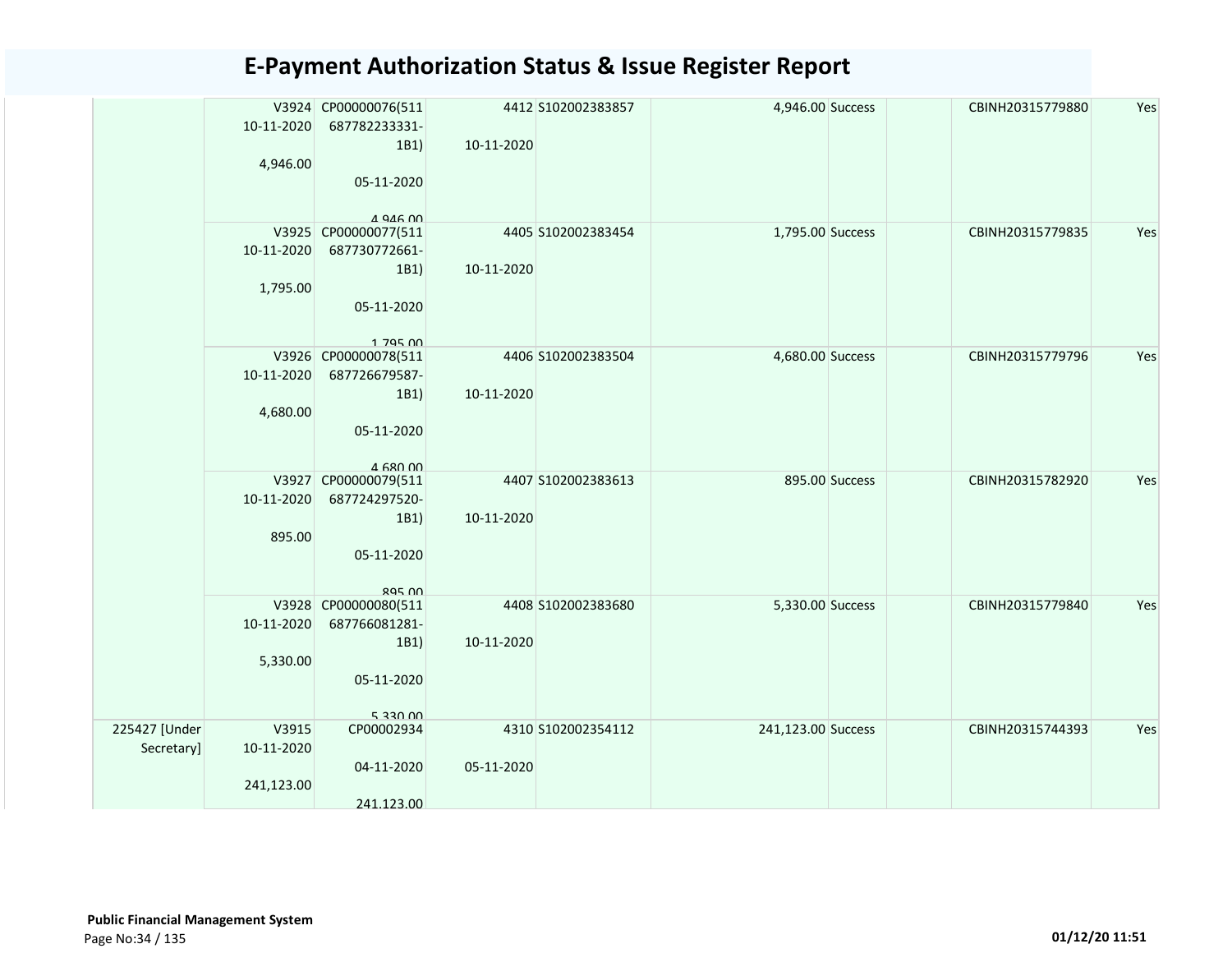| V3916<br>10-11-2020 | CP00002936 |            | 4312 S102002354288 | 479,700.00 Success |                | 143141972        | Yes |
|---------------------|------------|------------|--------------------|--------------------|----------------|------------------|-----|
| 479,700.00          | 04-11-2020 | 05-11-2020 |                    |                    |                |                  |     |
|                     | 479.700.00 |            |                    |                    |                |                  |     |
| V3917<br>10-11-2020 | CP00002935 |            | 4311 S102002354252 | 386,100.00 Success |                | 143141693        | Yes |
| 386,100.00          | 04-11-2020 | 05-11-2020 |                    |                    |                |                  |     |
|                     | 386.100.00 |            |                    |                    |                |                  |     |
| V3929               | CP00003036 |            | 4421 S102002382996 | 21,408.00 Success  |                | CBINH20315779790 | Yes |
| 10-11-2020          |            |            |                    |                    |                |                  |     |
| 21,408.00           | 09-11-2020 | 10-11-2020 |                    |                    |                |                  |     |
|                     | 21.840.00  |            |                    |                    |                |                  |     |
| V3930               | CP00003037 |            | 4422 S102002383155 | 28,840.00 Success  |                | CBINH20315779832 | Yes |
| 10-11-2020          |            |            |                    |                    |                |                  |     |
|                     | 09-11-2020 | 10-11-2020 |                    |                    |                |                  |     |
| 28,840.00           |            |            |                    |                    |                |                  |     |
|                     | 29.400.00  |            |                    |                    |                |                  |     |
| V3936               | CP00003061 |            | 4428 S102002392356 | 212,895.00 Success |                | CBINH20315790187 | Yes |
| 10-11-2020          |            |            |                    |                    |                |                  |     |
|                     |            |            |                    |                    |                |                  |     |
|                     | 10-11-2020 | 10-11-2020 |                    |                    |                |                  |     |
| 212,895.00          |            |            |                    |                    |                |                  |     |
|                     | 212.895.00 |            |                    |                    |                |                  |     |
| V3938               | CP00002938 |            | 4429 S102002398240 | 10,960.00 Success  |                | CBINH20315794102 | Yes |
| 10-11-2020          |            |            |                    |                    |                |                  |     |
|                     | 04-11-2020 | 10-11-2020 |                    |                    |                |                  |     |
| 10,960.00           |            |            |                    |                    |                |                  |     |
|                     | 10.960.00  |            |                    |                    |                |                  |     |
| V3939               | CP00003041 |            | 4423 S102002398521 |                    | 357.00 Success | CBINH20315793959 | Yes |
| 10-11-2020          |            |            |                    |                    |                |                  |     |
|                     | 09-11-2020 | 10-11-2020 |                    |                    |                |                  |     |
| 357.00              |            |            |                    |                    |                |                  |     |
|                     | 357.00     |            |                    |                    |                |                  |     |
| V3940               | CP00003042 |            | 4425 S102002398412 | 2,400.00 Success   |                | CBINH20315793951 | Yes |
| 10-11-2020          |            |            |                    |                    |                |                  |     |
|                     |            |            |                    |                    |                |                  |     |
|                     | 09-11-2020 | 10-11-2020 |                    |                    |                |                  |     |
| 2,400.00            |            |            |                    |                    |                |                  |     |
|                     | 2.400.00   |            |                    |                    |                |                  |     |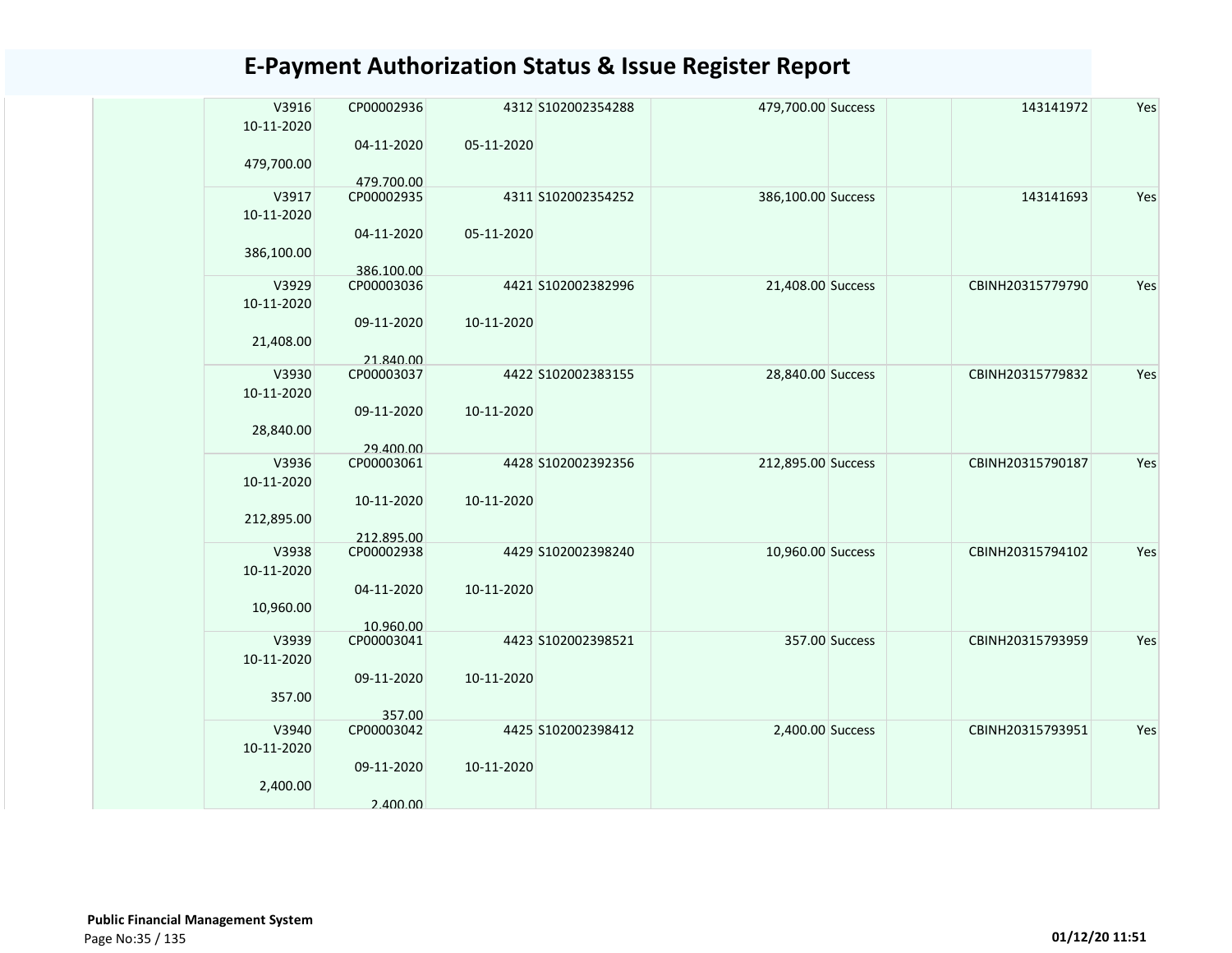|                 | V3941      | CP00003044                 |            | 4426 S102002398370       | 1,209.00 Success  | 145724170        | Yes |
|-----------------|------------|----------------------------|------------|--------------------------|-------------------|------------------|-----|
|                 | 10-11-2020 |                            |            |                          |                   |                  |     |
|                 |            | 09-11-2020                 | 10-11-2020 |                          |                   |                  |     |
|                 | 1,209.00   |                            |            |                          |                   |                  |     |
|                 | V3943      | 1.209.00<br>CP00003040(ELE |            | 4424 S102002398453       | 38,289.00 Success | CBINH20315794127 | Yes |
|                 | 10-11-2020 | 2020110010)                |            |                          |                   |                  |     |
|                 |            |                            | 10-11-2020 |                          |                   |                  |     |
|                 | 38,289.00  | 09-11-2020                 |            |                          |                   |                  |     |
|                 |            |                            |            |                          |                   |                  |     |
|                 |            | 55 653 00                  |            |                          |                   |                  |     |
|                 | V3946      | CP00002846                 |            | 4420 S102002400000       | 4,477.00 Success  | 145848282        | Yes |
|                 | 10-11-2020 |                            |            |                          |                   |                  |     |
|                 |            | 28-10-2020                 | 10-11-2020 |                          |                   |                  |     |
|                 | 4,477.00   |                            |            |                          |                   |                  |     |
|                 |            | 4.554.00                   |            |                          |                   |                  |     |
|                 | V3947      | CP00002939                 |            | 4419 S102002399960       | 5,892.00 Success  | CBINH20315797826 | Yes |
|                 | 10-11-2020 |                            |            |                          |                   |                  |     |
|                 |            | 04-11-2020                 |            | 10-11-2020 S102002399961 | 5,904.00 Success  | CBINH20315797828 | Yes |
|                 | 30,293.00  |                            |            |                          |                   |                  |     |
|                 |            | 30,293.00                  |            | S102002399962            | 3,084.00 Success  | 145846191        | Yes |
|                 |            |                            |            |                          |                   |                  |     |
|                 |            |                            |            | S102002399963            | 8,148.00 Success  | CBINH20315797831 | Yes |
|                 |            |                            |            |                          |                   |                  |     |
|                 |            |                            |            | S102002399964            | 7,265.00 Success  | CBINH20315797834 | Yes |
|                 |            |                            |            |                          |                   |                  |     |
| 225428 [Section | V3918      | CP00000258                 |            | 4364 S102002353336       | 1,786.00 Success  | CBINH20315744830 | Yes |
| Officer]        | 10-11-2020 |                            |            |                          |                   |                  |     |
|                 |            | 06-11-2020                 | 09-11-2020 |                          |                   |                  |     |
|                 | 1,786.00   |                            |            |                          |                   |                  |     |
|                 |            | 1.786.00                   |            |                          |                   |                  |     |
|                 | V3919      | CP00000260                 |            | 4361 S102002353883       | 31,200.00 Success | CBINH20315744838 | Yes |
|                 | 10-11-2020 |                            |            |                          |                   |                  |     |
|                 |            | 06-11-2020                 | 09-11-2020 |                          |                   |                  |     |
|                 | 31,200.00  |                            |            |                          |                   |                  |     |
|                 |            | 31.200.00                  |            |                          |                   |                  |     |
|                 | V3920      | CP00000257                 |            | 4363 S102002353371       | 1,145.00 Success  | CBINH20315744833 | Yes |
|                 | 10-11-2020 |                            |            |                          |                   |                  |     |
|                 |            | 06-11-2020                 | 09-11-2020 |                          |                   |                  |     |
|                 | 1,145.00   |                            |            |                          |                   |                  |     |
|                 |            | 1.145.00                   |            |                          |                   |                  |     |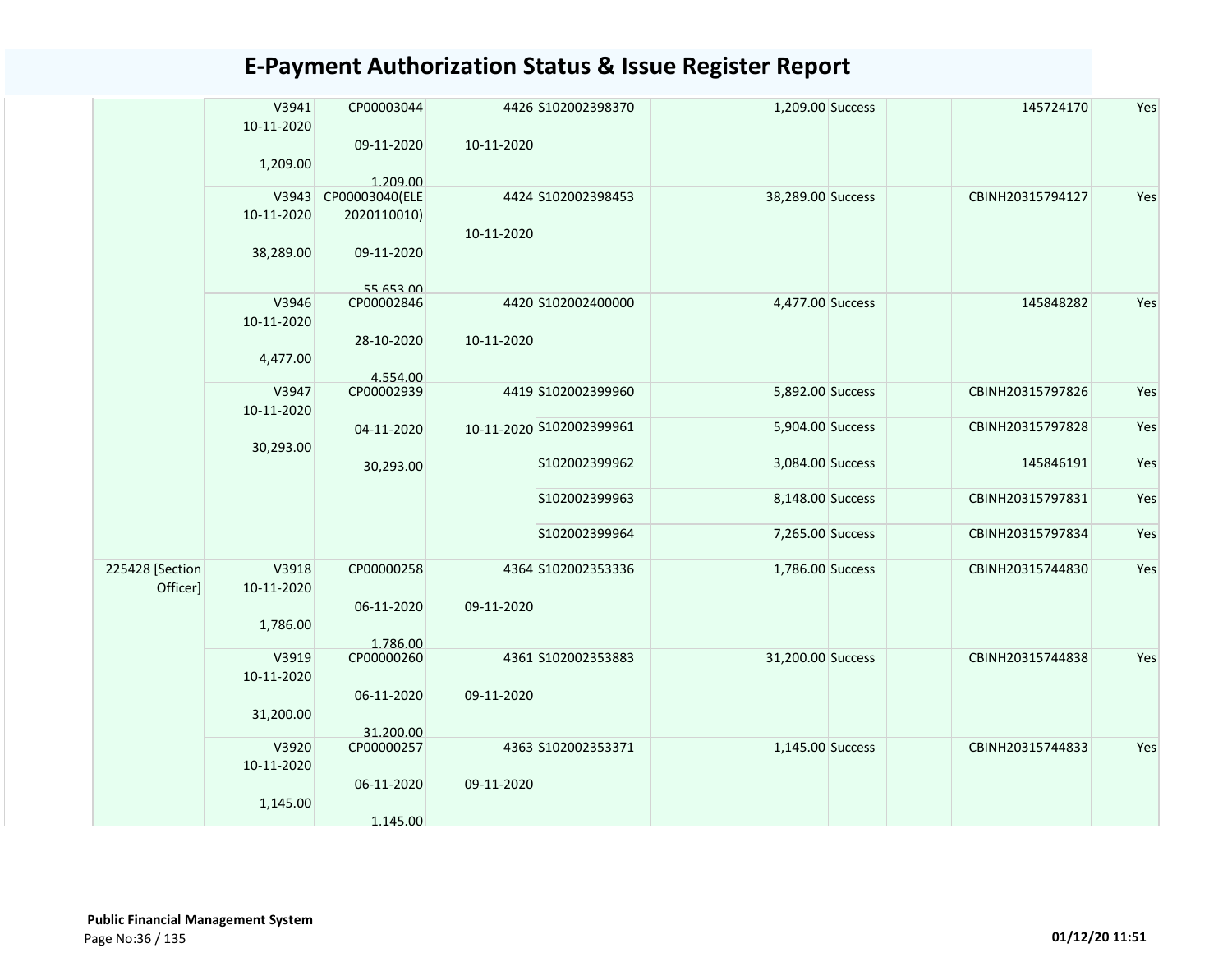|                   | V3931<br>10-11-2020 | CP00000263              |            | 4414 S102002383345 | 5,760.00 Success  | CBINH20315779793 | Yes |
|-------------------|---------------------|-------------------------|------------|--------------------|-------------------|------------------|-----|
|                   | 5,760.00            | 10-11-2020              | 10-11-2020 |                    |                   |                  |     |
|                   |                     | 5.760.00                |            |                    |                   |                  |     |
|                   | V3932<br>10-11-2020 | CP00000266              |            | 4417 S102002383407 | 32,487.00 Success | CBINH20315779833 | Yes |
|                   | 32,487.00           | 10-11-2020              | 10-11-2020 |                    |                   |                  |     |
|                   |                     | 32.487.00               |            |                    |                   |                  |     |
|                   | V3933<br>10-11-2020 | CP00000259              |            | 4413 S102002392504 | 24,823.00 Success | CBINH20315791067 | Yes |
|                   | 24,823.00           | 06-11-2020              | 10-11-2020 |                    |                   |                  |     |
|                   |                     | 24.823.00               |            |                    |                   |                  |     |
|                   | V3934<br>10-11-2020 | CP00000264              |            | 4415 S102002392320 | 24,609.00 Success | CBINH20315790259 | Yes |
|                   |                     | 10-11-2020              | 10-11-2020 |                    |                   |                  |     |
|                   | 24,609.00           | 24.609.00               |            |                    |                   |                  |     |
|                   | V3935               | CP00000265              |            | 4416 S102002392272 | 54,000.00 Success | CBINH20315790258 | Yes |
|                   | 10-11-2020          | 10-11-2020              | 10-11-2020 |                    |                   |                  |     |
|                   | 54,000.00           |                         |            |                    |                   |                  |     |
|                   | V3942               | 54.000.00<br>CP00000262 |            | 4418 S102002398138 | 40,500.00 Success | 145723889        | Yes |
|                   | 10-11-2020          |                         |            |                    |                   |                  |     |
|                   |                     | 10-11-2020              | 10-11-2020 |                    |                   |                  |     |
|                   | 40,500.00           |                         |            |                    |                   |                  |     |
|                   |                     | 45.000.00               |            |                    |                   |                  |     |
|                   | V3948               | CP00000261              |            | 4365 S102002399910 | 9,724.00 Success  | CBINH20315797164 | Yes |
|                   | 10-11-2020          |                         |            |                    |                   |                  |     |
|                   |                     | 06-11-2020              | 09-11-2020 |                    |                   |                  |     |
|                   | 9,724.00            |                         |            |                    |                   |                  |     |
|                   |                     | 9.724.00                |            |                    |                   |                  |     |
| 225438 [Asstt     | V3937               | CP00000279              |            | 4430 S102002392396 | 17,351.00 Success | CBINH20315790262 | Yes |
| Accounts Officer] | 10-11-2020          | 10-11-2020              | 10-11-2020 |                    |                   |                  |     |
|                   | 17,351.00           |                         |            |                    |                   |                  |     |
|                   |                     | 17.351.00               |            |                    |                   |                  |     |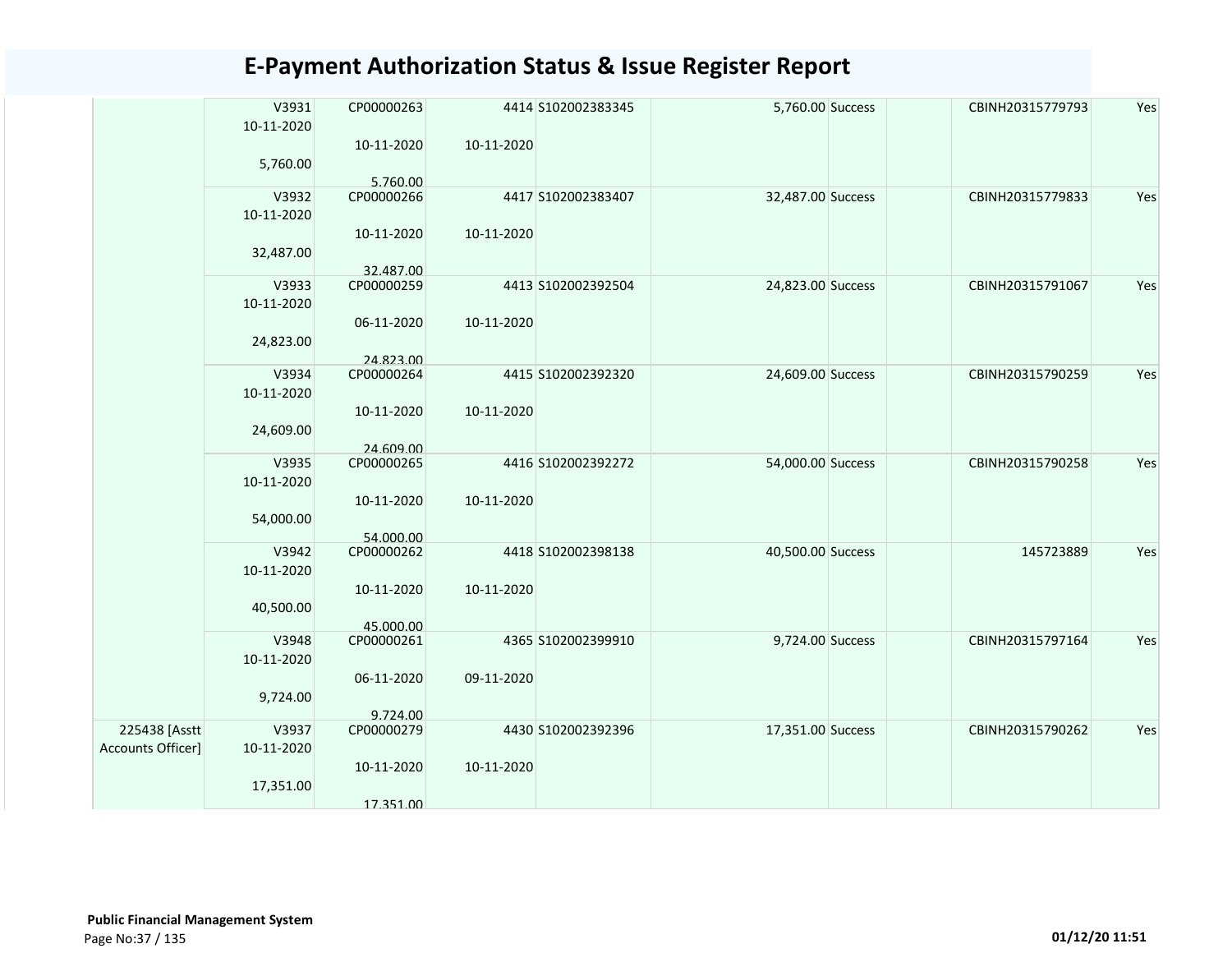|   |                               | V3944      | CP00000277                     |            | 4402 S102002398570 | 2,108.00 Success   | CBINH20315794137 | Yes |
|---|-------------------------------|------------|--------------------------------|------------|--------------------|--------------------|------------------|-----|
|   |                               | 10-11-2020 | 09-11-2020                     | 10-11-2020 |                    |                    |                  |     |
|   |                               | 2,108.00   |                                |            |                    |                    |                  |     |
|   |                               |            | 2.108.00                       |            |                    |                    |                  |     |
|   |                               | V3945      | CP00000276                     |            | 4403 S102002398079 | 235.00 Success     | 145723743        | Yes |
|   |                               | 10-11-2020 |                                |            |                    |                    |                  |     |
|   |                               |            | 09-11-2020                     | 10-11-2020 |                    |                    |                  |     |
|   |                               | 235.00     |                                |            |                    |                    |                  |     |
|   |                               |            | 235.00<br>V3949 CP00000278(EPC |            | 4404 S102002399007 | 160.00 Success     | CBINH20315797819 | Yes |
|   |                               | 10-11-2020 | 2020110001)                    |            |                    |                    |                  |     |
|   |                               |            |                                | 10-11-2020 |                    |                    |                  |     |
|   |                               | 160.00     | 09-11-2020                     |            |                    |                    |                  |     |
|   |                               |            |                                |            |                    |                    |                  |     |
|   |                               |            | 160.00<br>V3950 CP00000280(GPF |            |                    | 400,000.00 Success |                  |     |
|   |                               | 10-11-2020 | $_2$ 202011004)                |            | 4431 S102002398982 |                    | 145918997        | Yes |
|   |                               |            |                                | 10-11-2020 |                    |                    |                  |     |
|   |                               | 400,000.00 | 10-11-2020                     |            |                    |                    |                  |     |
|   |                               |            |                                |            |                    |                    |                  |     |
| 8 | <b>Issue Date: 12-11-2020</b> |            | 400 000 00                     |            |                    | 2,381,847.00       |                  |     |
|   | 200880 [Asstt                 | V3956      | CP00000112                     |            | 4476 S102002553465 |                    | CBINH20317977566 | Yes |
|   | Accounts Officer]             | 12-11-2020 |                                |            |                    | 2,898.00 Success   |                  |     |
|   |                               |            | 11-11-2020                     | 11-11-2020 |                    |                    |                  |     |
|   |                               | 2,898.00   |                                |            |                    |                    |                  |     |
|   |                               |            | 2.898.00                       |            |                    |                    |                  |     |
|   |                               | V3957      | CP00000113                     |            | 4480 S102002553522 | 1,633.00 Success   | CBINH20317977577 | Yes |
|   |                               | 12-11-2020 |                                |            |                    |                    |                  |     |
|   |                               |            | 11-11-2020                     | 11-11-2020 |                    |                    |                  |     |
|   |                               | 1,633.00   | 1.633.00                       |            |                    |                    |                  |     |
|   | 225427 [Under                 |            | V3951 CP00003007(511           |            | 4449 S102002553596 | 19,096.00 Success  | CBINH20317977610 | Yes |
|   | Secretary]                    | 12-11-2020 | 687704235243-                  |            |                    |                    |                  |     |
|   |                               |            | 1B1)                           | 11-11-2020 |                    |                    |                  |     |
|   |                               | 19,096.00  |                                |            |                    |                    |                  |     |
|   |                               |            | 06-11-2020                     |            |                    |                    |                  |     |
|   |                               |            |                                |            |                    |                    |                  |     |
|   |                               |            | 19 467 00                      |            |                    |                    |                  |     |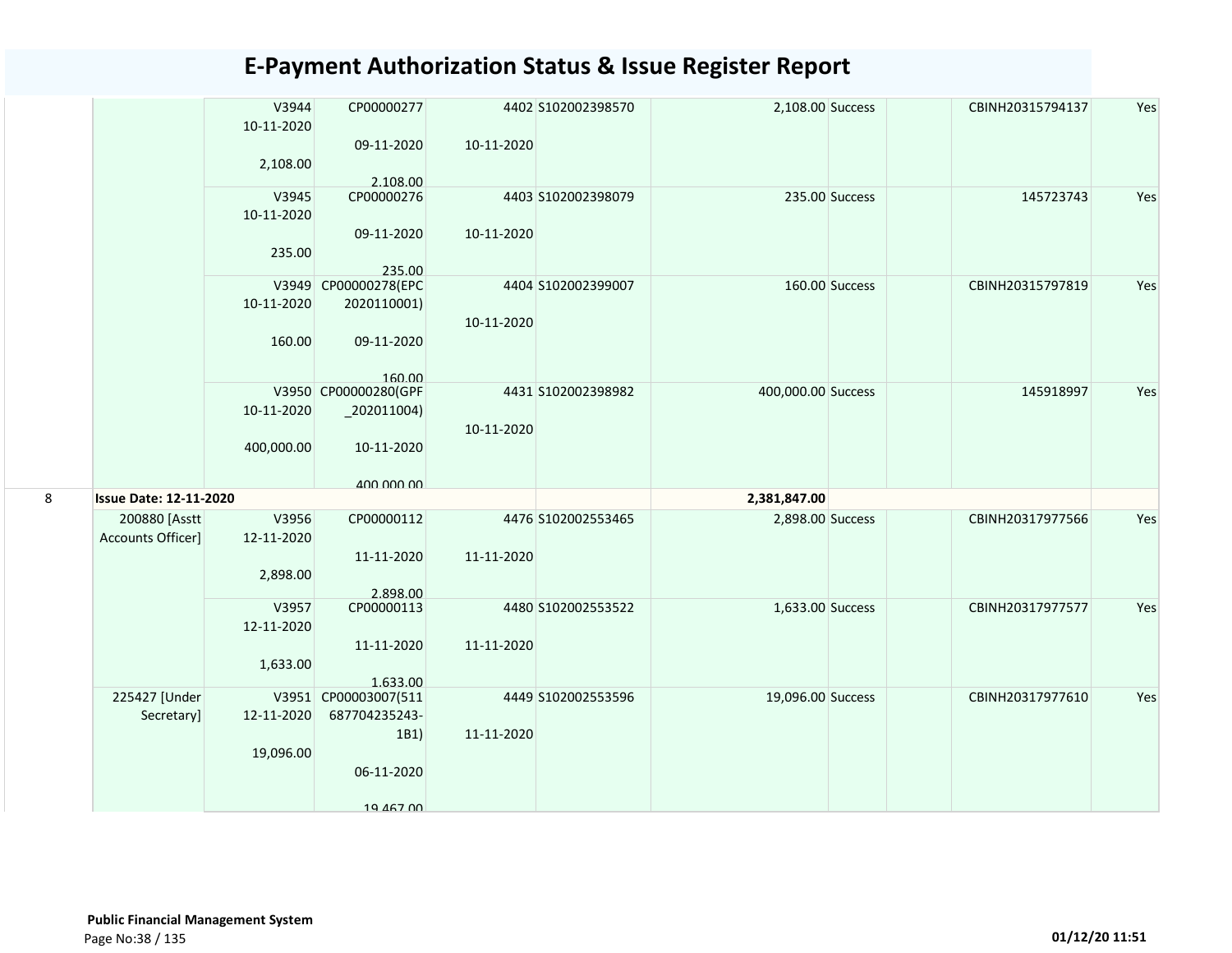|            | V3952 CP00003008(511 |            | 4448 S102002553566 | 2,183.00 Success   |                | CBINH20317977600 | Yes |
|------------|----------------------|------------|--------------------|--------------------|----------------|------------------|-----|
| 12-11-2020 | 687724222470-        |            |                    |                    |                |                  |     |
|            | 1B1)                 | 11-11-2020 |                    |                    |                |                  |     |
| 2,183.00   |                      |            |                    |                    |                |                  |     |
|            | 06-11-2020           |            |                    |                    |                |                  |     |
|            |                      |            |                    |                    |                |                  |     |
|            | 222100               |            |                    |                    |                |                  |     |
| V3958      | CP00002896(511       |            | 4453 S102002559864 | 510,479.00 Success |                | CBINH20317981260 | Yes |
| 12-11-2020 | 687730376993-        |            |                    |                    |                |                  |     |
|            | 5B1)                 | 11-11-2020 |                    |                    |                |                  |     |
|            |                      |            |                    |                    |                |                  |     |
| 510,479.00 |                      |            |                    |                    |                |                  |     |
|            | 02-11-2020           |            |                    |                    |                |                  |     |
|            |                      |            |                    |                    |                |                  |     |
|            | 520 897 00           |            |                    |                    |                |                  |     |
| V3959      | CP00002932           |            | 4454 S102002559914 | 3,528.00 Success   |                | CBINH20317981261 | Yes |
| 12-11-2020 |                      |            |                    |                    |                |                  |     |
|            | 04-11-2020           | 11-11-2020 |                    |                    |                |                  |     |
| 3,528.00   |                      |            |                    |                    |                |                  |     |
|            | 3.584.00             |            |                    |                    |                |                  |     |
| V3960      | CP00002955           |            | 4452 S102002559833 | 257,186.00 Success |                | CBINH20317981259 | Yes |
| 12-11-2020 |                      |            |                    |                    |                |                  |     |
|            | 05-11-2020           | 11-11-2020 |                    |                    |                |                  |     |
| 257,186.00 |                      |            |                    |                    |                |                  |     |
|            | 262.435.00           |            |                    |                    |                |                  |     |
| V3961      | CP00003046           |            | 4470 S102002560811 |                    | 686.00 Success | 174566423        | Yes |
| 12-11-2020 |                      |            |                    |                    |                |                  |     |
|            | 09-11-2020           | 11-11-2020 |                    |                    |                |                  |     |
| 686.00     |                      |            |                    |                    |                |                  |     |
|            | 686.00               |            |                    |                    |                |                  |     |
| V3962      | CP00003045           |            | 4466 S102002560679 | 6,013.00 Success   |                | CBINH20317981269 | Yes |
| 12-11-2020 |                      |            |                    |                    |                |                  |     |
|            | 09-11-2020           | 11-11-2020 |                    |                    |                |                  |     |
| 6,013.00   |                      |            |                    |                    |                |                  |     |
|            | 6.013.00             |            |                    |                    |                |                  |     |
| V3963      | CP00003047           |            | 4471 S102002560836 | 29,446.00 Success  |                | CBINH20317981279 | Yes |
| 12-11-2020 |                      |            |                    |                    |                |                  |     |
|            |                      |            |                    |                    |                |                  |     |
|            | 09-11-2020           | 11-11-2020 |                    |                    |                |                  |     |
| 29,446.00  |                      |            |                    |                    |                |                  |     |
|            | 29.446.00            |            |                    |                    |                |                  |     |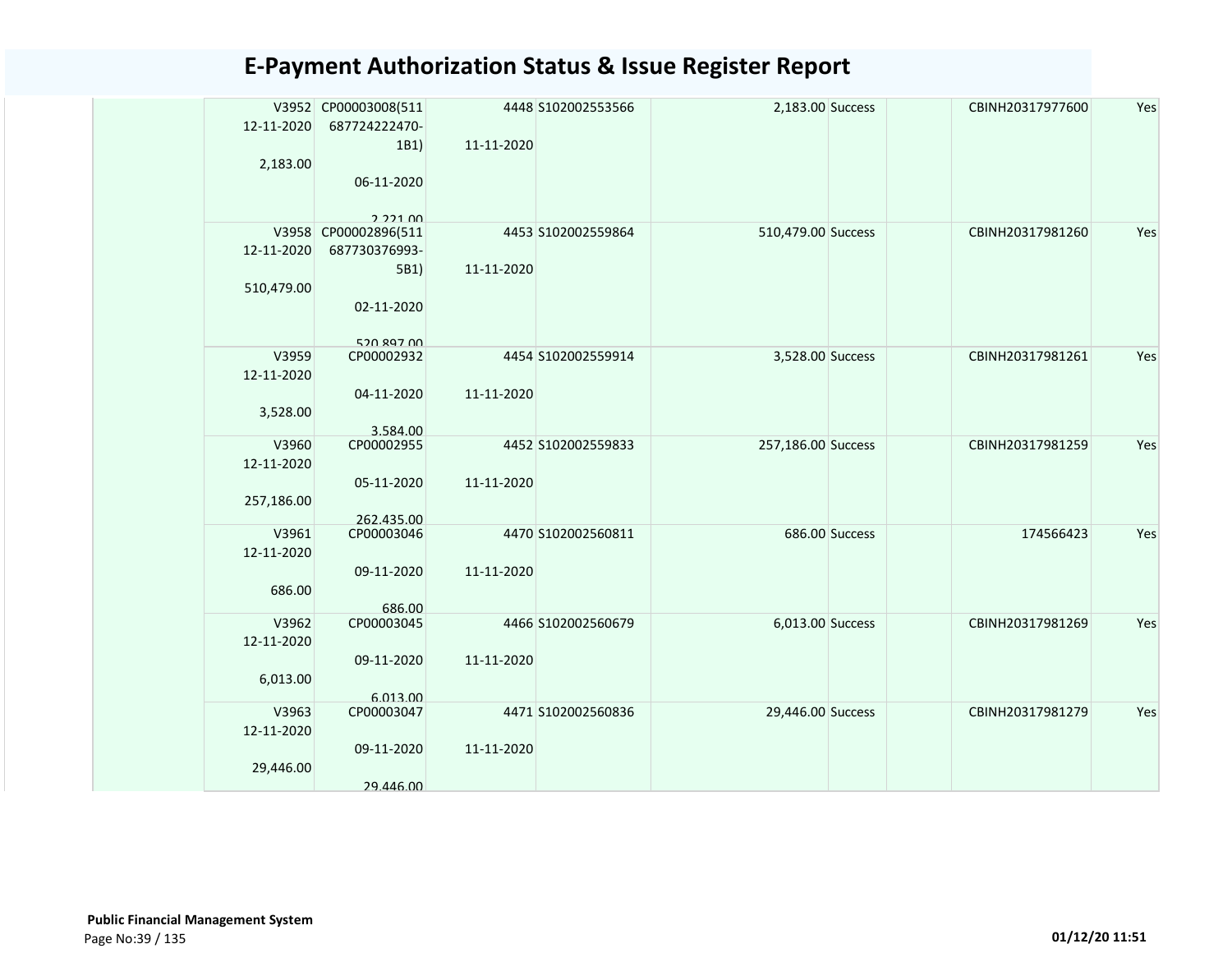| V3964<br>12-11-2020 | CP00003048                  |            | 4469 S102002560787 |                   | 835.00 Success | CBINH20317981272 | Yes |
|---------------------|-----------------------------|------------|--------------------|-------------------|----------------|------------------|-----|
|                     | 09-11-2020                  | 11-11-2020 |                    |                   |                |                  |     |
| 835.00              |                             |            |                    |                   |                |                  |     |
|                     | 835.00                      |            |                    |                   |                |                  |     |
|                     | V3965 CP00002998(511        |            | 4440 S102002561117 |                   | 855.00 Success | CBINH20317981289 | Yes |
| 12-11-2020          | 687777032274-               |            |                    |                   |                |                  |     |
|                     | 1B1)                        | 11-11-2020 |                    |                   |                |                  |     |
| 855.00              |                             |            |                    |                   |                |                  |     |
|                     | 06-11-2020                  |            |                    |                   |                |                  |     |
|                     | 870 00                      |            |                    |                   |                |                  |     |
|                     | V3966 CP00002999(511        |            | 4445 S102002560969 |                   | 737.00 Success | CBINH20317981284 | Yes |
| 12-11-2020          | 687743512108-               |            |                    |                   |                |                  |     |
|                     | 1B1)                        | 11-11-2020 |                    |                   |                |                  |     |
| 737.00              |                             |            |                    |                   |                |                  |     |
|                     | 06-11-2020                  |            |                    |                   |                |                  |     |
|                     |                             |            |                    |                   |                |                  |     |
|                     | 750.00                      |            |                    |                   |                |                  |     |
| V3967               | CP00003004(511              |            | 4439 S102002561123 | 1,180.00 Success  |                | CBINH20317981221 | Yes |
| 12-11-2020          | 687708483645-               |            |                    |                   |                |                  |     |
|                     | 1B1)                        | 11-11-2020 |                    |                   |                |                  |     |
| 1,180.00            | 06-11-2020                  |            |                    |                   |                |                  |     |
|                     |                             |            |                    |                   |                |                  |     |
|                     | 1.20000                     |            |                    |                   |                |                  |     |
|                     | V3968 CP00003005(511        |            | 4451 S102002559720 | 17,694.00 Success |                | CBINH20317981257 | Yes |
| 12-11-2020          | 687779485021-               |            |                    |                   |                |                  |     |
|                     | 1B1)                        | 11-11-2020 |                    |                   |                |                  |     |
| 17,694.00           |                             |            |                    |                   |                |                  |     |
|                     | 06-11-2020                  |            |                    |                   |                |                  |     |
|                     |                             |            |                    |                   |                |                  |     |
| V3969               | 17 999 00<br>CP00003006(511 |            | 4450 S102002559246 |                   | 393.00 Success | CBINH20317981256 | Yes |
| 12-11-2020          | 687763021877-               |            |                    |                   |                |                  |     |
|                     | 1B1)                        | 11-11-2020 |                    |                   |                |                  |     |
| 393.00              |                             |            |                    |                   |                |                  |     |
|                     | 06-11-2020                  |            |                    |                   |                |                  |     |
|                     |                             |            |                    |                   |                |                  |     |
|                     | 400.00                      |            |                    |                   |                |                  |     |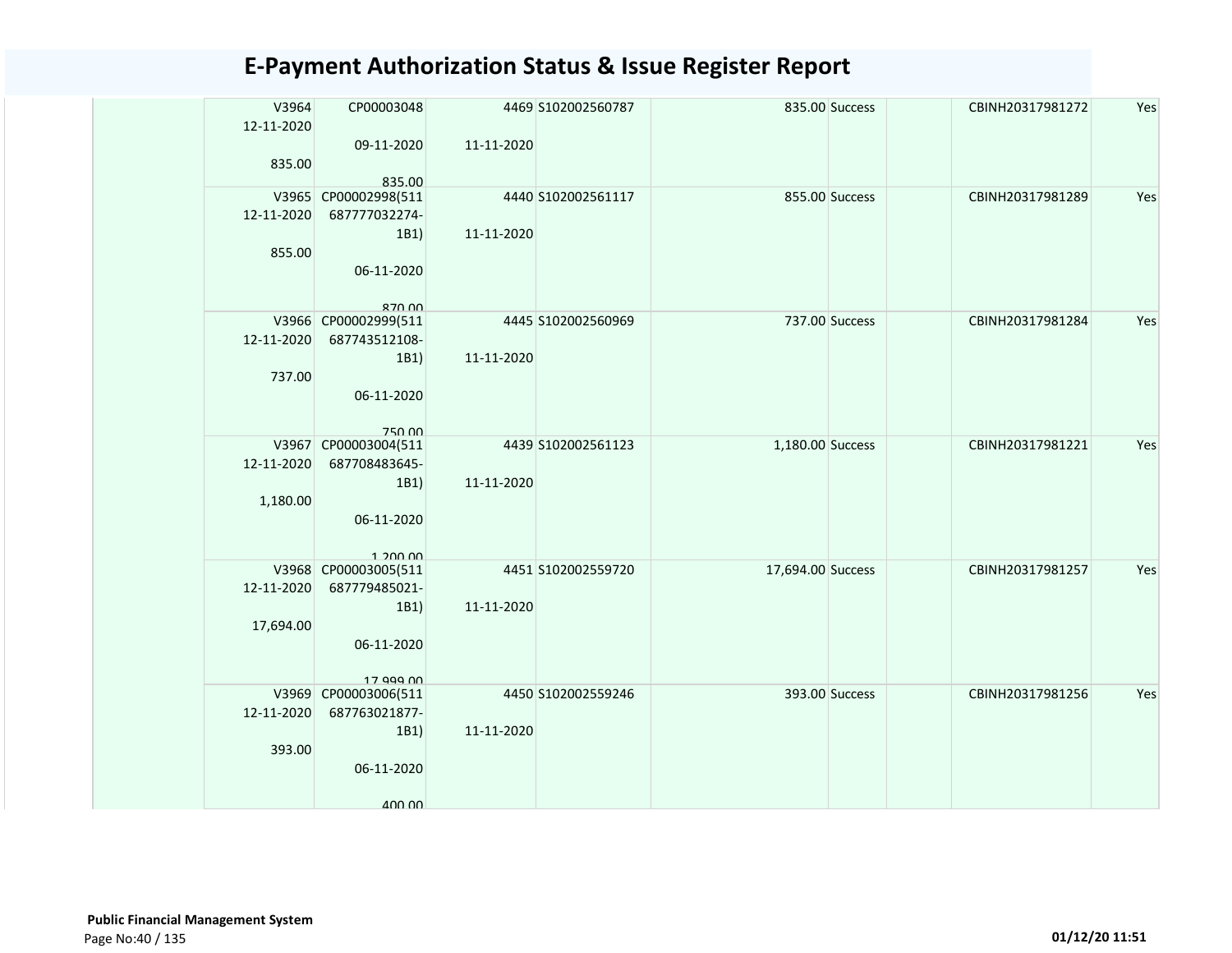| 12-11-2020 | V3970 CP00003009(511<br>687769026882- |            | 4447 S102002560923 | 9,298.00 Success |                | CBINH20317981281 | Yes |
|------------|---------------------------------------|------------|--------------------|------------------|----------------|------------------|-----|
|            | 1B1)                                  | 11-11-2020 |                    |                  |                |                  |     |
| 9,298.00   | 06-11-2020                            |            |                    |                  |                |                  |     |
|            | $Q$ $A5R$ $0$                         |            |                    |                  |                |                  |     |
|            | V3971 CP00003010(511                  |            | 4446 S102002560952 | 9,298.00 Success |                | CBINH20317981282 | Yes |
| 12-11-2020 | 687752872386-                         |            |                    |                  |                |                  |     |
|            |                                       |            |                    |                  |                |                  |     |
|            | 1B1)                                  | 11-11-2020 |                    |                  |                |                  |     |
| 9,298.00   |                                       |            |                    |                  |                |                  |     |
|            | 06-11-2020                            |            |                    |                  |                |                  |     |
|            |                                       |            |                    |                  |                |                  |     |
|            | Q 458 00                              |            |                    |                  |                |                  |     |
|            | V3972 CP00003011(511                  |            | 4444 S102002561010 | 3,821.00 Success |                | CBINH20317981219 | Yes |
| 12-11-2020 | 687790237009-                         |            |                    |                  |                |                  |     |
|            | 1B1)                                  | 11-11-2020 |                    |                  |                |                  |     |
| 3,821.00   |                                       |            |                    |                  |                |                  |     |
|            | 06-11-2020                            |            |                    |                  |                |                  |     |
|            |                                       |            |                    |                  |                |                  |     |
|            | 3 887 NO                              |            |                    |                  |                |                  |     |
|            | V3973 CP00003012(511                  |            | 4441 S102002561079 | 3,821.00 Success |                | CBINH20317981287 | Yes |
| 12-11-2020 | 687741052681-                         |            |                    |                  |                |                  |     |
|            | 1B1)                                  | 11-11-2020 |                    |                  |                |                  |     |
| 3,821.00   |                                       |            |                    |                  |                |                  |     |
|            | 06-11-2020                            |            |                    |                  |                |                  |     |
|            |                                       |            |                    |                  |                |                  |     |
|            | 3 887 NO                              |            |                    |                  |                |                  |     |
|            | V3974 CP00003013(511                  |            | 4442 S102002561049 | 3,821.00 Success |                | CBINH20317981286 | Yes |
| 12-11-2020 | 687788375603-                         |            |                    |                  |                |                  |     |
|            | 1B1)                                  | 11-11-2020 |                    |                  |                |                  |     |
| 3,821.00   |                                       |            |                    |                  |                |                  |     |
|            | 06-11-2020                            |            |                    |                  |                |                  |     |
|            |                                       |            |                    |                  |                |                  |     |
|            | 3 887 00                              |            |                    |                  |                |                  |     |
| V3975      | CP00003063                            |            | 4472 S102002560861 |                  | 531.00 Success | 174550173        | Yes |
| 12-11-2020 |                                       |            |                    |                  |                |                  |     |
|            | 10-11-2020                            | 11-11-2020 |                    |                  |                |                  |     |
| 531.00     |                                       |            |                    |                  |                |                  |     |
|            | 531.00                                |            |                    |                  |                |                  |     |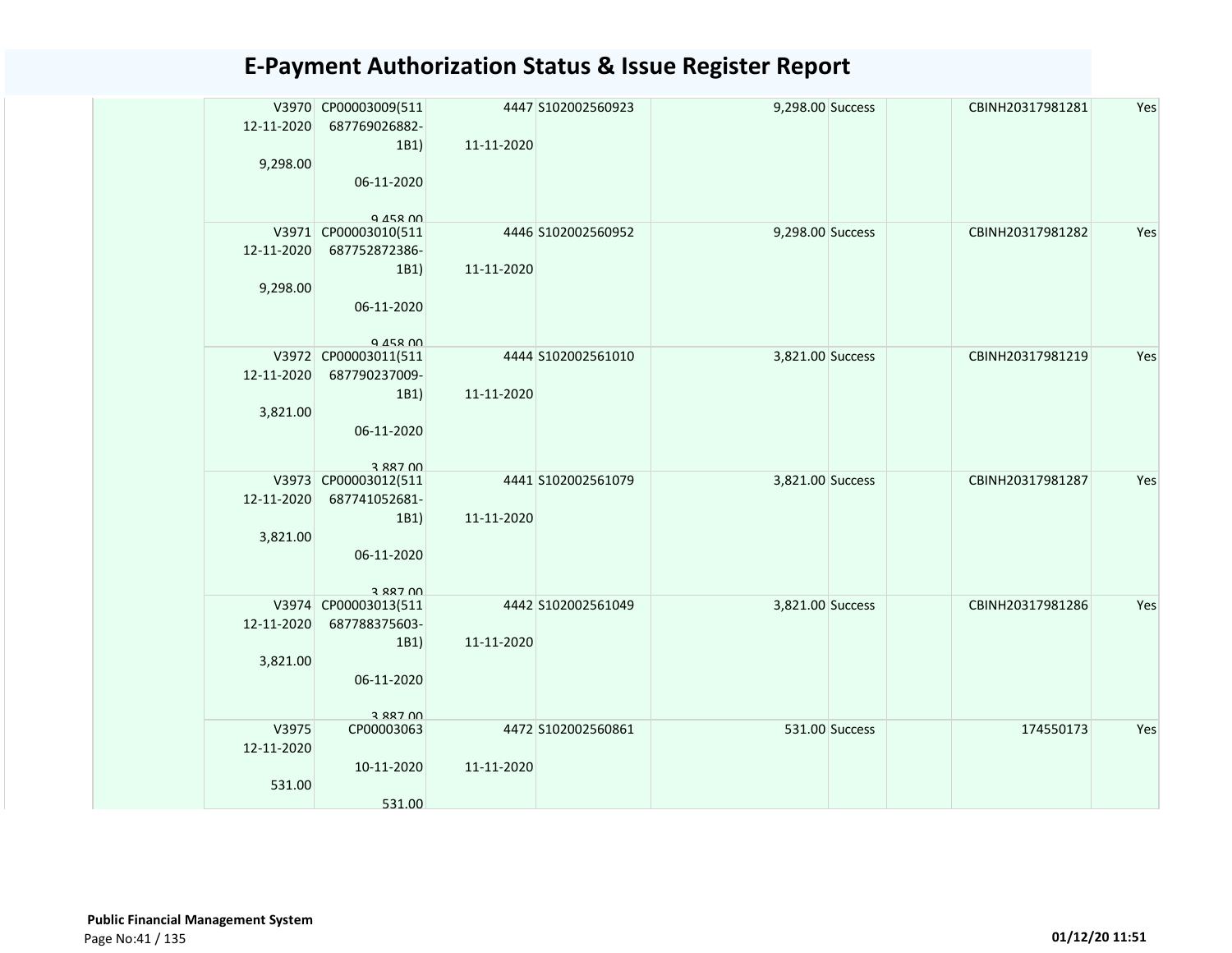| V3976<br>12-11-2020 | CP00003064              |            | 4465 S102002560545       | 2,931.00 Success  |                | CBINH20317981266 | Yes |
|---------------------|-------------------------|------------|--------------------------|-------------------|----------------|------------------|-----|
|                     | 10-11-2020              | 11-11-2020 |                          |                   |                |                  |     |
| 2,931.00            | 2.931.00                |            |                          |                   |                |                  |     |
| V3977               | CP00003069              |            | 4459 S102002560084       | 92,493.00 Success |                | CBINH20317981216 | Yes |
| 12-11-2020          | 10-11-2020              | 11-11-2020 |                          |                   |                |                  |     |
| 92,493.00           |                         |            |                          |                   |                |                  |     |
| V3978               | 94.088.00<br>CP00003038 |            | 4443 S102002561014       | 10,669.00 Success |                | CBINH20317981220 | Yes |
| 12-11-2020          |                         |            |                          |                   |                |                  |     |
|                     | 09-11-2020              | 11-11-2020 |                          |                   |                |                  |     |
| 10,669.00           | 10.841.00               |            |                          |                   |                |                  |     |
| V3979               | CP00003071              |            | 4461 S102002560152       | 54,000.00 Success |                | 174563941        | Yes |
| 12-11-2020          |                         |            | 11-11-2020 S102002560153 | 27,000.00 Success |                | CBINH20317981263 | Yes |
| 190,215.00          | 10-11-2020              |            |                          |                   |                |                  |     |
|                     | 211,350.00              |            | S102002560154            | 45,000.00 Success |                | CBINH20317981264 | Yes |
|                     |                         |            | S102002560155            | 64,215.00 Success |                | CBINH20317981265 | Yes |
| V3980<br>12-11-2020 | CP00003076              |            | 4455 S102002559939       | 3,600.00 Success  |                | CBINH20317981212 | Yes |
|                     | 10-11-2020              |            | 11-11-2020 S102002559940 | 3,199.00 Success  |                | CBINH20317981213 | Yes |
| 13,409.00           |                         |            |                          |                   |                |                  |     |
|                     | 13,409.00               |            | S102002559941            | 5,000.00 Success  |                | CBINH20317981214 | Yes |
|                     |                         |            | S102002559942            | 1,610.00 Success  |                | CBINH20317981215 | Yes |
|                     | V3981 CP00003000(511    |            | 4435 S102002561282       |                   | 441.00 Success | CBINH20317981297 | Yes |
| 12-11-2020          | 687775100331-           | 11-11-2020 |                          |                   |                |                  |     |
| 441.00              | 1B1)                    |            |                          |                   |                |                  |     |
|                     | 06-11-2020              |            |                          |                   |                |                  |     |
|                     | <b>450.00</b>           |            |                          |                   |                |                  |     |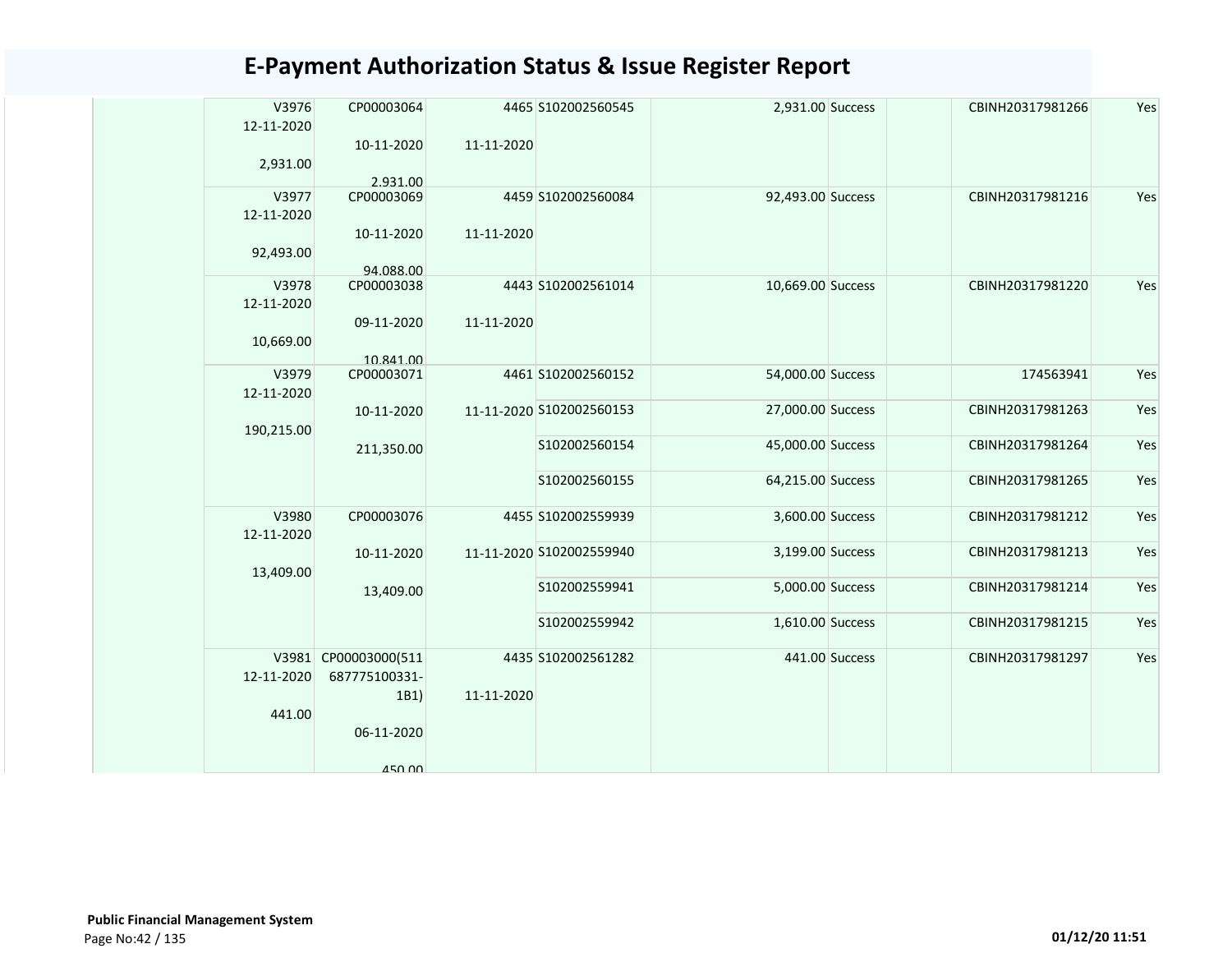|                 |            | V3982 CP00003001(511 |            | 4436 S102002561213       | 11,458.00 Success  | CBINH20317981227 | Yes |
|-----------------|------------|----------------------|------------|--------------------------|--------------------|------------------|-----|
|                 | 12-11-2020 | 687704590210-        |            |                          |                    |                  |     |
|                 |            | 1B1)                 | 11-11-2020 |                          |                    |                  |     |
|                 | 11,458.00  |                      |            |                          |                    |                  |     |
|                 |            | 06-11-2020           |            |                          |                    |                  |     |
|                 |            |                      |            |                          |                    |                  |     |
|                 |            | 1165600              |            |                          |                    |                  |     |
|                 |            | V3983 CP00003002(511 |            | 4437 S102002561184       | 12,268.00 Success  | CBINH20317981290 | Yes |
|                 | 12-11-2020 | 687700890065-        |            |                          |                    |                  |     |
|                 |            | 1B1)                 | 11-11-2020 |                          |                    |                  |     |
|                 | 12,268.00  |                      |            |                          |                    |                  |     |
|                 |            | 06-11-2020           |            |                          |                    |                  |     |
|                 |            |                      |            |                          |                    |                  |     |
|                 |            | 12 480 00            |            |                          |                    |                  |     |
|                 |            | V3984 CP00003003(511 |            | 4438 S102002561153       | 13,329.00 Success  | CBINH20317981224 | Yes |
|                 | 12-11-2020 | 687728339325-        |            |                          |                    |                  |     |
|                 |            | 1B1)                 | 11-11-2020 |                          |                    |                  |     |
|                 |            |                      |            |                          |                    |                  |     |
|                 | 13,329.00  |                      |            |                          |                    |                  |     |
|                 |            | 06-11-2020           |            |                          |                    |                  |     |
|                 |            |                      |            |                          |                    |                  |     |
|                 |            | 13 560 00            |            | 4484 S102002597511       |                    | CBINH20317021758 |     |
|                 |            | V3986 CP00003070(GPF |            |                          | 60,000.00 Success  |                  | Yes |
|                 | 12-11-2020 | $_2$ 202011138)      |            |                          |                    |                  |     |
|                 |            |                      | 12-11-2020 |                          |                    |                  |     |
|                 | 60,000.00  | 10-11-2020           |            |                          |                    |                  |     |
|                 |            |                      |            |                          |                    |                  |     |
|                 |            | 60.000.00            |            |                          |                    |                  |     |
|                 |            | V3987 CP00003074(GPF |            | 4485 S102002597227       | 200,000.00 Success | CBINH20317020819 | Yes |
|                 | 12-11-2020 | $_2$ 02011140)       |            |                          |                    |                  |     |
|                 |            |                      | 12-11-2020 |                          |                    |                  |     |
|                 | 200,000.00 | 10-11-2020           |            |                          |                    |                  |     |
|                 |            |                      |            |                          |                    |                  |     |
|                 |            | 200,000,00           |            |                          |                    |                  |     |
|                 | V3988      | CP00003080           |            | 4486 S102002597432       | 800,000.00 Success | 176745116        | Yes |
|                 | 12-11-2020 |                      |            |                          |                    |                  |     |
|                 |            | 12-11-2020           | 12-11-2020 |                          |                    |                  |     |
|                 | 800,000.00 |                      |            |                          |                    |                  |     |
|                 |            | 800.000.00           |            |                          |                    |                  |     |
| 225429 [Section | V3985      | CP00000324           |            | 4433 S102002561236       | 6,000.00 Success   | CBINH20317981292 | Yes |
| Officer]        | 12-11-2020 |                      |            |                          |                    |                  |     |
|                 |            | 10-11-2020           |            | 11-11-2020 S102002561237 | 5,500.00 Success   | CBINH20317981293 | Yes |
|                 | 27,500.00  |                      |            |                          |                    |                  |     |
|                 |            |                      |            |                          |                    |                  |     |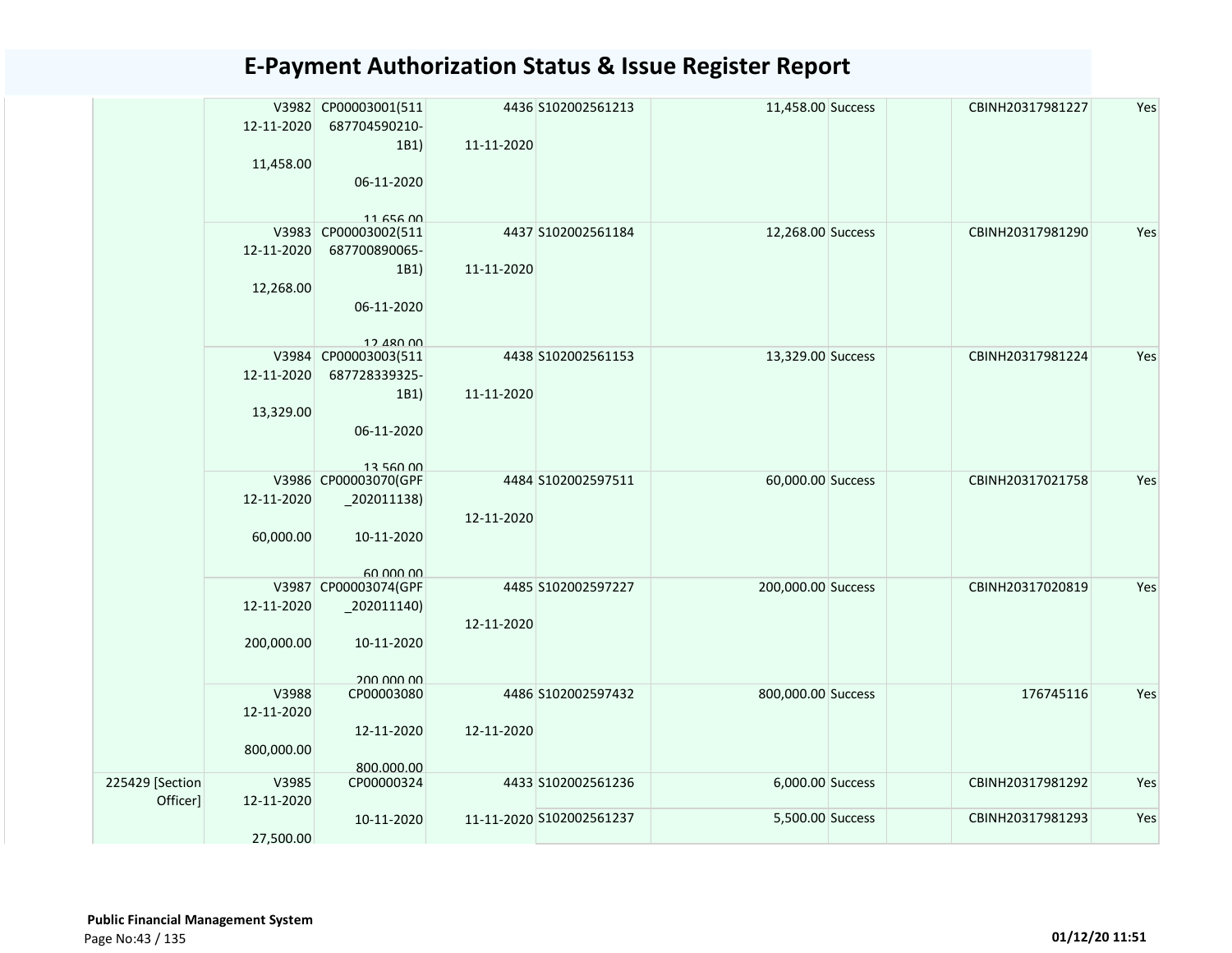|   |                                    |                                  | 27,500.00                               |            | S102002561238      | 4,000.00 Success  |                | CBINH20317981294 | Yes |
|---|------------------------------------|----------------------------------|-----------------------------------------|------------|--------------------|-------------------|----------------|------------------|-----|
|   |                                    |                                  |                                         |            | S102002561239      | 6,000.00 Success  |                | CBINH20317981295 | Yes |
|   |                                    |                                  |                                         |            | S102002561240      | 6,000.00 Success  |                | 174569523        | Yes |
|   | 225438 [Asstt<br>Accounts Officer] | V3953<br>12-11-2020<br>5,841.00  | CP00000274<br>09-11-2020                | 11-11-2020 | 4473 S102002553173 | 5,841.00 Success  |                | CBINH20317977549 | Yes |
|   |                                    | V3954<br>12-11-2020<br>51,055.00 | 5.841.00<br>CP00000275<br>09-11-2020    | 11-11-2020 | 4474 S102002553538 | 51,055.00 Success |                | CBINH20317977590 | Yes |
|   |                                    | V3955<br>12-11-2020              | 51.055.00<br>CP00000273                 |            | 4475 S102002553392 | 4,806.00 Success  |                | CBINH20317977554 | Yes |
|   |                                    | 4,806.00                         | 09-11-2020<br>4.806.00                  | 11-11-2020 |                    |                   |                |                  |     |
| 9 | <b>Issue Date: 13-11-2020</b>      |                                  |                                         |            |                    | 3,621,885.00      |                |                  |     |
|   | 225427 [Under<br>Secretary]        | V3989<br>13-11-2020              | CP00002942<br>04-11-2020                | 12-11-2020 | 4483 S102002711512 | 3,777.00 Success  |                | 189321033        | Yes |
|   |                                    | 3,777.00                         | 3.777.00                                |            |                    |                   |                |                  |     |
|   |                                    | V3990<br>13-11-2020              | CP00003034<br>09-11-2020                | 13-11-2020 | 4505 S102002713141 | 9,000.00 Success  |                | CBINH20318088001 | Yes |
|   |                                    | 9,000.00                         | 9.000.00                                |            |                    |                   |                |                  |     |
|   |                                    | V4003<br>13-11-2020<br>934.00    | CP00002987(511<br>687710892229-<br>1B1) | 13-11-2020 | 4503 S102002719654 |                   | 934.00 Success | CBINH20318091486 | Yes |
|   |                                    |                                  | 06-11-2020<br>950.00                    |            |                    |                   |                |                  |     |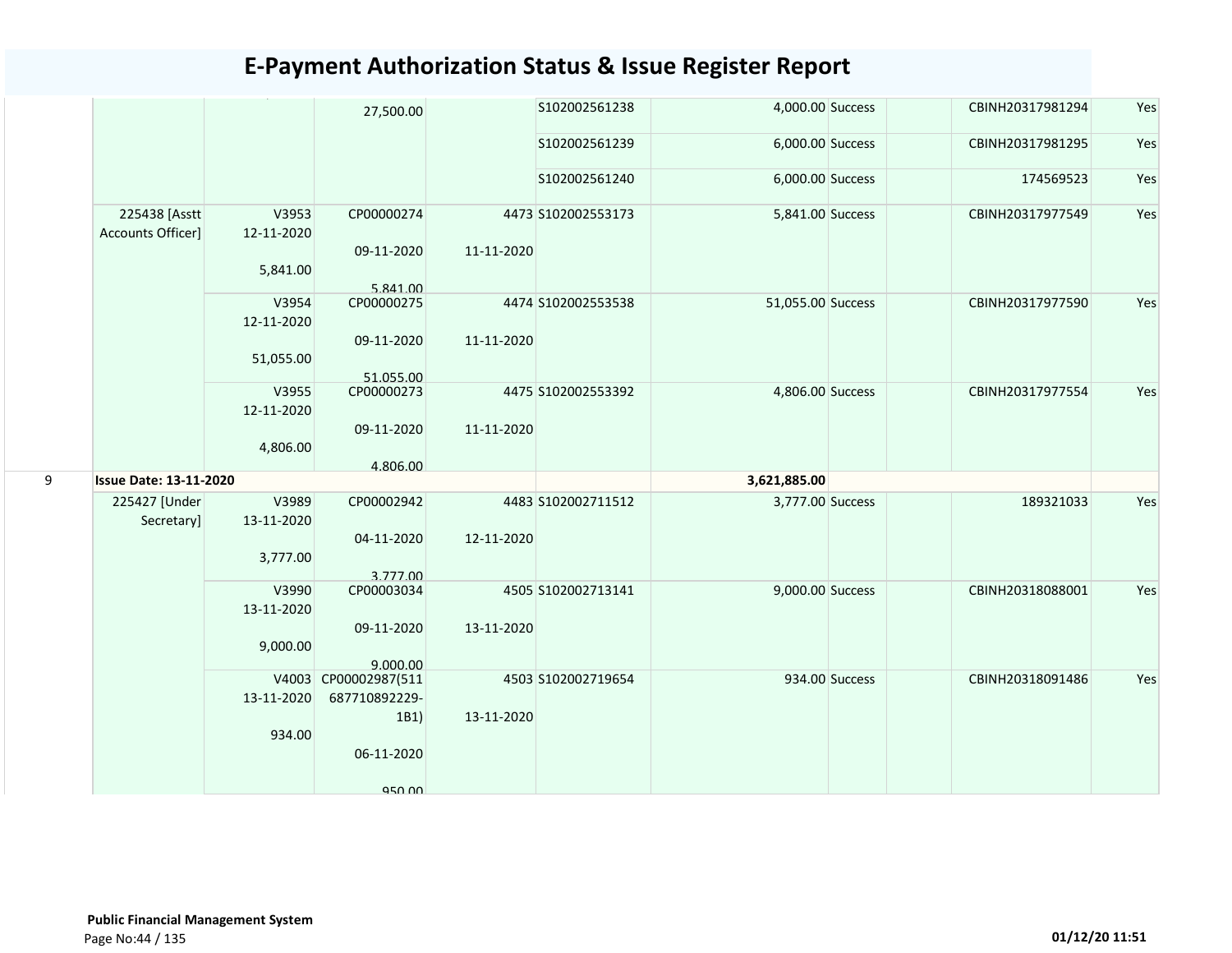|            | V4004 CP00003015(511 |            | 4504 S102002719720 | 1,761.00 Success  | CBINH20318091488 | Yes |
|------------|----------------------|------------|--------------------|-------------------|------------------|-----|
| 13-11-2020 | 687756772132-        |            |                    |                   |                  |     |
|            | 1B1)                 | 13-11-2020 |                    |                   |                  |     |
| 1,761.00   |                      |            |                    |                   |                  |     |
|            | 06-11-2020           |            |                    |                   |                  |     |
|            |                      |            |                    |                   |                  |     |
|            | 1 7 9 1 0 0          |            |                    |                   |                  |     |
|            | V4005 CP00003019(511 |            | 4502 S102002719618 | 9,781.00 Success  | CBINH20318091481 | Yes |
| 13-11-2020 | 687732446596-        |            |                    |                   |                  |     |
|            | 1B1)                 | 13-11-2020 |                    |                   |                  |     |
| 9,781.00   |                      |            |                    |                   |                  |     |
|            | 06-11-2020           |            |                    |                   |                  |     |
|            |                      |            |                    |                   |                  |     |
|            | 9 950 00             |            |                    |                   |                  |     |
| V4006      | CP00003089           |            | 4509 S102002719842 | 59,248.00 Success | CBINH20318091491 | Yes |
| 13-11-2020 |                      |            |                    |                   |                  |     |
|            | 12-11-2020           | 13-11-2020 |                    |                   |                  |     |
| 59,248.00  |                      |            |                    |                   |                  |     |
|            | 59.248.00            |            |                    |                   |                  |     |
| V4007      | CP00003090           |            | 4501 S102002719591 | 4,685.00 Success  | CBINH20318091522 | Yes |
| 13-11-2020 |                      |            |                    |                   |                  |     |
|            | 12-11-2020           | 13-11-2020 |                    |                   |                  |     |
| 4,685.00   |                      |            |                    |                   |                  |     |
|            | 4.685.00             |            |                    |                   |                  |     |
| V4008      | CP00003088           |            | 4500 S102002719741 | 1,401.00 Success  | CBINH20318091490 | Yes |
| 13-11-2020 |                      |            |                    |                   |                  |     |
|            | 12-11-2020           | 13-11-2020 |                    |                   |                  |     |
| 1,401.00   |                      |            |                    |                   |                  |     |
|            | 1.425.00             |            |                    |                   |                  |     |
| V4009      | CP00003086           |            | 4508 S102002719954 | 2,712.00 Success  | CBINH20318091495 | Yes |
| 13-11-2020 |                      |            |                    |                   |                  |     |
|            | 12-11-2020           | 13-11-2020 |                    |                   |                  |     |
| 2,712.00   |                      |            |                    |                   |                  |     |
|            | 2.712.00             |            |                    |                   |                  |     |
| V4010      | CP00003085           |            | 4507 S102002719901 | 4,455.00 Success  | CBINH20318091494 | Yes |
| 13-11-2020 |                      |            |                    |                   |                  |     |
|            | 12-11-2020           | 13-11-2020 |                    |                   |                  |     |
| 4,455.00   |                      |            |                    |                   |                  |     |
|            | 4.455.00             |            |                    |                   |                  |     |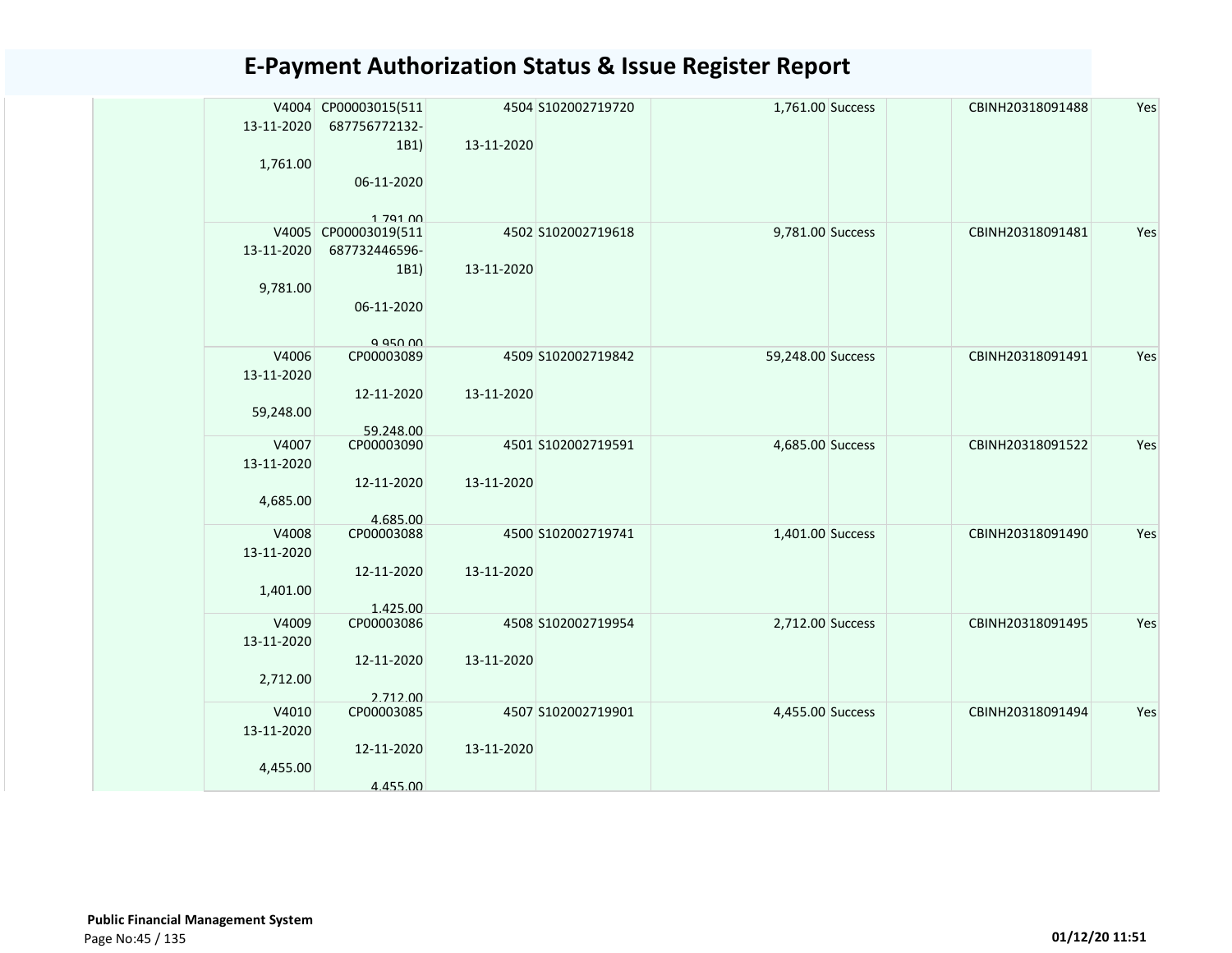| V4011        | CP00003084                                   |            | 4506 S102002719928 | 1,105.00 Success     | CBINH20318091532 | Yes |
|--------------|----------------------------------------------|------------|--------------------|----------------------|------------------|-----|
| 13-11-2020   |                                              |            |                    |                      |                  |     |
|              | 12-11-2020                                   | 13-11-2020 |                    |                      |                  |     |
| 1,105.00     |                                              |            |                    |                      |                  |     |
|              | 1.105.00                                     |            |                    |                      |                  |     |
| V4012        | CP00003087                                   |            | 4499 S102002719541 | 138,336.00 Success   | CBINH20318091479 | Yes |
| 13-11-2020   | 12-11-2020                                   | 13-11-2020 |                    |                      |                  |     |
| 138,336.00   |                                              |            |                    |                      |                  |     |
|              | 138.336.00                                   |            |                    |                      |                  |     |
|              | V4015 CP00003082(GPF                         |            | 4519 S102002748465 | 50,000.00 Success    | 191545076        | Yes |
| 13-11-2020   | $_2$ 02011141)                               |            |                    |                      |                  |     |
|              |                                              | 13-11-2020 |                    |                      |                  |     |
| 50,000.00    | 12-11-2020                                   |            |                    |                      |                  |     |
|              |                                              |            |                    |                      |                  |     |
|              | 50.000.00                                    |            |                    |                      |                  |     |
|              | V4016 CP00003083(GPF                         |            | 4518 S102002748010 | 35,000.00 Success    | 191544940        | Yes |
| 13-11-2020   | $\left  \frac{202011142}{200011142} \right $ |            |                    |                      |                  |     |
|              |                                              | 13-11-2020 |                    |                      |                  |     |
| 35,000.00    | 12-11-2020                                   |            |                    |                      |                  |     |
|              | 35 000 00                                    |            |                    |                      |                  |     |
| V4018        | CP00003066                                   |            | 4521 S102002749630 | 199,281.00 Success   | CBINH20318120838 | Yes |
| 13-11-2020   |                                              |            |                    |                      |                  |     |
|              | 10-11-2020                                   | 13-11-2020 |                    |                      |                  |     |
| 199,281.00   |                                              |            |                    |                      |                  |     |
|              | 207.585.00                                   |            |                    |                      |                  |     |
|              | V4020 CP00003132(ELE                         |            | 4523 S102002749617 | 84,864.00 Success    | 191691017        | Yes |
| 13-11-2020   | 2020110018)                                  |            |                    |                      |                  |     |
|              |                                              | 13-11-2020 |                    |                      |                  |     |
| 84,864.00    | 13-11-2020                                   |            |                    |                      |                  |     |
|              |                                              |            |                    |                      |                  |     |
| V4021        | 84 864 00<br>CP00003134                      |            | 4524 S102002749566 | 110,468.00 Success   | CBINH20318120890 | Yes |
| 13-11-2020   |                                              |            |                    |                      |                  |     |
|              | 13-11-2020                                   | 13-11-2020 |                    |                      |                  |     |
| 110,468.00   |                                              |            |                    |                      |                  |     |
|              | 110.468.00                                   |            |                    |                      |                  |     |
| V4022        | CP00003073                                   |            | 4432 S102002553081 | 1,546,120.00 Success | CBINH20318133264 | Yes |
| 13-11-2020   |                                              |            |                    |                      |                  |     |
|              | 10-11-2020                                   | 11-11-2020 |                    |                      |                  |     |
| 1,546,120.00 |                                              |            |                    |                      |                  |     |
|              | 1.546.120.00                                 |            |                    |                      |                  |     |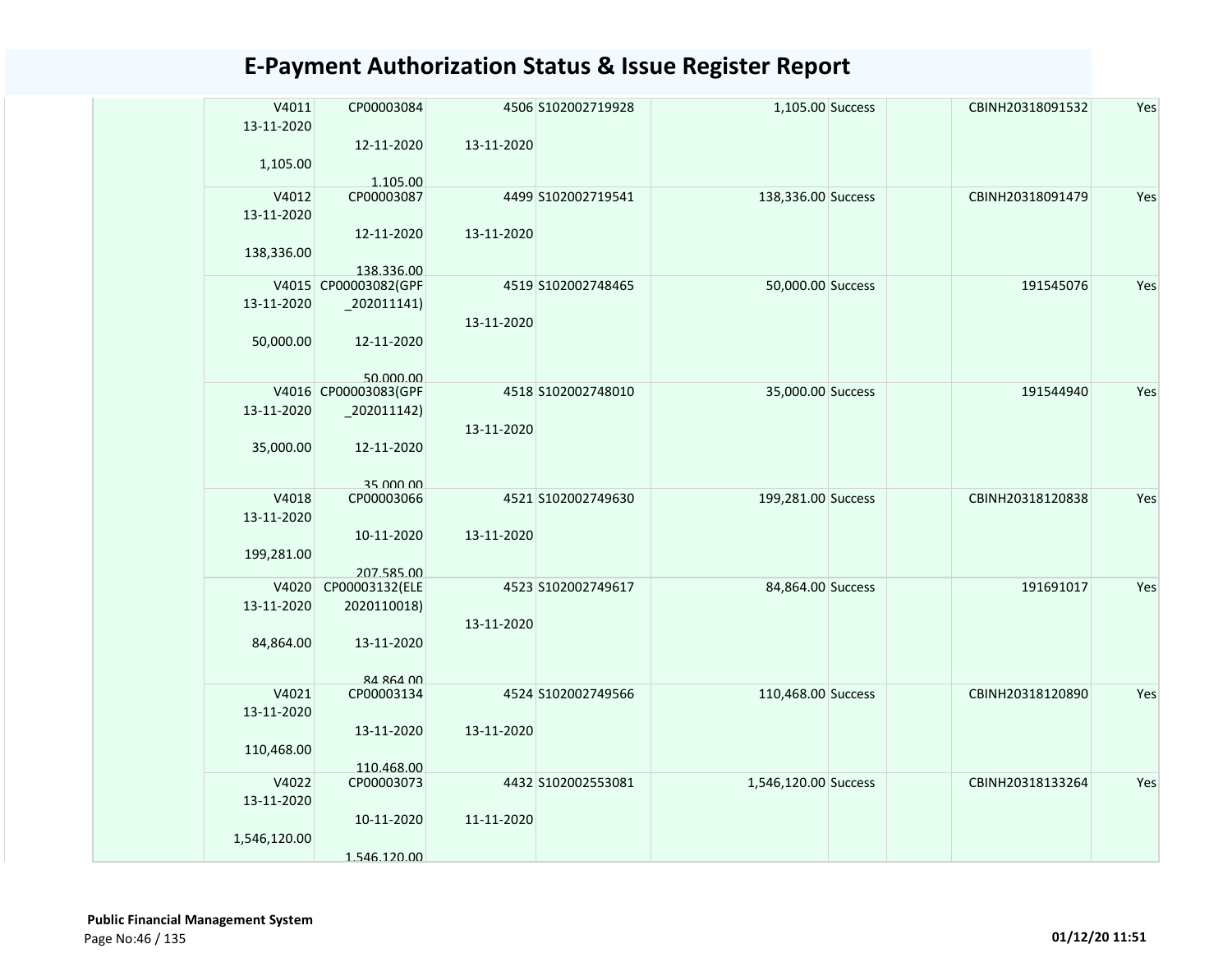| 225428 [Section<br>Officer] | V3993<br>13-11-2020 | CP00000271              |            | 4491 S102002711208 | 2,991.00 Success  | CBINH20318087538 | Yes |
|-----------------------------|---------------------|-------------------------|------------|--------------------|-------------------|------------------|-----|
|                             |                     | 12-11-2020              | 13-11-2020 |                    |                   |                  |     |
|                             | 2,991.00            |                         |            |                    |                   |                  |     |
|                             | V3994               | 2.991.00<br>CP00000267  |            | 4497 S102002713208 | 50,000.00 Success | CBINH20318088005 | Yes |
|                             | 13-11-2020          |                         |            |                    |                   |                  |     |
|                             |                     | 12-11-2020              | 13-11-2020 |                    |                   |                  |     |
|                             | 50,000.00           | 50.000.00               |            |                    |                   |                  |     |
|                             | V3995               | CP00000268              |            | 4498 S102002712980 | 50,000.00 Success | CBINH20318087597 | Yes |
|                             | 13-11-2020          |                         |            |                    |                   |                  |     |
|                             | 50,000.00           | 12-11-2020              | 13-11-2020 |                    |                   |                  |     |
|                             |                     | 50.000.00               |            |                    |                   |                  |     |
|                             | V3997               | CP00000273              |            | 4492 S102002711170 | 9,814.00 Success  | CBINH20318087535 | Yes |
|                             | 13-11-2020          |                         |            |                    |                   |                  |     |
|                             | 9,814.00            | 12-11-2020              | 13-11-2020 |                    |                   |                  |     |
|                             |                     | 9.814.00                |            |                    |                   |                  |     |
|                             | V3998               | CP00000275              |            | 4494 S102002711055 | 20,053.00 Success | CBINH20318087533 | Yes |
|                             | 13-11-2020          | 12-11-2020              | 13-11-2020 |                    |                   |                  |     |
|                             | 20,053.00           |                         |            |                    |                   |                  |     |
|                             | V3999               | 20.825.00<br>CP00000272 |            | 4493 S102002711099 | 1,493.00 Success  | CBINH20318087534 | Yes |
|                             | 13-11-2020          |                         |            |                    |                   |                  |     |
|                             |                     | 12-11-2020              | 13-11-2020 |                    |                   |                  |     |
|                             | 1,493.00            |                         |            |                    |                   |                  |     |
|                             | V4000               | 1.493.00<br>CP00000277  |            | 4489 S102002711293 | 69,982.00 Success | CBINH20318087540 | Yes |
|                             | 13-11-2020          |                         |            |                    |                   |                  |     |
|                             |                     | 12-11-2020              | 13-11-2020 |                    |                   |                  |     |
|                             | 69,982.00           | 72.668.00               |            |                    |                   |                  |     |
|                             | V4001               | CP00000276              |            | 4495 S102002710932 | 51,429.00 Success | CBINH20318087532 | Yes |
|                             | 13-11-2020          |                         |            |                    |                   |                  |     |
|                             |                     | 12-11-2020              | 13-11-2020 |                    |                   |                  |     |
|                             | 51,429.00           | 53.403.00               |            |                    |                   |                  |     |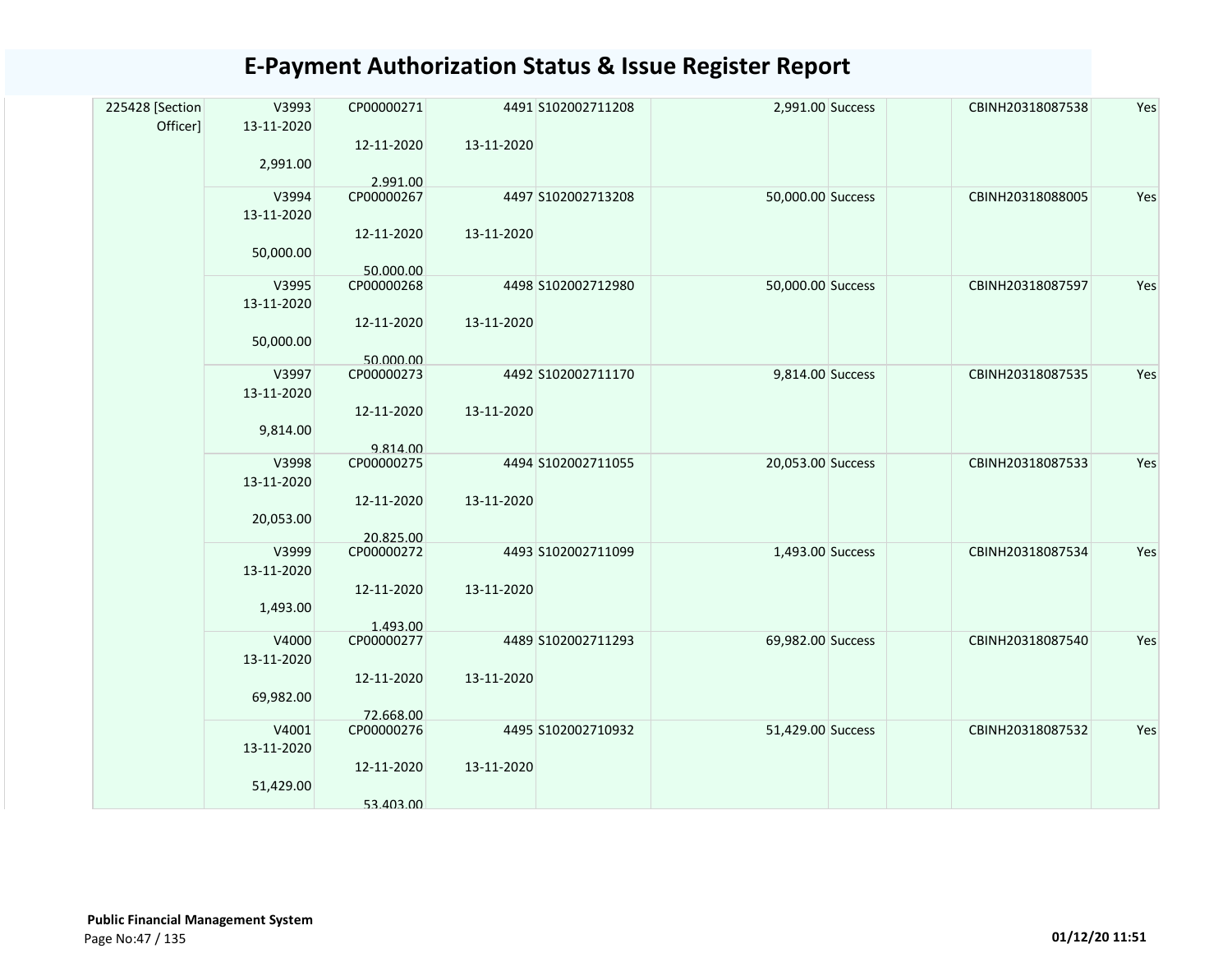|    | 225429 [Section<br>Officer]   | V3991<br>13-11-2020 | CP00000325                        |            | 4478 S102002712344 | 1,212.00 Success   | CBINH20318087587 | Yes |
|----|-------------------------------|---------------------|-----------------------------------|------------|--------------------|--------------------|------------------|-----|
|    |                               | 1,212.00            | 11-11-2020                        | 11-11-2020 |                    |                    |                  |     |
|    |                               | V3992               | 1.212.00<br>CP00000326            |            | 4477 S102002712377 | 1,735.00 Success   | CBINH20318087592 | Yes |
|    |                               | 13-11-2020          |                                   |            |                    |                    |                  |     |
|    |                               |                     | 11-11-2020                        | 11-11-2020 |                    |                    |                  |     |
|    |                               | 1,735.00            |                                   |            |                    |                    |                  |     |
|    |                               |                     | 1.735.00                          |            |                    |                    |                  |     |
|    |                               | V3996               | CP00000328                        |            | 4482 S102002711614 | 29,184.00 Success  | CBINH20318087545 | Yes |
|    |                               | 13-11-2020          |                                   |            |                    |                    |                  |     |
|    |                               |                     | 12-11-2020                        | 12-11-2020 |                    |                    |                  |     |
|    |                               | 29,184.00           |                                   |            |                    |                    |                  |     |
|    |                               |                     | 30.208.00<br>V4002 CP00000330(GPF |            | 4487 S102002713418 | 500,000.00 Success | 189326392        | Yes |
|    |                               | 13-11-2020          | $_2$ 02011011)                    |            |                    |                    |                  |     |
|    |                               |                     |                                   | 13-11-2020 |                    |                    |                  |     |
|    |                               | 500,000.00          | 12-11-2020                        |            |                    |                    |                  |     |
|    |                               |                     |                                   |            |                    |                    |                  |     |
|    |                               |                     | 500,000,00                        |            |                    |                    |                  |     |
|    |                               | V4017               | CP00000333                        |            | 4517 S102002748767 | 399,885.00 Success | CBINH20318118661 | Yes |
|    |                               | 13-11-2020          | 13-11-2020                        | 13-11-2020 |                    |                    |                  |     |
|    |                               | 399,885.00          |                                   |            |                    |                    |                  |     |
|    |                               |                     | 406.779.00                        |            |                    |                    |                  |     |
|    |                               | V4019               | CP00000323                        |            | 4520 S102002749661 | 157,434.00 Success | CBINH20318120839 | Yes |
|    |                               | 13-11-2020          |                                   |            |                    |                    |                  |     |
|    |                               |                     | 10-11-2020                        | 13-11-2020 |                    |                    |                  |     |
|    |                               | 157,434.00          |                                   |            |                    |                    |                  |     |
|    | 225438 [Asstt                 | V4013               | 163.670.00<br>CP00000283          |            | 4515 S102002736742 | 4,010.00 Success   | CBINH20318104932 | Yes |
|    | Accounts Officer]             | 13-11-2020          |                                   |            |                    |                    |                  |     |
|    |                               |                     | 13-11-2020                        | 13-11-2020 |                    |                    |                  |     |
|    |                               | 4,010.00            |                                   |            |                    |                    |                  |     |
|    |                               |                     | 4.010.00                          |            |                    |                    |                  |     |
|    |                               | V4014               | CP00000284                        |            | 4516 S102002736793 | 9,735.00 Success   | CBINH20318104940 | Yes |
|    |                               | 13-11-2020          |                                   |            |                    |                    |                  |     |
|    |                               |                     | 13-11-2020                        | 13-11-2020 |                    |                    |                  |     |
|    |                               | 9,735.00            |                                   |            |                    |                    |                  |     |
| 10 | <b>Issue Date: 17-11-2020</b> |                     | 9.735.00                          |            |                    | 24,924,881.00      |                  |     |
|    |                               |                     |                                   |            |                    |                    |                  |     |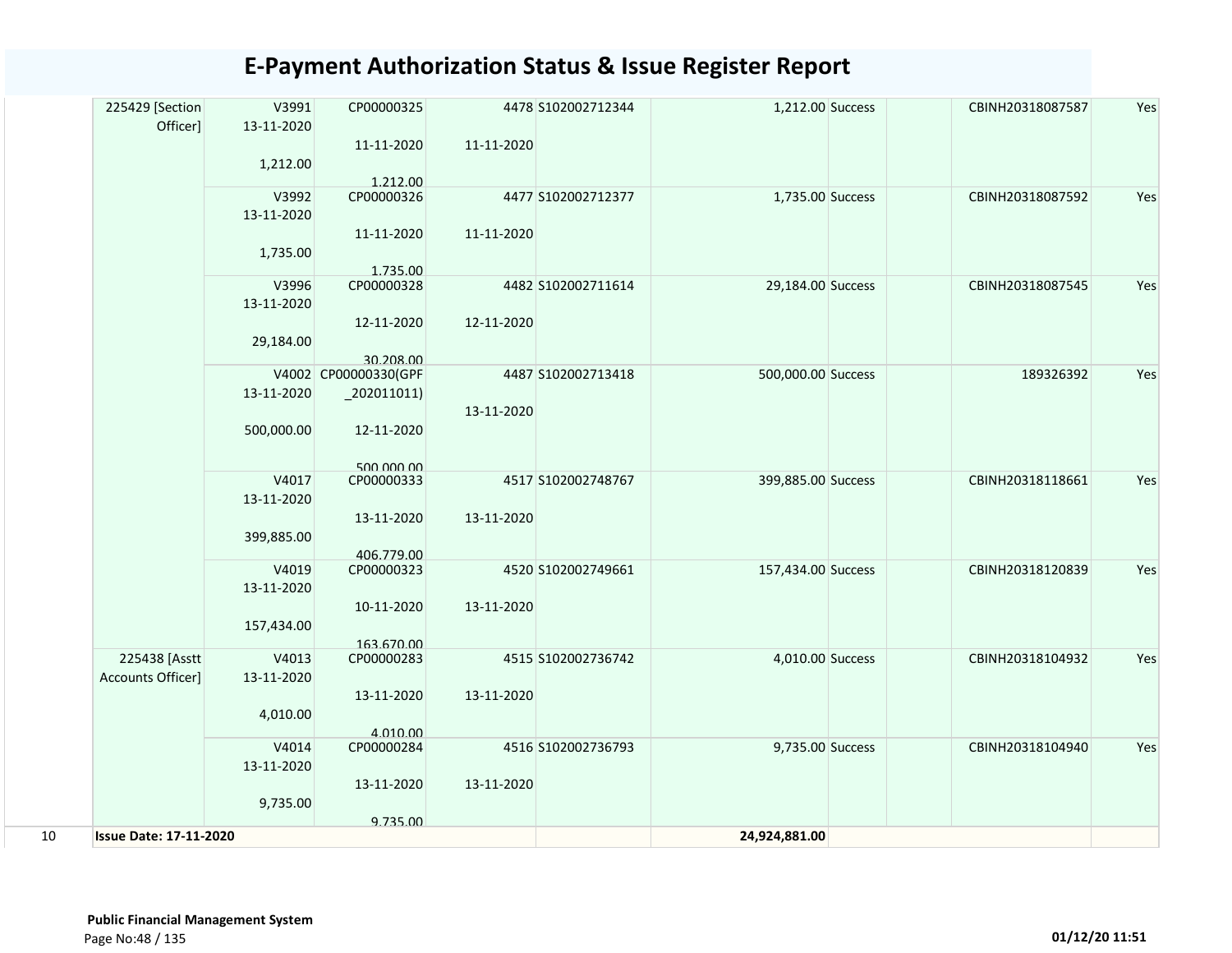| 200880 [Asstt<br>Accounts Officer] | 17-11-2020<br>78,548.00           | V4070 CP00000114(511<br>687728320833-<br>1B1)<br>17-11-2020<br>79 902 00 | 17-11-2020 | 4625 S102002886065 | 78,548.00 Success  | CBINH20322282697 | Yes |
|------------------------------------|-----------------------------------|--------------------------------------------------------------------------|------------|--------------------|--------------------|------------------|-----|
| 225427 [Under<br>Secretary]        | V4023<br>17-11-2020<br>139,454.00 | CP00003075<br>10-11-2020<br>139.454.00                                   | 16-11-2020 | 4530 S102002835650 | 139,454.00 Success | 243554325        | Yes |
|                                    | V4025<br>17-11-2020<br>27,000.00  | CP00002764<br>26-10-2020<br>30.000.00                                    | 16-11-2020 | 4536 S102002846038 | 27,000.00 Success  | 244307327        | Yes |
|                                    | V4026<br>17-11-2020<br>72,000.00  | CP00002965<br>05-11-2020<br>80.000.00                                    | 16-11-2020 | 4531 S102002846088 | 72,000.00 Success  | 244307561        | Yes |
|                                    | V4027<br>17-11-2020<br>72,000.00  | CP00002966<br>05-11-2020<br>80.000.00                                    | 16-11-2020 | 4534 S102002846160 | 72,000.00 Success  | 244307761        | Yes |
|                                    | V4028<br>17-11-2020<br>72,000.00  | CP00002967<br>05-11-2020<br>80.000.00                                    | 16-11-2020 | 4535 S102002846181 | 72,000.00 Success  | 244307971        | Yes |
|                                    | V4029<br>17-11-2020<br>72,000.00  | CP00002969<br>05-11-2020<br>80.000.00                                    | 16-11-2020 | 4533 S102002846155 | 72,000.00 Success  | 244299365        | Yes |
|                                    | V4030<br>17-11-2020<br>72,000.00  | CP00002968<br>05-11-2020<br>80.000.00                                    | 16-11-2020 | 4532 S102002846131 | 72,000.00 Success  | 244297218        | Yes |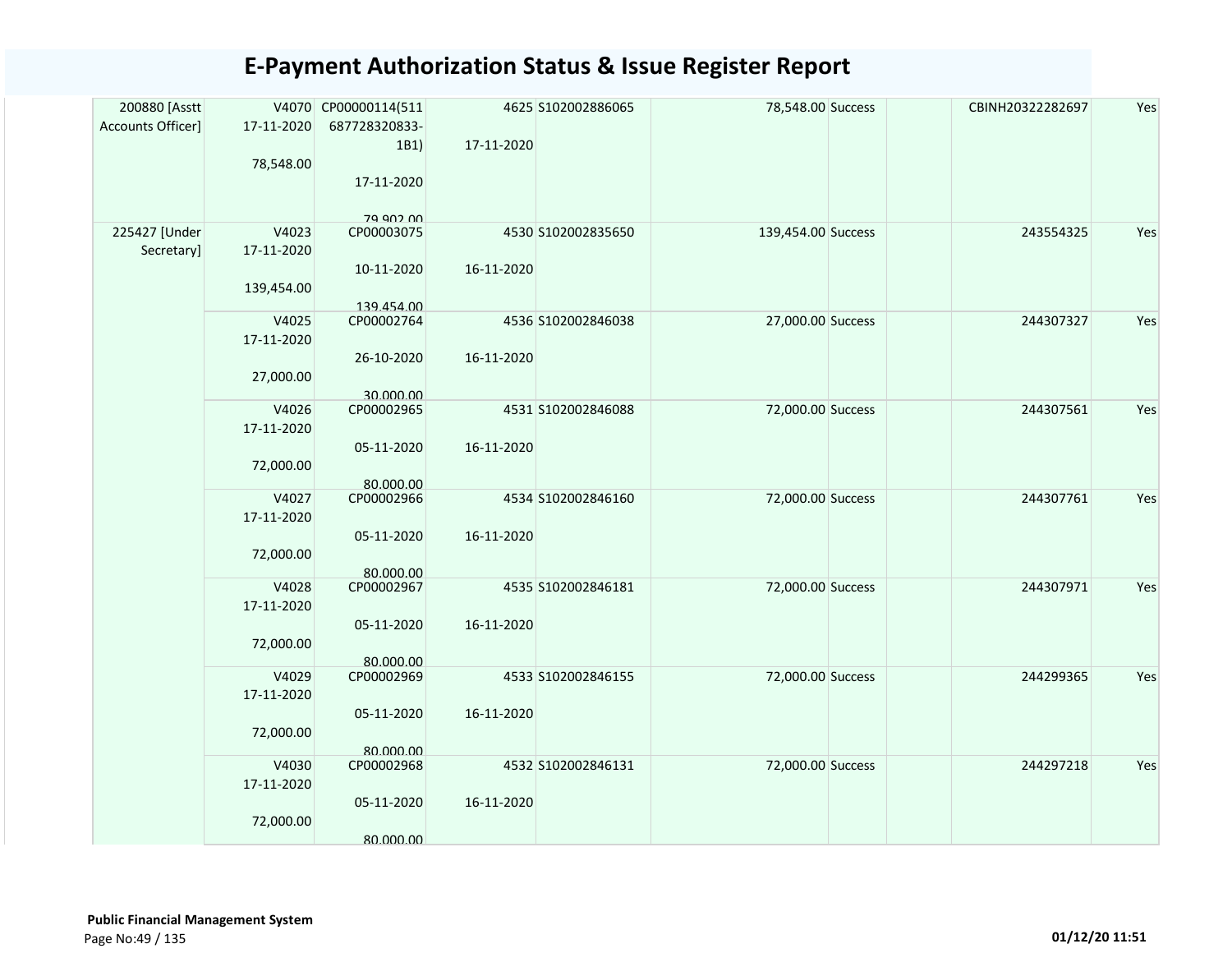| V4031      | CP00003135               |            | 4528 S102002874914 | 133,000.00 Success | 232453795 | Yes |
|------------|--------------------------|------------|--------------------|--------------------|-----------|-----|
| 17-11-2020 |                          |            |                    |                    |           |     |
|            | 13-11-2020               | 16-11-2020 |                    |                    |           |     |
| 133,000.00 |                          |            |                    |                    |           |     |
| V4032      | 133,000.00<br>CP00003133 |            | 4529 S102002875451 | 377,438.00 Success | 232468546 | Yes |
| 17-11-2020 |                          |            |                    |                    |           |     |
|            | 13-11-2020               | 16-11-2020 |                    |                    |           |     |
|            |                          |            |                    |                    |           |     |
| 377,438.00 | 377.438.00               |            |                    |                    |           |     |
|            | V4033 CP00003052(511     |            | 4616 S102002880642 | 140,362.00 Success | 232833911 | Yes |
| 17-11-2020 | 687767344934-            |            |                    |                    |           |     |
|            | 1B1)                     | 17-11-2020 |                    |                    |           |     |
| 140,362.00 |                          |            |                    |                    |           |     |
|            | 10-11-2020               |            |                    |                    |           |     |
|            |                          |            |                    |                    |           |     |
|            | 142 782 00               |            |                    |                    |           |     |
|            | V4034 CP00003053(511     |            | 4602 S102002880629 | 23,910.00 Success  | 232833797 | Yes |
| 17-11-2020 | 687771688696-            |            |                    |                    |           |     |
|            | 1B1)                     | 17-11-2020 |                    |                    |           |     |
| 23,910.00  |                          |            |                    |                    |           |     |
|            | 10-11-2020               |            |                    |                    |           |     |
|            |                          |            |                    |                    |           |     |
|            | 243200                   |            |                    |                    |           |     |
|            | V4035 CP00003055(511     |            | 4599 S102002880517 | 72,486.00 Success  | 232833657 | Yes |
| 17-11-2020 | 687711550858-            |            |                    |                    |           |     |
|            | 1B1)                     | 17-11-2020 |                    |                    |           |     |
| 72,486.00  |                          |            |                    |                    |           |     |
|            | 10-11-2020               |            |                    |                    |           |     |
|            | 73 736 00                |            |                    |                    |           |     |
|            | V4036 CP00003056(511     |            | 4597 S102002880446 | 47,678.00 Success  | 232833394 | Yes |
| 17-11-2020 | 687754762448-            |            |                    |                    |           |     |
|            | 1B1)                     | 17-11-2020 |                    |                    |           |     |
| 47,678.00  |                          |            |                    |                    |           |     |
|            | 10-11-2020               |            |                    |                    |           |     |
|            |                          |            |                    |                    |           |     |
|            | 48 500 00                |            |                    |                    |           |     |
|            |                          |            |                    |                    |           |     |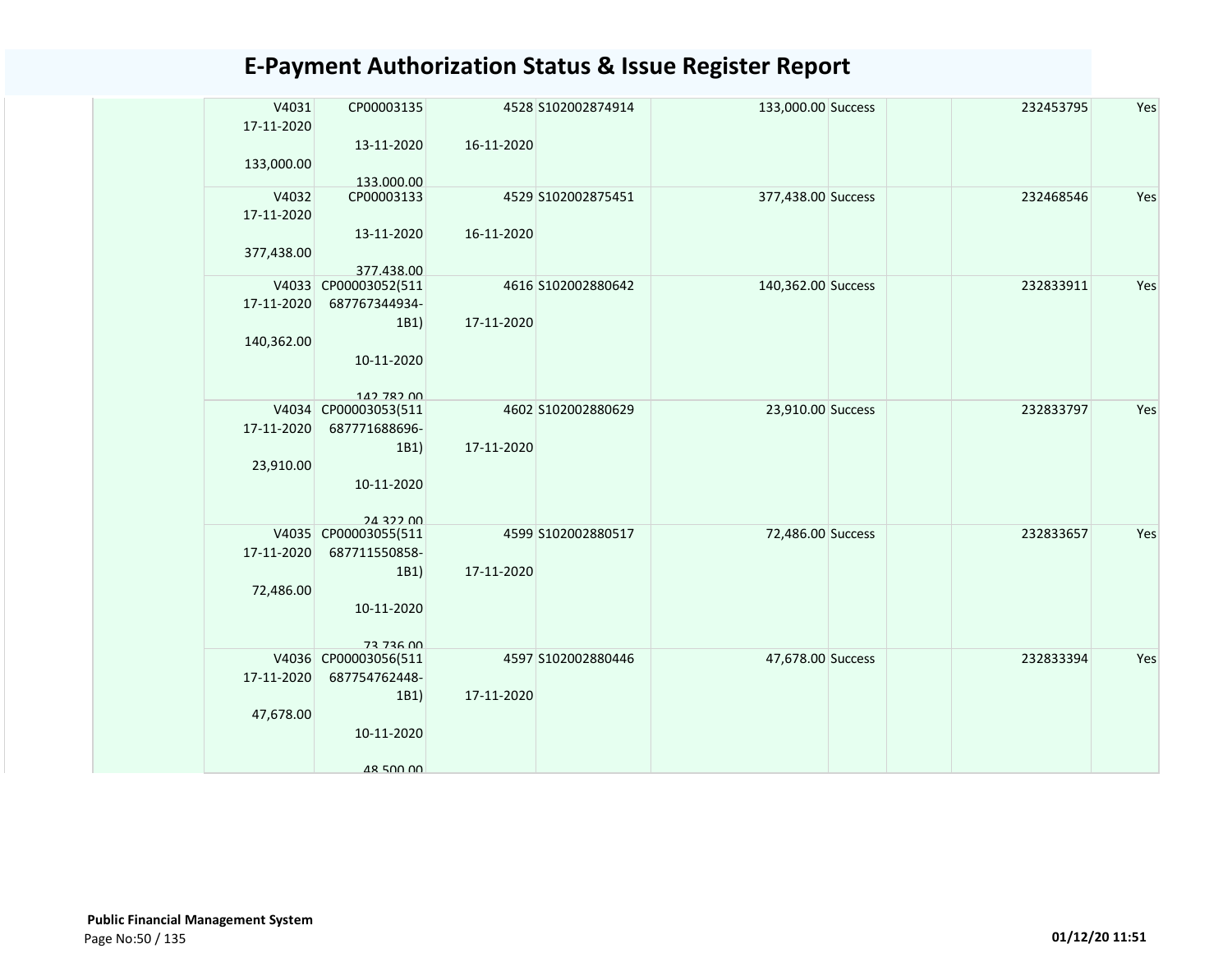|            | V4037 CP00003118(ELE             |            | 4608 S102002880824 | 20,280.00 Success |                | 232836238 | Yes |
|------------|----------------------------------|------------|--------------------|-------------------|----------------|-----------|-----|
| 17-11-2020 | 2020110016)                      |            |                    |                   |                |           |     |
|            |                                  | 17-11-2020 |                    |                   |                |           |     |
| 20,280.00  | 13-11-2020                       |            |                    |                   |                |           |     |
|            |                                  |            |                    |                   |                |           |     |
|            | 20.280.00                        |            |                    |                   |                |           |     |
| 17-11-2020 | V4038 CP00003119(ELE             |            | 4609 S102002880723 | 22,191.00 Success |                | 232834082 | Yes |
|            | 2020110017)                      | 17-11-2020 |                    |                   |                |           |     |
|            |                                  |            |                    |                   |                |           |     |
| 22,191.00  | 13-11-2020                       |            |                    |                   |                |           |     |
|            | 22 191 00                        |            |                    |                   |                |           |     |
| V4039      | CP00003148                       |            | 4614 S102002880683 |                   | 470.00 Success | 232824619 | Yes |
| 17-11-2020 |                                  |            |                    |                   |                |           |     |
|            | 16-11-2020                       | 17-11-2020 |                    |                   |                |           |     |
| 470.00     |                                  |            |                    |                   |                |           |     |
|            | 470.00                           |            |                    |                   |                |           |     |
|            | V4040 CP00003166(511             |            | 4598 S102002880483 | 4,713.00 Success  |                | 232833522 | Yes |
| 17-11-2020 | 687774718980-                    |            |                    |                   |                |           |     |
|            | 1B1)                             | 17-11-2020 |                    |                   |                |           |     |
| 4,713.00   |                                  |            |                    |                   |                |           |     |
|            | 16-11-2020                       |            |                    |                   |                |           |     |
|            |                                  |            |                    |                   |                |           |     |
|            | A 794 00<br>V4041 CP00002981(511 |            | 4622 S102002881746 | 5,657.00 Success  |                | 232881048 | Yes |
| 17-11-2020 | 687706607846-                    |            |                    |                   |                |           |     |
|            | 1B1)                             | 17-11-2020 |                    |                   |                |           |     |
| 5,657.00   |                                  |            |                    |                   |                |           |     |
|            | 06-11-2020                       |            |                    |                   |                |           |     |
|            |                                  |            |                    |                   |                |           |     |
|            | 5,760,00                         |            |                    |                   |                |           |     |
|            | V4042 CP00002982(511             |            | 4621 S102002881736 | 22,818.00 Success |                | 232880922 | Yes |
| 17-11-2020 | 687762788387-                    |            |                    |                   |                |           |     |
|            | 1B1)                             | 17-11-2020 |                    |                   |                |           |     |
| 22,818.00  |                                  |            |                    |                   |                |           |     |
|            | 06-11-2020                       |            |                    |                   |                |           |     |
|            |                                  |            |                    |                   |                |           |     |
|            | 23 211 00                        |            |                    |                   |                |           |     |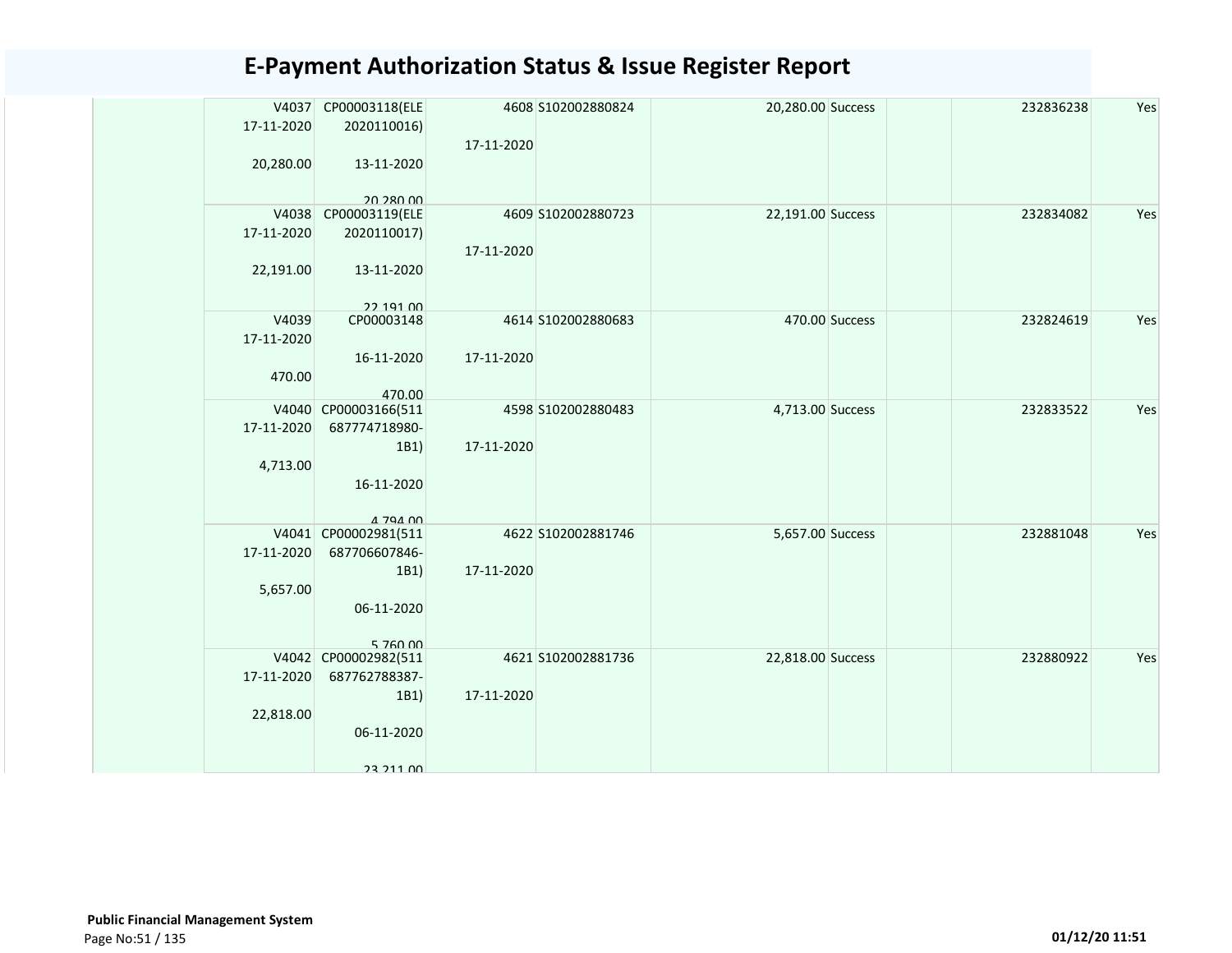|                     | V4043 CP00002986(511                                |            | 4620 S102002881704 | 21,504.00 Success    | 232887168 | Yes |
|---------------------|-----------------------------------------------------|------------|--------------------|----------------------|-----------|-----|
| 17-11-2020          | 687732245993-                                       |            |                    |                      |           |     |
|                     | 1B1)                                                | 17-11-2020 |                    |                      |           |     |
| 21,504.00           |                                                     |            |                    |                      |           |     |
|                     | 06-11-2020                                          |            |                    |                      |           |     |
|                     |                                                     |            |                    |                      |           |     |
| V4044               | 21 875 00<br>CP00003137                             |            | 4539 S102002881677 | 2,850.00 Success     | 232880795 | Yes |
| 17-11-2020          |                                                     |            |                    |                      |           |     |
|                     | 13-11-2020                                          | 17-11-2020 |                    |                      |           |     |
| 2,850.00            |                                                     |            |                    |                      |           |     |
|                     | 2.950.00                                            |            |                    |                      |           |     |
| V4045               | CP00003138                                          |            | 4538 S102002881657 | 2,850.00 Success     | 232887027 | Yes |
| 17-11-2020          |                                                     |            |                    |                      |           |     |
|                     | 13-11-2020                                          | 17-11-2020 |                    |                      |           |     |
| 2,850.00            |                                                     |            |                    |                      |           |     |
|                     | 2.950.00                                            |            |                    |                      |           |     |
| V4046<br>17-11-2020 | CP00003139                                          |            | 4540 S102002881635 | 2,850.00 Success     | 232880667 | Yes |
|                     | 13-11-2020                                          | 17-11-2020 |                    |                      |           |     |
| 2,850.00            |                                                     |            |                    |                      |           |     |
|                     | 2.950.00                                            |            |                    |                      |           |     |
|                     | V4047 CP00003057(511                                |            | 4596 S102002881804 | 8,829.00 Success     | 232890302 | Yes |
| 17-11-2020          | 687798149267-                                       |            |                    |                      |           |     |
|                     | 1B1)                                                | 17-11-2020 |                    |                      |           |     |
| 8,829.00            |                                                     |            |                    |                      |           |     |
|                     | 10-11-2020                                          |            |                    |                      |           |     |
|                     |                                                     |            |                    |                      |           |     |
|                     | $Q$ $Q$ $Q$ $Q$ $Q$ $Q$ $Q$<br>V4048 CP00003058(511 |            | 4595 S102002881796 | 21,468.00 Success    | 232900477 | Yes |
| 17-11-2020          | 687795950414-                                       |            |                    |                      |           |     |
|                     | 1B1)                                                | 17-11-2020 |                    |                      |           |     |
| 21,468.00           |                                                     |            |                    |                      |           |     |
|                     | 10-11-2020                                          |            |                    |                      |           |     |
|                     |                                                     |            |                    |                      |           |     |
|                     | <b>21 838 00</b>                                    |            |                    |                      |           |     |
| V4049               | CP00003121                                          |            | 4527 S102002876505 | 4,277,346.00 Success | 233081617 | Yes |
| 17-11-2020          | 13-11-2020                                          | 16-11-2020 |                    |                      |           |     |
| 4,277,346.00        |                                                     |            |                    |                      |           |     |
|                     |                                                     |            |                    |                      |           |     |
|                     | 4.277.346.00                                        |            |                    |                      |           |     |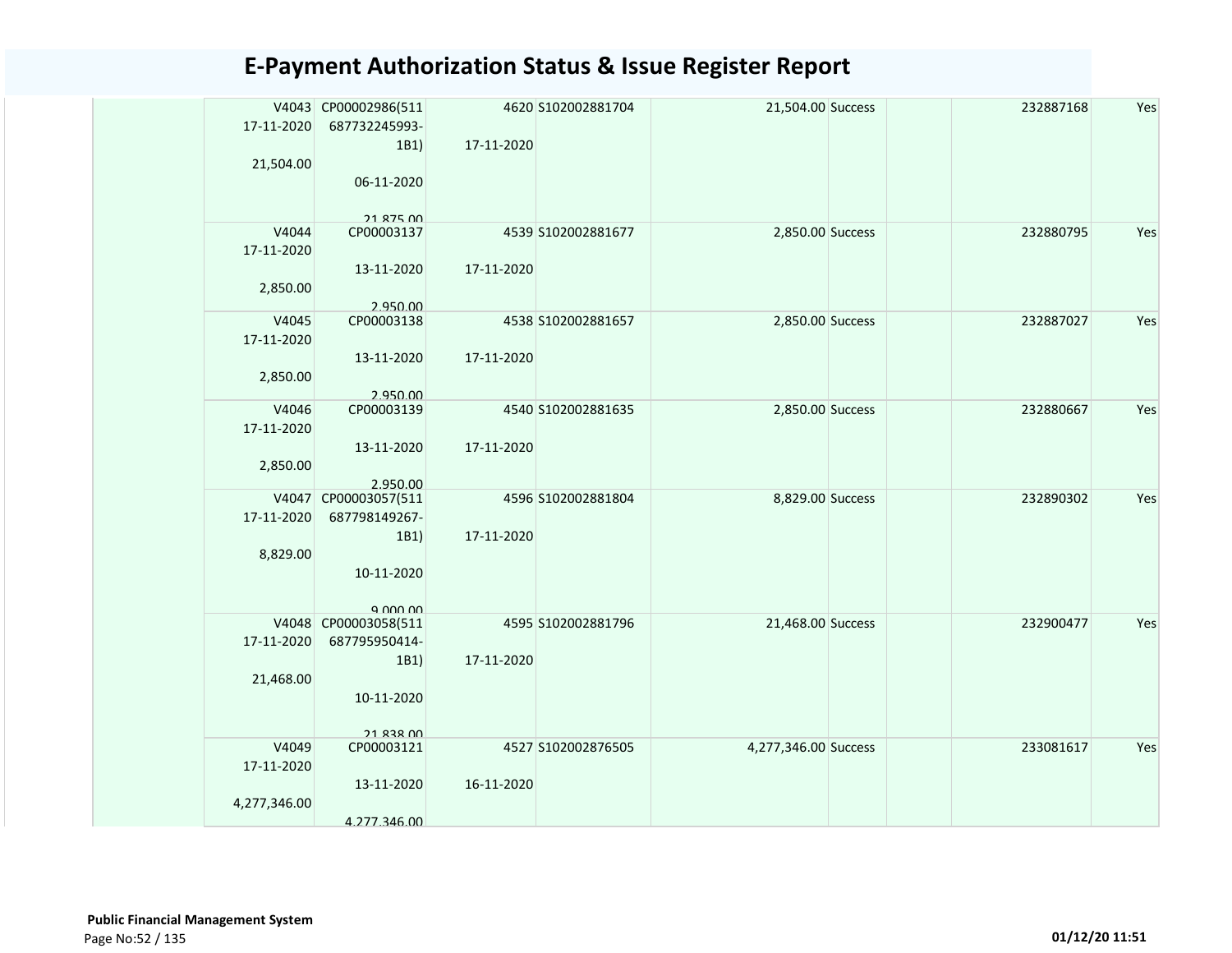|            | V4050 CP00002980(511   |            | 4623 S102002886415 |                    | 688.00 Success | CBINH20322282700 | Yes |
|------------|------------------------|------------|--------------------|--------------------|----------------|------------------|-----|
| 17-11-2020 | 687727467913-          |            |                    |                    |                |                  |     |
|            | 1B1)                   | 17-11-2020 |                    |                    |                |                  |     |
| 688.00     |                        |            |                    |                    |                |                  |     |
|            | 06-11-2020             |            |                    |                    |                |                  |     |
|            |                        |            |                    |                    |                |                  |     |
|            | 700.00                 |            |                    |                    |                |                  |     |
|            | V4051 CP00002985(511   |            | 4618 S102002886346 | 19,464.00 Success  |                | CBINH20322283215 | Yes |
| 17-11-2020 | 687706744649-          |            |                    |                    |                |                  |     |
|            | 1B1)                   | 17-11-2020 |                    |                    |                |                  |     |
| 19,464.00  |                        |            |                    |                    |                |                  |     |
|            | 06-11-2020             |            |                    |                    |                |                  |     |
|            |                        |            |                    |                    |                |                  |     |
|            | 19 ROO OO              |            |                    |                    |                |                  |     |
|            | V4052 CP00003014(511   |            | 4556 S102002888465 | 2,542.00 Success   |                | CBINH20322283281 | Yes |
| 17-11-2020 | 687747780666-          |            |                    |                    |                |                  |     |
|            | 1B1)                   | 17-11-2020 |                    |                    |                |                  |     |
| 2,542.00   |                        |            |                    |                    |                |                  |     |
|            | 06-11-2020             |            |                    |                    |                |                  |     |
|            |                        |            |                    |                    |                |                  |     |
| V4053      | 758600<br>CP00003136   |            | 4537 S102002886889 |                    |                | CBINH20322283230 | Yes |
|            |                        |            |                    | 2,850.00 Success   |                |                  |     |
| 17-11-2020 |                        |            |                    |                    |                |                  |     |
|            | 13-11-2020             | 17-11-2020 |                    |                    |                |                  |     |
| 2,850.00   |                        |            |                    |                    |                |                  |     |
| V4054      | 2.950.00<br>CP00003140 |            | 4541 S102002886960 | 2,850.00 Success   |                | CBINH20322283240 | Yes |
| 17-11-2020 |                        |            |                    |                    |                |                  |     |
|            | 13-11-2020             | 17-11-2020 |                    |                    |                |                  |     |
| 2,850.00   |                        |            |                    |                    |                |                  |     |
|            | 2.950.00               |            |                    |                    |                |                  |     |
| V4055      | CP00003145             |            | 4546 S102002887306 | 2,850.00 Success   |                | CBINH20322283255 | Yes |
| 17-11-2020 |                        |            |                    |                    |                |                  |     |
|            | 13-11-2020             | 17-11-2020 |                    |                    |                |                  |     |
| 2,850.00   |                        |            |                    |                    |                |                  |     |
|            | 2.950.00               |            |                    |                    |                |                  |     |
|            | V4056 CP00003051(511   |            | 4547 S102002887678 | 189,220.00 Success |                | CBINH20322283268 | Yes |
| 17-11-2020 | 687777955111-          |            |                    |                    |                |                  |     |
|            | 1B1)                   | 17-11-2020 |                    |                    |                |                  |     |
| 189,220.00 |                        |            |                    |                    |                |                  |     |
|            | 10-11-2020             |            |                    |                    |                |                  |     |
|            |                        |            |                    |                    |                |                  |     |
|            | 102 482 00             |            |                    |                    |                |                  |     |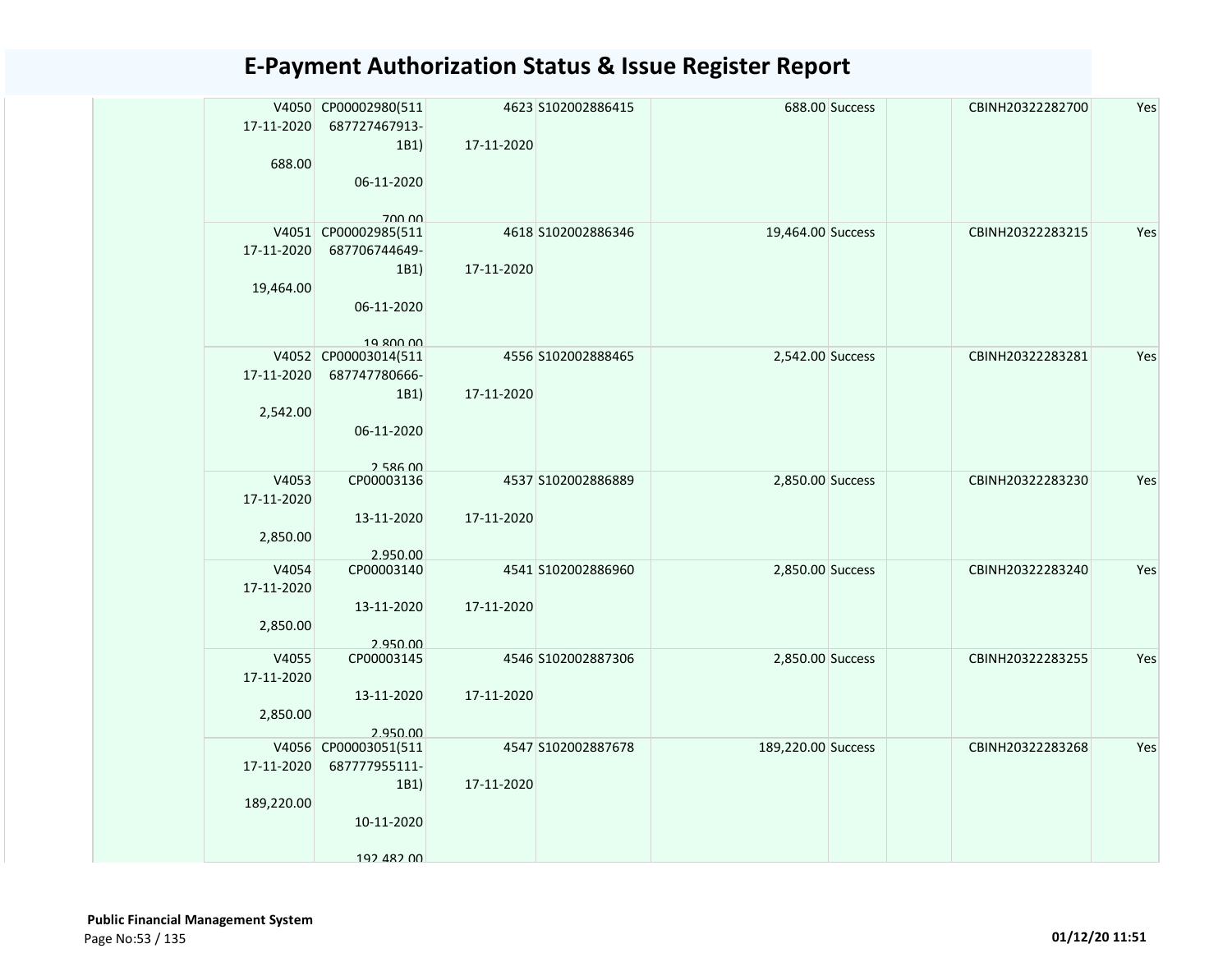| 17-11-2020<br>24,322.00           | V4057 CP00003054(511<br>687741562485-<br>1B1)<br>10-11-2020                           | 17-11-2020 | 4603 S102002887011 | 24,322.00 Success  | CBINH20322283250 | Yes |
|-----------------------------------|---------------------------------------------------------------------------------------|------------|--------------------|--------------------|------------------|-----|
| V4058<br>17-11-2020<br>196,608.00 | 24.322.00<br>CP00003092<br>12-11-2020<br>199.998.00                                   | 17-11-2020 | 4574 S102002886843 | 196,608.00 Success | CBINH20322283220 | Yes |
| V4059<br>17-11-2020<br>152,579.00 | CP00003127<br>13-11-2020<br>155.210.00                                                | 17-11-2020 | 4557 S102002885884 | 152,579.00 Success | CBINH20322283211 | Yes |
| V4060<br>17-11-2020<br>4,175.00   | CP00003128<br>13-11-2020<br>4.247.00                                                  | 17-11-2020 | 4552 S102002888396 | 4,175.00 Success   | CBINH20322283275 | Yes |
| V4061<br>17-11-2020<br>51,884.00  | CP00003150<br>16-11-2020<br>51.884.00                                                 | 17-11-2020 | 4619 S102002886513 | 51,884.00 Success  | CBINH20322282701 | Yes |
| 17-11-2020<br>79,627.00           | V4062 CP00003101(511<br>687760668592-<br>1B1)<br>13-11-2020                           | 17-11-2020 | 4549 S102002887701 | 79,627.00 Success  | CBINH20322283271 | Yes |
| 17-11-2020<br>34,375.00           | 81 000 00<br>V4063 CP00003102(511<br>687741959111-<br>1B1)<br>13-11-2020<br>34 968 00 | 17-11-2020 | 4548 S102002887696 | 34,375.00 Success  | CBINH20322283269 | Yes |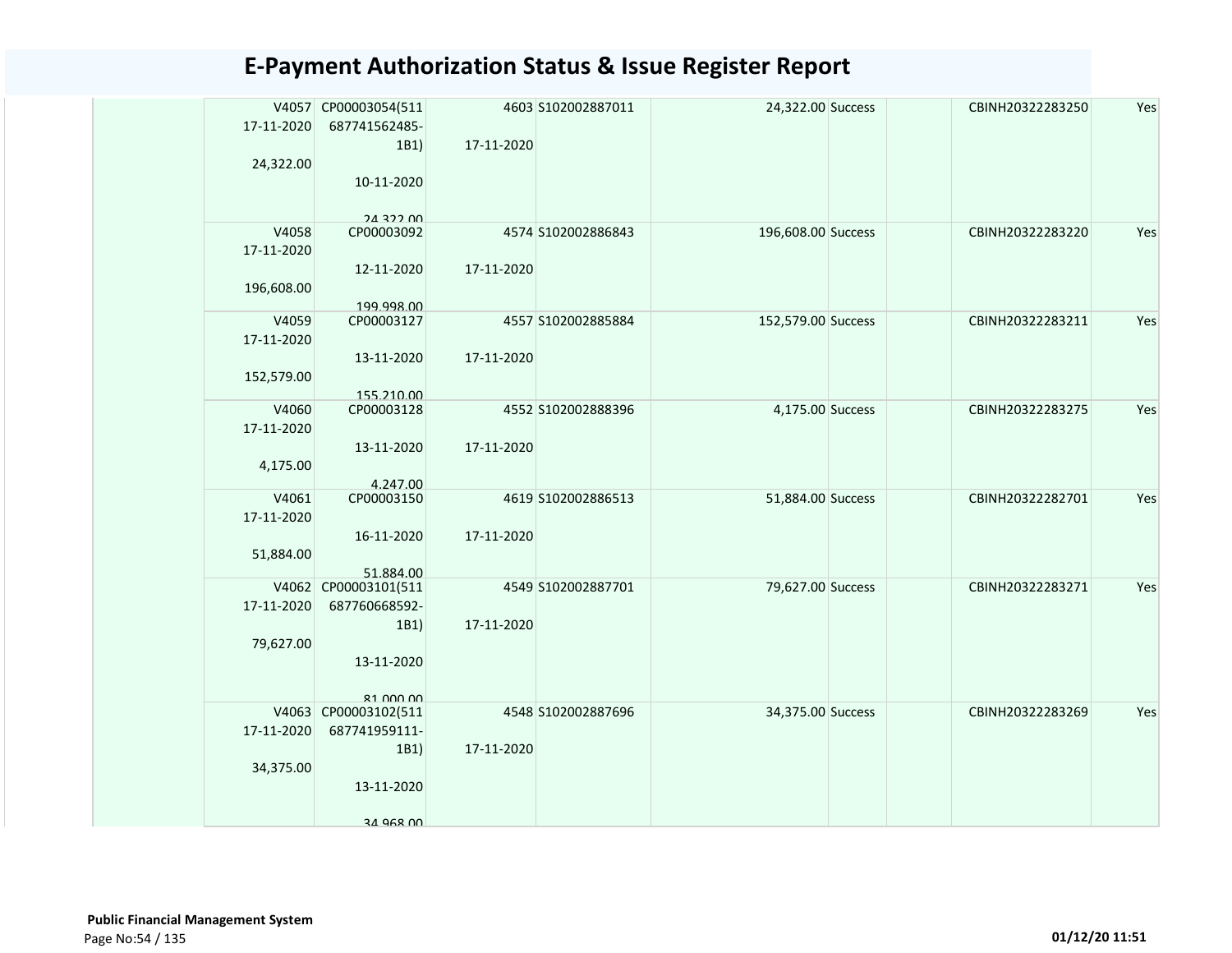| 17-11-2020          | V4064 CP00003103(511<br>687788198574-                 |            | 4550 S102002888318       |                    | 934.00 Success | CBINH20322283273 | Yes |
|---------------------|-------------------------------------------------------|------------|--------------------------|--------------------|----------------|------------------|-----|
| 934.00              | 1B1)<br>13-11-2020                                    | 17-11-2020 |                          |                    |                |                  |     |
| V4065               | 950.00<br>CP00003104(511                              |            | 4551 S102002888337       | 1,475.00 Success   |                | CBINH20322283274 | Yes |
| 17-11-2020          | 687733811768-<br>1B1)                                 | 17-11-2020 |                          |                    |                |                  |     |
| 1,475.00            | 13-11-2020<br>150000                                  |            |                          |                    |                |                  |     |
| 17-11-2020          | V4066 CP00003105(511<br>687714345775-                 |            | 4555 S102002888428       | 1,401.00 Success   |                | CBINH20322283279 | Yes |
| 1,401.00            | 1B1)<br>13-11-2020                                    | 17-11-2020 |                          |                    |                |                  |     |
| V4067<br>17-11-2020 | $1.425$ 00<br>CP00003109(511<br>687788705013-<br>1B1) | 17-11-2020 | 4568 S102002886022       | 283,476.00 Success |                | CBINH20322283214 | Yes |
| 283,476.00          | 13-11-2020<br><b>288 364 00</b>                       |            |                          |                    |                |                  |     |
| V4068<br>17-11-2020 | CP00003112(511<br>687735769741-                       |            | 4569 S102002885945       | 2,040.00 Success   |                | CBINH20322283212 | Yes |
| 2,040.00            | 1B1)<br>13-11-2020<br>2 075 00                        | 17-11-2020 |                          |                    |                |                  |     |
| V4069<br>17-11-2020 | CP00003126                                            |            | 4558 S102002888496       | 4,000.00 Success   |                | CBINH20322283282 | Yes |
| 7.500.00            | 13-11-2020                                            |            | 17-11-2020 S102002888497 | 3,500.00 Success   |                | CBINH20322283283 | Yes |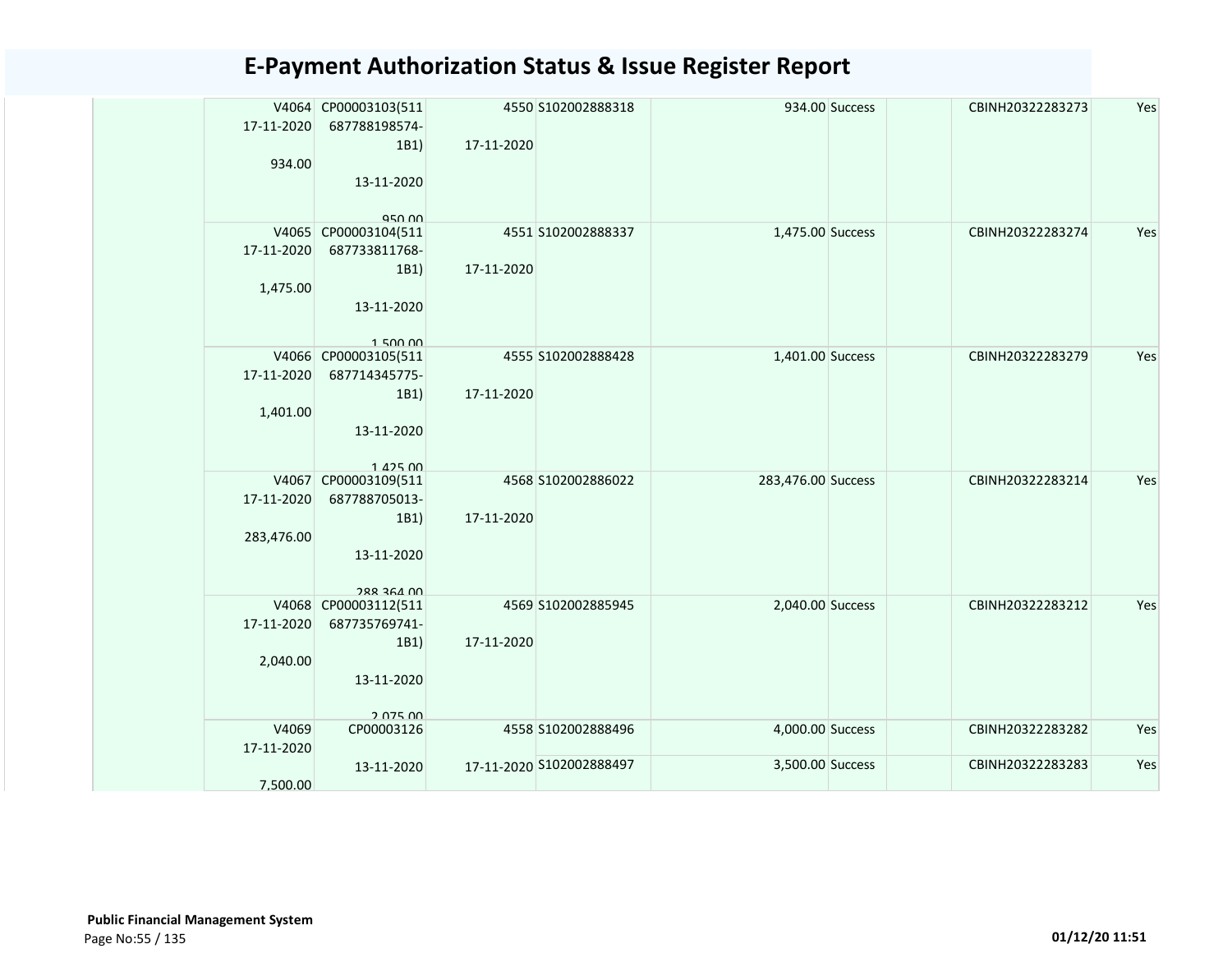| V4071<br>17-11-2020 | CP00003142              |            | 4543 S102002892707 | 2,850.00 Success   |                | CBINH20322283329 | Yes |
|---------------------|-------------------------|------------|--------------------|--------------------|----------------|------------------|-----|
| 2,850.00            | 13-11-2020<br>2.950.00  | 17-11-2020 |                    |                    |                |                  |     |
| V4072               | CP00003143              |            | 4544 S102002892735 | 2,850.00 Success   |                | CBINH20322283330 | Yes |
| 17-11-2020          |                         |            |                    |                    |                |                  |     |
|                     | 13-11-2020              | 17-11-2020 |                    |                    |                |                  |     |
| 2,850.00            |                         |            |                    |                    |                |                  |     |
|                     | 2.950.00                |            |                    |                    |                |                  |     |
| V4073               | CP00003144              |            | 4545 S102002892746 | 2,850.00 Success   |                | CBINH20322283286 | Yes |
| 17-11-2020          |                         |            |                    |                    |                |                  |     |
|                     | 13-11-2020              | 17-11-2020 |                    |                    |                |                  |     |
| 2,850.00            | 2.950.00                |            |                    |                    |                |                  |     |
| V4074               | CP00003130              |            | 4554 S102002892701 | 492,679.00 Success |                | CBINH20322283327 | Yes |
| 17-11-2020          |                         |            |                    |                    |                |                  |     |
|                     | 13-11-2020              | 17-11-2020 |                    |                    |                |                  |     |
| 492,679.00          |                         |            |                    |                    |                |                  |     |
|                     | 519.073.00              |            |                    |                    |                |                  |     |
| V4075               | CP00003147              |            | 4615 S102002892686 |                    | 645.00 Success | CBINH20322283325 | Yes |
| 17-11-2020          |                         |            |                    |                    |                |                  |     |
| 645.00              | 16-11-2020              | 17-11-2020 |                    |                    |                |                  |     |
|                     | 645.00                  |            |                    |                    |                |                  |     |
| V4076               | CP00003050              |            | 4612 S102002894710 | 40,000.00 Success  |                | CBINH20322283339 | Yes |
| 17-11-2020          |                         |            |                    |                    |                |                  |     |
|                     | 09-11-2020              | 17-11-2020 |                    |                    |                |                  |     |
| 40,000.00           |                         |            |                    |                    |                |                  |     |
| V4077               | 40.000.00<br>CP00003081 |            | 4613 S102002894750 | 54,000.00 Success  |                | CBINH20322283340 | Yes |
| 17-11-2020          |                         |            |                    |                    |                |                  |     |
|                     | 12-11-2020              | 17-11-2020 |                    |                    |                |                  |     |
| 54,000.00           |                         |            |                    |                    |                |                  |     |
|                     | 54.000.00               |            |                    |                    |                |                  |     |
| V4078               | CP00003149              |            | 4605 S102002894668 | 34,104.00 Success  |                | CBINH20322283338 | Yes |
| 17-11-2020          |                         |            |                    |                    |                |                  |     |
|                     | 16-11-2020              | 17-11-2020 |                    |                    |                |                  |     |
| 34,104.00           |                         |            |                    |                    |                |                  |     |
|                     | 34.104.00               |            |                    |                    |                |                  |     |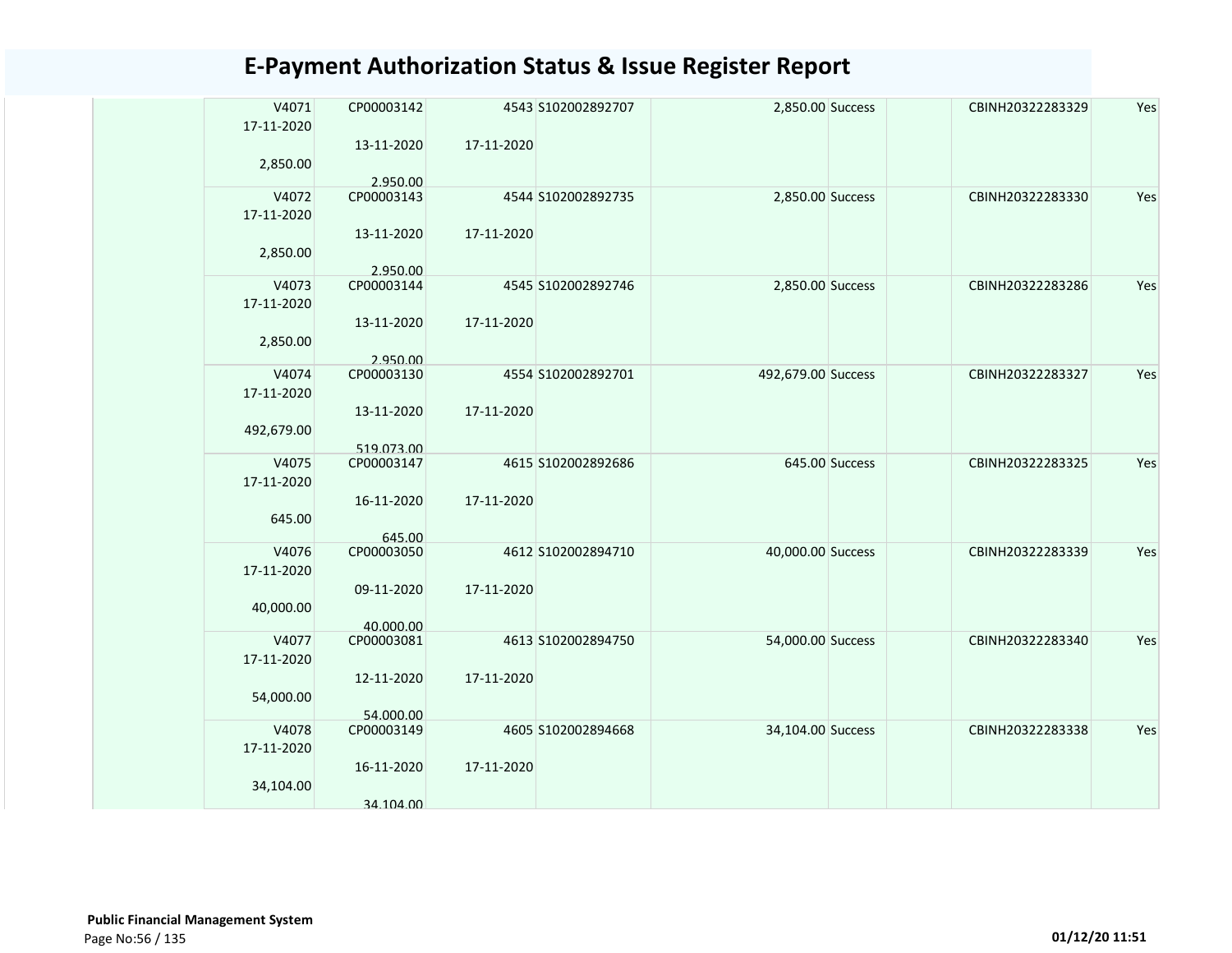| V4079        | CP00003131                 |            | 4563 S102002894792 | 1,084,500.00 Success | CBINH20322283477 | Yes |
|--------------|----------------------------|------------|--------------------|----------------------|------------------|-----|
| 17-11-2020   |                            |            |                    |                      |                  |     |
|              | 13-11-2020                 | 17-11-2020 |                    |                      |                  |     |
| 1,084,500.00 |                            |            |                    |                      |                  |     |
| V4080        | 1.422.000.00<br>CP00002949 |            | 4627 S102002899116 | 12,000.00 Success    | CBINH20322283490 | Yes |
| 17-11-2020   |                            |            |                    |                      |                  |     |
|              |                            |            |                    |                      |                  |     |
|              | 05-11-2020                 | 17-11-2020 |                    |                      |                  |     |
| 12,000.00    |                            |            |                    |                      |                  |     |
| V4081        | 12.000.00<br>CP00003120    |            | 4606 S102002896455 | 159,456.00 Success   | 234534799        | Yes |
| 17-11-2020   |                            |            |                    |                      |                  |     |
|              | 13-11-2020                 | 17-11-2020 |                    |                      |                  |     |
| 159,456.00   |                            |            |                    |                      |                  |     |
|              | 159.456.00                 |            |                    |                      |                  |     |
| V4082        | CP00003172                 |            | 4626 S102002898946 | 6,000.00 Success     | CBINH20322283487 | Yes |
| 17-11-2020   |                            |            |                    |                      |                  |     |
|              | 17-11-2020                 | 17-11-2020 |                    |                      |                  |     |
| 6,000.00     |                            |            |                    |                      |                  |     |
|              | 6.000.00                   |            |                    |                      |                  |     |
| V4083        | CP00003177                 |            | 4630 S102002899352 | 8,333,000.00 Success | CBINH20322283540 | Yes |
| 17-11-2020   |                            |            |                    |                      |                  |     |
|              | 17-11-2020                 | 17-11-2020 |                    |                      |                  |     |
| 8,333,000.00 |                            |            |                    |                      |                  |     |
|              | 8.333.000.00               |            |                    |                      |                  |     |
| V4084        | CP00003178                 |            | 4629 S102002899013 | 2,416,000.00 Success | CBINH20322283535 | Yes |
| 17-11-2020   |                            |            |                    |                      |                  |     |
|              | 17-11-2020                 | 17-11-2020 |                    |                      |                  |     |
| 2,416,000.00 |                            |            |                    |                      |                  |     |
|              | 2.416.000.00               |            |                    |                      |                  |     |
| V4085        | CP00003179                 |            | 4628 S102002899324 | 3,750,000.00 Success | CBINH20322283492 | Yes |
| 17-11-2020   |                            |            |                    |                      |                  |     |
|              | 17-11-2020                 | 17-11-2020 |                    |                      |                  |     |
| 3,750,000.00 |                            |            |                    |                      |                  |     |
|              | 3.750.000.00               |            |                    |                      |                  |     |
|              | V4086 CP00002975(511       |            | 4591 S102002900104 | 69,993.00 Success    | CBINH20322283589 | Yes |
| 17-11-2020   | 687722235212-              |            |                    |                      |                  |     |
|              | 1B1)                       | 17-11-2020 |                    |                      |                  |     |
| 69,993.00    |                            |            |                    |                      |                  |     |
|              | 06-11-2020                 |            |                    |                      |                  |     |
|              |                            |            |                    |                      |                  |     |
|              | 71 200 00                  |            |                    |                      |                  |     |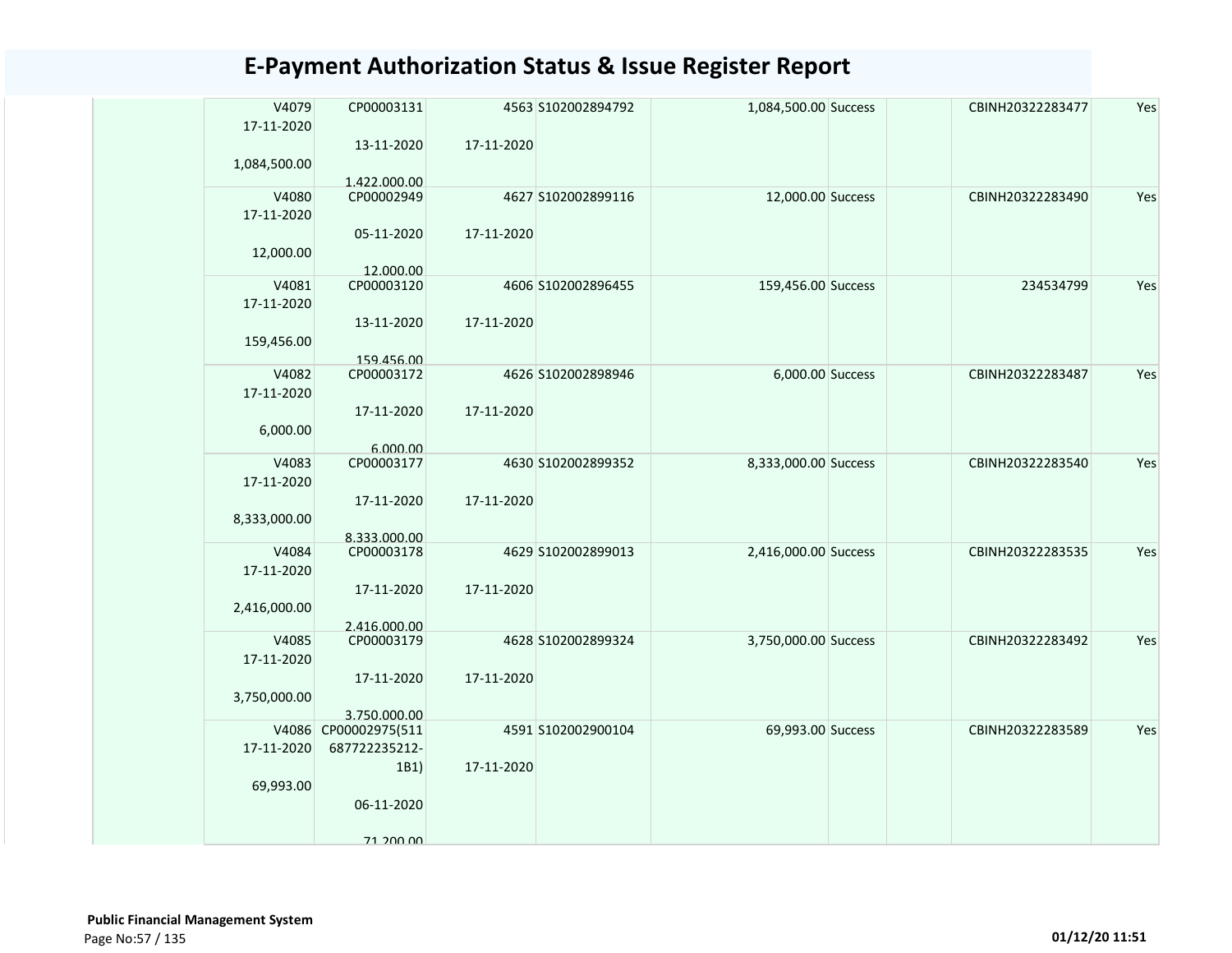|                     | V4087 CP00002976(511  |            | 4590 S102002900064 | 47,186.00 Success | CBINH20322283581 | Yes |
|---------------------|-----------------------|------------|--------------------|-------------------|------------------|-----|
| 17-11-2020          | 687701225768-         |            |                    |                   |                  |     |
|                     | 1B1)                  | 17-11-2020 |                    |                   |                  |     |
| 47,186.00           |                       |            |                    |                   |                  |     |
|                     | 06-11-2020            |            |                    |                   |                  |     |
|                     | 48 000 00             |            |                    |                   |                  |     |
|                     | V4088 CP00002978(511  |            | 4589 S102002900098 | 23,219.00 Success | CBINH20322283587 | Yes |
| 17-11-2020          | 687719471893-         |            |                    |                   |                  |     |
|                     | 1B1)                  | 17-11-2020 |                    |                   |                  |     |
| 23,219.00           |                       |            |                    |                   |                  |     |
|                     | 06-11-2020            |            |                    |                   |                  |     |
|                     |                       |            |                    |                   |                  |     |
| V4089               | 2261900<br>CP00003122 |            | 4570 S102002899862 | 3,618.00 Success  | CBINH20322283545 | Yes |
| 17-11-2020          |                       |            |                    |                   |                  |     |
|                     | 13-11-2020            | 17-11-2020 |                    |                   |                  |     |
| 3,618.00            |                       |            |                    |                   |                  |     |
|                     | 3.675.00              |            |                    |                   |                  |     |
| V4090<br>17-11-2020 | CP00003124            |            | 4560 S102002899823 | 6,065.00 Success  | CBINH20322283544 | Yes |
|                     | 13-11-2020            | 17-11-2020 |                    |                   |                  |     |
| 6,065.00            |                       |            |                    |                   |                  |     |
|                     | 6.145.00              |            |                    |                   |                  |     |
|                     | V4091 CP00003107(511  |            | 4565 S102002899784 | 72,233.00 Success | CBINH20322283541 | Yes |
| 17-11-2020          | 687786202596-         |            |                    |                   |                  |     |
|                     | 1B1)                  | 17-11-2020 |                    |                   |                  |     |
| 72,233.00           | 13-11-2020            |            |                    |                   |                  |     |
|                     |                       |            |                    |                   |                  |     |
|                     | 73 478 00             |            |                    |                   |                  |     |
|                     | V4092 CP00003110(511  |            | 4564 S102002899888 | 7,275.00 Success  | CBINH20322283546 | Yes |
| 17-11-2020          | 687715935664-         |            |                    |                   |                  |     |
|                     | 1B1)                  | 17-11-2020 |                    |                   |                  |     |
| 7,275.00            |                       |            |                    |                   |                  |     |
|                     | 13-11-2020            |            |                    |                   |                  |     |
|                     | 7 400 00              |            |                    |                   |                  |     |
|                     |                       |            |                    |                   |                  |     |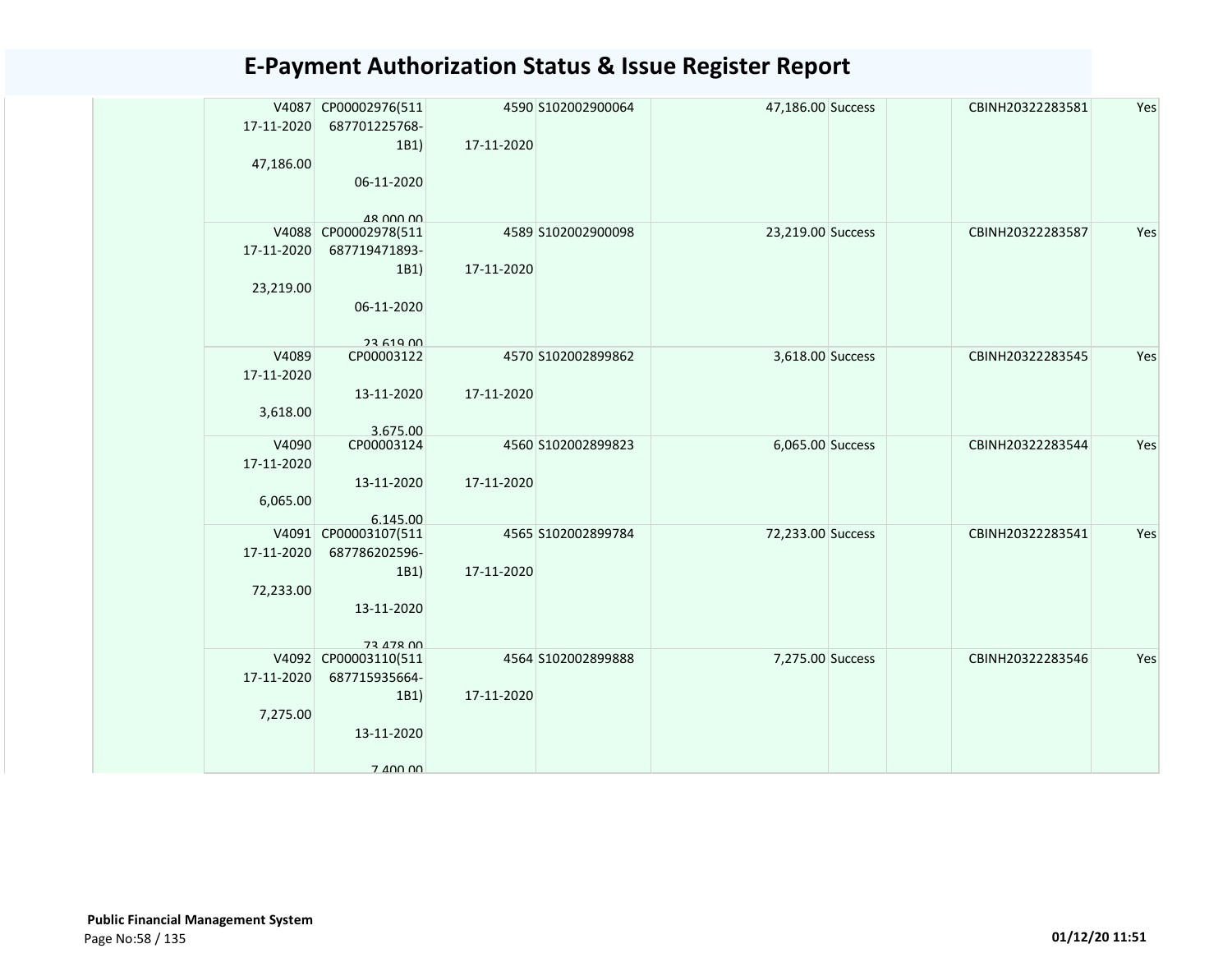|            | V4093 CP00003117(ELE               |            | 4607 S102002900001 | 20,904.00 Success  | CBINH20322283580 | Yes |
|------------|------------------------------------|------------|--------------------|--------------------|------------------|-----|
| 17-11-2020 | 2020110015)                        |            |                    |                    |                  |     |
|            |                                    | 17-11-2020 |                    |                    |                  |     |
| 20,904.00  | 13-11-2020                         |            |                    |                    |                  |     |
|            |                                    |            |                    |                    |                  |     |
| V4094      | 20 904 00<br>CP00003146            |            | 4561 S102002899902 | 19,319.00 Success  | CBINH20322283547 | Yes |
| 17-11-2020 |                                    |            |                    |                    |                  |     |
|            | 13-11-2020                         | 17-11-2020 |                    |                    |                  |     |
| 19,319.00  |                                    |            |                    |                    |                  |     |
|            | 19.652.00                          |            |                    |                    |                  |     |
| V4096      | CP00003170(ELE                     |            | 4604 S102002899976 | 31,278.00 Success  | 234555483        | Yes |
| 17-11-2020 | 2020110019)                        |            |                    |                    |                  |     |
|            |                                    | 17-11-2020 |                    |                    |                  |     |
| 31,278.00  | 17-11-2020                         |            |                    |                    |                  |     |
|            |                                    |            |                    |                    |                  |     |
|            | 31 278 00                          |            |                    |                    |                  |     |
| V4097      | CP00002888                         |            | 4585 S102002901458 | 1,764.00 Success   | CBINH20322283600 | Yes |
| 17-11-2020 |                                    |            |                    |                    |                  |     |
|            | 02-11-2020                         | 17-11-2020 |                    |                    |                  |     |
| 1,764.00   |                                    |            |                    |                    |                  |     |
|            | 1.764.00                           |            |                    |                    |                  |     |
|            | V4098 CP00002974(511               |            | 4592 S102002900302 | 194,644.00 Success | CBINH20322283594 | Yes |
| 17-11-2020 | 687777349664-                      |            |                    |                    |                  |     |
|            | 1B1                                | 17-11-2020 |                    |                    |                  |     |
| 194,644.00 |                                    |            |                    |                    |                  |     |
|            | 06-11-2020                         |            |                    |                    |                  |     |
|            |                                    |            |                    |                    |                  |     |
|            | 198 000 00<br>V4099 CP00002977(511 |            | 4588 S102002900322 | 16,712.00 Success  | CBINH20322283595 | Yes |
| 17-11-2020 | 687737311631-                      |            |                    |                    |                  |     |
|            | 1B1)                               | 17-11-2020 |                    |                    |                  |     |
| 16,712.00  |                                    |            |                    |                    |                  |     |
|            | 06-11-2020                         |            |                    |                    |                  |     |
|            |                                    |            |                    |                    |                  |     |
|            | 17 000 00                          |            |                    |                    |                  |     |
|            | V4100 CP00003059(511               |            | 4594 S102002900135 | 8,829.00 Success   | CBINH20322283591 | Yes |
| 17-11-2020 | 687757895356-                      |            |                    |                    |                  |     |
|            | 1B1                                | 17-11-2020 |                    |                    |                  |     |
| 8,829.00   |                                    |            |                    |                    |                  |     |
|            | 10-11-2020                         |            |                    |                    |                  |     |
|            |                                    |            |                    |                    |                  |     |
|            | $9$ $000$ $00$                     |            |                    |                    |                  |     |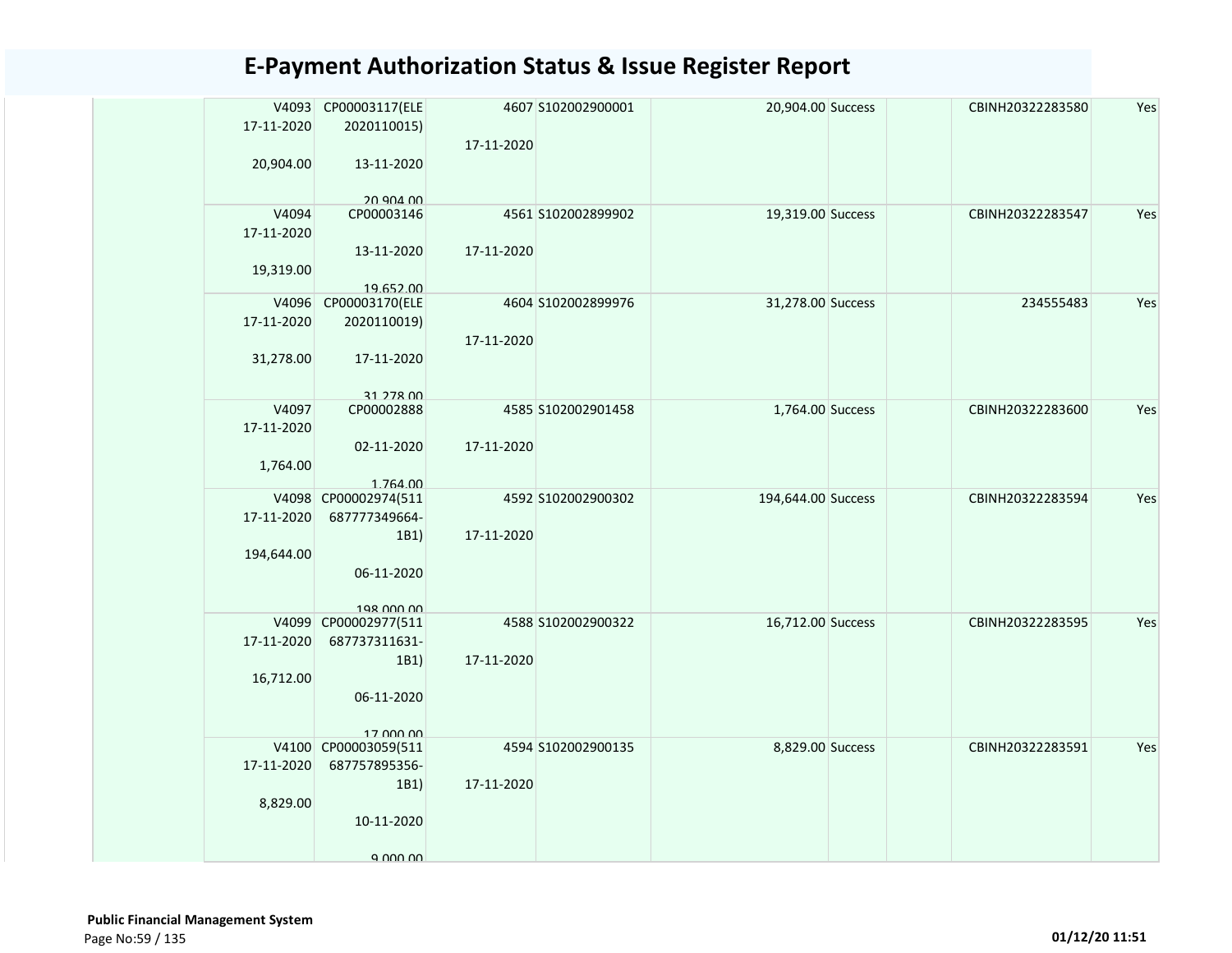|            | V4101 CP00003060(511 |            | 4593 S102002900162 |                    | 540.00 Success | CBINH20322283592 | Yes |
|------------|----------------------|------------|--------------------|--------------------|----------------|------------------|-----|
| 17-11-2020 | 687793849298-        |            |                    |                    |                |                  |     |
|            | 1B1)                 | 17-11-2020 |                    |                    |                |                  |     |
| 540.00     |                      |            |                    |                    |                |                  |     |
|            | 10-11-2020           |            |                    |                    |                |                  |     |
|            |                      |            |                    |                    |                |                  |     |
|            | 549 00               |            |                    |                    |                |                  |     |
|            | V4102 CP00002979(511 |            | 4586 S102002903028 | 63,308.00 Success  |                | CBINH20322283819 | Yes |
| 17-11-2020 | 687704770499-        |            |                    |                    |                |                  |     |
|            | 1B1)                 | 17-11-2020 |                    |                    |                |                  |     |
| 63,308.00  |                      |            |                    |                    |                |                  |     |
|            | 06-11-2020           |            |                    |                    |                |                  |     |
|            |                      |            |                    |                    |                |                  |     |
|            | 64,600,00            |            |                    |                    |                |                  |     |
| V4103      | CP00003067           |            | 4584 S102002903038 | 193,641.00 Success |                | CBINH20322283822 | Yes |
| 17-11-2020 |                      |            |                    |                    |                |                  |     |
|            | 10-11-2020           | 17-11-2020 |                    |                    |                |                  |     |
| 193,641.00 |                      |            |                    |                    |                |                  |     |
|            | 196.980.00           |            |                    |                    |                |                  |     |
| V4104      | CP00003099           |            | 4577 S102002901954 |                    | 585.00 Success | CBINH20322283806 | Yes |
| 17-11-2020 |                      |            |                    |                    |                |                  |     |
|            | 12-11-2020           | 17-11-2020 |                    |                    |                |                  |     |
| 585.00     |                      |            |                    |                    |                |                  |     |
| V4105      | 585.00<br>CP00003098 |            | 4578 S102002901970 |                    | 900.00 Success | CBINH20322283807 | Yes |
| 17-11-2020 |                      |            |                    |                    |                |                  |     |
|            | 12-11-2020           | 17-11-2020 |                    |                    |                |                  |     |
| 900.00     |                      |            |                    |                    |                |                  |     |
|            | 900.00               |            |                    |                    |                |                  |     |
| V4106      | CP00003091           |            | 4575 S102002903477 |                    | 487.00 Success | CBINH20322283829 | Yes |
| 17-11-2020 |                      |            |                    |                    |                |                  |     |
|            | 12-11-2020           | 17-11-2020 |                    |                    |                |                  |     |
| 487.00     |                      |            |                    |                    |                |                  |     |
|            | 495.00               |            |                    |                    |                |                  |     |
| V4107      | CP00003078           |            | 4579 S102002901986 | 6,893.00 Success   |                | CBINH20322283808 | Yes |
| 17-11-2020 |                      |            |                    |                    |                |                  |     |
|            | 11-11-2020           | 17-11-2020 |                    |                    |                |                  |     |
| 6,893.00   |                      |            |                    |                    |                |                  |     |
|            | 7.000.00             |            |                    |                    |                |                  |     |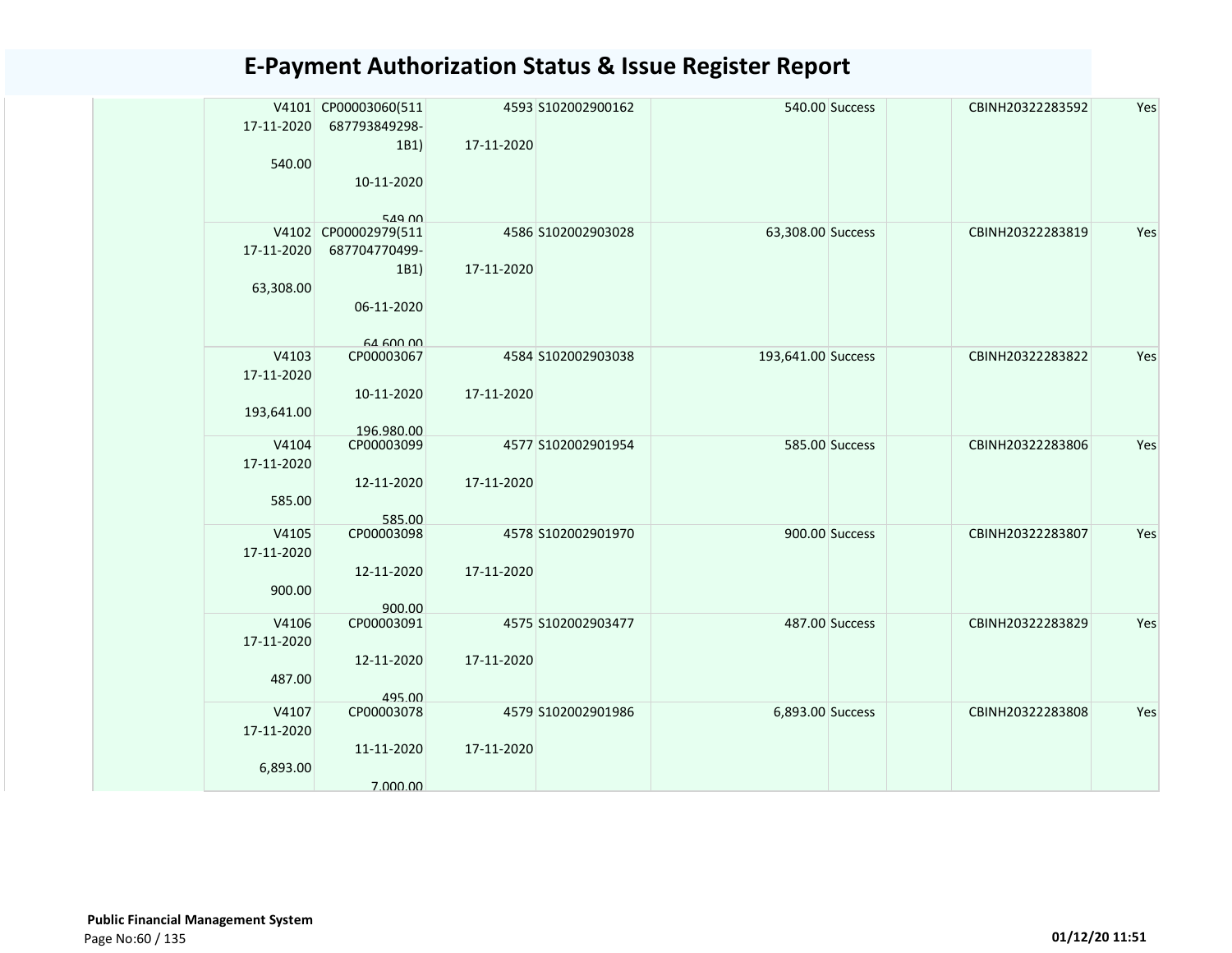| V4108<br>17-11-2020 | CP00003093                              |            | 4573 S102002903445 | 40,354.00 Success | CBINH20322283828 | Yes |
|---------------------|-----------------------------------------|------------|--------------------|-------------------|------------------|-----|
|                     | 12-11-2020                              | 17-11-2020 |                    |                   |                  |     |
| 40,354.00           | 41.050.00                               |            |                    |                   |                  |     |
| V4109               | CP00003095                              |            | 4572 S102002903410 | 44,001.00 Success | CBINH20322283826 | Yes |
| 17-11-2020          | 12-11-2020                              | 17-11-2020 |                    |                   |                  |     |
| 44,001.00           |                                         |            |                    |                   |                  |     |
|                     | 44.760.00                               |            |                    |                   |                  |     |
| 17-11-2020          | V4110 CP00003106(511<br>687751223912-   |            | 4583 S102002902757 | 3,727.00 Success  | CBINH20322283814 | Yes |
|                     | 1B1)                                    | 17-11-2020 |                    |                   |                  |     |
| 3,727.00            |                                         |            |                    |                   |                  |     |
|                     | 13-11-2020                              |            |                    |                   |                  |     |
|                     | 3 799 NO                                |            |                    |                   |                  |     |
|                     | V4111 CP00003108(511                    |            | 4567 S102002903357 | 48,155.00 Success | CBINH20322283824 | Yes |
| 17-11-2020          | 687706063478-<br>1B1)                   | 17-11-2020 |                    |                   |                  |     |
| 48,155.00           |                                         |            |                    |                   |                  |     |
|                     | 13-11-2020                              |            |                    |                   |                  |     |
|                     | 48 985 00                               |            |                    |                   |                  |     |
|                     | V4112 CP00003113(511                    |            | 4581 S102002902001 | 4,306.00 Success  | CBINH20322283811 | Yes |
| 17-11-2020          | 687758470280-                           |            |                    |                   |                  |     |
| 4,306.00            | 1B1)                                    | 17-11-2020 |                    |                   |                  |     |
|                     | 13-11-2020                              |            |                    |                   |                  |     |
|                     |                                         |            |                    |                   |                  |     |
|                     | <b>UU USE V</b><br>V4113 CP00003114(511 |            | 4582 S102002902005 | 9,829.00 Success  | CBINH20322283812 | Yes |
| 17-11-2020          | 687760658340-                           |            |                    |                   |                  |     |
|                     | 1B1)                                    | 17-11-2020 |                    |                   |                  |     |
| 9,829.00            | 13-11-2020                              |            |                    |                   |                  |     |
|                     |                                         |            |                    |                   |                  |     |
|                     | a aas nn                                |            |                    |                   |                  |     |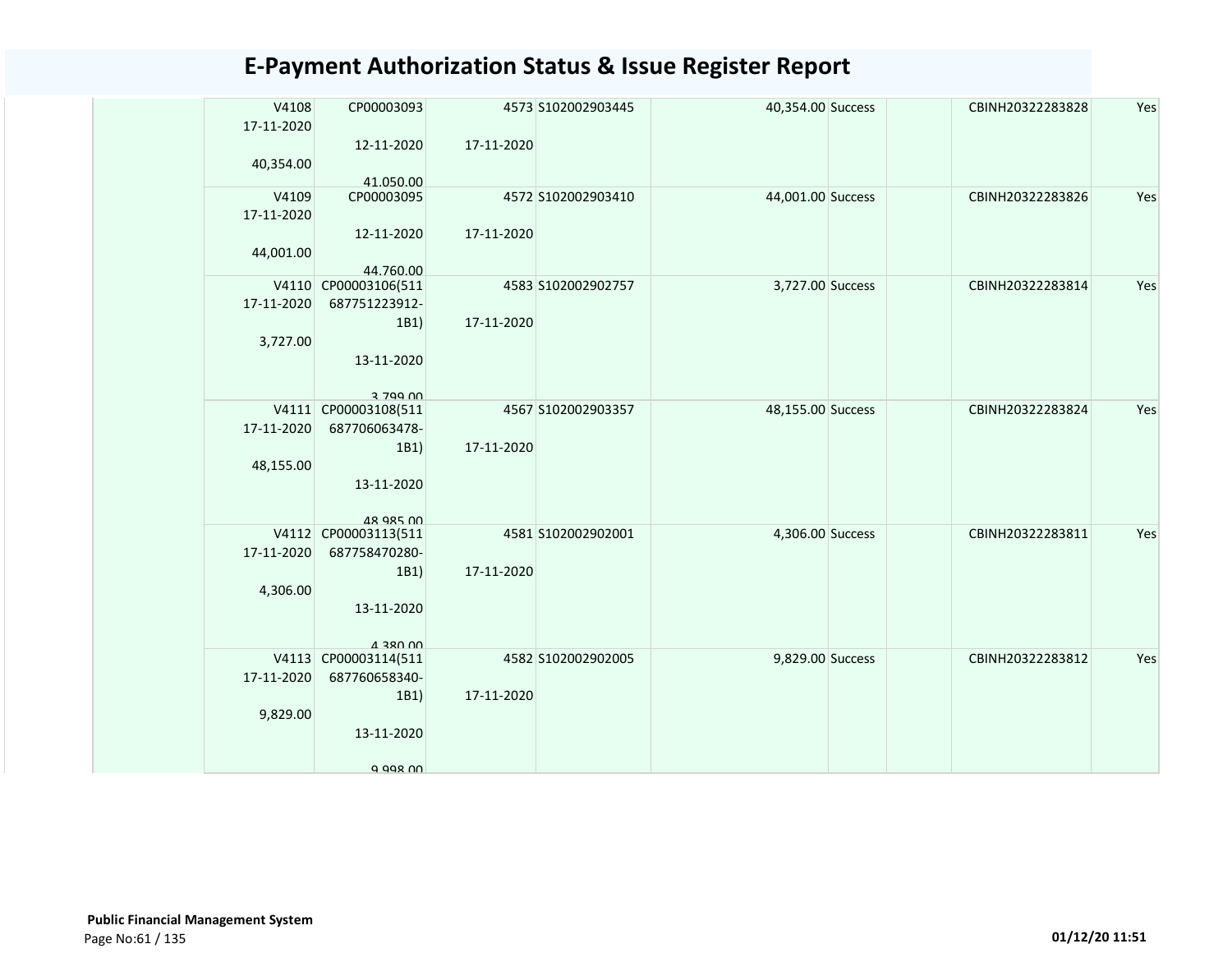|                             | 17-11-2020<br>36,800.00           | V4114 CP00003115(511<br>687744555669-<br>1B1)<br>13-11-2020 | 17-11-2020 | 4566 S102002903346       | 36,800.00 Success  | CBINH20322283823 | Yes |
|-----------------------------|-----------------------------------|-------------------------------------------------------------|------------|--------------------------|--------------------|------------------|-----|
| 225428 [Section<br>Officer] | V4024<br>17-11-2020<br>580,320.00 | 27 434 00<br>CP00000269<br>12-11-2020<br>580.320.00         | 16-11-2020 | 4525 S102002835762       | 580,320.00 Success | 243554453        | Yes |
| 225429 [Section             | V4095                             | CP00000334                                                  |            | 4562 S102002899922       | 3,000.00 Success   | CBINH20322283548 | Yes |
| Officer]                    | 17-11-2020<br>102,500.00          | 13-11-2020                                                  |            | 17-11-2020 S102002899923 | 3,000.00 Success   | CBINH20322283549 | Yes |
|                             |                                   | 102,500.00                                                  |            | S102002899924            | 4,500.00 Success   | CBINH20322283550 | Yes |
|                             |                                   |                                                             |            | S102002899925            | 6,000.00 Success   | CBINH20322283551 | Yes |
|                             |                                   |                                                             |            | S102002899926            | 4,000.00 Success   | 234555348        | Yes |
|                             |                                   |                                                             |            | S102002899927            | 6,000.00 Success   | CBINH20322283552 | Yes |
|                             |                                   |                                                             |            | S102002899928            | 4,000.00 Success   | CBINH20322283553 | Yes |
|                             |                                   |                                                             |            | S102002899929            | 3,000.00 Success   | CBINH20322283554 | Yes |
|                             |                                   |                                                             |            | S102002899930            | 2,000.00 Success   | 234555362        | Yes |
|                             |                                   |                                                             |            | S102002899931            | 2,000.00 Success   | CBINH20322283555 | Yes |
|                             |                                   |                                                             |            | S102002899932            | 1,500.00 Success   | CBINH20322283556 | Yes |
|                             |                                   |                                                             |            | S102002899933            | 4,000.00 Success   | CBINH20322283557 | Yes |
|                             |                                   |                                                             |            | S102002899934            | 2,000.00 Success   | CBINH20322283558 | Yes |
|                             |                                   |                                                             |            | S102002899935            | 5,000.00 Success   | 234555376        | Yes |
|                             |                                   |                                                             |            | S102002899936            | 1,500.00 Success   | CBINH20322283559 | Yes |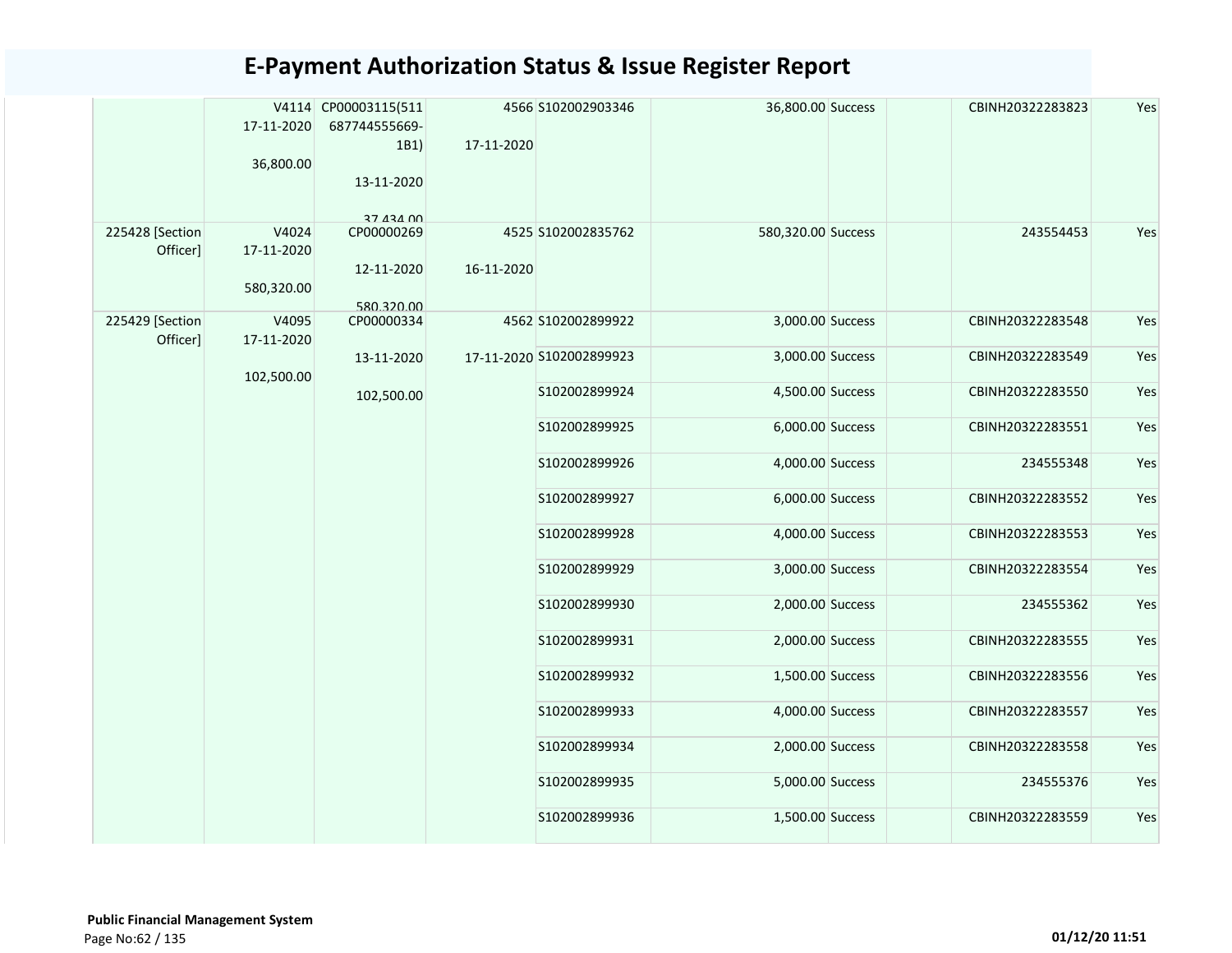|    |                               |  | S102002899937 | 1,500.00 Success | CBINH20322283561 | Yes |
|----|-------------------------------|--|---------------|------------------|------------------|-----|
|    |                               |  | S102002899938 | 1,500.00 Success | CBINH20322283562 | Yes |
|    |                               |  | S102002899939 | 1,500.00 Success | CBINH20322283563 | Yes |
|    |                               |  | S102002899940 | 1,500.00 Success | CBINH20322283564 | Yes |
|    |                               |  | S102002899941 | 3,000.00 Success | CBINH20322283565 | Yes |
|    |                               |  | S102002899942 | 6,000.00 Success | CBINH20322283566 | Yes |
|    |                               |  | S102002899943 | 3,000.00 Success | CBINH20322283567 | Yes |
|    |                               |  | S102002899944 | 3,000.00 Success | CBINH20322283568 | Yes |
|    |                               |  | S102002899945 | 1,500.00 Success | CBINH20322283569 | Yes |
|    |                               |  | S102002899946 | 1,500.00 Success | 234555416        | Yes |
|    |                               |  | S102002899947 | 1,500.00 Success | 234555420        | Yes |
|    |                               |  | S102002899948 | 1,500.00 Success | CBINH20322283571 | Yes |
|    |                               |  | S102002899949 | 1,500.00 Success | 234555426        | Yes |
|    |                               |  | S102002899950 | 2,000.00 Success | CBINH20322283572 | Yes |
|    |                               |  | S102002899951 | 1,500.00 Success | CBINH20322283573 | Yes |
|    |                               |  | S102002899952 | 1,500.00 Success | CBINH20322283574 | Yes |
|    |                               |  | S102002899953 | 8,000.00 Success | CBINH20322283575 | Yes |
|    |                               |  | S102002899954 | 1,500.00 Success | CBINH20322283576 | Yes |
|    |                               |  | S102002899955 | 1,500.00 Success | CBINH20322283577 | Yes |
|    |                               |  | S102002899956 | 1,500.00 Success | CBINH20322283578 | Yes |
|    |                               |  | S102002899957 | 5,000.00 Success | CBINH20322283579 | Yes |
| 11 | <b>Issue Date: 18-11-2020</b> |  |               | 1,511,785,336.00 |                  |     |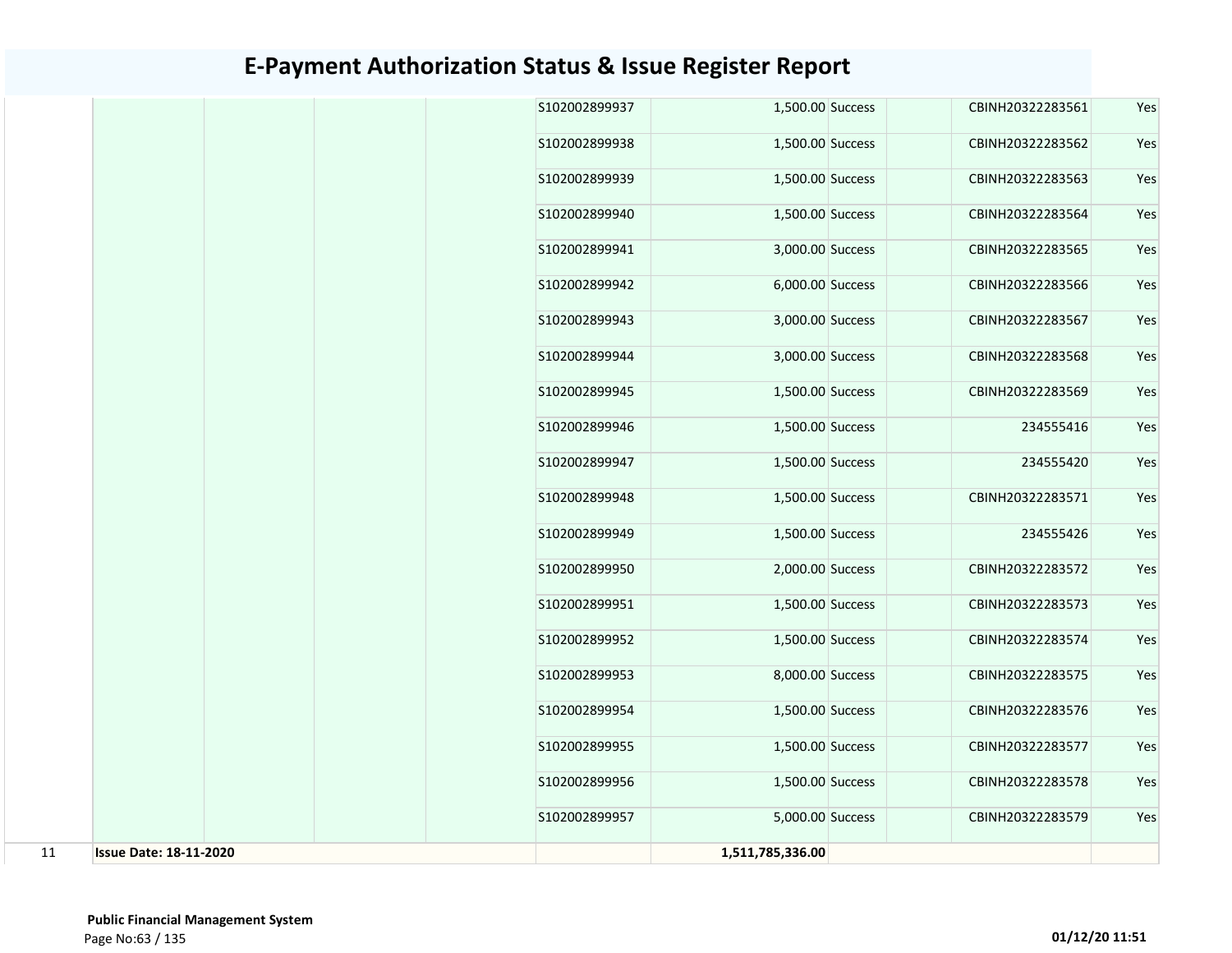| 206942 [Under<br>Secretary | 18-11-2020 | V4116 CP00000081(511<br>687725821115- |            | 4633 S102002966050 | 7,997.00 Success  |                | 247115840 | Yes |
|----------------------------|------------|---------------------------------------|------------|--------------------|-------------------|----------------|-----------|-----|
| Department of              |            | 1B1)                                  | 18-11-2020 |                    |                   |                |           |     |
| <b>Industrial Policy</b>   | 7,997.00   |                                       |            |                    |                   |                |           |     |
| and Promotion              |            | 10-11-2020                            |            |                    |                   |                |           |     |
| Ministry of                |            |                                       |            |                    |                   |                |           |     |
| Commerce and               |            | 7 997 00                              |            |                    |                   |                |           |     |
| <b>Industry New</b>        |            | V4117 CP00000082(511                  |            | 4634 S102002966022 | 2,148.00 Success  |                | 247115690 | Yes |
| Delhi]                     | 18-11-2020 | 687708381071-                         |            |                    |                   |                |           |     |
|                            |            | 1B1)                                  | 18-11-2020 |                    |                   |                |           |     |
|                            | 2,148.00   |                                       |            |                    |                   |                |           |     |
|                            |            | 10-11-2020                            |            |                    |                   |                |           |     |
|                            |            | $2.148$ $00$                          |            |                    |                   |                |           |     |
| 225427 [Under              | V4115      | CP00003201                            |            | 4657 S102002966129 | 2,923.00 Success  |                | 247116203 | Yes |
| Secretary]                 | 18-11-2020 |                                       |            |                    |                   |                |           |     |
|                            |            | 17-11-2020                            | 18-11-2020 |                    |                   |                |           |     |
|                            | 2,923.00   |                                       |            |                    |                   |                |           |     |
|                            |            | 2.958.00                              |            |                    |                   |                |           |     |
|                            | V4118      | CP00003176                            |            | 4642 S102002966189 | 14,746.00 Success |                | 247118393 | Yes |
|                            | 18-11-2020 |                                       | 18-11-2020 |                    |                   |                |           |     |
|                            |            | 17-11-2020                            |            |                    |                   |                |           |     |
|                            | 14,746.00  | 15.000.00                             |            |                    |                   |                |           |     |
|                            | V4119      | CP00003174                            |            | 4641 S102002966228 | 69,600.00 Success |                | 247098216 | Yes |
|                            | 18-11-2020 |                                       |            |                    |                   |                |           |     |
|                            |            | 17-11-2020                            | 18-11-2020 |                    |                   |                |           |     |
|                            | 69,600.00  |                                       |            |                    |                   |                |           |     |
|                            |            | 70.800.00                             |            |                    |                   |                |           |     |
|                            | V4120      | CP00003181                            |            | 4638 S102002965996 | 91,910.00 Success |                | 247115523 | Yes |
|                            | 18-11-2020 |                                       |            |                    |                   |                |           |     |
|                            |            | 17-11-2020                            | 18-11-2020 |                    |                   |                |           |     |
|                            | 91,910.00  |                                       |            |                    |                   |                |           |     |
|                            |            | 93.495.00                             |            |                    |                   |                |           |     |
|                            |            | V4121 CP00003152(511                  |            | 4649 S102002965672 |                   | 362.00 Success | 247112714 | Yes |
|                            | 18-11-2020 | 687750668450-                         |            |                    |                   |                |           |     |
|                            |            | 1B1)                                  | 18-11-2020 |                    |                   |                |           |     |
|                            | 362.00     |                                       |            |                    |                   |                |           |     |
|                            |            | 16-11-2020                            |            |                    |                   |                |           |     |
|                            |            | 368 NO                                |            |                    |                   |                |           |     |
|                            |            |                                       |            |                    |                   |                |           |     |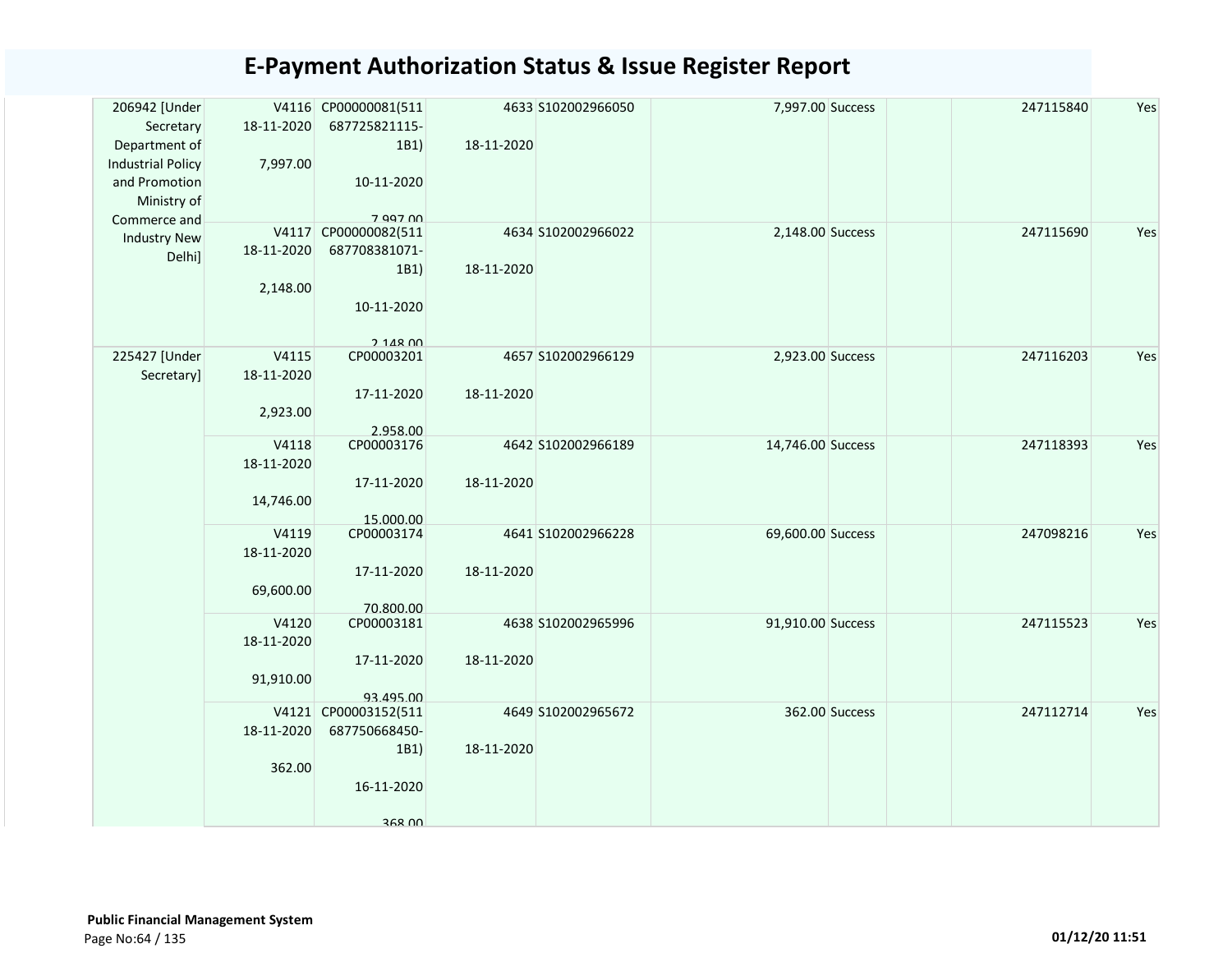|            | V4122 CP00003159(511                  |            | 4644 S102002965937 |                    | 737.00 Success | 247098082 | Yes |
|------------|---------------------------------------|------------|--------------------|--------------------|----------------|-----------|-----|
| 18-11-2020 | 687739402193-                         |            |                    |                    |                |           |     |
| 737.00     | 1B1)                                  | 18-11-2020 |                    |                    |                |           |     |
|            | 16-11-2020                            |            |                    |                    |                |           |     |
|            |                                       |            |                    |                    |                |           |     |
|            | <b>750.00</b>                         |            |                    |                    |                |           |     |
|            | V4123 CP00003160(511                  |            | 4643 S102002965946 |                    | 491.00 Success | 247115341 | Yes |
| 18-11-2020 | 687755557920-                         |            |                    |                    |                |           |     |
|            | 1B1)                                  | 18-11-2020 |                    |                    |                |           |     |
| 491.00     |                                       |            |                    |                    |                |           |     |
|            | 16-11-2020                            |            |                    |                    |                |           |     |
|            | $100 \, \text{M}$                     |            |                    |                    |                |           |     |
|            | V4124 CP00003161(511                  |            | 4647 S102002965856 | 1,760.00 Success   |                | 247113006 | Yes |
| 18-11-2020 | 687746031605-                         |            |                    |                    |                |           |     |
|            | 1B1)                                  | 18-11-2020 |                    |                    |                |           |     |
| 1,760.00   |                                       |            |                    |                    |                |           |     |
|            | 16-11-2020                            |            |                    |                    |                |           |     |
|            |                                       |            |                    |                    |                |           |     |
|            | 1 790 00                              |            |                    |                    |                |           |     |
| 18-11-2020 | V4125 CP00003164(511<br>687792301939- |            | 4645 S102002965863 | 1,275.00 Success   |                | 247113155 | Yes |
|            | 1B1)                                  | 18-11-2020 |                    |                    |                |           |     |
| 1,275.00   |                                       |            |                    |                    |                |           |     |
|            | 16-11-2020                            |            |                    |                    |                |           |     |
|            |                                       |            |                    |                    |                |           |     |
|            | $1.275$ 00                            |            |                    |                    |                |           |     |
|            | V4126 CP00003167(511                  |            | 4648 S102002965783 |                    | 688.00 Success | 247112867 | Yes |
| 18-11-2020 | 687763538292-                         |            |                    |                    |                |           |     |
|            | 1B1)                                  | 18-11-2020 |                    |                    |                |           |     |
| 688.00     |                                       |            |                    |                    |                |           |     |
|            | 16-11-2020                            |            |                    |                    |                |           |     |
|            | 700.00                                |            |                    |                    |                |           |     |
| V4127      | CP00003175                            |            | 4640 S102002966260 | 282,213.00 Success |                | 247118541 | Yes |
| 18-11-2020 |                                       |            |                    |                    |                |           |     |
|            | 17-11-2020                            | 18-11-2020 |                    |                    |                |           |     |
| 282,213.00 |                                       |            |                    |                    |                |           |     |
|            | 287.079.00                            |            |                    |                    |                |           |     |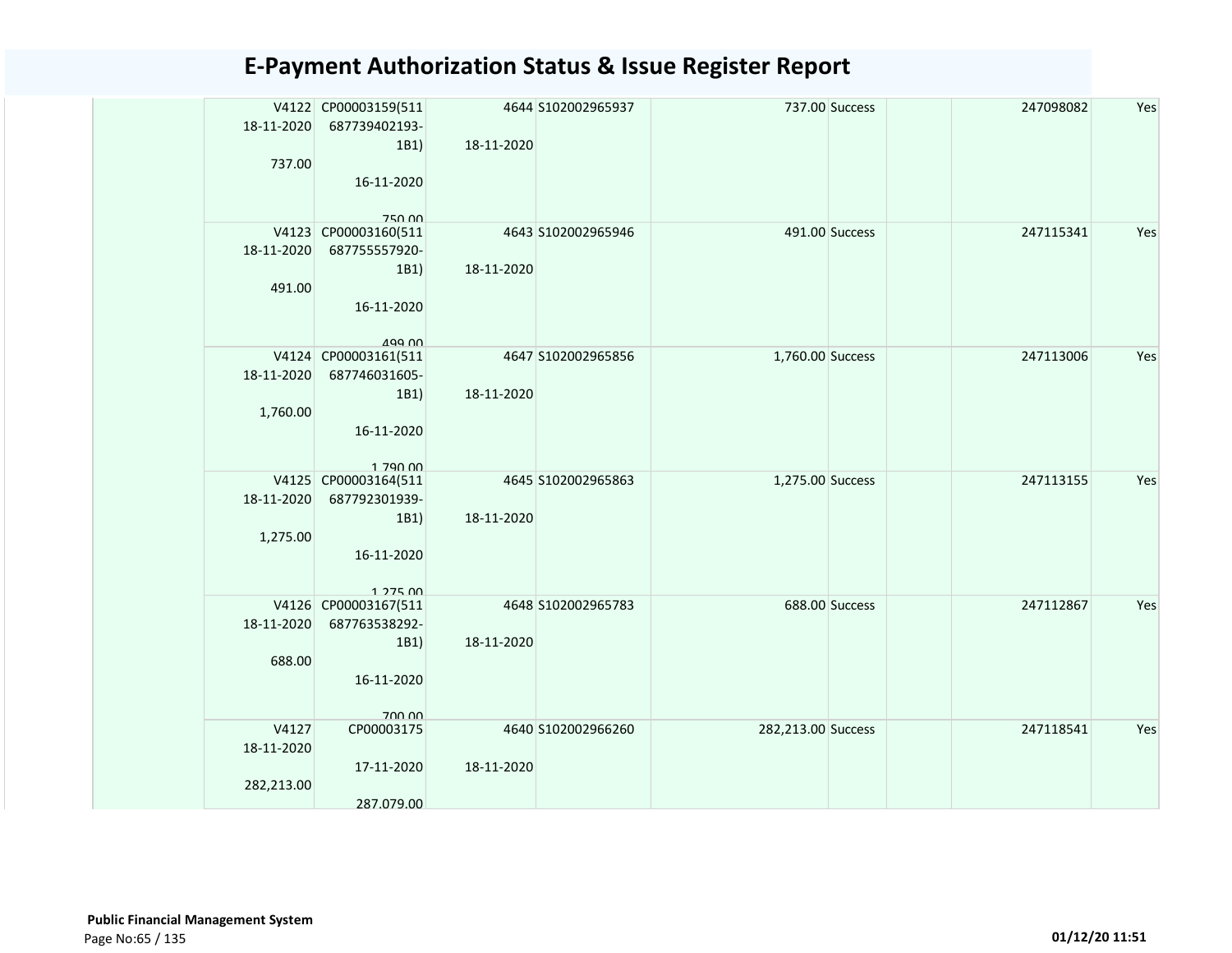| V4128<br>18-11-2020<br>32,480.00 | CP00003171<br>17-11-2020<br>33.040.00                                         | 18-11-2020 | 4637 S102002966322 | 32,480.00 Success |                | 247118692 | Yes |
|----------------------------------|-------------------------------------------------------------------------------|------------|--------------------|-------------------|----------------|-----------|-----|
| 18-11-2020<br>4,157.00           | V4130 CP00002983(511<br>687789489322-<br>1B1)<br>06-11-2020<br>$A$ 229 $n$    | 17-11-2020 | 4617 S102002968722 | 4,157.00 Success  |                | 248182054 | Yes |
| V4131<br>18-11-2020<br>15,876.00 | CP00003072<br>10-11-2020<br>17.640.00                                         | 18-11-2020 | 4646 S102002968286 | 15,876.00 Success |                | 248181865 | Yes |
| V4132<br>18-11-2020<br>22,000.00 | CP00003173<br>17-11-2020<br>22.000.00                                         | 18-11-2020 | 4639 S102002968219 | 22,000.00 Success |                | 248224119 | Yes |
| 18-11-2020<br>7,500.00           | V4133 CP00003151(511<br>687721278106-<br>1B1)<br>16-11-2020<br>750000         | 18-11-2020 | 4654 S102002968517 | 7,500.00 Success  |                | 248250331 | Yes |
| 18-11-2020<br>1,376.00           | V4134 CP00003153(511<br>687784017492-<br>1B1)<br>16-11-2020<br>$1$ $100$ $00$ | 18-11-2020 | 4653 S102002968542 | 1,376.00 Success  |                | 248181969 | Yes |
| 18-11-2020<br>590.00             | V4135 CP00003154(511<br>687731658272-<br>1B1)<br>16-11-2020<br>600.00         | 18-11-2020 | 4651 S102002968620 |                   | 590.00 Success | 248266102 | Yes |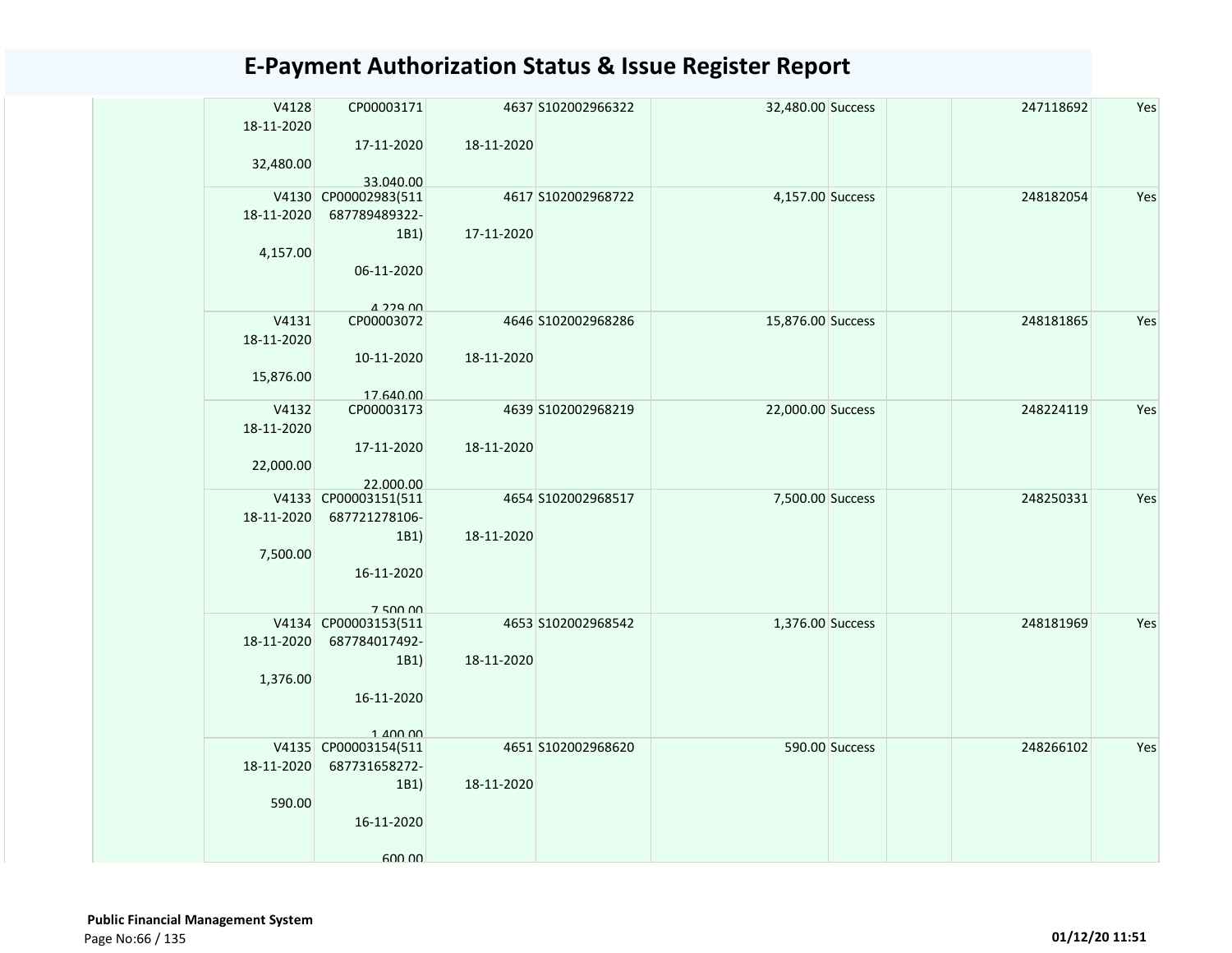| 18-11-2020<br>589.00             | V4136 CP00003155(511<br>687763866241-<br>1B1)<br>16-11-2020                       | 18-11-2020 | 4655 S102002968672 |                   | 589.00 Success | 248268258 | Yes |
|----------------------------------|-----------------------------------------------------------------------------------|------------|--------------------|-------------------|----------------|-----------|-----|
| 18-11-2020<br>295.00             | 599 00<br>V4137 CP00003157(511<br>687726332019-<br>1B1)<br>16-11-2020             | 18-11-2020 | 4652 S102002968555 |                   | 295.00 Success | 248224205 | Yes |
| 18-11-2020<br>2,162.00           | 300 00<br>V4138 CP00003158(511<br>687700968562-<br>1B1)<br>16-11-2020<br>2,199,00 | 18-11-2020 | 4650 S102002968646 | 2,162.00 Success  |                | 248227297 | Yes |
| 18-11-2020<br>678.00             | V4139 CP00003163(511<br>687779523188-<br>1B1)<br>16-11-2020<br>690 00             | 18-11-2020 | 4656 S102002968697 |                   | 678.00 Success | 248227391 | Yes |
| V4140<br>18-11-2020<br>1,980.00  | CP00003205<br>17-11-2020<br>1.980.00                                              | 18-11-2020 | 4666 S102002968186 | 1,980.00 Success  |                | 248247963 | Yes |
| V4141<br>18-11-2020<br>57,330.00 | CP00003199(ELE<br>2020110020)<br>17-11-2020<br>57 330 00                          | 18-11-2020 | 4635 S102002968189 | 57,330.00 Success |                | 248248054 | Yes |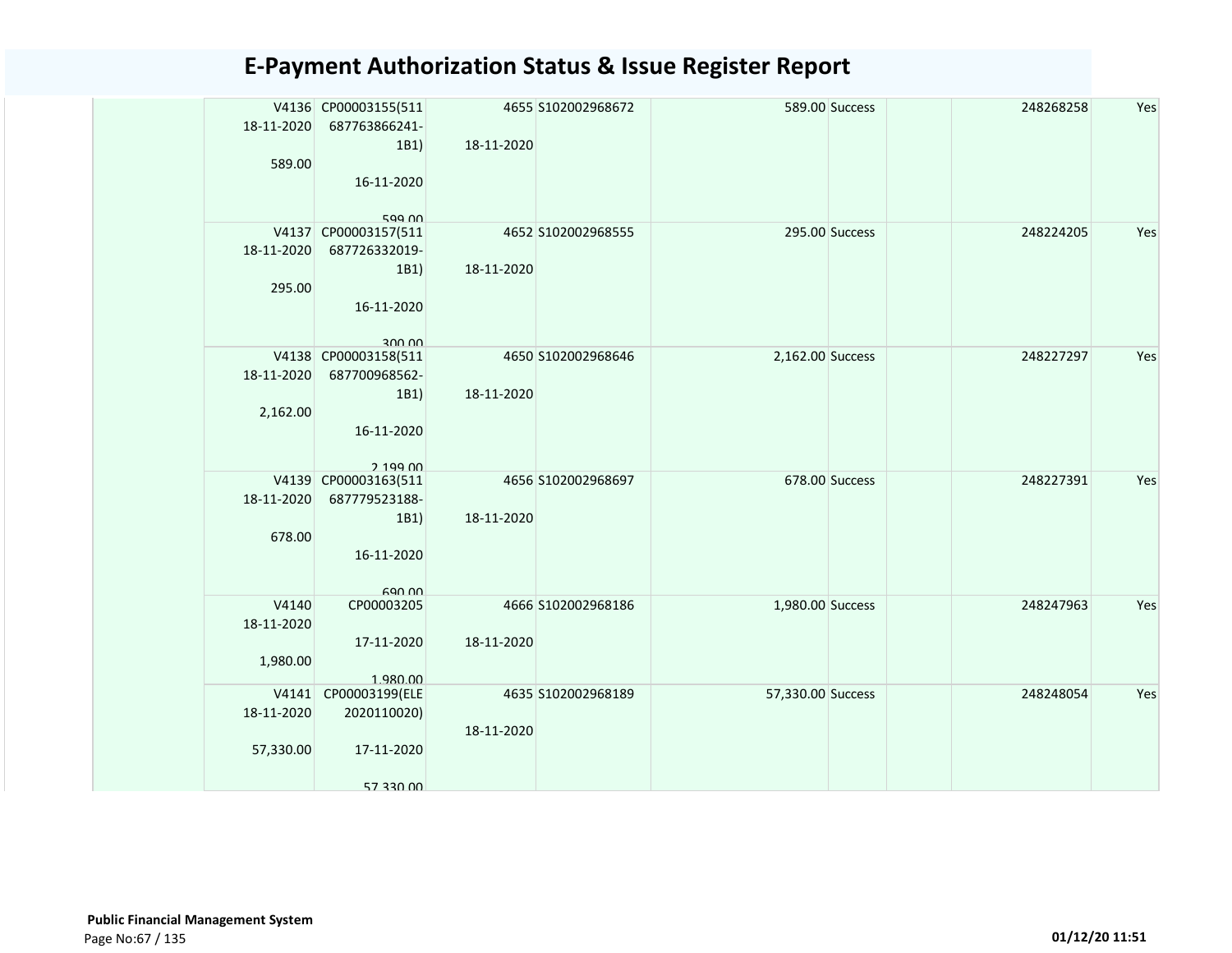| 18-11-2020 | V4142 CP00003200(EFR<br>2020110021) |            | 4636 S102002968488 | 27,000.00 Success | 248250233 | Yes |
|------------|-------------------------------------|------------|--------------------|-------------------|-----------|-----|
| 27,000.00  | 17-11-2020                          | 18-11-2020 |                    |                   |           |     |
|            | 27 000 00                           |            |                    |                   |           |     |
| V4143      | CP00003219                          |            | 4681 S102002968148 | 97,694.00 Success | 248224052 | Yes |
| 18-11-2020 |                                     |            |                    |                   |           |     |
|            | 18-11-2020                          | 18-11-2020 |                    |                   |           |     |
| 97,694.00  |                                     |            |                    |                   |           |     |
|            |                                     |            |                    |                   |           |     |
| V4144      | 99.378.00<br>CP00003213(ELE         |            | 4661 S102002968306 | 8,385.00 Success  | 248248152 | Yes |
|            |                                     |            |                    |                   |           |     |
| 18-11-2020 | 2020110022)                         |            |                    |                   |           |     |
|            |                                     | 18-11-2020 |                    |                   |           |     |
| 8,385.00   | 18-11-2020                          |            |                    |                   |           |     |
|            |                                     |            |                    |                   |           |     |
|            | 8 385 00                            |            |                    |                   |           |     |
| V4145      | CP00003207                          |            | 4668 S102002975750 | 11,929.00 Success | 248256812 | Yes |
| 18-11-2020 |                                     |            |                    |                   |           |     |
|            | 17-11-2020                          | 18-11-2020 |                    |                   |           |     |
| 11,929.00  |                                     |            |                    |                   |           |     |
|            | 11.929.00                           |            |                    |                   |           |     |
| V4146      | CP00003206                          |            | 4667 S102002974298 | 5,791.00 Success  | 248227820 | Yes |
| 18-11-2020 |                                     |            |                    |                   |           |     |
|            | 17-11-2020                          | 18-11-2020 |                    |                   |           |     |
| 5,791.00   |                                     |            |                    |                   |           |     |
|            | 5.791.00                            |            |                    |                   |           |     |
|            | V4148 CP00003190(511                |            | 4677 S102002974941 | 19,268.00 Success | 248228001 | Yes |
| 18-11-2020 | 687768620112-                       |            |                    |                   |           |     |
|            | 1B1)                                | 18-11-2020 |                    |                   |           |     |
| 19,268.00  |                                     |            |                    |                   |           |     |
|            | 17-11-2020                          |            |                    |                   |           |     |
|            |                                     |            |                    |                   |           |     |
|            | 19 600 00                           |            |                    |                   |           |     |
|            | V4149 CP00003191(511                |            | 4676 S102002975069 | 17,679.00 Success | 248254125 | Yes |
| 18-11-2020 | 687751828403-                       |            |                    |                   |           |     |
|            | 1B1)                                | 18-11-2020 |                    |                   |           |     |
|            |                                     |            |                    |                   |           |     |
| 17,679.00  |                                     |            |                    |                   |           |     |
|            | 17-11-2020                          |            |                    |                   |           |     |
|            |                                     |            |                    |                   |           |     |
|            | 18 000 00                           |            |                    |                   |           |     |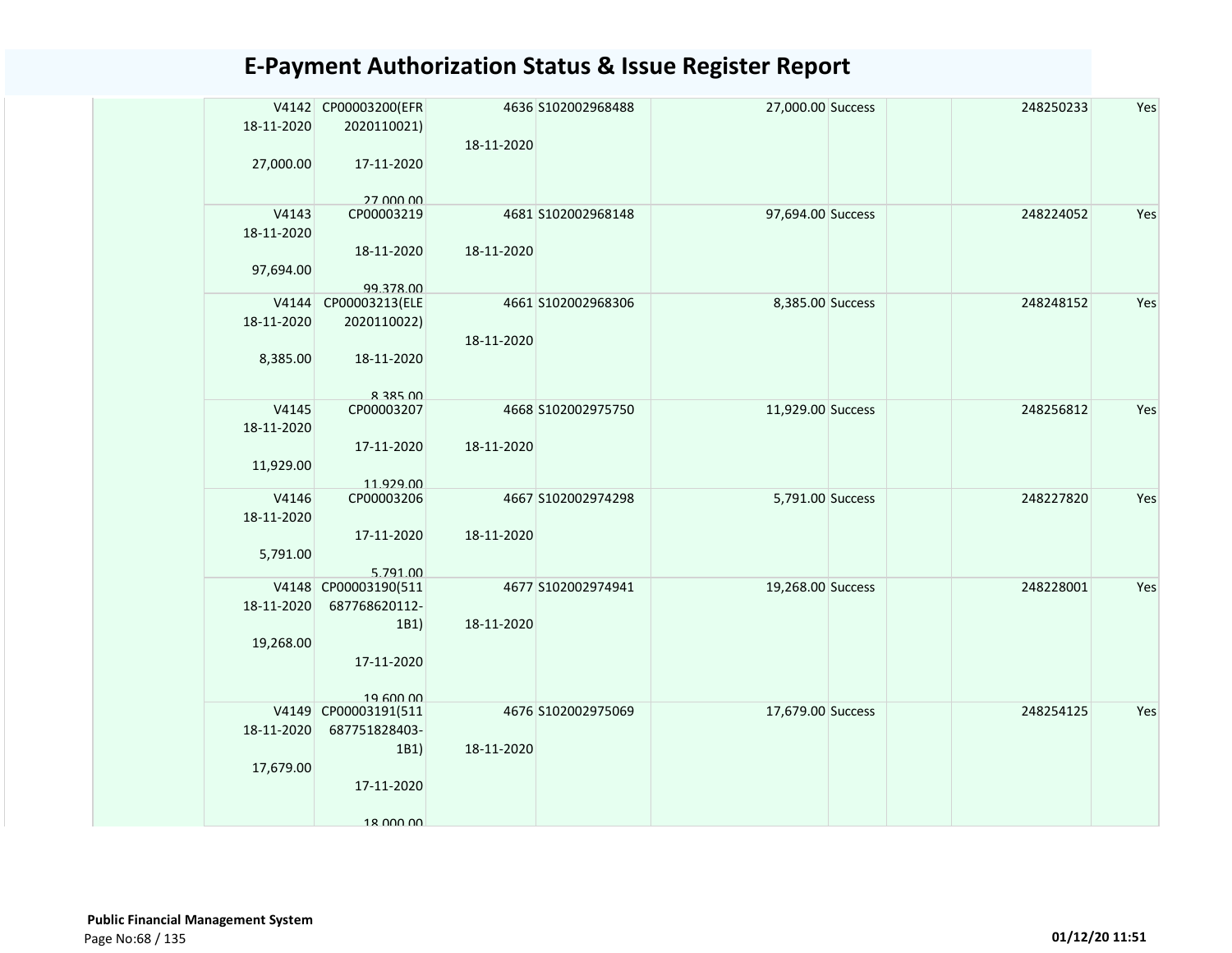| 18-11-2020<br>14,203.00 | V4150 CP00003192(511<br>687753167289-<br>1B1)                                  | 18-11-2020 | 4675 S102002975121 | 14,203.00 Success |                | 248271496 | Yes |
|-------------------------|--------------------------------------------------------------------------------|------------|--------------------|-------------------|----------------|-----------|-----|
|                         | 17-11-2020<br>14 450 00                                                        |            |                    |                   |                |           |     |
| 18-11-2020<br>999.00    | V4151 CP00003193(511<br>687700259097-<br>1B1)<br>17-11-2020<br>999 NO          | 18-11-2020 | 4674 S102002975156 |                   | 999.00 Success | 248256230 | Yes |
| 18-11-2020<br>22,856.00 | V4152 CP00003194(511<br>687700239603-<br>1B1)<br>17-11-2020<br>23 250 00       | 18-11-2020 | 4673 S102002975192 | 22,856.00 Success |                | 248256317 | Yes |
| 18-11-2020<br>8,356.00  | V4153 CP00003195(511<br>687707541119-<br>1B1)<br>17-11-2020<br>$R$ 500 00      | 18-11-2020 | 4672 S102002975214 | 8,356.00 Success  |                | 248256405 | Yes |
| 18-11-2020<br>3,931.00  | V4154 CP00003196(511<br>687782645969-<br>1B1)<br>17-11-2020<br>$\Delta$ 000 00 | 18-11-2020 | 4671 S102002975247 | 3,931.00 Success  |                | 248256492 | Yes |
| 18-11-2020<br>1,180.00  | V4155 CP00003197(511<br>687799475639-<br>1B1)<br>17-11-2020<br>1 200 00        | 18-11-2020 | 4670 S102002975280 | 1,180.00 Success  |                | 248256583 | Yes |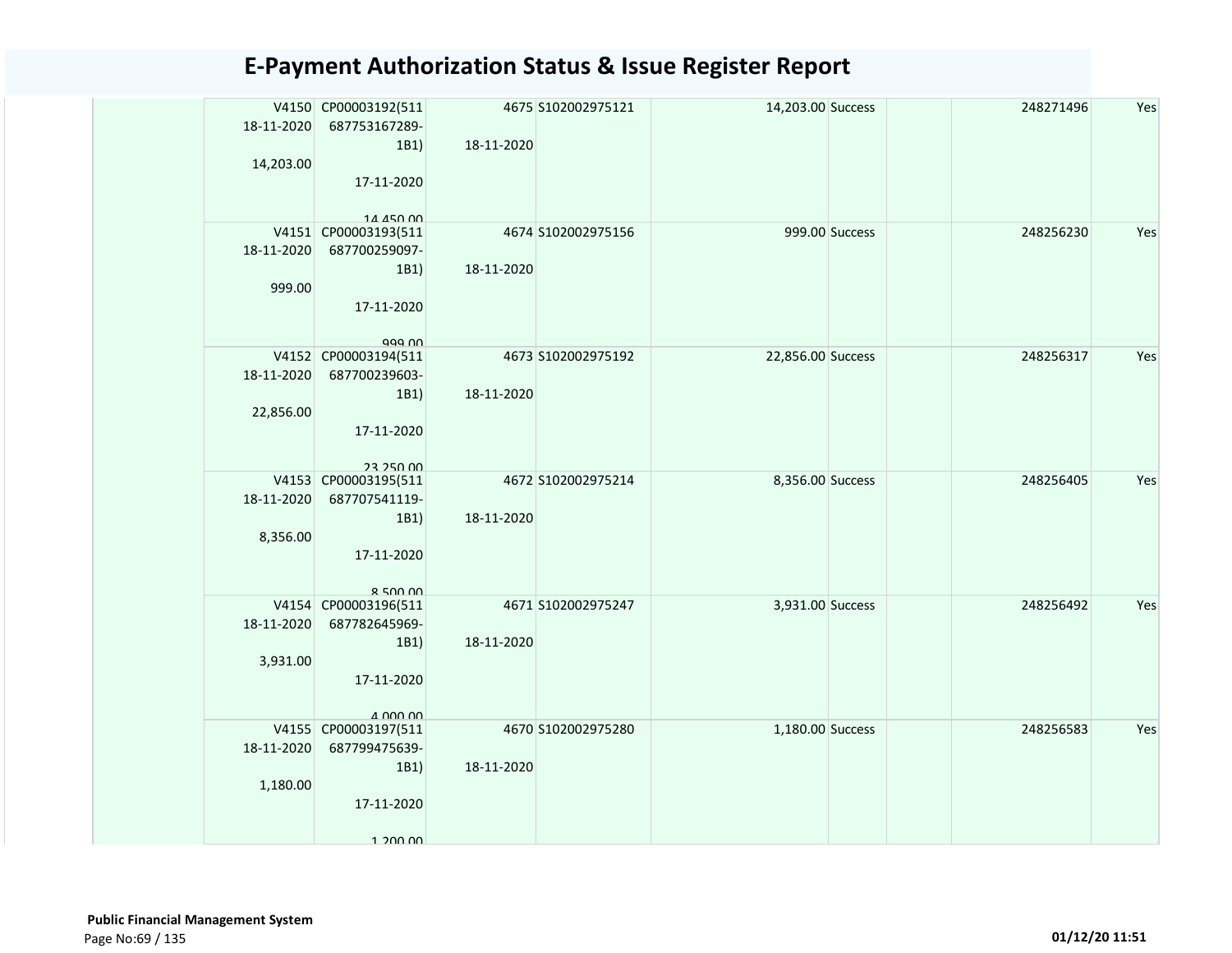| 18-11-2020          | V4156 CP00003198(511<br>687726288249- |            | 4669 S102002975353 | 2,829.00 Success   | 248256681 | Yes |
|---------------------|---------------------------------------|------------|--------------------|--------------------|-----------|-----|
|                     | 1B1)                                  | 18-11-2020 |                    |                    |           |     |
| 2,829.00            |                                       |            |                    |                    |           |     |
|                     | 17-11-2020                            |            |                    |                    |           |     |
|                     |                                       |            |                    |                    |           |     |
|                     | 2.880.00                              |            |                    |                    |           |     |
| V4157<br>18-11-2020 | CP00003220                            |            | 4679 S102002974408 | 3,500.00 Success   | 248253756 | Yes |
|                     | 18-11-2020                            | 18-11-2020 |                    |                    |           |     |
| 3,500.00            |                                       |            |                    |                    |           |     |
| V4158               | 3.500.00<br>CP00003204                |            | 4683 S102002974674 | 6,371.00 Success   | 248253834 | Yes |
| 18-11-2020          |                                       |            |                    |                    |           |     |
|                     | 17-11-2020                            | 18-11-2020 |                    |                    |           |     |
| 6,371.00            |                                       |            |                    |                    |           |     |
| V4159               | 6.495.00<br>CP00003222                |            | 4678 S102002974903 | 3,500.00 Success   | 248182143 | Yes |
| 18-11-2020          |                                       |            |                    |                    |           |     |
|                     | 18-11-2020                            | 18-11-2020 |                    |                    |           |     |
| 3,500.00            |                                       |            |                    |                    |           |     |
|                     | 3.500.00                              |            |                    |                    |           |     |
| V4160               | CP00003221                            |            | 4680 S102002974342 | 3,500.00 Success   | 248271268 | Yes |
| 18-11-2020          |                                       |            |                    |                    |           |     |
|                     | 18-11-2020                            | 18-11-2020 |                    |                    |           |     |
| 3,500.00            |                                       |            |                    |                    |           |     |
|                     | 3.500.00                              |            |                    |                    |           |     |
| V4161               | CP00003216                            |            | 4659 S102002974876 | 3,450.00 Success   | 248271371 | Yes |
| 18-11-2020          |                                       |            |                    |                    |           |     |
|                     | 18-11-2020                            | 18-11-2020 |                    |                    |           |     |
| 3,450.00            |                                       |            |                    |                    |           |     |
| V4162               | 3.450.00<br>CP00003217(ELE            |            | 4658 S102002968336 | 21,200.00 Success  | 248265995 | Yes |
| 18-11-2020          | 2020110024)                           |            |                    |                    |           |     |
|                     |                                       | 18-11-2020 |                    |                    |           |     |
| 21,200.00           | 18-11-2020                            |            |                    |                    |           |     |
|                     |                                       |            |                    |                    |           |     |
|                     | 21 200 00                             |            |                    |                    |           |     |
| V4163               | CP00003209                            |            | 4689 S102002990451 | 500,000.00 Success | 248708249 | Yes |
| 18-11-2020          |                                       |            |                    |                    |           |     |
|                     | 18-11-2020                            | 18-11-2020 |                    |                    |           |     |
| 500,000.00          |                                       |            |                    |                    |           |     |
|                     | 500.000.00                            |            |                    |                    |           |     |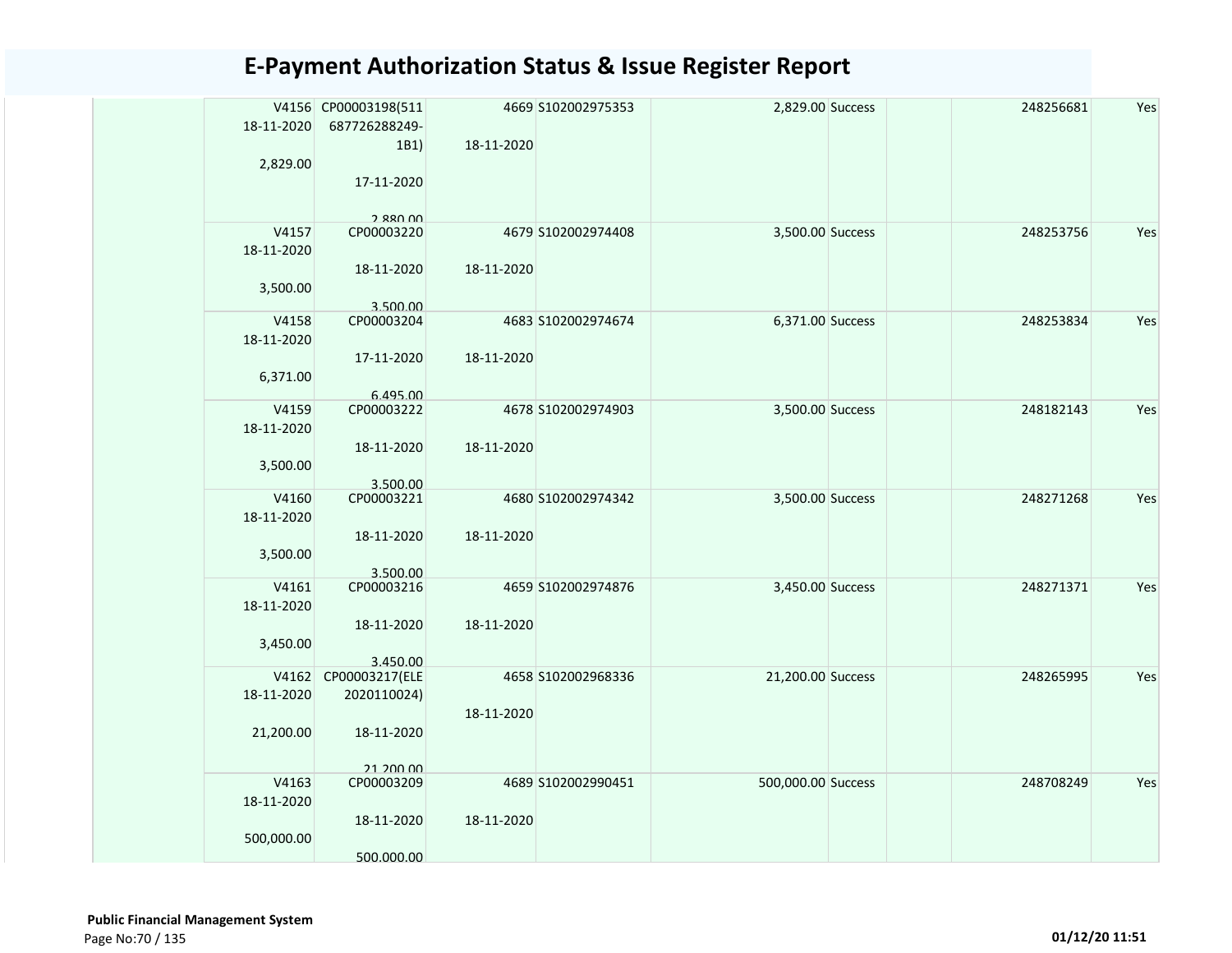|                 | V4167<br>18-11-2020 | CP00003116<br>13-11-2020 | 16-11-2020 | 4526 S102002972123       | 2,368,500.00 Success     | 249482371        | Yes |
|-----------------|---------------------|--------------------------|------------|--------------------------|--------------------------|------------------|-----|
|                 | 2,368,500.00        |                          |            |                          |                          |                  |     |
|                 |                     | 2.368.500.00             |            |                          |                          |                  |     |
|                 | V4168<br>18-11-2020 | CP00003208               |            | 4700 S102002991621       | 1,500,000,000.00 Success | U000000825425140 | Yes |
|                 | 1,500,000,000.00    | 17-11-2020               | 18-11-2020 |                          |                          |                  |     |
|                 |                     | 1,500,000,000.00         |            |                          |                          |                  |     |
|                 | V4169<br>18-11-2020 | CP00003210               |            | 4687 S102002990580       | 2,700,000.00 Success     | 249482403        | Yes |
|                 | 2,700,000.00        | 18-11-2020               | 18-11-2020 |                          |                          |                  |     |
|                 |                     | 2.700.000.00             |            |                          |                          |                  |     |
|                 | V4170<br>18-11-2020 | CP00003211               |            | 4688 S102002990487       | 2,700,000.00 Success     | 249482401        | Yes |
|                 |                     | 18-11-2020               | 18-11-2020 |                          |                          |                  |     |
|                 | 2,700,000.00        |                          |            |                          |                          |                  |     |
|                 |                     | 2.700.000.00             |            |                          |                          |                  |     |
|                 | V4171               | CP00003212               |            | 4690 S102002990419       | 2,300,000.00 Success     | 249482399        | Yes |
|                 | 18-11-2020          |                          |            |                          |                          |                  |     |
|                 |                     | 18-11-2020               | 18-11-2020 |                          |                          |                  |     |
|                 | 2,300,000.00        |                          |            |                          |                          |                  |     |
|                 |                     | 2.300.000.00             |            |                          |                          |                  |     |
| 225429 [Section | V4164               | CP00000352               |            | 4663 S102002985365       | 3,875.00 Success         | 248707042        | Yes |
| Officer]        | 18-11-2020          |                          |            |                          |                          |                  |     |
|                 |                     |                          |            |                          |                          |                  |     |
|                 |                     | 18-11-2020               | 18-11-2020 |                          |                          |                  |     |
|                 | 3,875.00            |                          |            |                          |                          |                  |     |
|                 |                     | 3.875.00                 |            |                          |                          |                  |     |
|                 | V4165               | CP00000353               |            | 4664 S102002986051       | 8,848.00 Success         | 248707115        | Yes |
|                 | 18-11-2020          |                          |            |                          |                          |                  |     |
|                 |                     | 18-11-2020               |            | 18-11-2020 S102002986052 | 1,680.00 Success         | 248707118        | Yes |
|                 | 25,568.00           |                          |            |                          |                          |                  |     |
|                 |                     |                          |            | S102002986053            | 15,040.00 Success        | 248707124        | Yes |
|                 |                     | 25,568.00                |            |                          |                          |                  |     |
|                 | V4166               | CP00000354               |            | 4665 \$102002986075      | 4,000.00 Success         | 248707188        | Yes |
|                 | 18-11-2020          |                          |            |                          |                          |                  |     |
|                 |                     |                          |            |                          |                          |                  |     |
|                 |                     | 18-11-2020               | 18-11-2020 |                          |                          |                  |     |
|                 | 4,000.00            |                          |            |                          |                          |                  |     |
|                 |                     | 4.000.00                 |            |                          |                          |                  |     |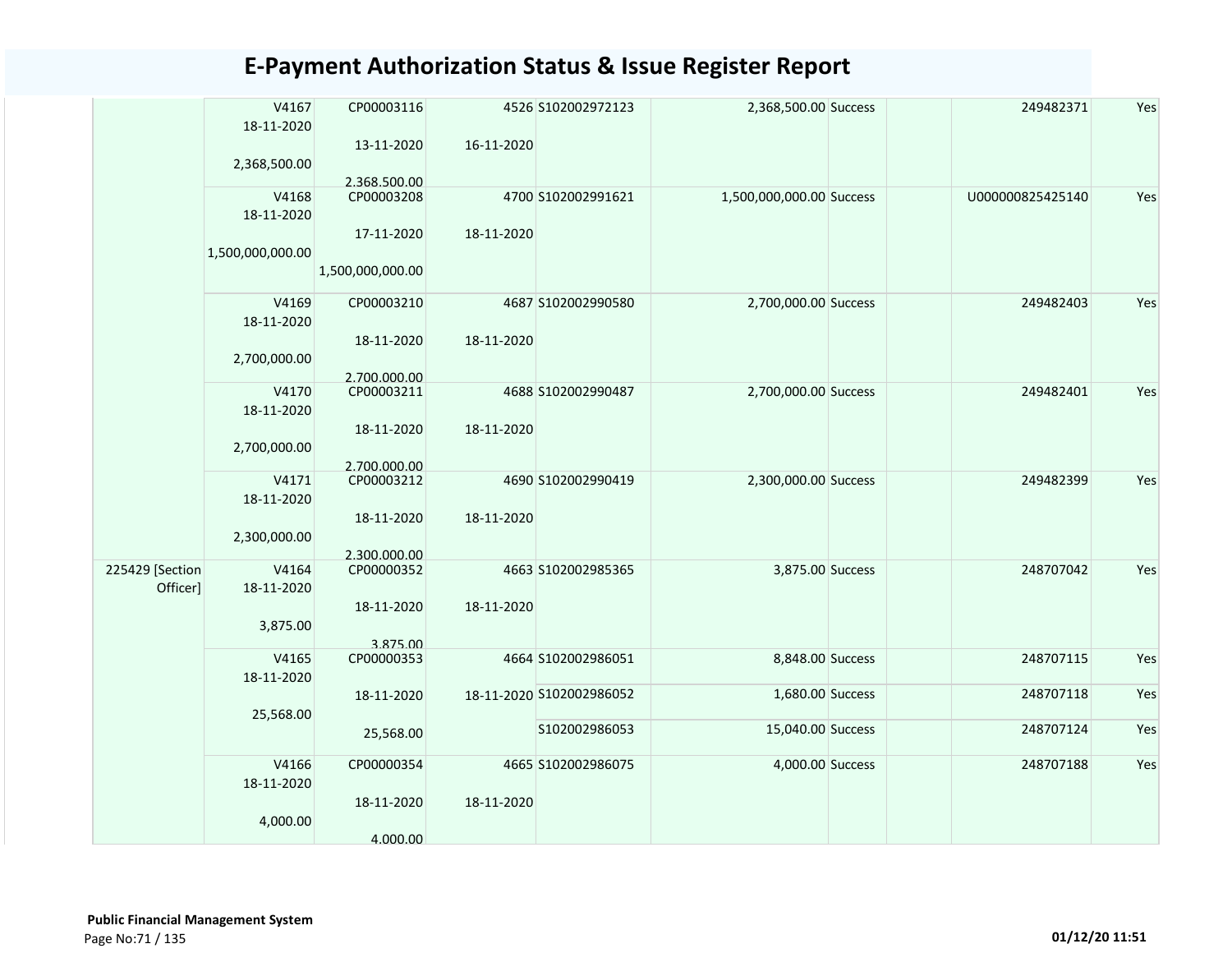|    | 225430 [Under<br>Secretary]   | V4147<br>18-11-2020 | CP00000004                  |            | 4631 S102002972257 | 16,463.00 Success  | 248227652 | Yes |
|----|-------------------------------|---------------------|-----------------------------|------------|--------------------|--------------------|-----------|-----|
|    |                               | 16,463.00           | 17-11-2020                  | 18-11-2020 |                    |                    |           |     |
|    | 225438 [Asstt                 | V4129               | 16.463.00<br>CP00000285(511 |            | 4632 S102002966061 | 259,446.00 Success | 247116038 | Yes |
|    | Accounts Officer]             | 18-11-2020          | 687785164438-               |            |                    |                    |           |     |
|    |                               |                     | 1B1)                        | 18-11-2020 |                    |                    |           |     |
|    |                               | 259,446.00          |                             |            |                    |                    |           |     |
|    |                               |                     | 17-11-2020                  |            |                    |                    |           |     |
|    |                               |                     |                             |            |                    |                    |           |     |
|    |                               |                     | <b>269 400 00</b>           |            |                    |                    |           |     |
| 12 | <b>Issue Date: 19-11-2020</b> |                     |                             |            |                    | 385,581.00         |           |     |
|    | 200880 [Asstt                 | V4185               | CP00000115                  |            | 4759 S112000269579 | 253,528.00 Success | 262730432 | Yes |
|    | Accounts Officer]             | 19-11-2020          |                             |            |                    |                    |           |     |
|    |                               |                     | 19-11-2020                  | 19-11-2020 |                    |                    |           |     |
|    |                               | 253,528.00          | 253.528.00                  |            |                    |                    |           |     |
|    |                               | V4186               | CP00000120                  |            | 4760 S112000286350 | 14,792.00 Success  | 262730513 | Yes |
|    |                               | 19-11-2020          |                             |            |                    |                    |           |     |
|    |                               |                     | 19-11-2020                  | 19-11-2020 |                    |                    |           |     |
|    |                               | 14,792.00           |                             |            |                    |                    |           |     |
|    |                               |                     | 14.792.00                   |            |                    |                    |           |     |
|    | 225427 [Under                 |                     | V4172 CP00003156(511        |            | 4734 S112000240963 | 3,736.00 Success   | 262433804 | Yes |
|    | Secretary]                    | 19-11-2020          | 687765736971-               |            |                    |                    |           |     |
|    |                               | 3,736.00            | 1B1)                        | 19-11-2020 |                    |                    |           |     |
|    |                               |                     | 16-11-2020                  |            |                    |                    |           |     |
|    |                               |                     |                             |            |                    |                    |           |     |
|    |                               |                     | 3.800.00                    |            |                    |                    |           |     |
|    |                               |                     | V4173 CP00003180(511        |            | 4733 S112000240961 | 1,253.00 Success   | 262442282 | Yes |
|    |                               | 19-11-2020          | 687701646497-               |            |                    |                    |           |     |
|    |                               |                     | 1B1)                        | 19-11-2020 |                    |                    |           |     |
|    |                               | 1,253.00            |                             |            |                    |                    |           |     |
|    |                               |                     | 17-11-2020                  |            |                    |                    |           |     |
|    |                               |                     | 1 275 00                    |            |                    |                    |           |     |
|    |                               |                     |                             |            |                    |                    |           |     |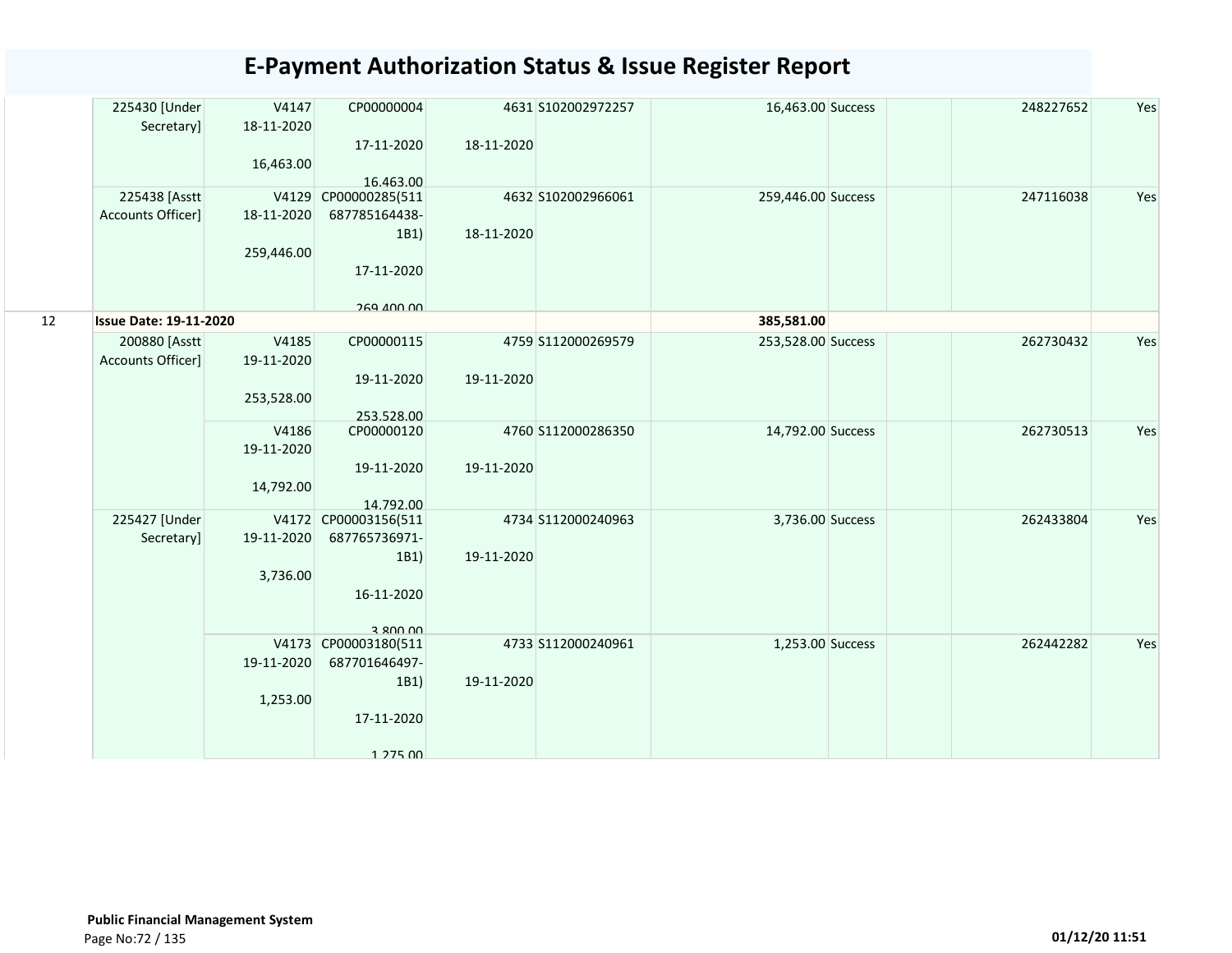| V4174 CP00003182(511<br>19-11-2020<br>687760630392-<br>1B1)<br>3,441.00<br>17-11-2020<br>3.500,00   | 19-11-2020 | 4731 S112000240919 | 3,441.00 Success  |                | 262440099 | Yes |
|-----------------------------------------------------------------------------------------------------|------------|--------------------|-------------------|----------------|-----------|-----|
| V4175 CP00003183(511<br>19-11-2020<br>687700049243-<br>1B1)<br>983.00<br>17-11-2020<br>1.000.00     | 19-11-2020 | 4732 S112000240944 |                   | 983.00 Success | 262440205 | Yes |
| V4176 CP00003188(511<br>687759384692-<br>19-11-2020<br>1B1)<br>6,875.00<br>17-11-2020<br>7 000 00   | 19-11-2020 | 4735 S112000226866 | 6,875.00 Success  |                | 262433387 | Yes |
| V4177 CP00003238(511<br>19-11-2020<br>687757705079-<br>1B1)<br>19,462.00<br>18-11-2020<br>10 708 00 | 19-11-2020 | 4728 S112000239665 | 19,462.00 Success |                | 262433661 | Yes |
| V4178 CP00003239(511<br>19-11-2020<br>687717207553-<br>1B1)<br>19,457.00<br>18-11-2020<br>19 792 00 | 19-11-2020 | 4729 S112000239692 | 19,457.00 Success |                | 262439927 | Yes |
| V4179 CP00003240(511<br>19-11-2020<br>687739057544-<br>1B1)<br>13,235.00<br>18-11-2020<br>13 463 00 | 19-11-2020 | 4730 S112000239699 | 13,235.00 Success |                | 262440008 | Yes |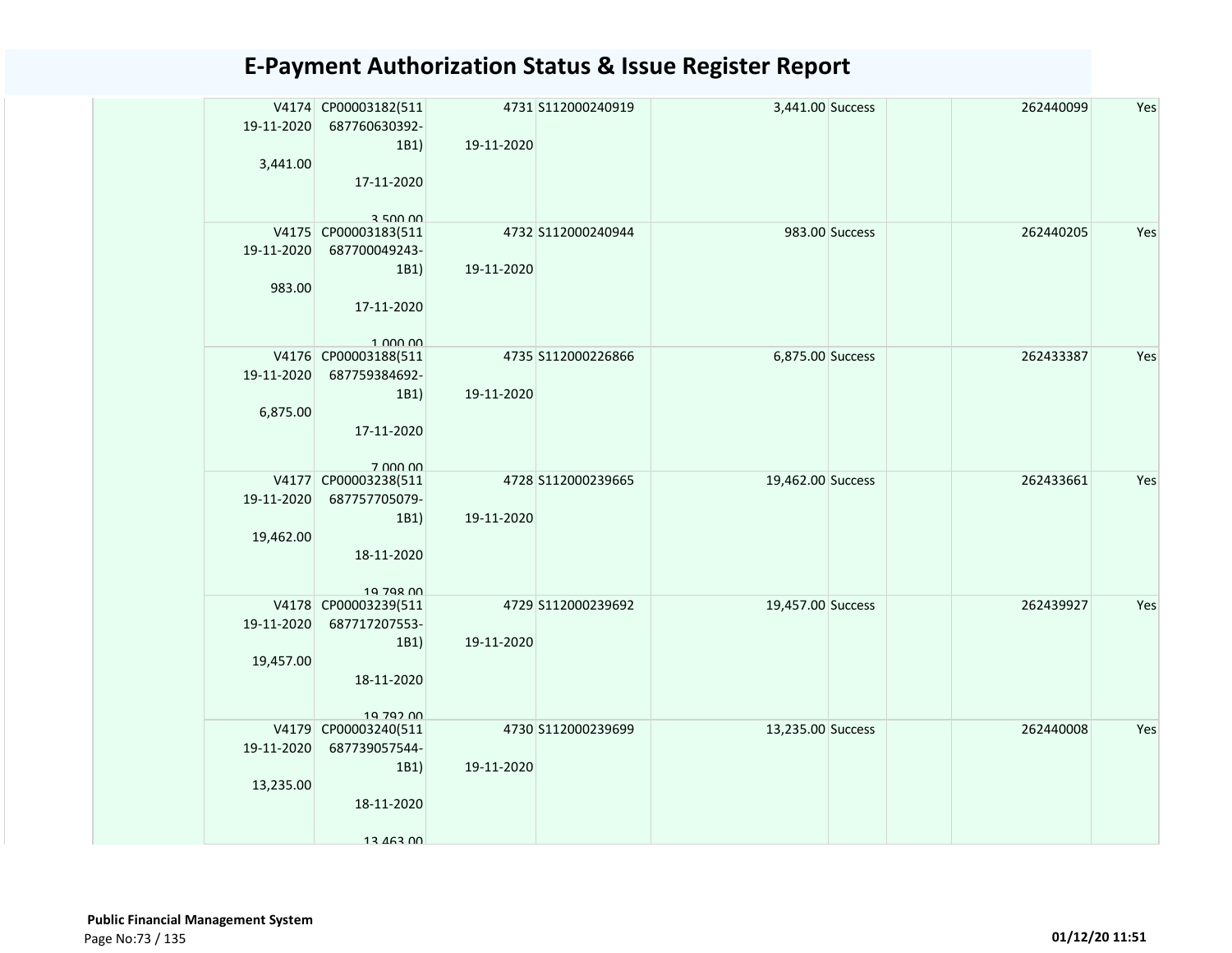|    |                               | 19-11-2020<br>2,869.00          | V4180 CP00003246(511<br>687727129983-<br>1B1)<br>18-11-2020                                                  | 19-11-2020 | 4726 S112000239621       | 2,869.00 Success  | 262439754 | Yes |
|----|-------------------------------|---------------------------------|--------------------------------------------------------------------------------------------------------------|------------|--------------------------|-------------------|-----------|-----|
|    |                               | V4181<br>19-11-2020<br>4,891.00 | $2$ Q <sub>1</sub> $R$ $n$ <sup>0</sup><br>CP00003247(511<br>687790693362-<br>1B1)<br>18-11-2020<br>4 975 DO | 19-11-2020 | 4727 S112000239634       | 4,891.00 Success  | 262439841 | Yes |
|    |                               | 19-11-2020<br>11,994.00         | V4183 CP00003248(511<br>687749071558-<br>1B1)<br>18-11-2020<br>12 201 00                                     | 19-11-2020 | 4736 S112000226911       | 11,994.00 Success | 262433525 | Yes |
|    |                               | 19-11-2020<br>5,573.00          | V4184 CP00003249(511<br>687717416315-<br>1B1)<br>18-11-2020<br>566900                                        | 19-11-2020 | 4737 S112000225326       | 5,573.00 Success  | 262430810 | Yes |
|    | 225429 [Section<br>Officer]   | V4182<br>19-11-2020             | CP00000355                                                                                                   |            | 4710 S112000226791       | 6,388.00 Success  | 262431199 | Yes |
|    |                               | 23,492.00                       | 18-11-2020                                                                                                   |            | 19-11-2020 S112000226792 | 4,685.00 Success  | 262431210 | Yes |
|    |                               |                                 | 23,492.00                                                                                                    |            | S112000226793            | 1,925.00 Success  | 262431220 | Yes |
|    |                               |                                 |                                                                                                              |            | S112000226794            | 8,100.00 Success  | 262433231 | Yes |
|    |                               |                                 |                                                                                                              |            | S112000226795            | 2,394.00 Success  | 262433255 | Yes |
| 13 | <b>Issue Date: 20-11-2020</b> |                                 |                                                                                                              |            |                          | 8,671,670.00      |           |     |
|    |                               |                                 |                                                                                                              |            |                          |                   |           |     |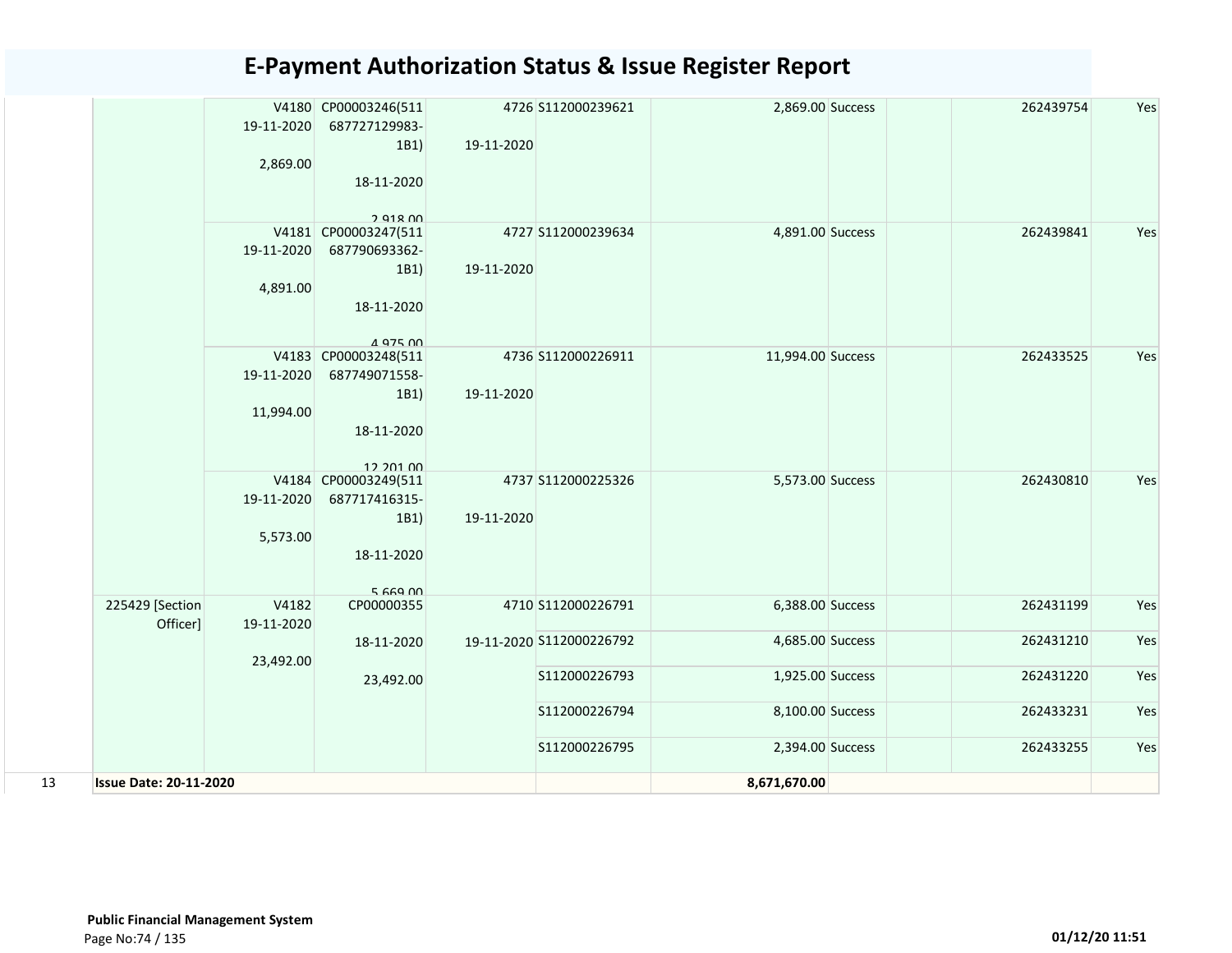| 200880 [Asstt<br>Accounts Officer]                                       | 20-11-2020<br>16,560.00          | V4210 CP00000116(202<br>011003)<br>19-11-2020<br>16 560 00                | 19-11-2020 | 4761 S112000468509 | 16,560.00 Success  | 273139762 | Yes |
|--------------------------------------------------------------------------|----------------------------------|---------------------------------------------------------------------------|------------|--------------------|--------------------|-----------|-----|
| 206886 [Asst<br>Administrative<br>Officer Copyright<br>Office New Delhi] | 20-11-2020<br>55,923.00          | V4189 CP00000084(511<br>687774282356-<br>6B1)<br>17-11-2020<br>69 954 00  | 19-11-2020 | 4712 S112000474391 | 55,923.00 Success  | 273146005 | Yes |
|                                                                          | 20-11-2020<br>235,727.00         | V4190 CP00000085(511<br>687775388674-<br>4B1)<br>17-11-2020<br>264 832 00 | 19-11-2020 | 4718 S112000469980 | 235,727.00 Success | 273142555 | Yes |
|                                                                          | 20-11-2020<br>178,375.00         | V4191 CP00000086(511<br>687775388674-<br>5B1)<br>17-11-2020<br>194 397 00 | 19-11-2020 | 4717 S112000470108 | 178,375.00 Success | 273142849 | Yes |
|                                                                          | V4192<br>20-11-2020<br>3,275.00  | CP00000087<br>18-11-2020<br>3.275.00                                      | 19-11-2020 | 4716 S112000469860 | 3,275.00 Success   | 273140103 | Yes |
|                                                                          | V4193<br>20-11-2020<br>21,755.00 | CP00000088<br>18-11-2020<br>21.755.00                                     | 19-11-2020 | 4715 S112000472161 | 21,755.00 Success  | 273145257 | Yes |
|                                                                          | V4195<br>20-11-2020<br>12,267.00 | CP00000089<br>18-11-2020<br>12.479.00                                     | 19-11-2020 | 4714 S112000472122 | 12,267.00 Success  | 273143126 | Yes |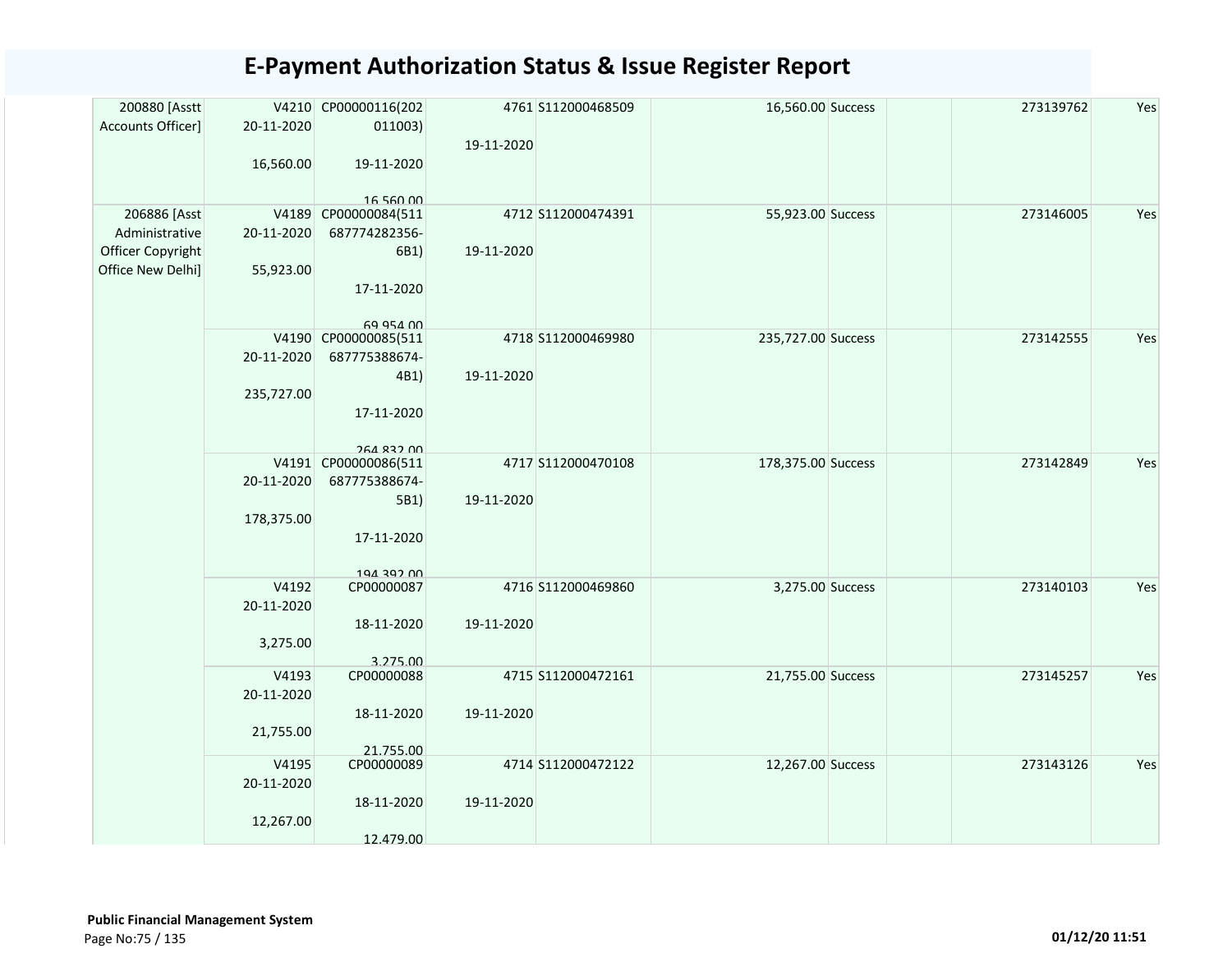|               |            | V4208 CP00000091(EPC              |            | 4711 S112000473878 | 1,422.00 Success  | 273145427 | Yes |
|---------------|------------|-----------------------------------|------------|--------------------|-------------------|-----------|-----|
|               | 20-11-2020 | 2020100001)                       |            |                    |                   |           |     |
|               |            |                                   | 19-11-2020 |                    |                   |           |     |
|               | 1,422.00   | 18-11-2020                        |            |                    |                   |           |     |
|               |            |                                   |            |                    |                   |           |     |
|               |            | 142200                            |            |                    |                   |           |     |
| 225427 [Under | V4188      | CP00003215                        |            | 4660 S112000469936 | 69,904.00 Success | 273142445 | Yes |
| Secretary]    | 20-11-2020 |                                   |            |                    |                   |           |     |
|               |            | 18-11-2020                        | 18-11-2020 |                    |                   |           |     |
|               | 69,904.00  |                                   |            |                    |                   |           |     |
|               |            | 69.904.00<br>V4202 CP00003241(511 |            | 4721 S112000464181 | 15,729.00 Success | 273136772 | Yes |
|               | 20-11-2020 | 687771375961-                     |            |                    |                   |           |     |
|               |            | 1B1)                              | 19-11-2020 |                    |                   |           |     |
|               |            |                                   |            |                    |                   |           |     |
|               | 15,729.00  |                                   |            |                    |                   |           |     |
|               |            | 18-11-2020                        |            |                    |                   |           |     |
|               |            | 16.000.00                         |            |                    |                   |           |     |
|               |            | V4203 CP00003242(511              |            | 4722 S112000464211 | 15,729.00 Success | 273136878 | Yes |
|               | 20-11-2020 | 687731724728-                     |            |                    |                   |           |     |
|               |            | 1B1)                              | 19-11-2020 |                    |                   |           |     |
|               | 15,729.00  |                                   |            |                    |                   |           |     |
|               |            | 18-11-2020                        |            |                    |                   |           |     |
|               |            |                                   |            |                    |                   |           |     |
|               |            | 16 000 00                         |            |                    |                   |           |     |
|               |            | V4204 CP00003243(511              |            | 4723 S112000464223 | 14,746.00 Success | 273139267 | Yes |
|               | 20-11-2020 | 687763763929-                     |            |                    |                   |           |     |
|               |            | 1B1)                              | 19-11-2020 |                    |                   |           |     |
|               | 14,746.00  |                                   |            |                    |                   |           |     |
|               |            | 18-11-2020                        |            |                    |                   |           |     |
|               |            |                                   |            |                    |                   |           |     |
|               |            | 15 000 00                         |            |                    |                   |           |     |
|               |            | V4205 CP00003244(511              |            | 4724 S112000468461 | 38,588.00 Success | 273139381 | Yes |
|               | 20-11-2020 | 687711471245-                     |            |                    |                   |           |     |
|               |            | 1B1)                              | 19-11-2020 |                    |                   |           |     |
|               | 38,588.00  |                                   |            |                    |                   |           |     |
|               |            | 18-11-2020                        |            |                    |                   |           |     |
|               |            |                                   |            |                    |                   |           |     |
|               |            | 30 JUU UU                         |            |                    |                   |           |     |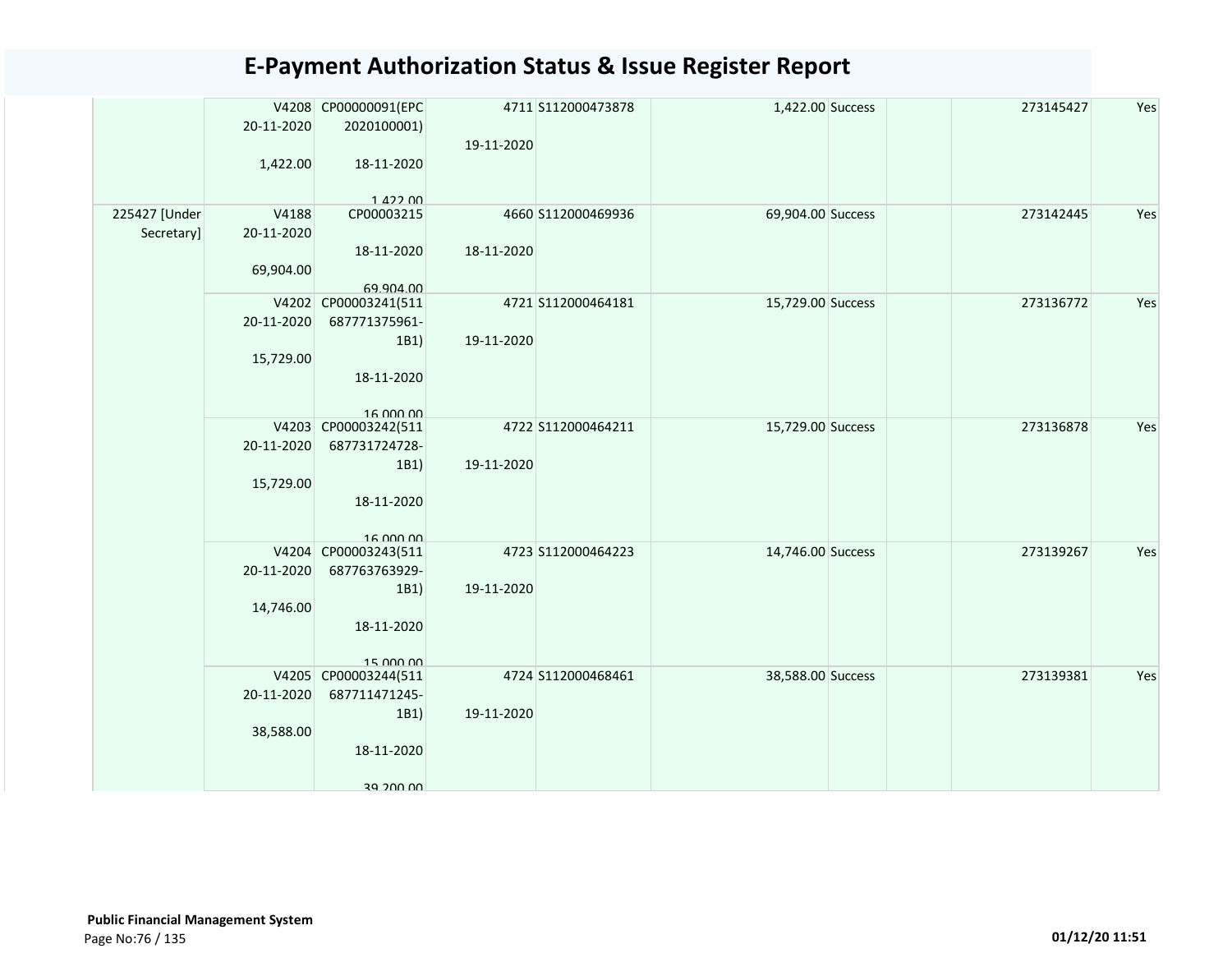|            | V4206 CP00003245(511              |            | 4725 S112000468493 | 4,125.00 Success  | 273139520 | Yes |
|------------|-----------------------------------|------------|--------------------|-------------------|-----------|-----|
| 20-11-2020 | 687738284725-                     |            |                    |                   |           |     |
|            | 1B1)                              | 19-11-2020 |                    |                   |           |     |
| 4,125.00   |                                   |            |                    |                   |           |     |
|            | 18-11-2020                        |            |                    |                   |           |     |
|            |                                   |            |                    |                   |           |     |
|            | $A$ 196 $n$                       |            |                    |                   |           |     |
| V4207      | CP00003257(ELE                    |            | 4703 S112000463760 | 7,917.00 Success  | 273136659 | Yes |
| 20-11-2020 | 2020110025)                       |            |                    |                   |           |     |
|            |                                   | 19-11-2020 |                    |                   |           |     |
| 7,917.00   | 18-11-2020                        |            |                    |                   |           |     |
|            |                                   |            |                    |                   |           |     |
|            | 7 917 00                          |            |                    |                   |           |     |
| V4211      | CP00003203                        |            | 4685 S112000490534 | 3,905.00 Success  | 273346395 | Yes |
| 20-11-2020 |                                   |            |                    |                   |           |     |
|            | 17-11-2020                        | 18-11-2020 |                    |                   |           |     |
| 3,905.00   |                                   |            |                    |                   |           |     |
|            | 3.976.00                          |            |                    |                   |           |     |
| V4212      | CP00003202                        |            | 4684 S112000490484 | 43,674.00 Success | 273344205 | Yes |
| 20-11-2020 |                                   |            |                    |                   |           |     |
|            | 17-11-2020                        | 18-11-2020 |                    |                   |           |     |
| 43,674.00  |                                   |            |                    |                   |           |     |
|            | 43.674.00<br>V4219 CP00003184(511 |            | 4756 S112000612263 | 8,195.00 Success  | 274878783 | Yes |
| 20-11-2020 | 687706313163-                     |            |                    |                   |           |     |
|            | 1B1)                              | 19-11-2020 |                    |                   |           |     |
| 8,195.00   |                                   |            |                    |                   |           |     |
|            | 17-11-2020                        |            |                    |                   |           |     |
|            |                                   |            |                    |                   |           |     |
|            | $R$ 340 00                        |            |                    |                   |           |     |
|            | V4220 CP00003185(511              |            | 4754 S112000614483 | 7,078.00 Success  | 274867874 | Yes |
| 20-11-2020 | 687760812130-                     |            |                    |                   |           |     |
|            | 1B1)                              | 19-11-2020 |                    |                   |           |     |
| 7,078.00   |                                   |            |                    |                   |           |     |
|            | 17-11-2020                        |            |                    |                   |           |     |
|            |                                   |            |                    |                   |           |     |
|            | 7 200 00                          |            |                    |                   |           |     |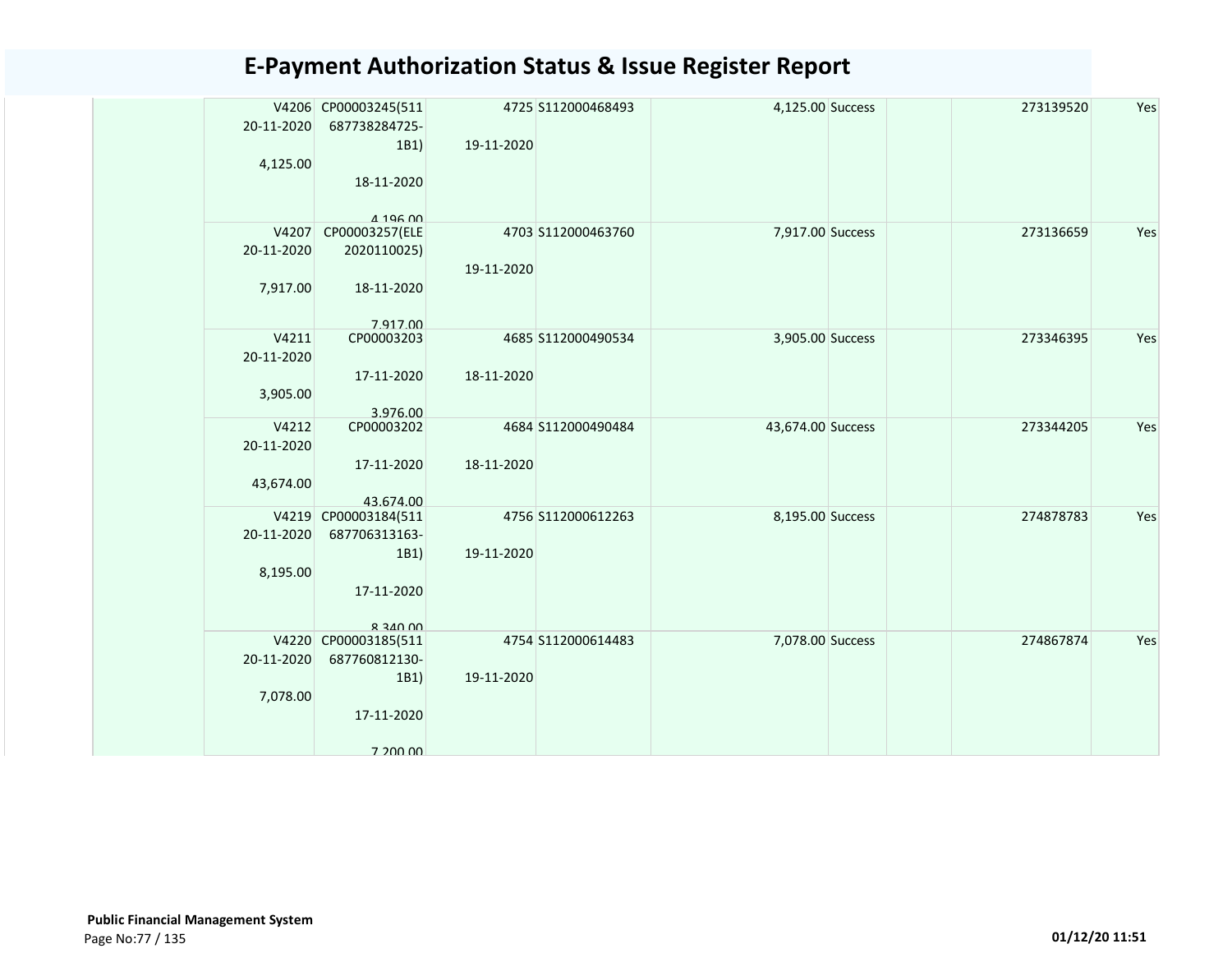| 20-11-2020 | V4221 CP00003186(511<br>687723352971-<br>1B1) | 19-11-2020 | 4755 S112000614619 | 11,797.00 Success | 274878885 | Yes |
|------------|-----------------------------------------------|------------|--------------------|-------------------|-----------|-----|
| 11,797.00  | 17-11-2020                                    |            |                    |                   |           |     |
|            | 12.000.00                                     |            |                    |                   |           |     |
| 20-11-2020 | V4222 CP00003187(511                          |            | 4753 S112000624889 | 5,893.00 Success  | 274867996 | Yes |
|            | 687709951051-                                 |            |                    |                   |           |     |
|            | 1B1)                                          | 19-11-2020 |                    |                   |           |     |
| 5,893.00   |                                               |            |                    |                   |           |     |
|            | 17-11-2020                                    |            |                    |                   |           |     |
|            | 6.000,00                                      |            |                    |                   |           |     |
|            | V4224 CP00003230(511                          |            | 4757 S112000624951 | 1,229.00 Success  | 274879002 | Yes |
| 20-11-2020 | 687786111347-                                 |            |                    |                   |           |     |
|            | 1B1)                                          | 19-11-2020 |                    |                   |           |     |
| 1,229.00   |                                               |            |                    |                   |           |     |
|            | 18-11-2020                                    |            |                    |                   |           |     |
|            |                                               |            |                    |                   |           |     |
|            | 1.25000                                       |            |                    |                   |           |     |
|            | V4225 CP00003237(511                          |            | 4752 S112000612188 | 20,541.00 Success | 274867755 | Yes |
| 20-11-2020 | 687715543269-                                 |            |                    |                   |           |     |
|            | 1B1)                                          | 19-11-2020 |                    |                   |           |     |
| 20,541.00  |                                               |            |                    |                   |           |     |
|            | 18-11-2020                                    |            |                    |                   |           |     |
|            | 20 895 DD                                     |            |                    |                   |           |     |
|            | V4226 CP00003232(511                          |            | 4749 S112000670372 | 15,728.00 Success | 275106774 | Yes |
| 20-11-2020 | 687782660278-                                 |            |                    |                   |           |     |
|            | 1B1)                                          | 19-11-2020 |                    |                   |           |     |
| 15,728.00  |                                               |            |                    |                   |           |     |
|            | 18-11-2020                                    |            |                    |                   |           |     |
|            |                                               |            |                    |                   |           |     |
|            | 15 999 00                                     |            | 4748 S112000670299 | 4,862.00 Success  | 275106389 | Yes |
| 20-11-2020 | V4227 CP00003234(511<br>687741758612-         |            |                    |                   |           |     |
|            | 1B1)                                          | 19-11-2020 |                    |                   |           |     |
| 4,862.00   |                                               |            |                    |                   |           |     |
|            | 18-11-2020                                    |            |                    |                   |           |     |
|            |                                               |            |                    |                   |           |     |
|            | 4 950 00                                      |            |                    |                   |           |     |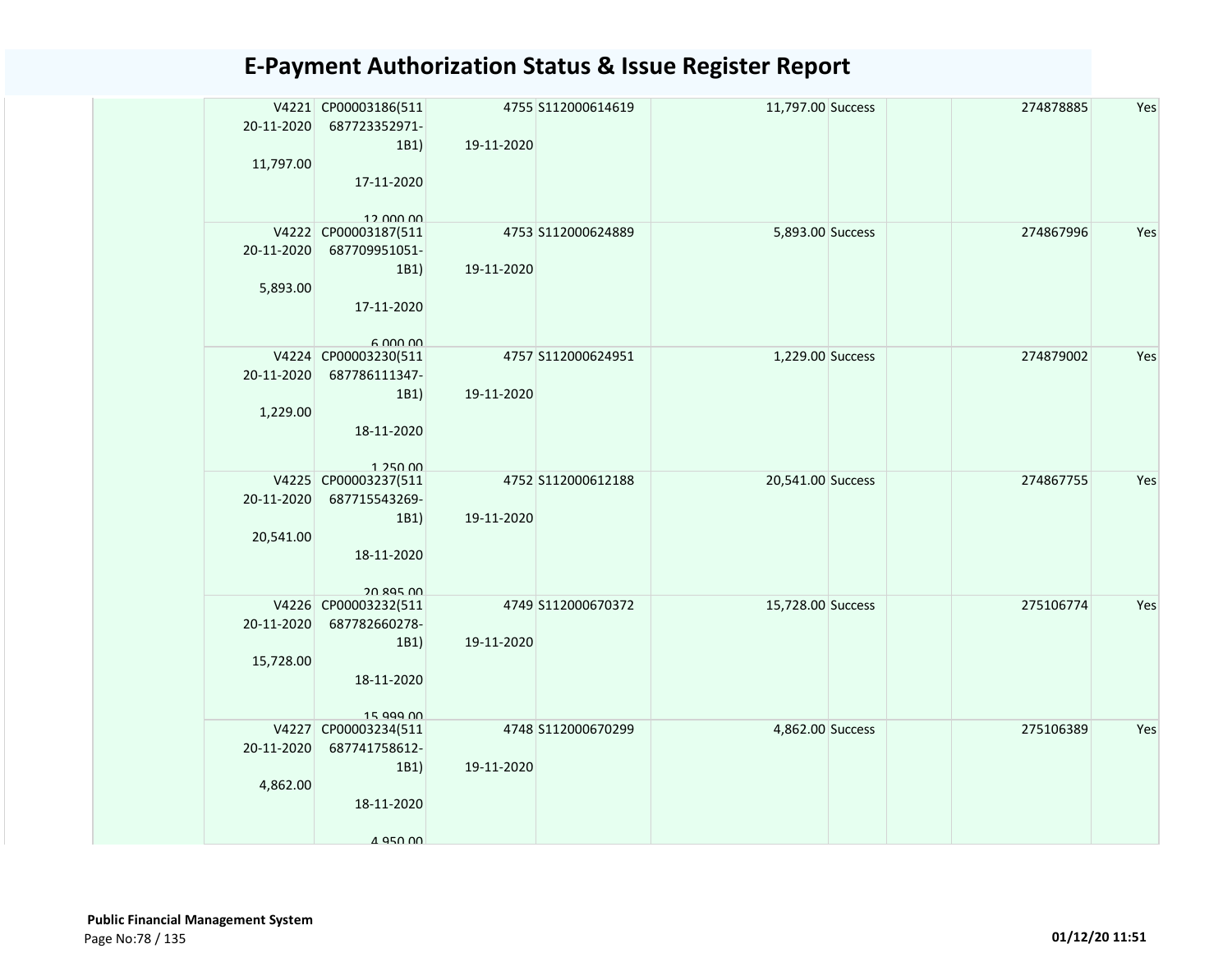| 20-11-2020 | V4228 CP00003235(511<br>687799383424- |            | 4750 S112000670396 |                    | 934.00 Success | 275106955 | Yes |
|------------|---------------------------------------|------------|--------------------|--------------------|----------------|-----------|-----|
| 934.00     | 1B1)                                  | 19-11-2020 |                    |                    |                |           |     |
|            | 18-11-2020                            |            |                    |                    |                |           |     |
|            | 950 00                                |            |                    |                    |                |           |     |
|            | V4229 CP00003236(511                  |            | 4751 S112000670346 | 10,654.00 Success  |                | 275106604 | Yes |
| 20-11-2020 | 687766394734-                         |            |                    |                    |                |           |     |
|            | 1B1)                                  | 19-11-2020 |                    |                    |                |           |     |
| 10,654.00  |                                       |            |                    |                    |                |           |     |
|            | 18-11-2020                            |            |                    |                    |                |           |     |
|            | 10 838 00                             |            |                    |                    |                |           |     |
|            | V4230 CP00003228(511                  |            | 4745 S112000745756 | 13,271.00 Success  |                | 275189655 | Yes |
| 20-11-2020 | 687794025424-                         |            |                    |                    |                |           |     |
|            | 1B1)                                  | 19-11-2020 |                    |                    |                |           |     |
| 13,271.00  |                                       |            |                    |                    |                |           |     |
|            | 18-11-2020                            |            |                    |                    |                |           |     |
|            |                                       |            |                    |                    |                |           |     |
|            | 12 500 00<br>V4231 CP00003229(511     |            | 4746 S112000745717 | 3,536.00 Success   |                | 275189441 | Yes |
| 20-11-2020 | 687764946514-                         |            |                    |                    |                |           |     |
|            | 1B1)                                  | 19-11-2020 |                    |                    |                |           |     |
| 3,536.00   |                                       |            |                    |                    |                |           |     |
|            | 18-11-2020                            |            |                    |                    |                |           |     |
|            |                                       |            |                    |                    |                |           |     |
|            | 3.600.00                              |            |                    |                    |                |           |     |
|            | V4232 CP00003231(511                  |            | 4747 S112000745627 | 178,244.00 Success |                | 275189333 | Yes |
| 20-11-2020 | 687752251797-                         |            |                    |                    |                |           |     |
| 178,244.00 | 1B1)                                  | 19-11-2020 |                    |                    |                |           |     |
|            | 18-11-2020                            |            |                    |                    |                |           |     |
|            |                                       |            |                    |                    |                |           |     |
|            | 181 485 00                            |            |                    |                    |                |           |     |
|            | V4233 CP00003256(511                  |            | 4744 S112000745727 | 3,821.00 Success   |                | 275189548 | Yes |
| 20-11-2020 | 687752698438-                         |            |                    |                    |                |           |     |
|            | 1B1)                                  | 19-11-2020 |                    |                    |                |           |     |
| 3,821.00   |                                       |            |                    |                    |                |           |     |
|            | 18-11-2020                            |            |                    |                    |                |           |     |
|            |                                       |            |                    |                    |                |           |     |
|            | 3 887 00                              |            |                    |                    |                |           |     |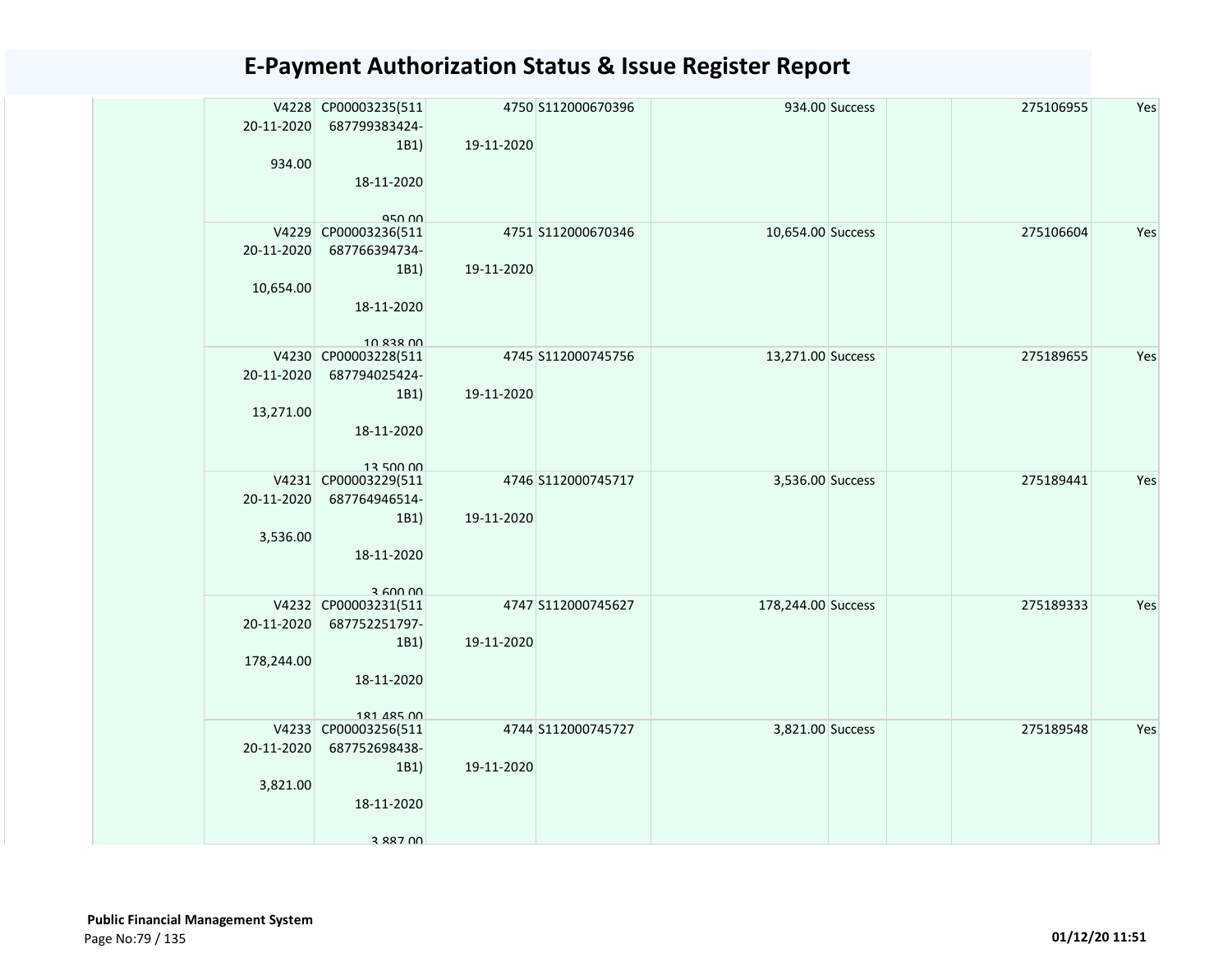| 20-11-2020 | V4234 CP00003250(511<br>687741387105-<br>1B1) | 19-11-2020 | 4738 S112000778734 | 3,819.00 Success  | 275513981 | Yes |
|------------|-----------------------------------------------|------------|--------------------|-------------------|-----------|-----|
| 3,819.00   | 18-11-2020                                    |            |                    |                   |           |     |
|            | 3 885 NO<br>V4235 CP00003251(511              |            | 4739 S112000778768 | 19,460.00 Success | 275514078 | Yes |
| 20-11-2020 | 687779237517-                                 |            |                    |                   |           |     |
|            | 1B1)                                          | 19-11-2020 |                    |                   |           |     |
| 19,460.00  |                                               |            |                    |                   |           |     |
|            | 18-11-2020                                    |            |                    |                   |           |     |
|            | 19 796 00                                     |            |                    |                   |           |     |
|            | V4236 CP00003252(511                          |            | 4740 S112000753855 | 4,963.00 Success  | 275513882 | Yes |
| 20-11-2020 | 687745541684-                                 |            |                    |                   |           |     |
|            | 1B1)                                          | 19-11-2020 |                    |                   |           |     |
| 4,963.00   |                                               |            |                    |                   |           |     |
|            | 18-11-2020                                    |            |                    |                   |           |     |
|            | 5.049.00                                      |            |                    |                   |           |     |
|            | V4237 CP00003253(511                          |            | 4741 S112000753866 | 4,963.00 Success  | 275520734 | Yes |
| 20-11-2020 | 687755801366-                                 |            |                    |                   |           |     |
|            | 1B1)                                          | 19-11-2020 |                    |                   |           |     |
| 4,963.00   | 18-11-2020                                    |            |                    |                   |           |     |
|            |                                               |            |                    |                   |           |     |
|            | 5.049.00                                      |            |                    |                   |           |     |
|            | V4238 CP00003254(511                          |            | 4742 S112000753920 | 4,963.00 Success  | 275520846 | Yes |
| 20-11-2020 | 687767806389-                                 |            |                    |                   |           |     |
| 4,963.00   | 1B1)                                          | 19-11-2020 |                    |                   |           |     |
|            | 18-11-2020                                    |            |                    |                   |           |     |
|            |                                               |            |                    |                   |           |     |
|            | 5.049.00                                      |            |                    |                   |           |     |
|            | V4239 CP00003255(511                          |            | 4743 S112000753935 | 3,819.00 Success  | 275520928 | Yes |
| 20-11-2020 | 687768224636-                                 | 19-11-2020 |                    |                   |           |     |
| 3,819.00   | 1B1)                                          |            |                    |                   |           |     |
|            | 18-11-2020                                    |            |                    |                   |           |     |
|            |                                               |            |                    |                   |           |     |
|            | 3 885 NO                                      |            |                    |                   |           |     |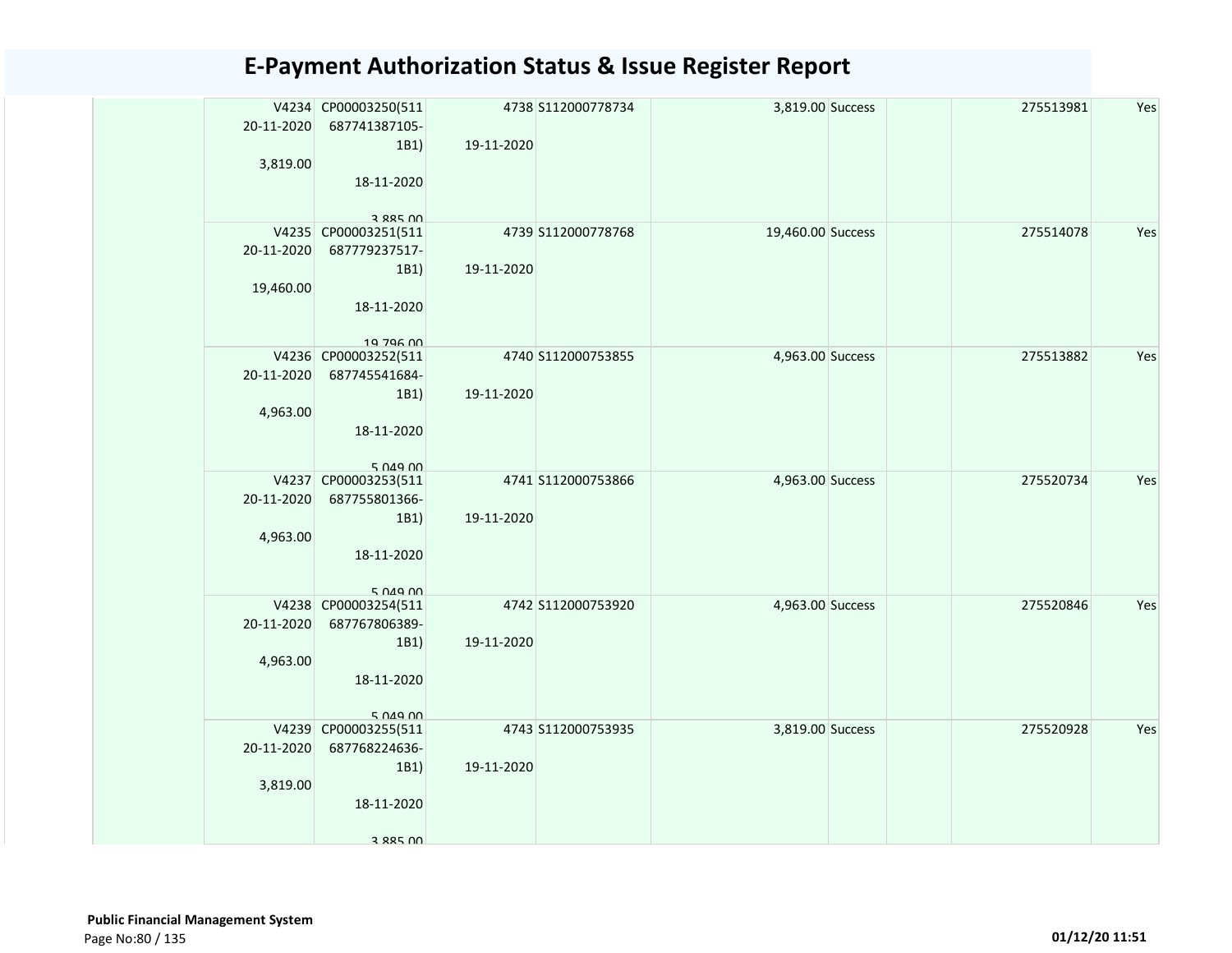|                             | 20-11-2020          | V4240 CP00003266(GPF<br>$_2$ 02011143) | 20-11-2020 | 4764 S112000750233             | 50,000.00 Success                      | 275513779              | Yes        |
|-----------------------------|---------------------|----------------------------------------|------------|--------------------------------|----------------------------------------|------------------------|------------|
|                             | 50,000.00           | 19-11-2020<br>50.000.00                |            |                                |                                        |                        |            |
| 225428 [Section<br>Officer] | V4187<br>20-11-2020 | CP00000274<br>12-11-2020               | 19-11-2020 | 4702 S112000459730             | 10,749.00 Success                      | 273136540              | Yes        |
|                             | 10,749.00           | 10.749.00                              |            |                                |                                        |                        |            |
|                             | V4194<br>20-11-2020 | CP00000282(202<br>011006)              | 19-11-2020 | 4708 S112000459603             | 40,514.00 Success                      | 351726363              | Yes        |
|                             | 40,514.00           | 18-11-2020<br>41 594 00                |            |                                |                                        |                        |            |
|                             | 20-11-2020          | V4196 CP00000283(202<br>011003)        |            | 4706 S112000457872             | 79,914.00 Success                      | 351726351              | Yes        |
|                             | 390,924.00          | 18-11-2020                             |            | 19-11-2020 S112000457873       | 88,704.00 Success                      | 351726353              | Yes        |
|                             |                     | 651,462.00                             |            | S112000457874                  | 59,743.00 Success                      | 351726354              | Yes        |
|                             |                     |                                        |            | S112000457875                  | 50,385.00 Success                      | 351726355              | Yes        |
|                             |                     |                                        |            | S112000457876<br>S112000457877 | 52,004.00 Success<br>60,174.00 Success | 351726356<br>351726357 | Yes<br>Yes |
|                             |                     | V4197 CP00000284(202                   |            | 4707 S112000457997             | 25,214.00 Success                      | 351726359              | Yes        |
|                             | 20-11-2020          | 011004)                                |            | 19-11-2020 S112000457998       | 36,652.00 Success                      | 351726361              | Yes        |
|                             | 61.866.00           | 18-11-2020<br>V4198 CP00000285(202     |            | 4709 S112000459668             | 42,307.00 Success                      | 351726365              | Yes        |
|                             | 20-11-2020          | 011005)                                |            | 19-11-2020 S112000459669       | 8,896.00 Success                       | 351726366              | Yes        |
|                             | 306,578.00          | 18-11-2020                             |            | S112000459670                  | 12,234.00 Success                      | 351726367              | Yes        |
|                             |                     | 528,822.00                             |            | S112000459671                  | 33,282.00 Success                      | 351726368              | Yes        |
|                             |                     |                                        |            | S112000459672                  | 43,057.00 Success                      | 351726369              | Yes        |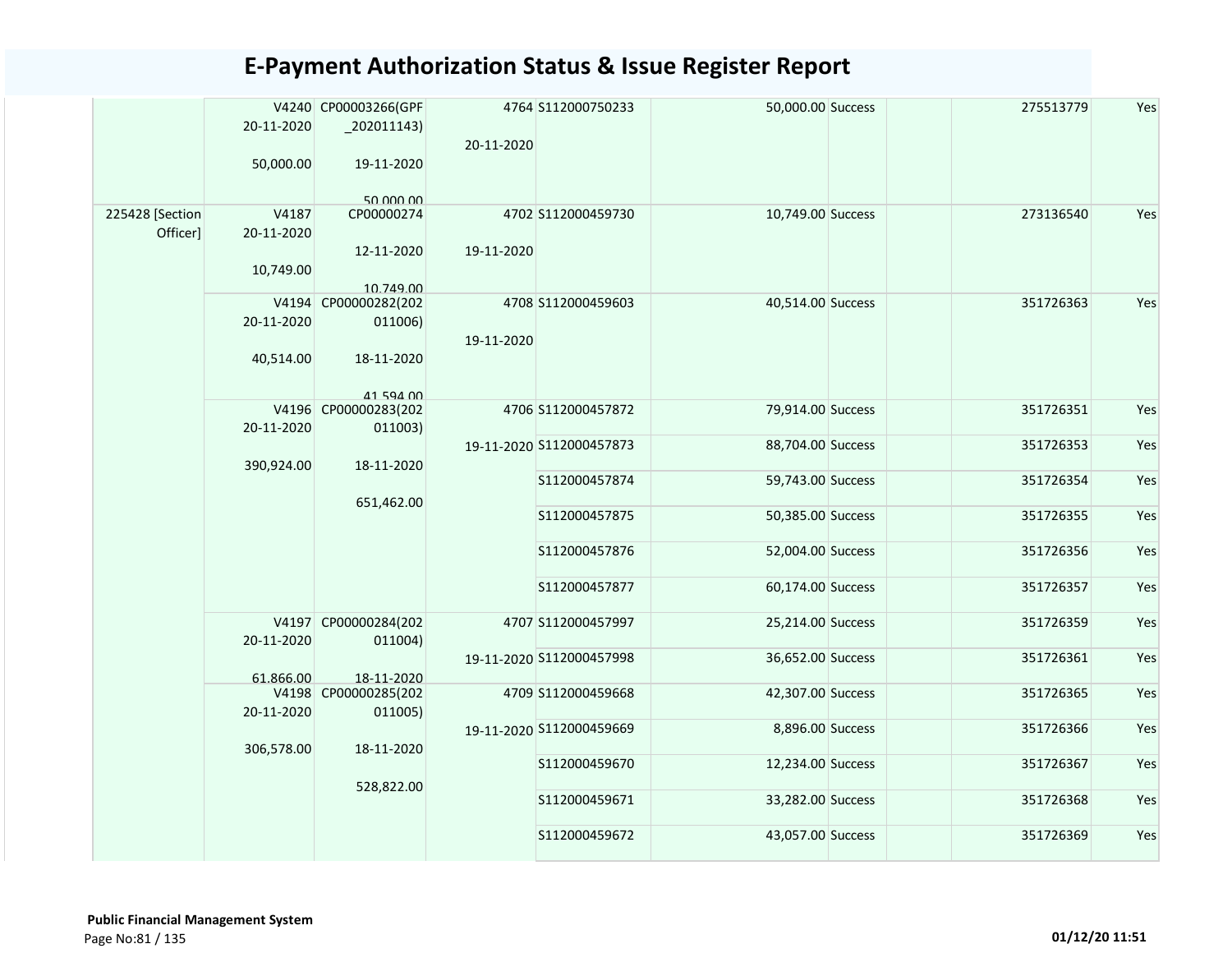|  |                            |                                 |               | S112000459673            | 37,057.00 Success  | 351726370 | Yes |
|--|----------------------------|---------------------------------|---------------|--------------------------|--------------------|-----------|-----|
|  |                            |                                 |               | S112000459674            | 20,833.00 Success  | 351726371 | Yes |
|  |                            |                                 |               | S112000459675            | 42,328.00 Success  | 351726372 | Yes |
|  |                            |                                 |               | S112000459676            | 34,462.00 Success  | 351726373 | Yes |
|  |                            |                                 |               | S112000459677            | 32,122.00 Success  | 351726374 | Yes |
|  | 20-11-2020                 | V4199 CP00000286(202<br>011001) |               | 4705 S112000457835       | 34,532.00 Success  | 351726332 | Yes |
|  | 18-11-2020<br>1,240,270.00 |                                 |               | 19-11-2020 S112000457836 | 91,488.00 Success  | 351726333 | Yes |
|  |                            |                                 | S112000457837 | 166,438.00 Success       | 351726334          | Yes       |     |
|  |                            | 2,114,635.00                    |               | S112000457838            | 139,292.00 Success | 351726335 | Yes |
|  |                            |                                 |               | S112000457839            | 34,155.00 Success  | 351726337 | Yes |
|  |                            |                                 |               | S112000457840            | 86,034.00 Success  | 351726338 | Yes |
|  |                            |                                 |               | S112000457841            | 86,050.00 Success  | 351726339 | Yes |
|  |                            |                                 |               | S112000457842            | 92,427.00 Success  | 351726341 | Yes |
|  |                            |                                 |               | S112000457843            | 118,601.00 Success | 351726342 | Yes |
|  |                            |                                 |               | S112000457844            | 81,865.00 Success  | 351726347 | Yes |
|  |                            |                                 |               | S112000457845            | 164,194.00 Success | 351726348 | Yes |
|  |                            |                                 |               | S112000457846            | 145,194.00 Success | 351726349 | Yes |
|  | 20-11-2020                 | V4200 CP00000287(202<br>011002) |               | 4704 S112000472077       | 82,755.00 Success  | 351726378 | Yes |
|  | 421,076.00                 | 18-11-2020                      |               | 19-11-2020 S112000472078 | 52,423.00 Success  | 351726381 | Yes |
|  |                            | 496,524.00                      |               | S112000472079            | 85,082.00 Success  | 351726382 | Yes |
|  |                            |                                 | S112000472080 | 42,205.00 Success        | 351726383          | Yes       |     |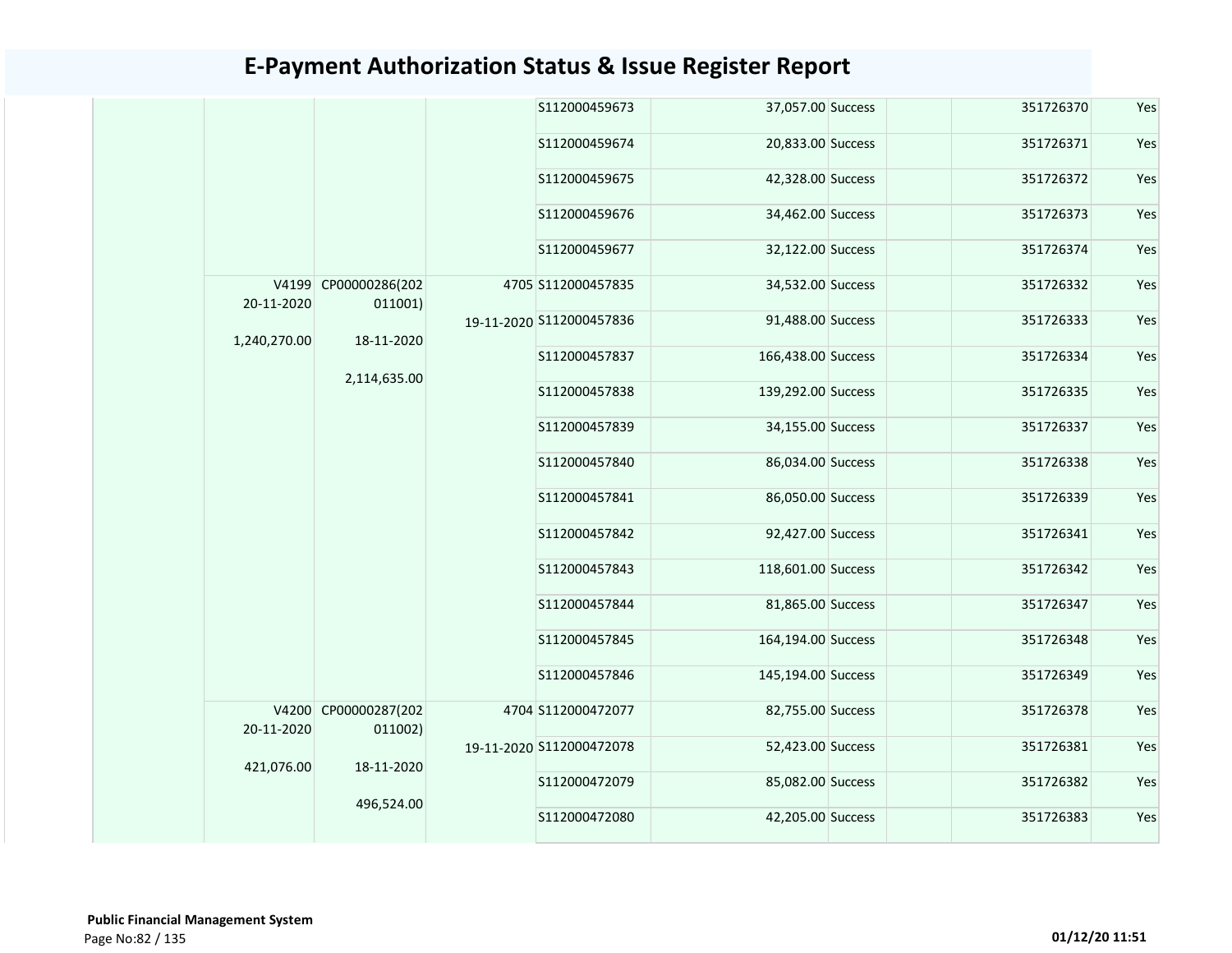|                             |                     |                                       |            | S112000472081      | 44,144.00 Success   |                | 351726384        | Yes |
|-----------------------------|---------------------|---------------------------------------|------------|--------------------|---------------------|----------------|------------------|-----|
|                             |                     |                                       |            | S112000472082      | 114,467.00 Success  |                | 351726385        | Yes |
|                             | V4201<br>20-11-2020 | CP00000288<br>18-11-2020              | 19-11-2020 | 4701 S112000469897 | 50,000.00 Success   |                | 273153759        | Yes |
|                             | 50,000.00           | 50.000.00                             |            |                    |                     |                |                  |     |
|                             | V4259<br>20-11-2020 | CP00000292                            |            | 4781 S112000923173 |                     | 213.00 Success | 276302904        | Yes |
|                             | 213.00              | 20-11-2020<br>213.00                  | 20-11-2020 |                    |                     |                |                  |     |
| 225429 [Section<br>Officer] | V4241<br>20-11-2020 | CP00000331                            |            | 4762 S112000745559 | 1,984,554.00 Issued |                | CBINH20336052513 | Yes |
|                             | 1,984,554.00        | 13-11-2020<br>1.984.554.00            | 20-11-2020 |                    |                     |                |                  |     |
|                             | V4242<br>20-11-2020 | CP00000332                            |            | 4763 S112000745582 | 2,021,624.00 Issued |                | CBINH20336052514 | Yes |
|                             | 2,021,624.00        | 13-11-2020<br>2.021.624.00            | 20-11-2020 |                    |                     |                |                  |     |
|                             | 20-11-2020          | V4243 CP00000338(511<br>687773736795- |            | 4780 S112000913351 | 12,498.00 Success   |                | 276302244        | Yes |
|                             | 12,498.00           | 1B1)<br>16-11-2020                    | 20-11-2020 |                    |                     |                |                  |     |
|                             |                     | 12 498 00                             |            |                    |                     |                |                  |     |
|                             | 20-11-2020          | V4244 CP00000339(511<br>687786208243- |            | 4779 S112000913383 | 2,600.00 Success    |                | 276302296        | Yes |
|                             | 2,600.00            | 1B1)<br>16-11-2020                    | 20-11-2020 |                    |                     |                |                  |     |
|                             |                     | 2.600.00                              |            |                    |                     |                |                  |     |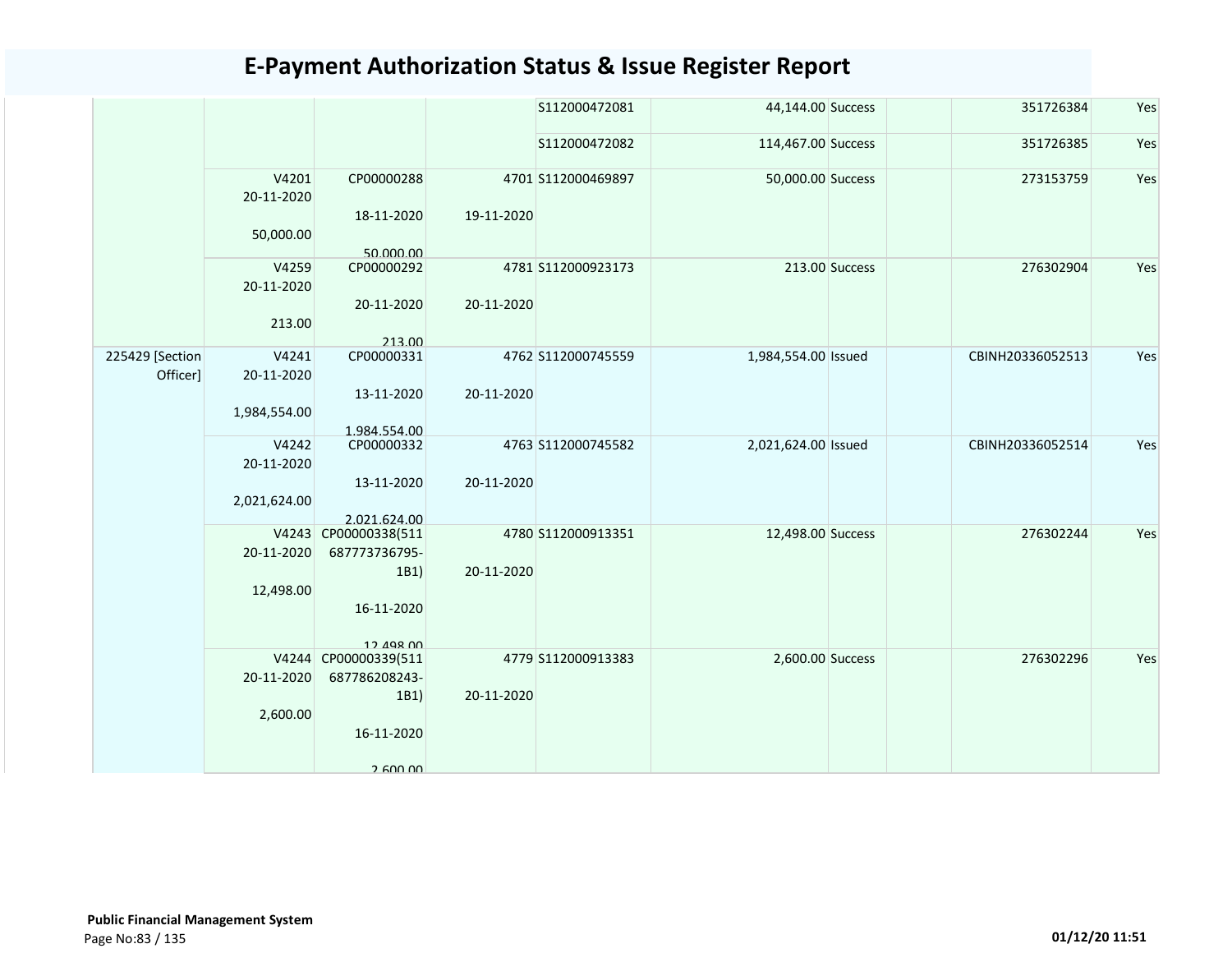| 20-11-2020 | V4245 CP00000340(511<br>687787576441- |            | 4778 S112000913413 | 21,384.00 Success | 276307773 | Yes |
|------------|---------------------------------------|------------|--------------------|-------------------|-----------|-----|
|            | 1B1)                                  | 20-11-2020 |                    |                   |           |     |
| 21,384.00  |                                       |            |                    |                   |           |     |
|            | 16-11-2020                            |            |                    |                   |           |     |
|            |                                       |            |                    |                   |           |     |
|            | <b>21 384 00</b>                      |            |                    |                   |           |     |
|            | V4246 CP00000341(511                  |            | 4777 S112000917183 | 2,800.00 Success  | 276302361 | Yes |
| 20-11-2020 | 687791855764-                         |            |                    |                   |           |     |
| 2,800.00   | 1B1)                                  | 20-11-2020 |                    |                   |           |     |
|            | 16-11-2020                            |            |                    |                   |           |     |
|            |                                       |            |                    |                   |           |     |
|            | 2.800.00                              |            |                    |                   |           |     |
|            | V4247 CP00000342(511                  |            | 4767 S112000921621 | 1,000.00 Success  | 276302855 | Yes |
| 20-11-2020 | 687711067445-                         |            |                    |                   |           |     |
|            | 1B1)                                  | 20-11-2020 |                    |                   |           |     |
| 1,000.00   |                                       |            |                    |                   |           |     |
|            | 16-11-2020                            |            |                    |                   |           |     |
|            | 1.000.00                              |            |                    |                   |           |     |
|            | V4248 CP00000343(511                  |            | 4768 S112000921602 | 4,550.00 Success  | 276302803 | Yes |
| 20-11-2020 | 687781420764-                         |            |                    |                   |           |     |
|            | 1B1)                                  | 20-11-2020 |                    |                   |           |     |
| 4,550.00   |                                       |            |                    |                   |           |     |
|            | 16-11-2020                            |            |                    |                   |           |     |
|            |                                       |            |                    |                   |           |     |
|            | 4550 00<br>V4249 CP00000344(511       |            | 4769 S112000921565 | 3,749.00 Success  | 276302748 | Yes |
| 20-11-2020 | 687753691666-                         |            |                    |                   |           |     |
|            | 1B1)                                  | 20-11-2020 |                    |                   |           |     |
| 3,749.00   |                                       |            |                    |                   |           |     |
|            | 16-11-2020                            |            |                    |                   |           |     |
|            |                                       |            |                    |                   |           |     |
|            | 3 749 00<br>V4250 CP00000345(511      |            | 4770 S112000921534 | 2,969.00 Success  | 276302695 | Yes |
| 20-11-2020 | 687762544946-                         |            |                    |                   |           |     |
|            | 1B1)                                  | 20-11-2020 |                    |                   |           |     |
| 2,969.00   |                                       |            |                    |                   |           |     |
|            | 16-11-2020                            |            |                    |                   |           |     |
|            |                                       |            |                    |                   |           |     |
|            | 2 969 N                               |            |                    |                   |           |     |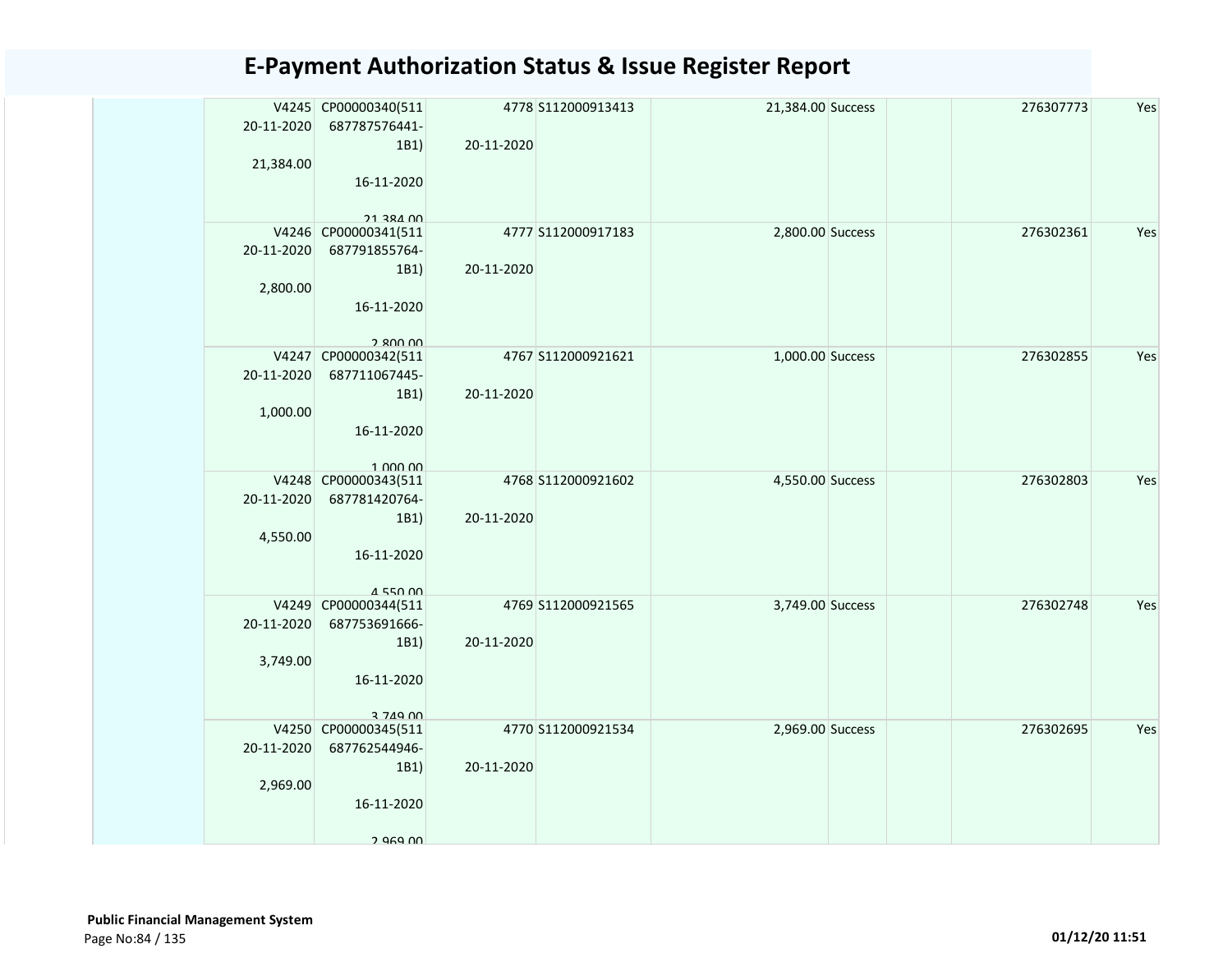| 20-11-2020 | V4251 CP00000346(511<br>687751855966- |            | 4771 S112000921470 | 2,399.00 Success | 276302637 | Yes |
|------------|---------------------------------------|------------|--------------------|------------------|-----------|-----|
|            | 1B1)                                  | 20-11-2020 |                    |                  |           |     |
| 2,399.00   |                                       |            |                    |                  |           |     |
|            | 16-11-2020                            |            |                    |                  |           |     |
|            |                                       |            |                    |                  |           |     |
|            | 2 300 UU                              |            |                    | 600.00 Success   |           | Yes |
| 20-11-2020 | V4252 CP00000347(511<br>687712985534- |            | 4772 S112000921394 |                  | 276307825 |     |
|            | 1B1)                                  | 20-11-2020 |                    |                  |           |     |
| 600.00     |                                       |            |                    |                  |           |     |
|            | 16-11-2020                            |            |                    |                  |           |     |
|            |                                       |            |                    |                  |           |     |
|            | 600.00                                |            |                    |                  |           |     |
|            | V4253 CP00000348(511                  |            | 4773 S112000917612 | 1,150.00 Success | 276302514 | Yes |
| 20-11-2020 | 687714229800-                         |            |                    |                  |           |     |
|            | 1B1)                                  | 20-11-2020 |                    |                  |           |     |
| 1,150.00   |                                       |            |                    |                  |           |     |
|            | 16-11-2020                            |            |                    |                  |           |     |
|            | 115000                                |            |                    |                  |           |     |
|            | V4254 CP00000349(511                  |            | 4774 S112000921329 | 1,240.00 Success | 276302577 | Yes |
| 20-11-2020 | 687704378679-                         |            |                    |                  |           |     |
|            | 1B1)                                  | 20-11-2020 |                    |                  |           |     |
| 1,240.00   |                                       |            |                    |                  |           |     |
|            | 16-11-2020                            |            |                    |                  |           |     |
|            | 1.240.00                              |            |                    |                  |           |     |
|            | V4255 CP00000350(511                  |            | 4775 S112000917482 | 1,980.00 Success | 276302460 | Yes |
| 20-11-2020 | 687705257302-                         |            |                    |                  |           |     |
|            | 1B1)                                  | 20-11-2020 |                    |                  |           |     |
| 1,980.00   |                                       |            |                    |                  |           |     |
|            | 16-11-2020                            |            |                    |                  |           |     |
|            | 1 980 00                              |            |                    |                  |           |     |
|            | V4256 CP00000351(511                  |            | 4776 S112000917471 | 1,000.00 Success | 276302405 | Yes |
| 20-11-2020 | 687785292136-                         |            |                    |                  |           |     |
|            | 1B1)                                  | 20-11-2020 |                    |                  |           |     |
| 1,000.00   |                                       |            |                    |                  |           |     |
|            | 16-11-2020                            |            |                    |                  |           |     |
|            |                                       |            |                    |                  |           |     |
|            | 1 000 00                              |            |                    |                  |           |     |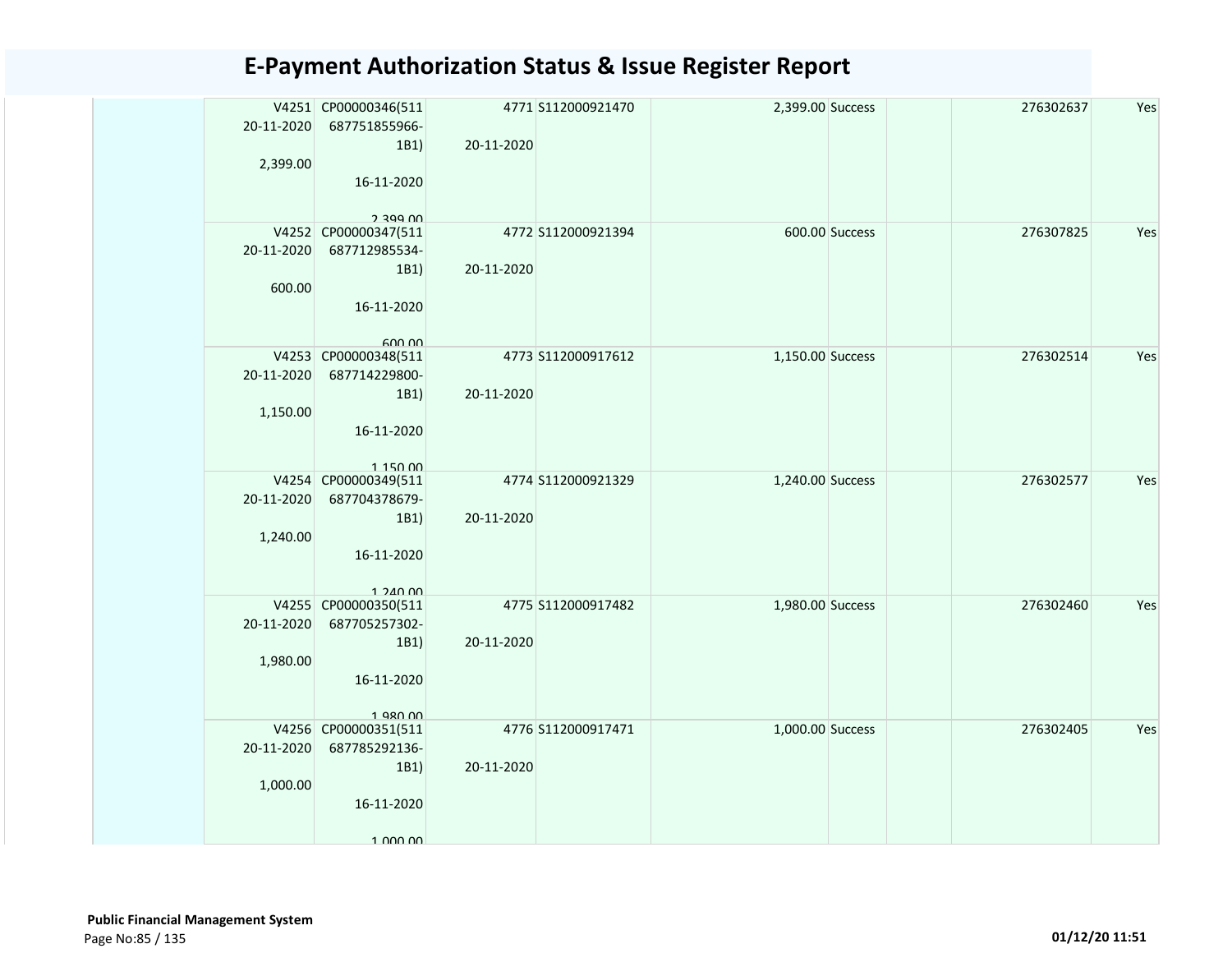|                   | V4257      | CP00000357             |            | 4766 S112000859976 | 12,674.00 Success  |                | 276307714 | Yes |
|-------------------|------------|------------------------|------------|--------------------|--------------------|----------------|-----------|-----|
|                   | 20-11-2020 |                        |            |                    |                    |                |           |     |
|                   |            | 19-11-2020             | 20-11-2020 |                    |                    |                |           |     |
|                   | 12,674.00  |                        |            |                    |                    |                |           |     |
|                   |            | 12.674.00              |            |                    |                    |                |           |     |
|                   | V4258      | CP00000356             |            | 4765 S112000856327 | 790,770.00 Success |                | 276299204 | Yes |
|                   | 20-11-2020 |                        |            |                    |                    |                |           |     |
|                   |            | 19-11-2020             | 20-11-2020 |                    |                    |                |           |     |
|                   | 790,770.00 |                        |            |                    |                    |                |           |     |
|                   |            | 790.770.00             |            |                    |                    |                |           |     |
| 225438 [Asstt     | V4209      | CP00000294             |            | 4758 S112000474367 |                    | 150.00 Success | 273145823 | Yes |
| Accounts Officer] |            |                        |            |                    |                    |                |           |     |
|                   | 20-11-2020 |                        |            |                    |                    |                |           |     |
|                   |            | 19-11-2020             | 19-11-2020 |                    |                    |                |           |     |
|                   | 150.00     |                        |            |                    |                    |                |           |     |
|                   |            | 150.00                 |            |                    |                    |                |           |     |
|                   | V4213      | CP00000286             |            | 4691 S112000496438 | 124,467.00 Success |                | 273347356 | Yes |
|                   | 20-11-2020 |                        |            |                    |                    |                |           |     |
|                   |            | 17-11-2020             | 18-11-2020 |                    |                    |                |           |     |
|                   | 124,467.00 |                        |            |                    |                    |                |           |     |
|                   |            | 129.242.00             |            |                    |                    |                |           |     |
|                   | V4214      | CP00000289             |            | 4698 S112000491872 | 6,973.00 Success   |                | 273346785 | Yes |
|                   | 20-11-2020 |                        |            |                    |                    |                |           |     |
|                   |            | 17-11-2020             | 18-11-2020 |                    |                    |                |           |     |
|                   |            |                        |            |                    |                    |                |           |     |
|                   | 6,973.00   |                        |            |                    |                    |                |           |     |
|                   |            | 6.973.00               |            |                    |                    |                |           |     |
|                   | V4215      | CP00000288             |            | 4699 S112000491794 | 5,900.00 Success   |                | 273346583 | Yes |
|                   | 20-11-2020 |                        |            |                    |                    |                |           |     |
|                   |            | 17-11-2020             | 18-11-2020 |                    |                    |                |           |     |
|                   | 5,900.00   |                        |            |                    |                    |                |           |     |
|                   |            | 5.900.00               |            |                    |                    |                |           |     |
|                   | V4216      | CP00000287             |            | 4694 S112000496004 | 3,422.00 Success   |                | 273347139 | Yes |
|                   | 20-11-2020 |                        |            |                    |                    |                |           |     |
|                   |            | 17-11-2020             | 18-11-2020 |                    |                    |                |           |     |
|                   | 3,422.00   |                        |            |                    |                    |                |           |     |
|                   |            |                        |            |                    |                    |                |           |     |
|                   | V4217      | 3.422.00<br>CP00000291 |            | 4697 S112000495910 |                    | 820.00 Success | 273346955 | Yes |
|                   |            |                        |            |                    |                    |                |           |     |
|                   | 20-11-2020 |                        |            |                    |                    |                |           |     |
|                   |            | 18-11-2020             | 18-11-2020 |                    |                    |                |           |     |
|                   | 820.00     |                        |            |                    |                    |                |           |     |
|                   |            | 820.00                 |            |                    |                    |                |           |     |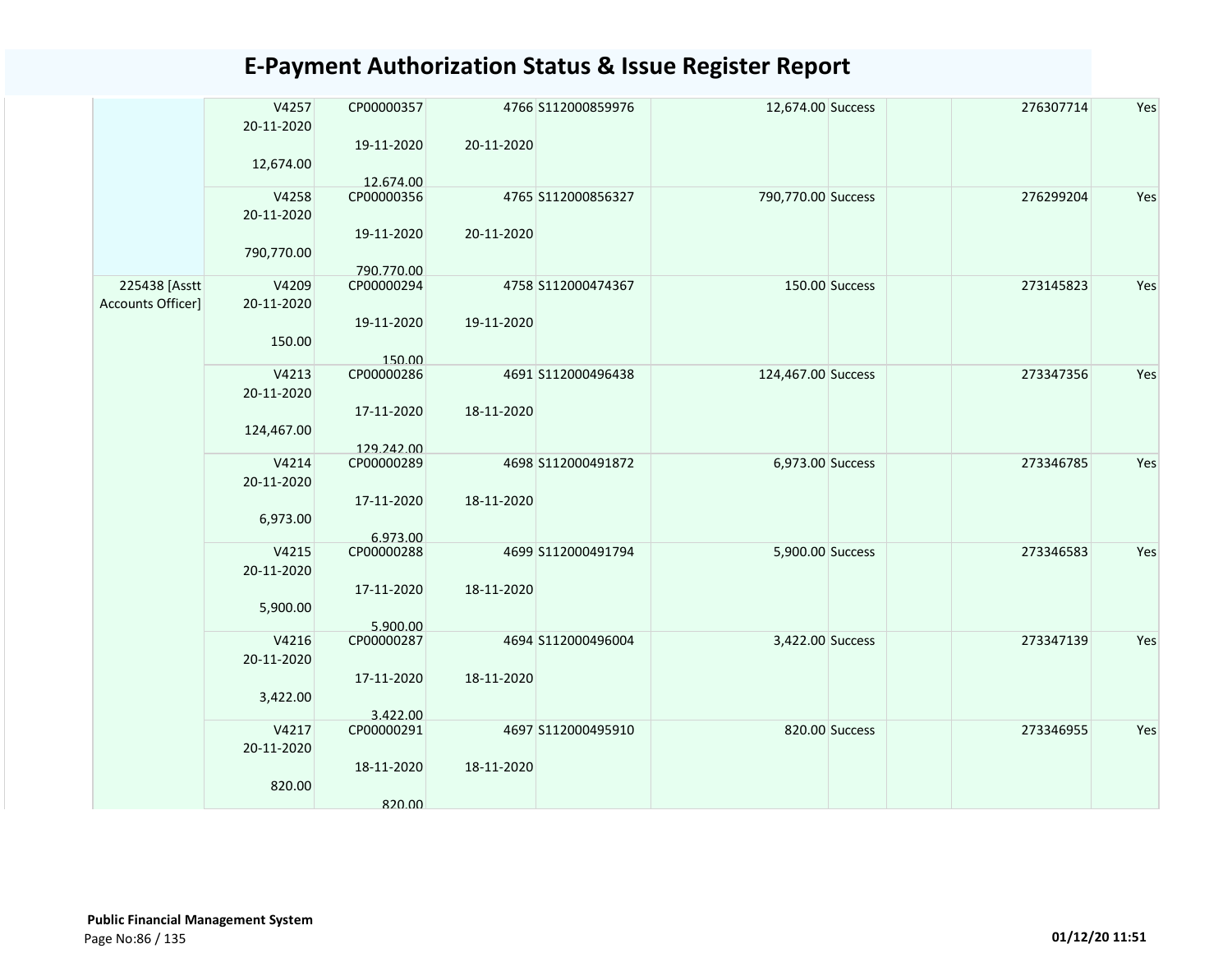|    |                                    | V4218<br>20-11-2020<br>150.00    | CP00000293<br>18-11-2020<br>150.00    | 19-11-2020    | 4719 S112000500435             |                                        | 150.00 Success | 273347688              | Yes        |
|----|------------------------------------|----------------------------------|---------------------------------------|---------------|--------------------------------|----------------------------------------|----------------|------------------------|------------|
|    |                                    | V4223<br>20-11-2020<br>20,666.00 | CP00000292<br>18-11-2020<br>22.962.00 | 18-11-2020    | 4695 S112000626559             | 20,666.00 Success                      |                | 274879123              | Yes        |
| 14 | <b>Issue Date: 25-11-2020</b>      |                                  |                                       |               |                                | 46,742,839.00                          |                |                        |            |
|    | 200880 [Asstt<br>Accounts Officer] | 25-11-2020                       | V4265 CP00000117(202<br>011006)       |               | 4782 S112000817860             | 44,959.00 Success                      |                | 351781095              | Yes        |
|    |                                    | 360,389.00                       | 19-11-2020                            |               | 23-11-2020 S112000817861       | 44,205.00 Success                      |                | 351781096              | Yes        |
|    |                                    |                                  | 418,946.00                            |               | S112000817862                  | 27,925.00 Success                      |                | 351781097              | Yes        |
|    |                                    |                                  |                                       |               | S112000817863                  |                                        | 480.00 Success | 351781098              | Yes        |
|    |                                    |                                  |                                       |               | S112000817864                  | 28,408.00 Success                      |                | 351781099              | Yes        |
|    |                                    |                                  |                                       |               | S112000817865                  | 57,917.00 Success                      |                | 351781101              | Yes        |
|    |                                    |                                  |                                       | S112000817866 | 57,917.00 Success              |                                        | 351781102      | Yes                    |            |
|    |                                    |                                  | V4266 CP00000118(202                  |               | S112000817867<br>S112000817868 | 56,807.00 Success<br>41,771.00 Success |                | 351781104<br>351781105 | Yes<br>Yes |
|    |                                    |                                  |                                       |               | 4783 S112000819026             | 33,004.00 Success                      |                | 351812354              | Yes        |
|    |                                    | 25-11-2020                       | 011005)                               |               | 23-11-2020 S112000819027       |                                        | 240.00 Success | 351812355              | Yes        |
|    |                                    | 126,339.00                       | 19-11-2020                            |               | S112000819028                  | 55,082.00 Success                      |                | 351812356              | Yes        |
|    |                                    |                                  | 219,339.00                            |               | S112000819029                  | 38,013.00 Success                      |                | 351812358              | Yes        |
|    |                                    |                                  | V4267 CP00000119(202                  |               | 4784 S112000818939             | 67,700.00 Success                      |                | 351812347              | Yes        |
|    |                                    | 25-11-2020                       | 011004)                               |               | 23-11-2020 S112000818940       |                                        | 50.00 Success  | 351812348              | Yes        |
|    |                                    | 118,974.00                       | 19-11-2020                            |               | S112000818941                  |                                        | 50.00 Success  | 351812349              | Yes        |
|    |                                    |                                  | 217.044.00                            |               |                                |                                        |                |                        |            |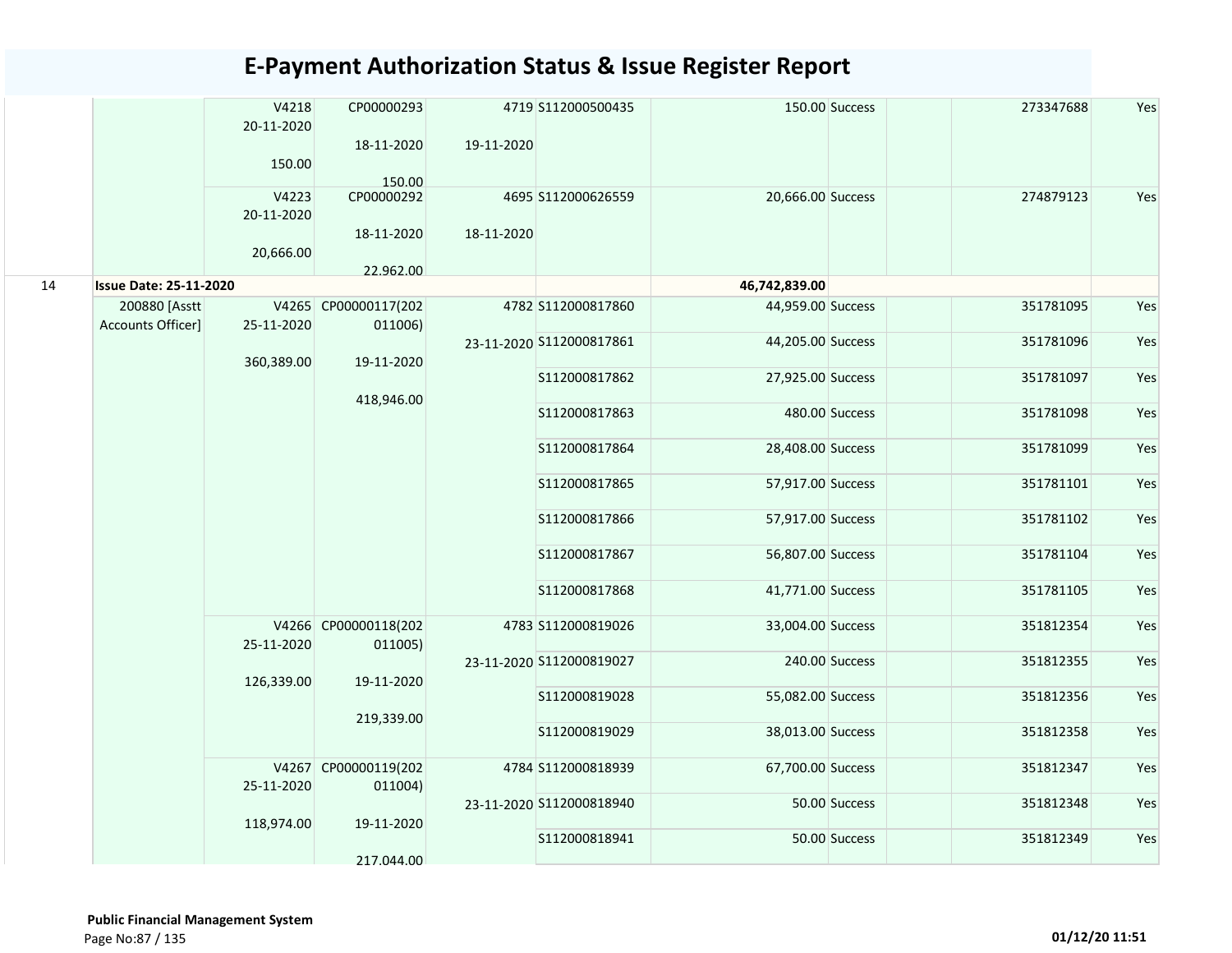|                   |               |                                   |            | S112000818942            | 51,174.00 Success    |                 | 351812350        | Yes |
|-------------------|---------------|-----------------------------------|------------|--------------------------|----------------------|-----------------|------------------|-----|
|                   |               | V4315 CP00000121(511              |            | 4894 S112000829382       | 16,905.00 Issued     |                 | CBINH20330823246 | Yes |
|                   | 25-11-2020    | 687779106250-                     |            |                          |                      |                 |                  |     |
|                   |               | 1B1)                              | 24-11-2020 |                          |                      |                 |                  |     |
|                   | 16,905.00     |                                   |            |                          |                      |                 |                  |     |
|                   |               | 24-11-2020                        |            |                          |                      |                 |                  |     |
|                   |               | 17 250 00<br>V4318 CP00000122(EPC |            | 4896 S112000812880       | 7,591.00 Issued      |                 | CBINH20330823242 | Yes |
|                   | 25-11-2020    |                                   |            |                          |                      |                 |                  |     |
|                   |               | 2020110001)                       |            |                          |                      |                 |                  |     |
|                   |               |                                   | 24-11-2020 |                          |                      |                 |                  |     |
|                   | 7,591.00      | 24-11-2020                        |            |                          |                      |                 |                  |     |
|                   |               | 8 279 00                          |            |                          |                      |                 |                  |     |
|                   |               | V4319 CP00000123(202              |            | 4895 S112000813179       | 66,497.00 Success    |                 | 351780442        | Yes |
|                   | 25-11-2020    | 011007)                           | 24-11-2020 |                          |                      |                 |                  |     |
|                   | 66,497.00     | 24-11-2020                        |            |                          |                      |                 |                  |     |
|                   |               | 92 601 00                         |            |                          |                      |                 |                  |     |
|                   | V4332         | CP00000124                        |            | 4900 S112000833652       | 3,984.00 Issued      |                 | CBINH20330824033 | Yes |
|                   | 25-11-2020    |                                   |            |                          |                      |                 |                  |     |
|                   |               | 24-11-2020                        | 24-11-2020 |                          |                      |                 |                  |     |
|                   | 3,984.00      |                                   |            |                          |                      |                 |                  |     |
|                   |               |                                   |            |                          |                      |                 |                  |     |
| 206886 [Asst      | V4320         | 3.984.00<br>CP00000093(202        |            | 4897 S112000814896       | 175,166.00 Success   |                 | 351780623        | Yes |
| Administrative    |               |                                   |            |                          |                      |                 |                  |     |
|                   | 25-11-2020    | 011001)                           |            |                          |                      |                 |                  |     |
| Officer Copyright |               |                                   | 24-11-2020 |                          |                      |                 |                  |     |
| Office New Delhi] | 175,166.00    | 24-11-2020                        |            |                          |                      |                 |                  |     |
|                   |               |                                   |            |                          |                      |                 |                  |     |
|                   |               | <b>278 286 00</b>                 |            |                          |                      |                 |                  |     |
| 225427 [Under     | V4261         | CP00003284                        |            | 4892 S112000835052       | 15,309,759.00 Issued | R <sub>11</sub> |                  | Yes |
| Secretary]        | 25-11-2020    |                                   |            |                          |                      |                 |                  |     |
|                   |               | 20-11-2020                        | 24-11-2020 |                          |                      |                 |                  |     |
|                   | 15,309,759.00 |                                   |            |                          |                      |                 |                  |     |
|                   |               | 15.622.203.00                     |            |                          |                      |                 |                  |     |
|                   |               | V4262 CP00003224(202              |            | 4795 S112000823200       | 38,342.00 Success    |                 | 351812494        | Yes |
|                   | 25-11-2020    | 011007)                           |            |                          |                      |                 |                  |     |
|                   |               |                                   |            | 23-11-2020 S112000823201 | 36,532.00 Success    |                 | 351812495        | Yes |
|                   | 212,665.00    | 18-11-2020                        |            |                          |                      |                 |                  |     |
|                   |               |                                   |            | S112000823202            | 45,462.00 Success    |                 | 351812496        | Yes |
|                   |               | 276.552.00                        |            |                          |                      |                 |                  |     |
|                   |               |                                   |            |                          |                      |                 |                  |     |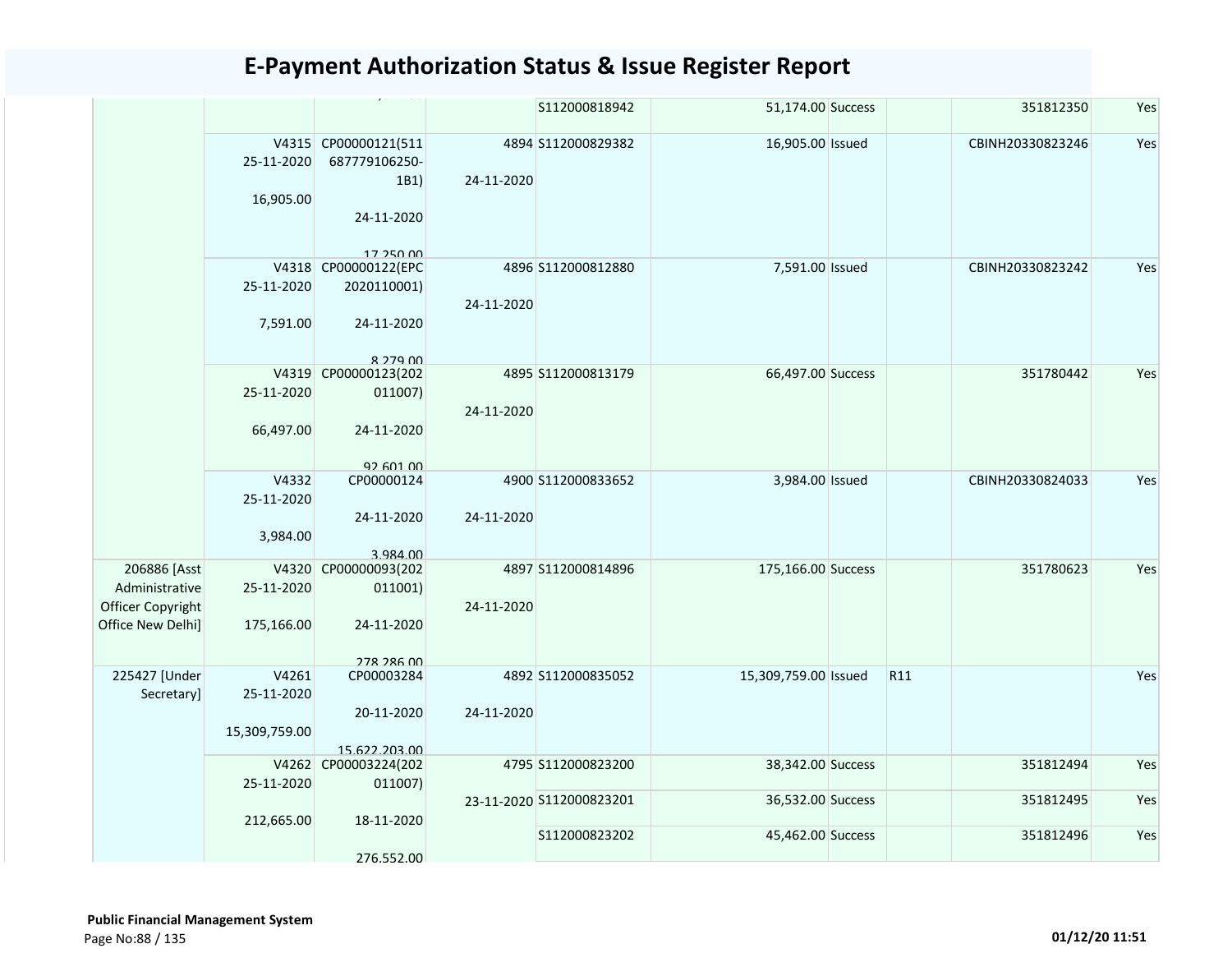|                     |                                 |            | S112000823203            | 26,175.00 Success | 351812497        | Yes |
|---------------------|---------------------------------|------------|--------------------------|-------------------|------------------|-----|
|                     |                                 |            | S112000823204            | 37,142.00 Success | 351812498        | Yes |
|                     |                                 |            | S112000823205            | 29,012.00 Success | 351812499        | Yes |
| 25-11-2020          | V4263 CP00003226(202<br>011008) |            | 4807 S112000826157       | 35,568.00 Success | 351812598        | Yes |
| 113,771.00          | 18-11-2020                      |            | 23-11-2020 S112000826158 | 40,653.00 Success | 351812599        | Yes |
|                     | 124 674 00                      |            | S112000826159            | 37,550.00 Success | 351812600        | Yes |
| 25-11-2020          | V4264 CP00003227(202<br>011009) |            | 4806 S112000826216       | 26,812.00 Success | 351812604        | Yes |
| 144,418.00          | 18-11-2020                      |            | 23-11-2020 S112000826217 | 29,339.00 Success | 351812605        | Yes |
|                     | 157,867.00                      |            | S112000826218            | 29,589.00 Success | 351812606        | Yes |
|                     |                                 |            | S112000826219            | 29,339.00 Success | 351812607        | Yes |
|                     |                                 |            | S112000826220            | 29,339.00 Success | 351812608        | Yes |
| V4268<br>25-11-2020 | CP00003287(ELE<br>2020110028)   | 23-11-2020 | 4810 S112000825100       | 38,805.00 Issued  | CBINH20330821561 | Yes |
| 38,805.00           | 20-11-2020<br>38 805 00         |            |                          |                   |                  |     |
| 25-11-2020          | V4269 CP00003288(202<br>011017) |            | 4801 S112000826864       | 75,359.00 Success | 351812710        | Yes |
| 2,250,866.00        | 20-11-2020                      |            | 23-11-2020 S112000826865 | 74,319.00 Success | 351812711        | Yes |
|                     | 2,693,727.00                    |            | S112000826866            | 78,583.00 Success | 351812712        | Yes |
|                     |                                 |            | S112000826867            | 75,983.00 Success | 351812714        | Yes |
|                     |                                 |            | S112000826868            | 79,103.00 Success | 351812715        | Yes |
|                     |                                 |            | S112000826869            | 80,807.00 Success | 351812716        | Yes |
|                     |                                 |            | S112000826870            | 65,018.00 Success | 351812717        | Yes |
|                     |                                 |            |                          |                   |                  |     |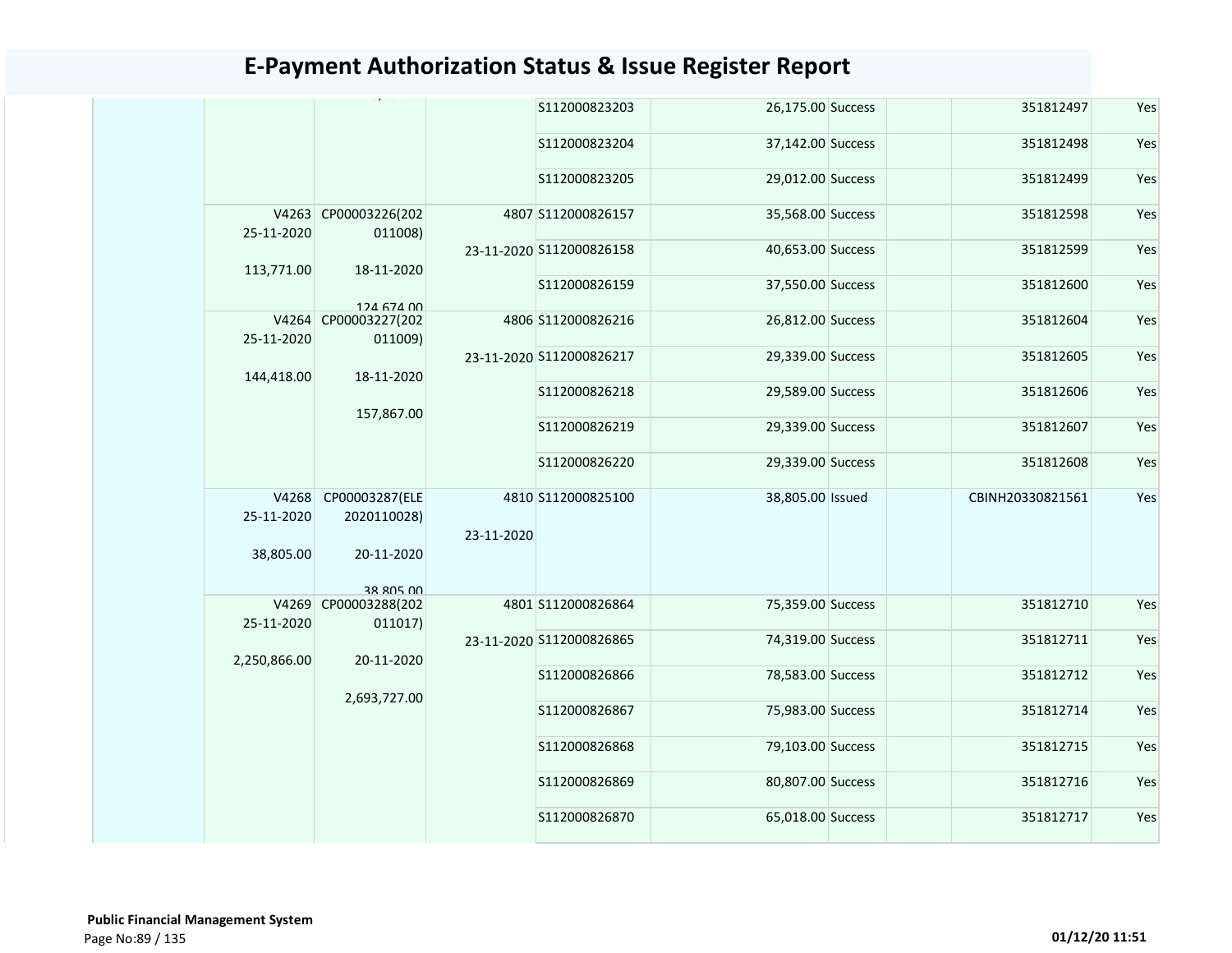|  | S112000826871 | 77,439.00 Success |  | 351812718 | Yes |
|--|---------------|-------------------|--|-----------|-----|
|  | S112000826872 | 73,279.00 Success |  | 351812720 | Yes |
|  | S112000826873 | 75,359.00 Success |  | 351812721 | Yes |
|  | S112000826874 | 70,159.00 Success |  | 351812722 | Yes |
|  | S112000826875 | 77,439.00 Success |  | 351812723 | Yes |
|  | S112000826876 | 56,756.00 Success |  | 351812724 | Yes |
|  | S112000826877 | 78,479.00 Success |  | 351812725 | Yes |
|  | S112000826878 | 75,879.00 Success |  | 351812726 | Yes |
|  | S112000826879 | 76,919.00 Success |  | 351812727 | Yes |
|  | S112000826880 | 74,449.00 Success |  | 351812728 | Yes |
|  | S112000826881 | 70,627.00 Success |  | 351812729 | Yes |
|  | S112000826882 | 74,319.00 Success |  | 351812730 | Yes |
|  | S112000826883 | 75,359.00 Success |  | 351812731 | Yes |
|  | S112000826884 | 72,524.00 Success |  | 351812732 | Yes |
|  | S112000826885 | 78,440.00 Success |  | 351812733 | Yes |
|  | S112000826886 | 79,623.00 Success |  | 351812734 | Yes |
|  | S112000826887 | 80,520.00 Success |  | 351812735 | Yes |
|  | S112000826888 | 84,680.00 Success |  | 351812736 | Yes |
|  | S112000826889 | 79,480.00 Success |  | 351812737 | Yes |
|  | S112000826890 | 78,583.00 Success |  | 351812738 | Yes |
|  | S112000826891 | 73,799.00 Success |  | 351812739 | Yes |
|  |               |                   |  |           |     |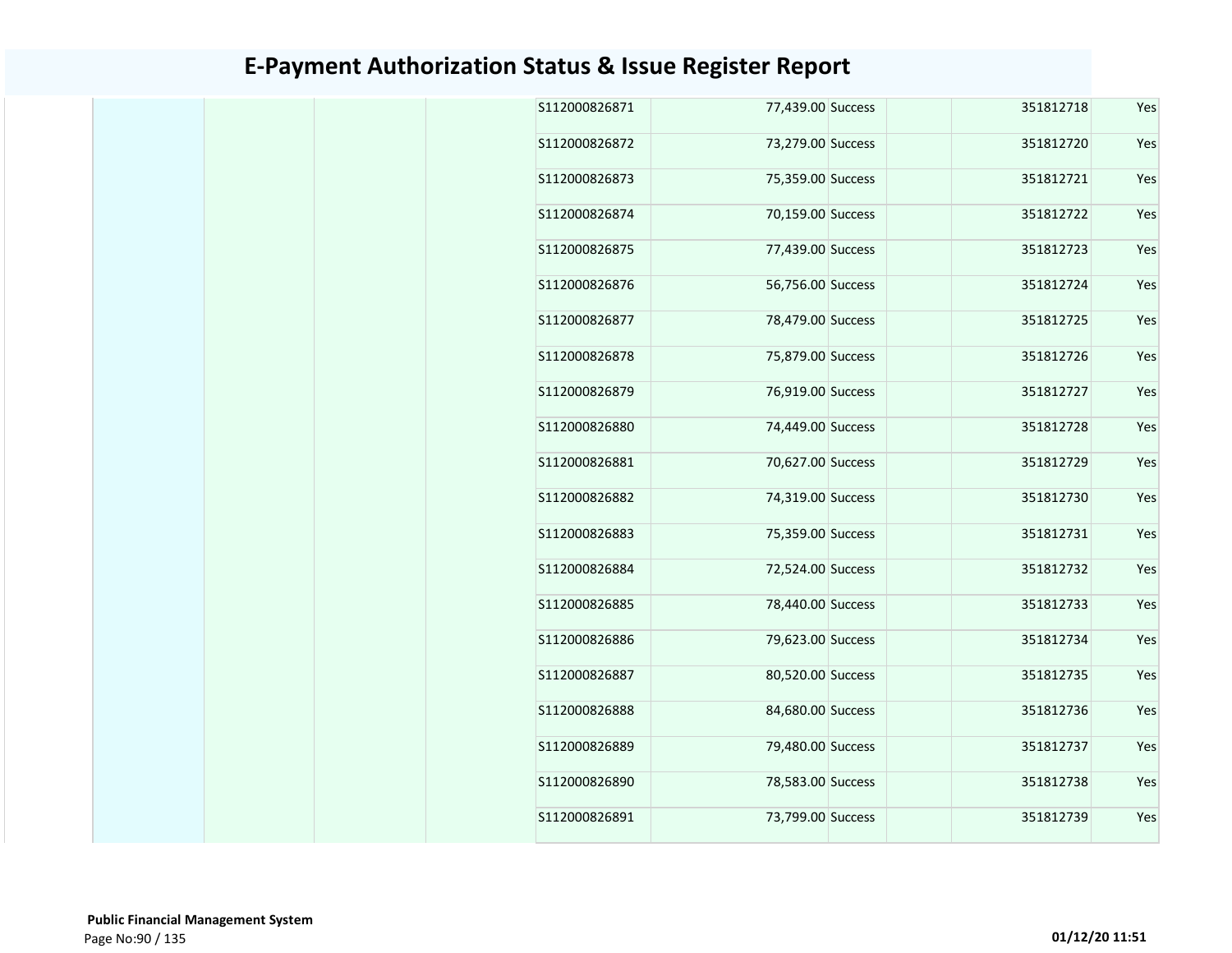|  |                         |                                               |               | S112000826892            | 73,319.00 Success | 351812740         | Yes       |     |
|--|-------------------------|-----------------------------------------------|---------------|--------------------------|-------------------|-------------------|-----------|-----|
|  |                         |                                               |               | S112000826893            | 64,264.00 Success | 351812741         | Yes       |     |
|  | 25-11-2020<br>55,406.00 | V4270 CP00003289(202<br>011021)<br>20-11-2020 | 23-11-2020    | 4809 S112000825304       | 55,406.00 Success | 351812553         | Yes       |     |
|  |                         | 76 986 00                                     |               |                          |                   |                   |           |     |
|  | 25-11-2020              | V4271 CP00003290(202<br>011022)               |               | 4808 S112000825395       | 26,812.00 Success | 351812556         | Yes       |     |
|  | 858,361.00              | 20-11-2020                                    |               | 23-11-2020 S112000825396 | 26,812.00 Success | 351812557         | Yes       |     |
|  |                         | 946,911.00                                    |               | S112000825997            | 26,812.00 Success | 351812560         | Yes       |     |
|  |                         |                                               |               | S112000825998            | 26,812.00 Success | 351812562         | Yes       |     |
|  |                         |                                               |               | S112000825999            | 21,208.00 Success | 351812563         | Yes       |     |
|  |                         |                                               | S112000826000 | 26,812.00 Success        | 351812564         | Yes               |           |     |
|  |                         |                                               |               | S112000826001            | 26,812.00 Success | 351812566         | Yes       |     |
|  |                         |                                               |               | S112000826002            | 26,812.00 Success | 351812567         | Yes       |     |
|  |                         |                                               |               | S112000826003            | 26,812.00 Success | 351812569         | Yes       |     |
|  |                         |                                               |               | S112000826004            | 26,812.00 Success | 351812570         | Yes       |     |
|  |                         |                                               |               |                          | S112000826005     | 26,812.00 Success | 351812571 | Yes |
|  |                         |                                               |               | S112000826006            | 26,812.00 Success | 351812572         | Yes       |     |
|  |                         |                                               |               | S112000826007            | 26,812.00 Success | 351812573         | Yes       |     |
|  |                         |                                               |               | S112000826008            | 26,812.00 Success | 351812574         | Yes       |     |
|  |                         |                                               |               | S112000826009            | 26,812.00 Success | 351812575         | Yes       |     |
|  |                         |                                               |               | S112000826010            | 26,812.00 Success | 351812576         | Yes       |     |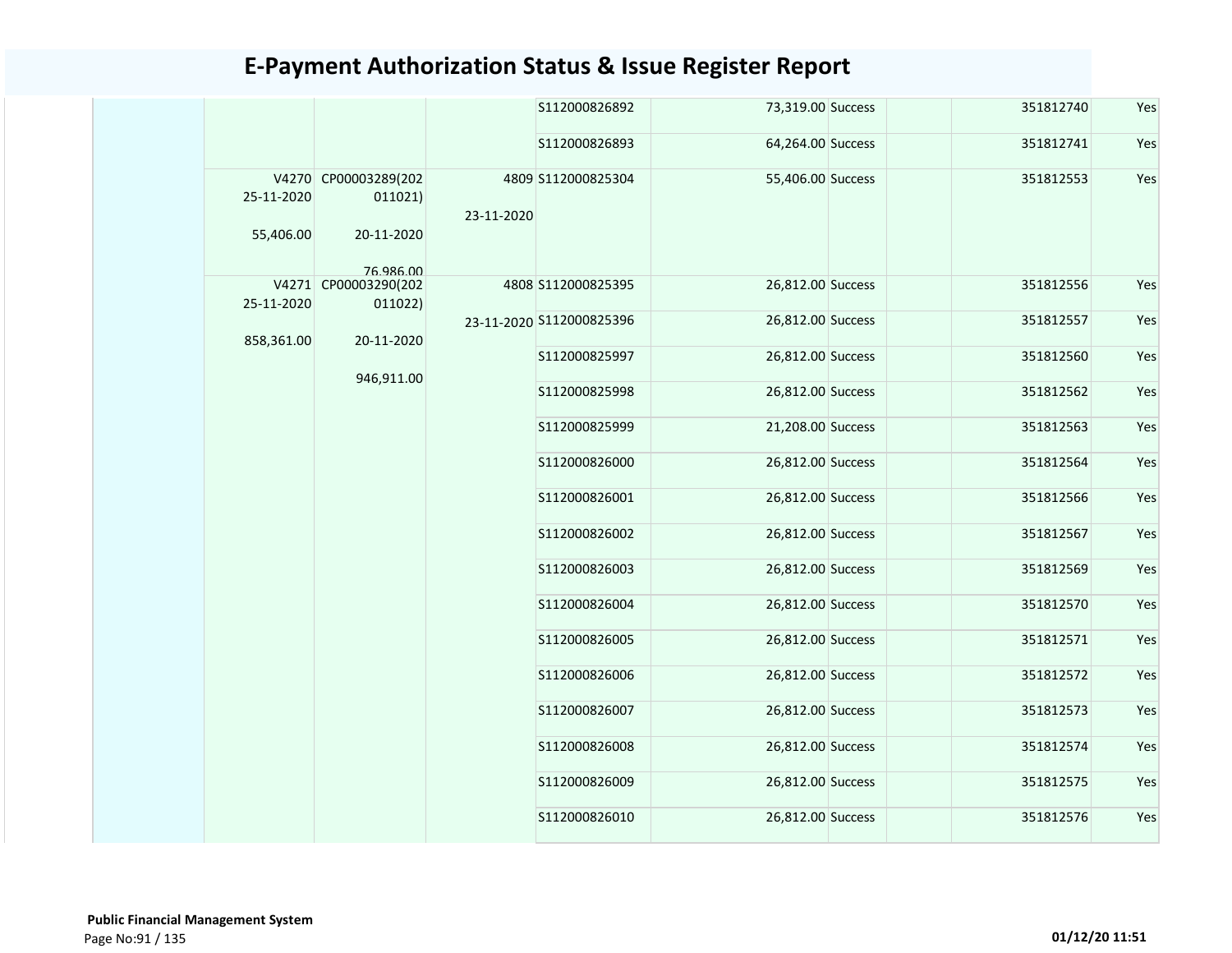|              |                                 | S112000826011            | 26,812.00 Success | 351812577 | Yes |
|--------------|---------------------------------|--------------------------|-------------------|-----------|-----|
|              |                                 | S112000826012            | 26,812.00 Success | 351812578 | Yes |
|              |                                 | S112000826013            | 26,812.00 Success | 351812580 | Yes |
|              |                                 | S112000826014            | 26,812.00 Success | 351812581 | Yes |
|              |                                 | S112000826015            | 26,812.00 Success | 351812582 | Yes |
|              |                                 | \$112000826016           | 15,836.00 Success | 351812583 | Yes |
|              |                                 | S112000826017            | 26,812.00 Success | 351812584 | Yes |
|              |                                 | S112000826018            | 26,812.00 Success | 351812585 | Yes |
|              |                                 | S112000826019            | 26,812.00 Success | 351812586 | Yes |
|              |                                 | S112000826020            | 26,812.00 Success | 351812587 | Yes |
|              |                                 | S112000826021            | 26,180.00 Success | 351812588 | Yes |
|              |                                 | S112000826022            | 26,812.00 Success | 351812589 | Yes |
|              |                                 | S112000826023            | 26,180.00 Success | 351812590 | Yes |
|              |                                 | S112000826024            | 20,497.00 Success | 351812591 | Yes |
|              |                                 | S112000826025            | 26,812.00 Success | 351812592 | Yes |
|              |                                 | S112000826026            | 25,674.00 Success | 351812593 | Yes |
|              |                                 | S112000826027            | 25,674.00 Success | 351812595 | Yes |
| 25-11-2020   | V4272 CP00003291(202<br>011023) | 4799 S112000827094       | 24,707.00 Success | 351812760 | Yes |
| 1,072,225.00 | 20-11-2020                      | 23-11-2020 S112000827095 | 29,339.00 Success | 351812761 | Yes |
|              | 1,174,520.00                    | S112000827096            | 29,339.00 Success | 351812762 | Yes |
|              |                                 | S112000827097            | 28,326.00 Success | 351812763 | Yes |
|              |                                 |                          |                   |           |     |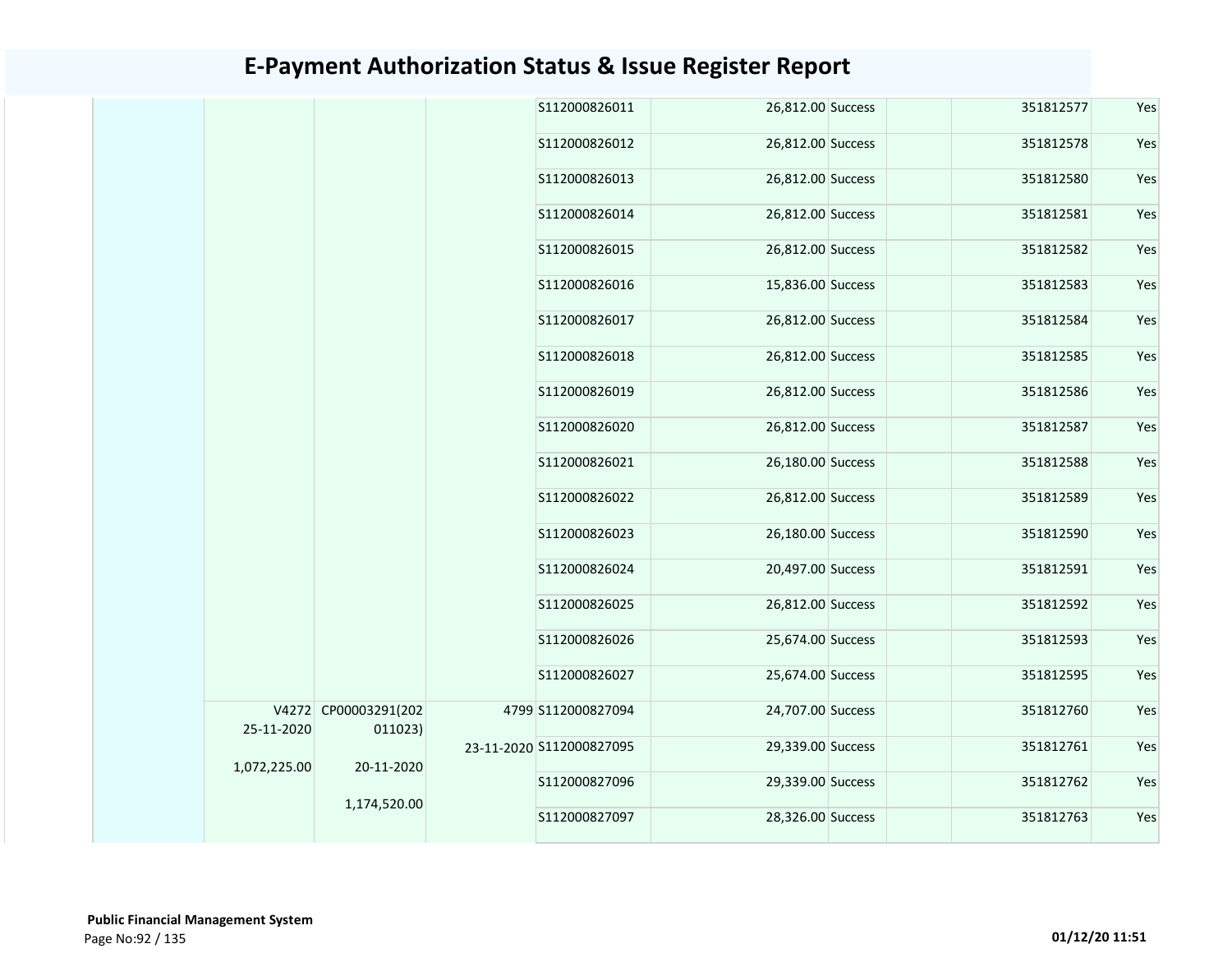| S112000827098 | 39,869.00 Success | 351812764 | Yes |
|---------------|-------------------|-----------|-----|
| S112000827099 | 39,869.00 Success | 351812765 | Yes |
| S112000827100 | 32,815.00 Success | 351812766 | Yes |
| S112000827101 | 32,815.00 Success | 351812767 | Yes |
| S112000827102 | 29,339.00 Success | 351812768 | Yes |
| S112000827103 | 29,339.00 Success | 351812770 | Yes |
| S112000827104 | 29,589.00 Success | 351812771 | Yes |
| S112000827105 | 31,168.00 Success | 351812772 | Yes |
| S112000827106 | 29,589.00 Success | 351812773 | Yes |
| S112000827107 | 29,339.00 Success | 351812774 | Yes |
| S112000827108 | 29,339.00 Success | 351812775 | Yes |
| S112000827109 | 29,339.00 Success | 351812776 | Yes |
| S112000827110 | 26,812.00 Success | 351812777 | Yes |
| S112000827111 | 29,339.00 Success | 351812778 | Yes |
| S112000827112 | 23,939.00 Success | 351812779 | Yes |
| S112000827113 | 29,339.00 Success | 351812780 | Yes |
| S112000827114 | 23,738.00 Success | 351812781 | Yes |
| S112000827115 | 23,789.00 Success | 351812782 | Yes |
| S112000827116 | 29,339.00 Success | 351812783 | Yes |
| S112000827117 | 29,339.00 Success | 351812784 | Yes |
| S112000827118 | 28,708.00 Success | 351812785 | Yes |
|               |                   |           |     |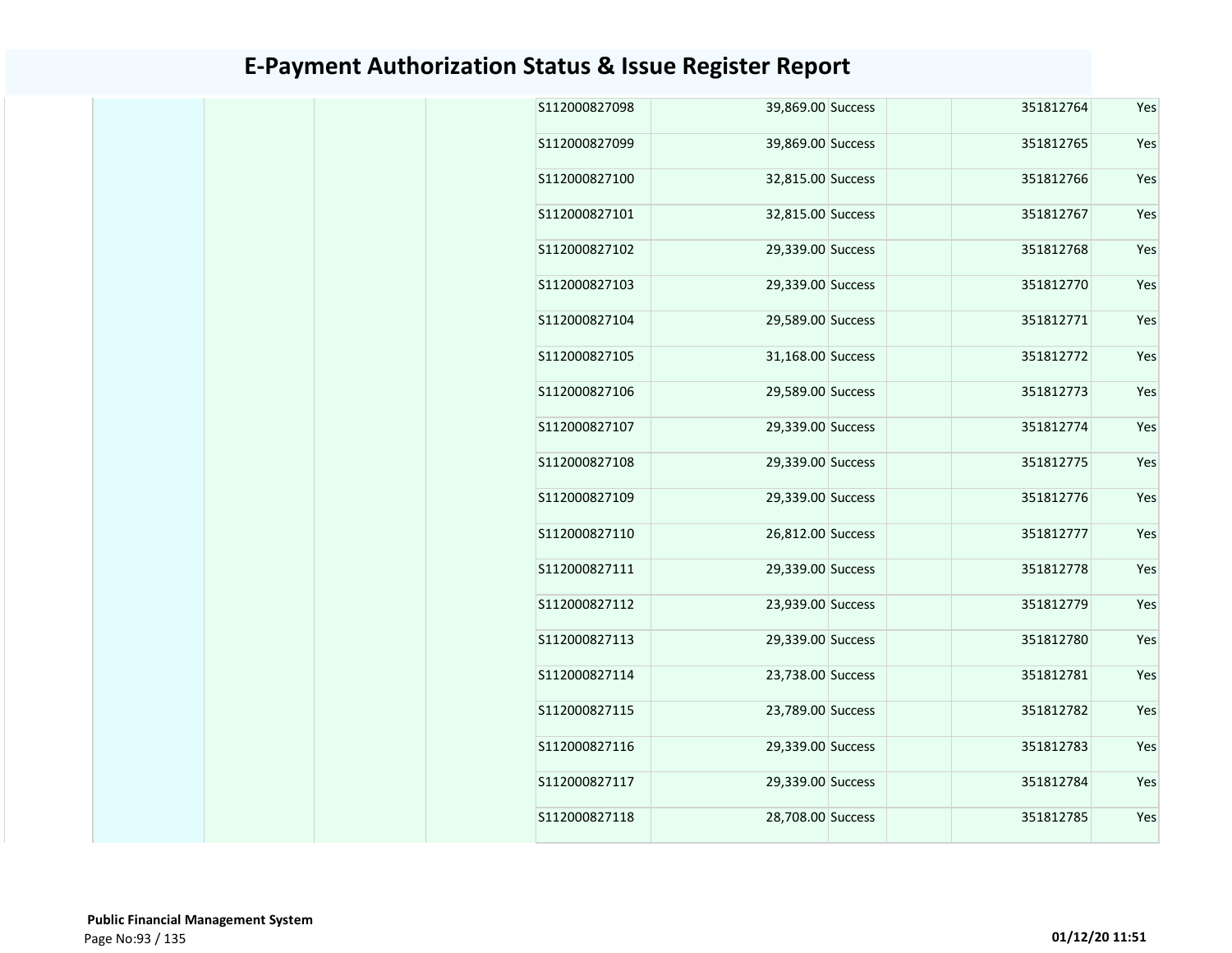|              |                      | S112000827119            | 29,339.00 Success  | 351812786 | Yes |
|--------------|----------------------|--------------------------|--------------------|-----------|-----|
|              |                      | S112000827120            | 29,339.00 Success  | 351812787 | Yes |
|              |                      | S112000827121            | 29,589.00 Success  | 351812788 | Yes |
|              |                      | S112000827122            | 29,023.00 Success  | 351812789 | Yes |
|              |                      | S112000827123            | 29,339.00 Success  | 351812790 | Yes |
|              |                      | S112000827124            | 39,619.00 Success  | 351812791 | Yes |
|              |                      | S112000827125            | 41,539.00 Success  | 351812792 | Yes |
|              |                      | S112000827126            | 39,619.00 Success  | 351812793 | Yes |
|              |                      | S112000827127            | 29,339.00 Success  | 351812794 | Yes |
|              |                      | S112000827128            | 37,018.00 Success  | 351812795 | Yes |
| 25-11-2020   | V4273 CP00003292(202 | 4785 S112000818831       | 94,771.00 Success  | 351812319 | Yes |
|              | 011024)              | 23-11-2020 S112000818832 | 142,487.00 Success | 351812320 | Yes |
| 3,115,706.00 | 20-11-2020           | S112000818833            | 173,235.00 Success | 351812321 | Yes |
|              | 5,383,115.00         | S112000818834            | 127,906.00 Success | 351812322 | Yes |
|              |                      | S112000818835            | 81,918.00 Success  | 351812324 | Yes |
|              |                      | S112000818836            | 169,912.00 Success | 351812325 | Yes |
|              |                      | S112000818837            | 51,532.00 Success  | 351812326 | Yes |
|              |                      | S112000818838            | 122,224.00 Success | 351812327 | Yes |
|              |                      | S112000818839            | 87,252.00 Success  | 351812328 | Yes |
|              |                      | S112000818840            | 186,106.00 Success | 351812329 | Yes |
|              |                      | S112000818841            | 127,364.00 Success | 351812330 | Yes |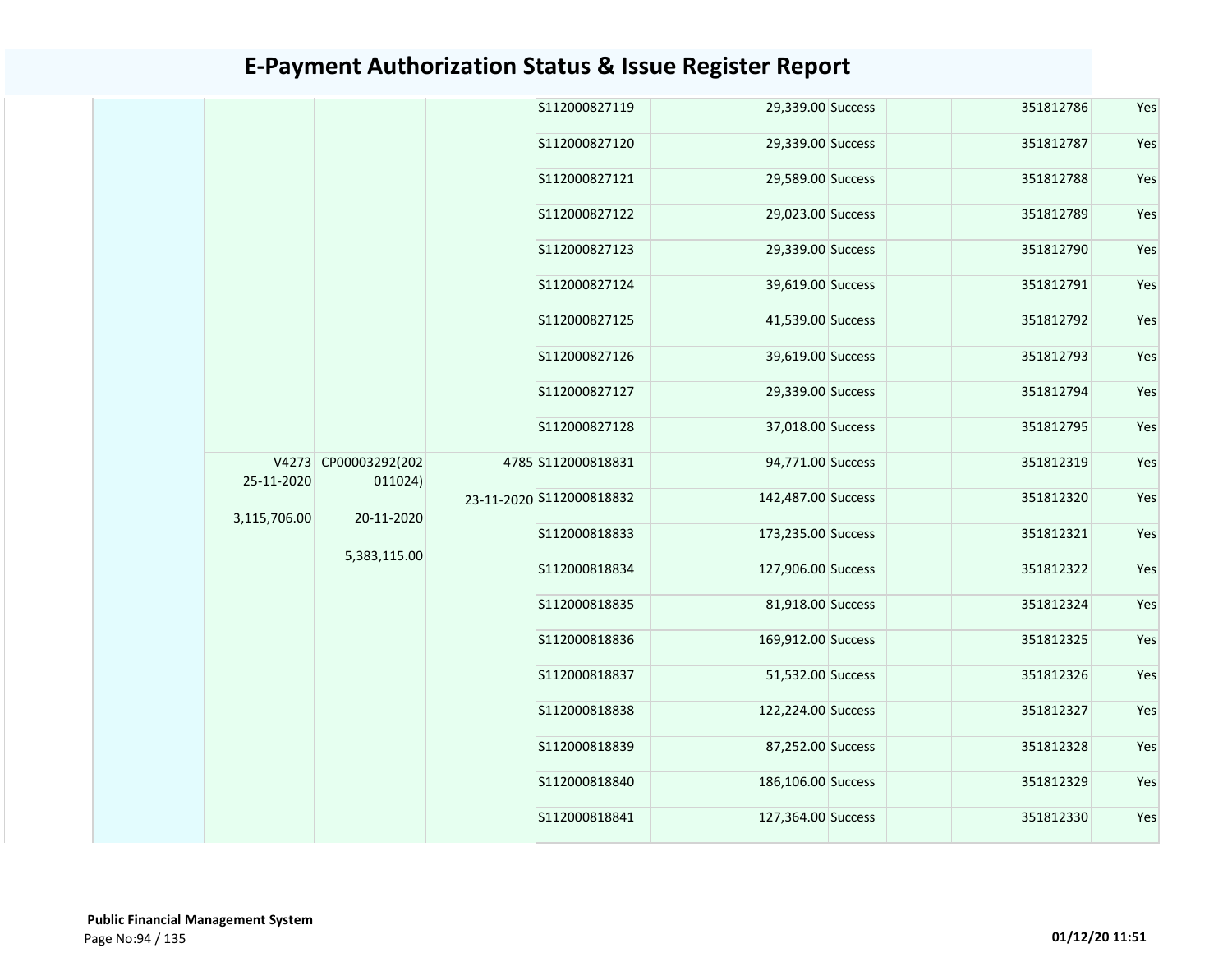|              |                                               |  | S112000818842            | 179,084.00 Success | 351812331         | Yes       |     |
|--------------|-----------------------------------------------|--|--------------------------|--------------------|-------------------|-----------|-----|
|              |                                               |  | \$112000818843           | 46,823.00 Success  | 351812333         | Yes       |     |
|              |                                               |  | S112000818844            | 103,128.00 Success | 351812334         | Yes       |     |
|              |                                               |  | S112000818845            | 70,335.00 Success  | 351812335         | Yes       |     |
|              |                                               |  | S112000818846            | 166,542.00 Success | 351812336         | Yes       |     |
|              |                                               |  | S112000818847            | 175,814.00 Success | 351812337         | Yes       |     |
|              |                                               |  | S112000818848            | 54,537.00 Success  | 351812338         | Yes       |     |
|              |                                               |  | S112000818849            | 150,218.00 Success | 351812339         | Yes       |     |
|              |                                               |  | S112000818850            | 84,988.00 Success  | 351812340         | Yes       |     |
|              |                                               |  | S112000818851            | 170,666.00 Success | 351812341         | Yes       |     |
|              |                                               |  | S112000818852            | 77,742.00 Success  | 351812342         | Yes       |     |
|              |                                               |  | S112000818853            | 172,777.00 Success | 351812343         | Yes       |     |
|              |                                               |  | S112000818854            | 138,662.00 Success | 351812344         | Yes       |     |
|              |                                               |  | S112000818855            | 159,683.00 Success | 351812345         | Yes       |     |
|              | V4274 CP00003293(202<br>25-11-2020<br>011003) |  | 4800 S112000826939       | 81,532.00 Success  | 351812743         | Yes       |     |
| 1,262,901.00 | 20-11-2020                                    |  | 23-11-2020 S112000826940 | 62,668.00 Success  | 351812744         | Yes       |     |
|              | 1,655,896.00                                  |  | S112000826941            | 94,966.00 Success  | 351812745         | Yes       |     |
|              |                                               |  | S112000826942            | 73,386.00 Success  | 351812746         | Yes       |     |
|              |                                               |  |                          | S112000826943      | 83,216.00 Success | 351812747 | Yes |
|              |                                               |  | S112000826944            | 61,818.00 Success  | 351812748         | Yes       |     |
|              |                                               |  | S112000826945            | 72,472.00 Success  | 351812749         | Yes       |     |
|              |                                               |  |                          |                    |                   |           |     |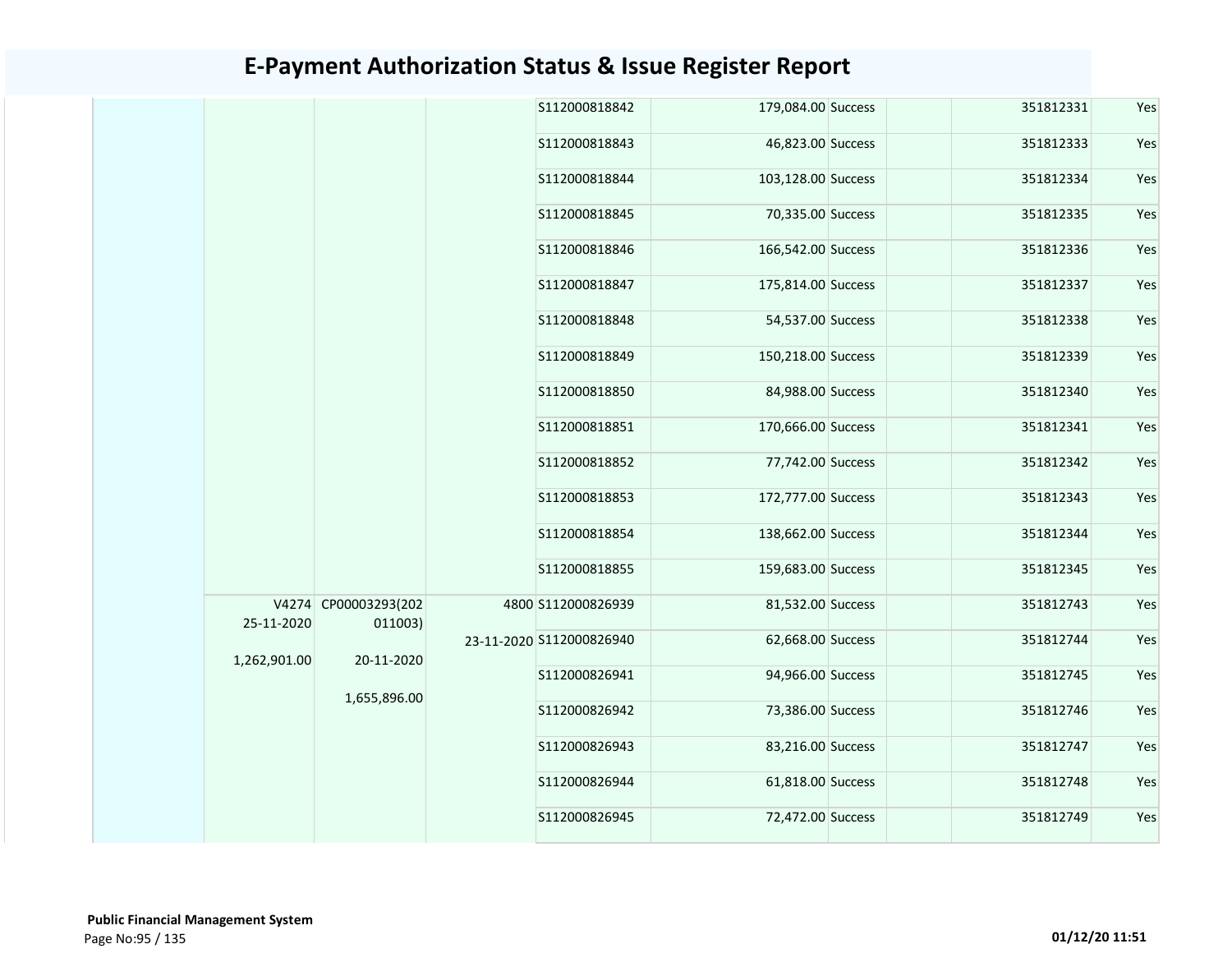|              |                                               | S112000826946            | 76,976.00 Success  | 351812750 | Yes |
|--------------|-----------------------------------------------|--------------------------|--------------------|-----------|-----|
|              |                                               | S112000826947            | 67,640.00 Success  | 351812751 | Yes |
|              |                                               | S112000826948            | 87,495.00 Success  | 351812752 | Yes |
|              |                                               | S112000826949            | 82,612.00 Success  | 351812753 | Yes |
|              |                                               | S112000826950            | 59,041.00 Success  | 351812754 | Yes |
|              |                                               | S112000826951            | 84,028.00 Success  | 351812755 | Yes |
|              |                                               | S112000826952            | 81,865.00 Success  | 351812756 | Yes |
|              |                                               | S112000826953            | 85,381.00 Success  | 351812757 | Yes |
|              |                                               | S112000826954            | 107,805.00 Success | 351812758 | Yes |
| 25-11-2020   | V4275 CP00003294(202<br>011004)<br>20-11-2020 | 4804 S112000826364       | 41,652.00 Success  | 351812616 | Yes |
| 2,026,995.00 |                                               | 23-11-2020 S112000826365 | 53,970.00 Success  | 351812617 | Yes |
|              | 3,172,266.00                                  | S112000826366            | 74,176.00 Success  | 351812618 | Yes |
|              |                                               | S112000826367            | 45,318.00 Success  | 351812619 | Yes |
|              |                                               | S112000826368            | 35,571.00 Success  | 351812621 | Yes |
|              |                                               | S112000826369            | 63,521.00 Success  | 351812622 | Yes |
|              |                                               | S112000826370            | 47,092.00 Success  | 351812623 | Yes |
|              |                                               | S112000826371            | 29,084.00 Success  | 351812624 | Yes |
|              |                                               | S112000826372            | 32,792.00 Success  | 351812625 | Yes |
|              |                                               | S112000826373            | 40,855.00 Success  | 351812626 | Yes |
|              |                                               | S112000826374            | 67,204.00 Success  | 351812627 | Yes |
|              |                                               | S112000826375            | 52,998.00 Success  | 351812628 | Yes |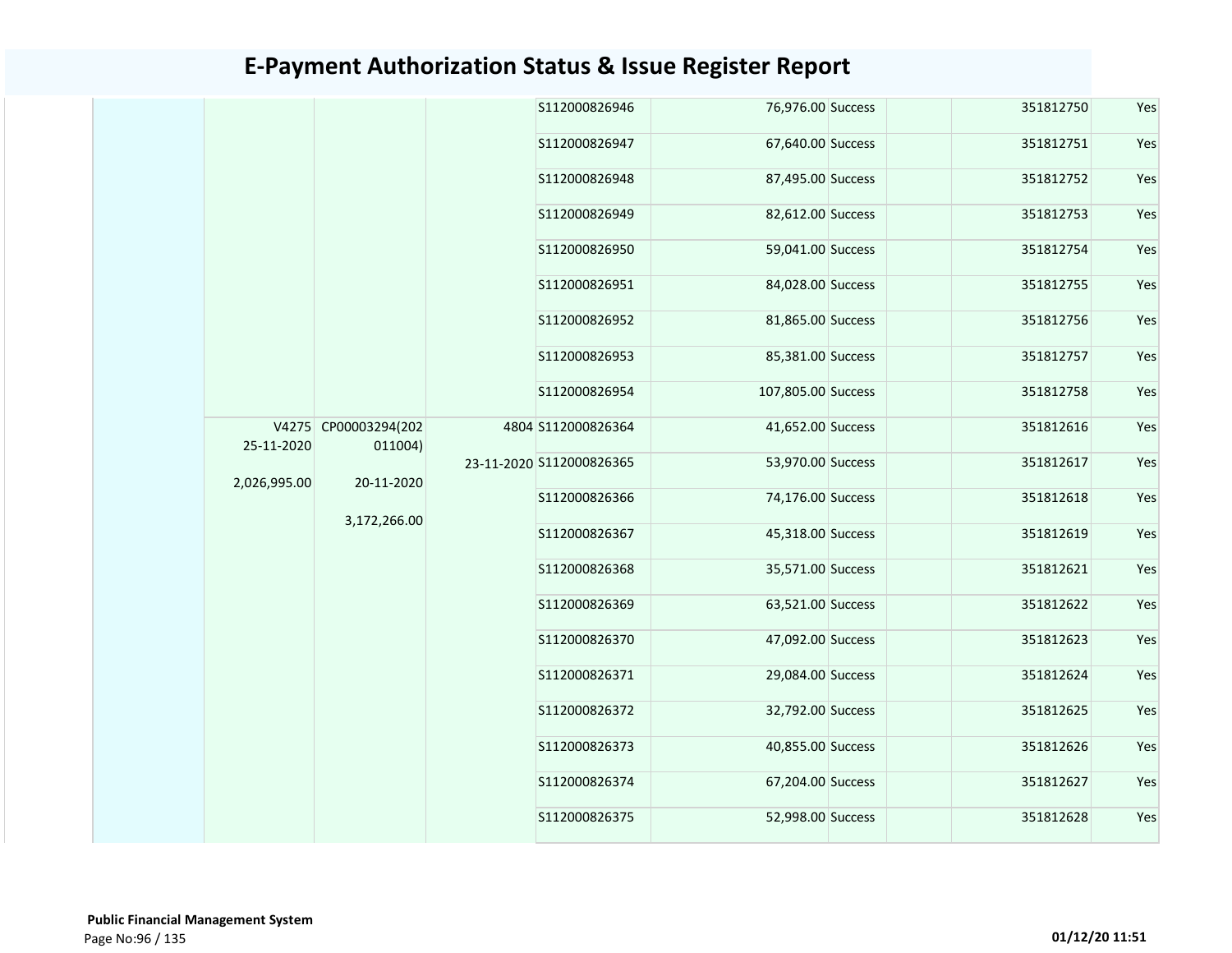| S112000826376 | 48,382.00 Success |  | 351812629 | Yes |
|---------------|-------------------|--|-----------|-----|
| S112000826377 | 66,616.00 Success |  | 351812630 | Yes |
| S112000826378 | 33,031.00 Success |  | 351812631 | Yes |
| S112000826379 | 13,056.00 Success |  | 351812632 | Yes |
| S112000826380 | 40,124.00 Success |  | 351812633 | Yes |
| S112000826381 | 59,942.00 Success |  | 351812634 | Yes |
| S112000826382 | 45,354.00 Success |  | 351812635 | Yes |
| S112000826383 | 46,652.00 Success |  | 351812636 | Yes |
| S112000826384 | 56,068.00 Success |  | 351812637 | Yes |
| S112000826385 | 46,074.00 Success |  | 351812638 | Yes |
| S112000826386 | 55,961.00 Success |  | 351812639 | Yes |
| S112000826387 | 42,984.00 Success |  | 351812640 | Yes |
| S112000826388 | 53,611.00 Success |  | 351812641 | Yes |
| S112000826389 | 31,652.00 Success |  | 351812642 | Yes |
| S112000826390 | 42,001.00 Success |  | 351812643 | Yes |
| S112000826391 | 45,441.00 Success |  | 351812644 | Yes |
| S112000826392 | 61,652.00 Success |  | 351812645 | Yes |
| S112000826393 | 50,222.00 Success |  | 351812646 | Yes |
| S112000826394 | 44,670.00 Success |  | 351812647 | Yes |
| S112000826395 | 48,535.00 Success |  | 351812648 | Yes |
| S112000826396 | 60,628.00 Success |  | 351812649 | Yes |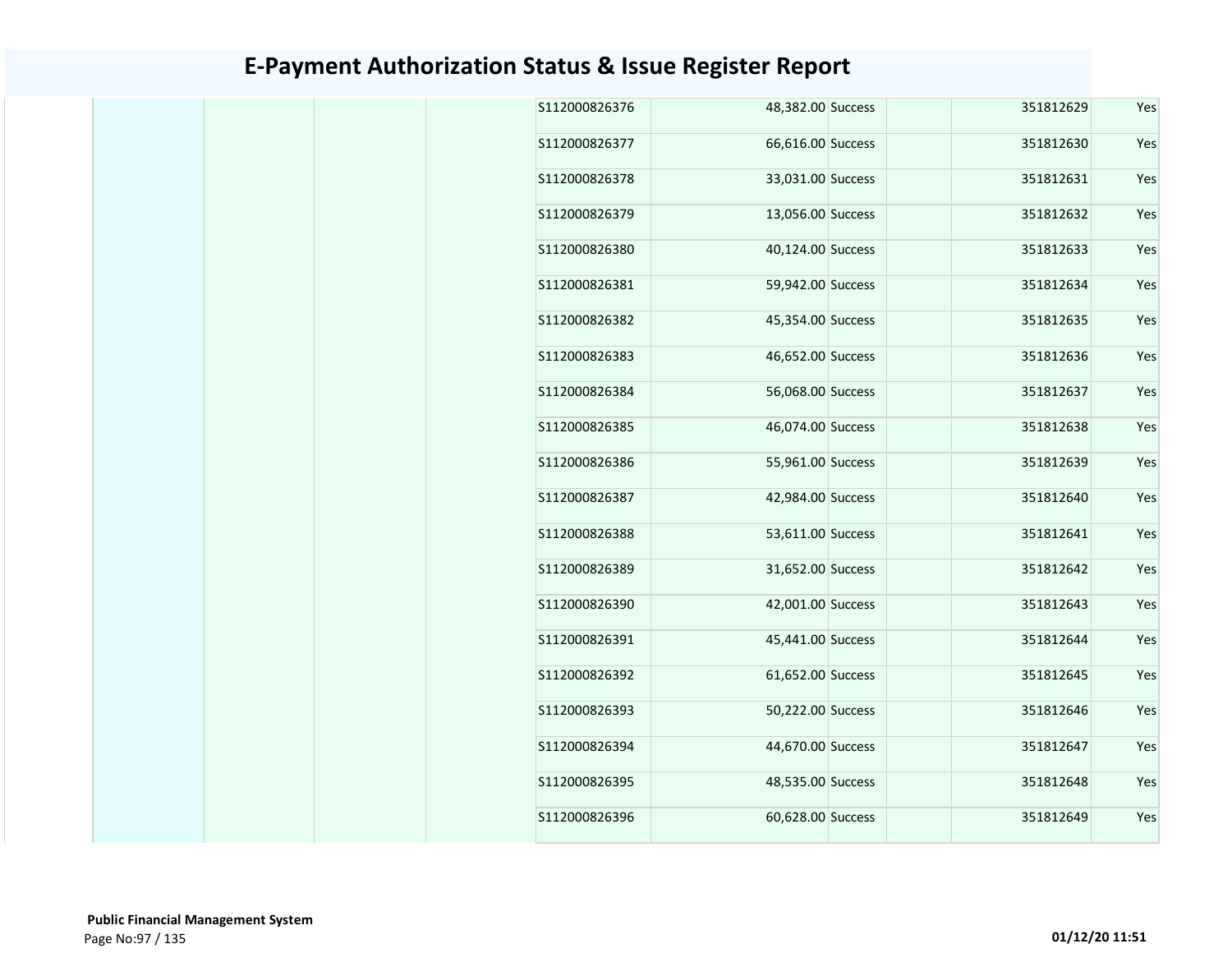|              |                                 | S112000826397            | 60,598.00 Success  | 351812650 | Yes |
|--------------|---------------------------------|--------------------------|--------------------|-----------|-----|
|              |                                 | S112000826398            | 47,002.00 Success  | 351812651 | Yes |
|              |                                 | S112000826399            | 68,874.00 Success  | 351812652 | Yes |
|              |                                 | S112000826400            | 35,514.00 Success  | 351812653 | Yes |
|              |                                 | S112000826401            | 48,974.00 Success  | 351812654 | Yes |
|              |                                 | S112000826402            | 79,757.00 Success  | 351812655 | Yes |
|              |                                 | S112000826403            | 54,652.00 Success  | 351812656 | Yes |
|              |                                 | S112000826404            | 54,735.00 Success  | 351812657 | Yes |
| 25-11-2020   | V4276 CP00003295(202<br>011011) | 4791 S112000818144       | 124,650.00 Success | 351781147 | Yes |
|              |                                 | 23-11-2020 S112000818145 | 84,492.00 Success  | 351781148 | Yes |
| 447,099.00   | 20-11-2020                      | S112000818146            | 114,949.00 Success | 351781149 | Yes |
|              | 952,989.00                      | S112000818147            | 77,059.00 Success  | 351781150 | Yes |
|              |                                 | S112000818148            | 45,949.00 Success  | 351781152 | Yes |
| 25-11-2020   | V4277 CP00003296(202<br>011015) | 4805 S112000826270       | 125,541.00 Success | 351812611 | Yes |
|              |                                 | 23-11-2020 S112000826271 | 80,128.00 Success  | 351812612 | Yes |
| 403,674.00   | 20-11-2020                      | S112000826272            | 68,467.00 Success  | 351812613 | Yes |
|              | 556,066.00                      | S112000826273            | 129,538.00 Success | 351812614 | Yes |
| 25-11-2020   | V4278 CP00003297(202<br>011018) | 4786 S112000818700       | 67,149.00 Success  | 351812267 | Yes |
|              |                                 | 23-11-2020 S112000818701 | 83,438.00 Success  | 351812268 | Yes |
| 1,727,702.00 | 20-11-2020                      | S112000818702            | 84,507.00 Success  | 351812269 | Yes |
|              | 2,939,316.00                    | S112000818703            | 74,960.00 Success  | 351812270 | Yes |
|              |                                 |                          |                    |           |     |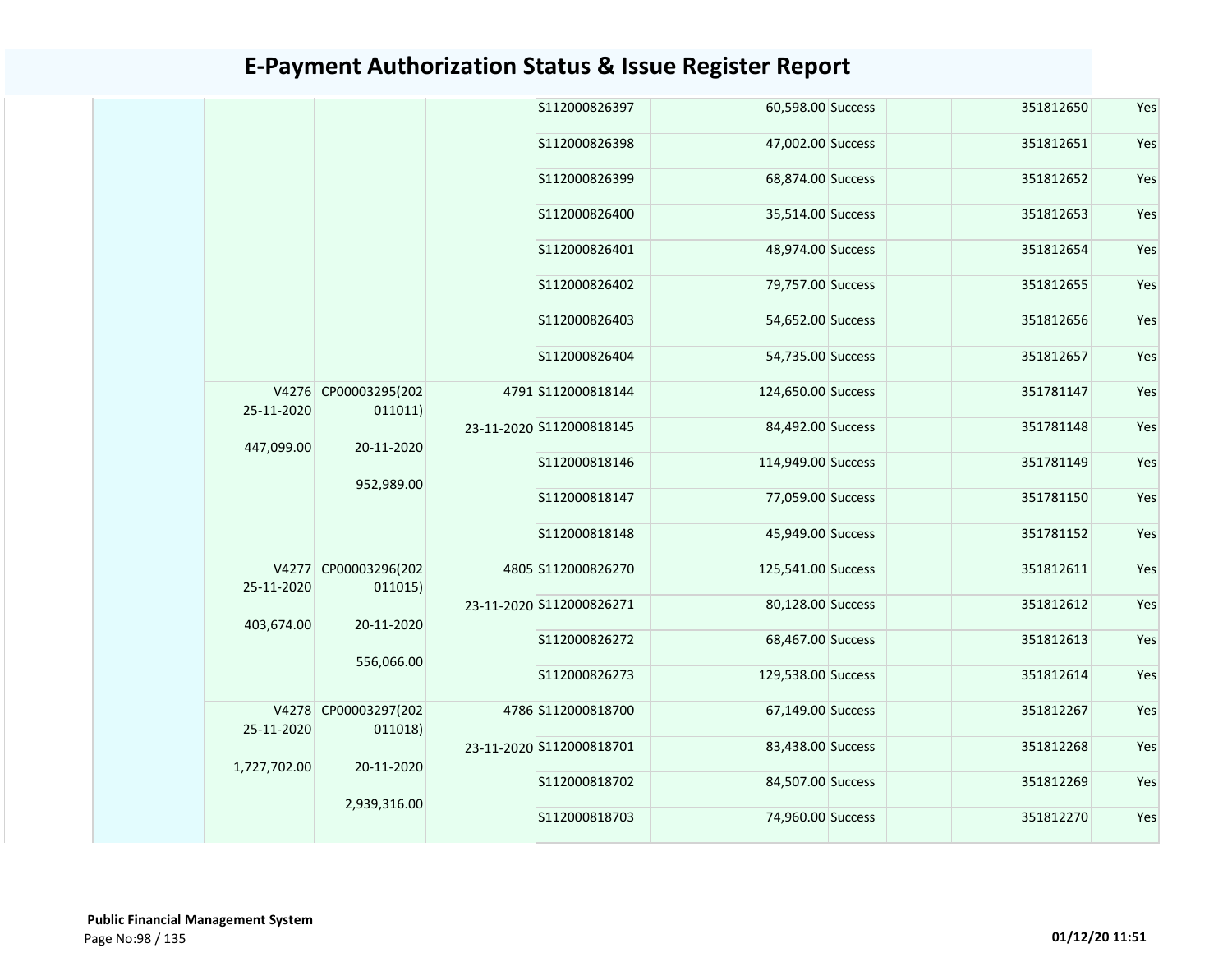|            |                                 | S112000818704            | 76,852.00 Success  | 351812272 | Yes |
|------------|---------------------------------|--------------------------|--------------------|-----------|-----|
|            |                                 | S112000818705            | 62,208.00 Success  | 351812273 | Yes |
|            |                                 | S112000818706            | 85,406.00 Success  | 351812274 | Yes |
|            |                                 | S112000818707            | 75,105.00 Success  | 351812275 | Yes |
|            |                                 | S112000818708            | 87,658.00 Success  | 351812276 | Yes |
|            |                                 | S112000818709            | 83,682.00 Success  | 351812277 | Yes |
|            |                                 | S112000818710            | 83,224.00 Success  | 351812278 | Yes |
|            |                                 | S112000818711            | 102,824.00 Success | 351812279 | Yes |
|            |                                 | S112000818712            | 63,068.00 Success  | 351812281 | Yes |
|            |                                 | S112000818713            | 92,538.00 Success  | 351812282 | Yes |
|            |                                 | S112000818714            | 53,709.00 Success  | 351812283 | Yes |
|            |                                 | S112000818715            | 63,562.00 Success  | 351812284 | Yes |
|            |                                 | S112000818716            | 57,487.00 Success  | 351812285 | Yes |
|            |                                 | S112000818717            | 40,364.00 Success  | 351812286 | Yes |
|            |                                 | S112000818718            | 95,105.00 Success  | 351812287 | Yes |
|            |                                 | S112000818719            | 91,558.00 Success  | 351812288 | Yes |
|            |                                 | S112000818720            | 91,358.00 Success  | 351812289 | Yes |
|            |                                 | S112000818721            | 45,458.00 Success  | 351812290 | Yes |
|            |                                 | S112000818722            | 66,482.00 Success  | 351812291 | Yes |
| 25-11-2020 | V4279 CP00003298(202<br>011019) | 4790 S112000818263       | 53,072.00 Success  | 351781154 | Yes |
| 219,966.00 | 20-11-2020                      | 23-11-2020 S112000818264 | 60,746.00 Success  | 351781155 | Yes |
|            |                                 |                          |                    |           |     |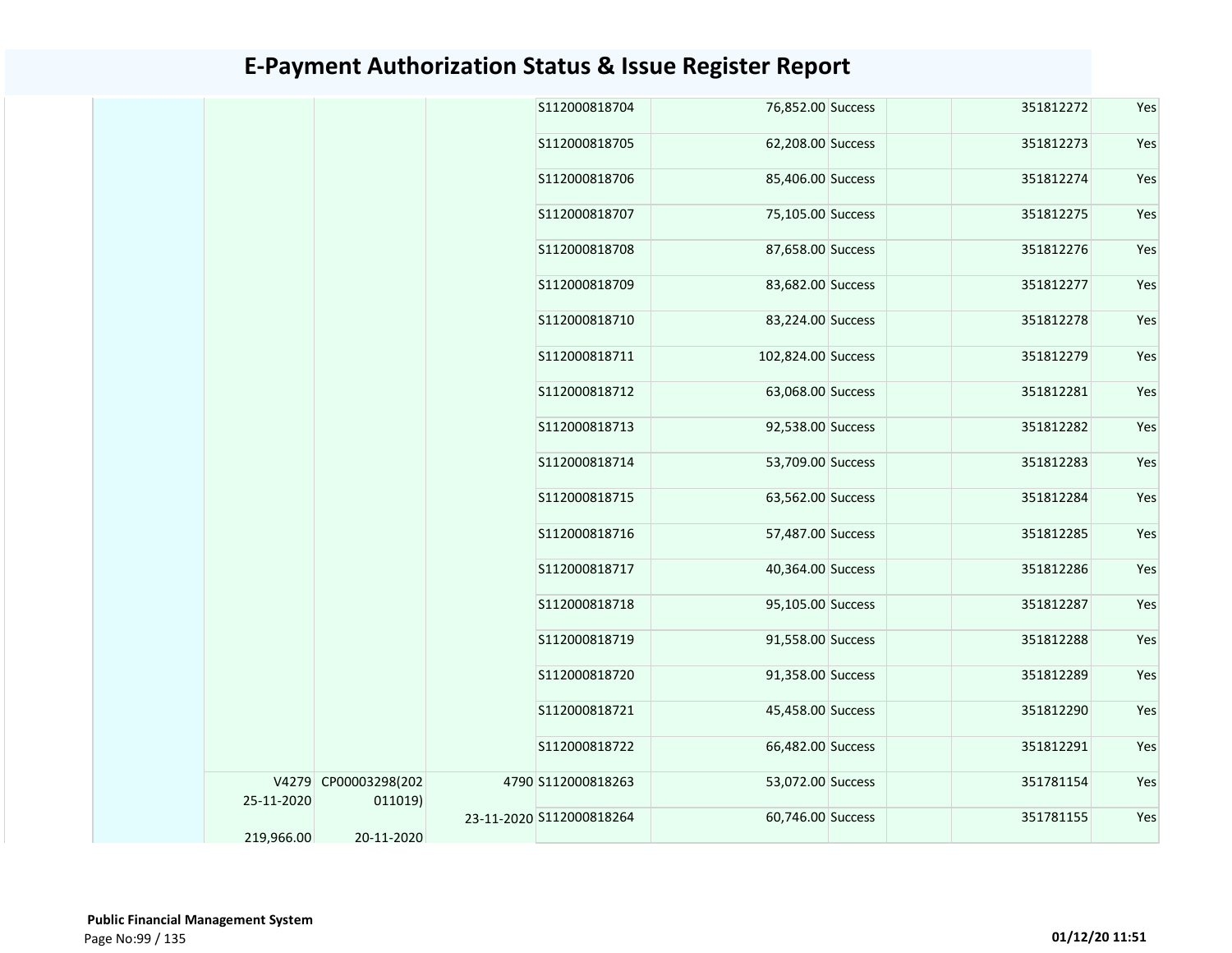|                     | 361,986.00                      | S112000818265            | 71,603.00 Success | 351781156 | Yes |
|---------------------|---------------------------------|--------------------------|-------------------|-----------|-----|
|                     |                                 | S112000818266            | 34,545.00 Success | 351781157 | Yes |
| V4280<br>25-11-2020 | CP00003299(202<br>011020)       | 4789 S112000818287       | 29,959.00 Success | 351781159 | Yes |
| 283,664.00          | 20-11-2020                      | 23-11-2020 S112000818288 | 31,532.00 Success | 351781160 | Yes |
|                     | 445,068.00                      | S112000818289            | 37,410.00 Success | 351781161 | Yes |
|                     |                                 | S112000818290            | 37,935.00 Success | 351781162 | Yes |
|                     |                                 | S112000818291            | 34,903.00 Success | 351781163 | Yes |
|                     |                                 | S112000818292            | 28,075.00 Success | 351781164 | Yes |
|                     |                                 | S112000818293            | 30,095.00 Success | 351781165 | Yes |
|                     |                                 | S112000818294            | 22,753.00 Success | 351781166 | Yes |
|                     |                                 | S112000818295            | 31,002.00 Success | 351781167 | Yes |
| 25-11-2020          | V4281 CP00003300(202<br>011002) | 4788 S112000818386       | 72,704.00 Success | 351781169 | Yes |
| 1,603,465.00        | 20-11-2020                      | 23-11-2020 S112000818387 | 92,394.00 Success | 351781170 | Yes |
|                     | 2,842,020.00                    | S112000818388            | 41,253.00 Success | 351781171 | Yes |
|                     |                                 | S112000818389            | 60,954.00 Success | 351781172 | Yes |
|                     |                                 | S112000818390            | 46,807.00 Success | 351781173 | Yes |
|                     |                                 | S112000818391            | 16,727.00 Success | 351781174 | Yes |
|                     |                                 | S112000818392            | 24,570.00 Success | 351781175 | Yes |
|                     |                                 | S112000818393            | 46,083.00 Success | 351781176 | Yes |
|                     |                                 | S112000818394            | 76,404.00 Success | 351781177 | Yes |
|                     |                                 | S112000818395            | 72,021.00 Success | 351781178 | Yes |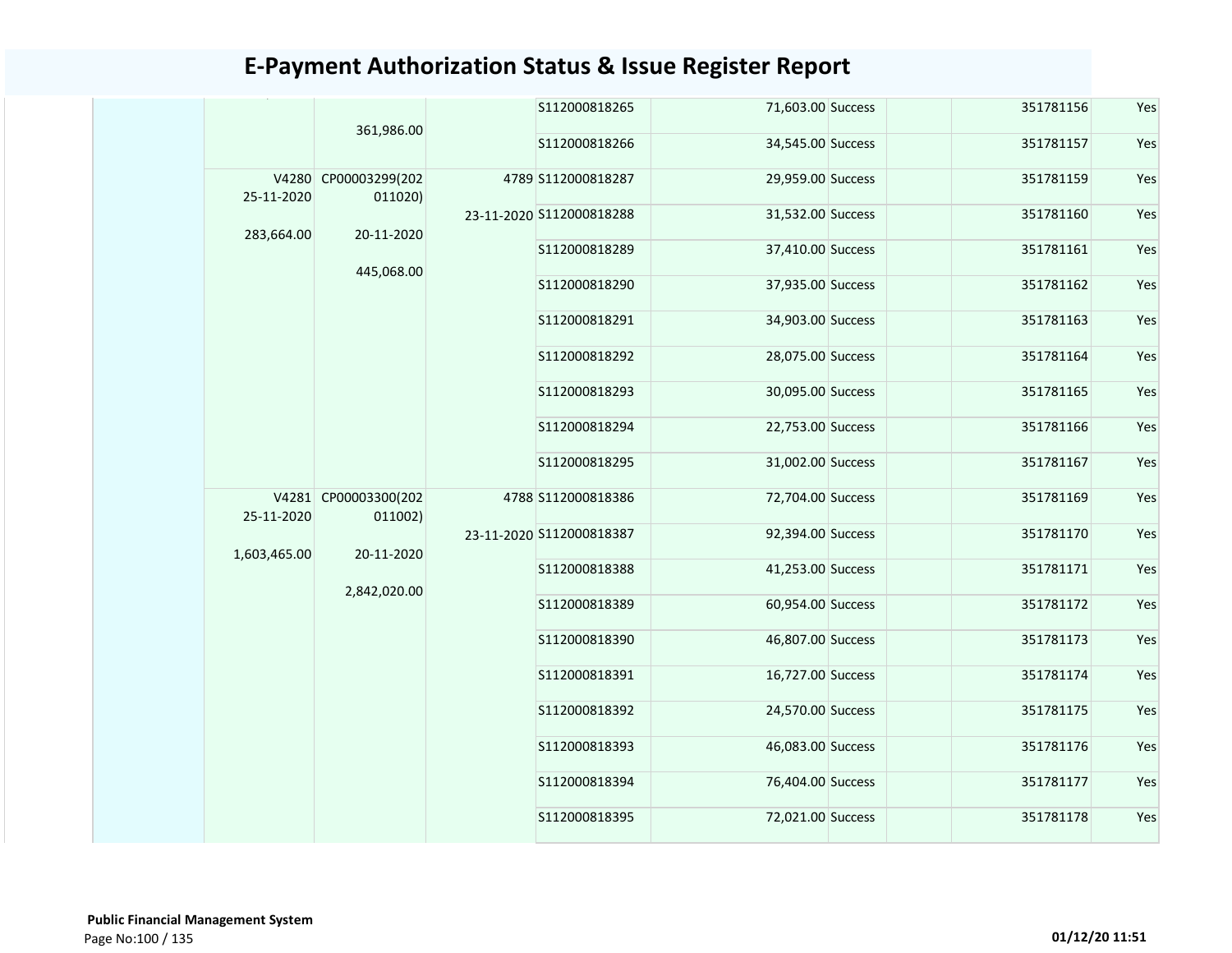| 351781179<br>\$112000818396<br>50,892.00 Success<br>S112000818397<br>44,574.00 Success<br>351781180<br>61,218.00 Success<br>351781181<br>S112000818398<br>27,908.00 Success<br>351781182<br>S112000818399<br>S112000818400<br>56,886.00 Success<br>351781183<br>S112000818401<br>67,292.00 Success<br>351781184<br>S112000818402<br>22,884.00 Success<br>351781186<br>351781187<br>S112000818403<br>49,542.00 Success<br>S112000818404<br>42,853.00 Success<br>351781188<br>S112000818405<br>77,052.00 Success<br>351781189<br>S112000818406<br>73,464.00 Success<br>351781190<br>S112000818407<br>76,218.00 Success<br>351781191<br>351781192<br>S112000818408<br>58,642.00 Success<br>\$112000818409<br>64,112.00 Success<br>351781193<br>S112000818410<br>88,508.00 Success<br>351781194<br>\$112000818411<br>61,222.00 Success<br>351781195<br>351781196<br>S112000818412<br>45,563.00 Success<br>84,718.00 Success<br>S112000818413<br>351781202<br>V4282 CP00003301(202<br>56,447.00 Success<br>4787 S112000818499<br>351812248<br>25-11-2020<br>011012)<br>72,875.00 Success<br>351812249<br>23-11-2020 S112000818500<br>1,223,313.00<br>20-11-2020<br>S112000818501<br>52,799.00 Success<br>351812250<br>2.191.433.00 |  |  |  |  |     |
|-------------------------------------------------------------------------------------------------------------------------------------------------------------------------------------------------------------------------------------------------------------------------------------------------------------------------------------------------------------------------------------------------------------------------------------------------------------------------------------------------------------------------------------------------------------------------------------------------------------------------------------------------------------------------------------------------------------------------------------------------------------------------------------------------------------------------------------------------------------------------------------------------------------------------------------------------------------------------------------------------------------------------------------------------------------------------------------------------------------------------------------------------------------------------------------------------------------------------------|--|--|--|--|-----|
|                                                                                                                                                                                                                                                                                                                                                                                                                                                                                                                                                                                                                                                                                                                                                                                                                                                                                                                                                                                                                                                                                                                                                                                                                               |  |  |  |  | Yes |
|                                                                                                                                                                                                                                                                                                                                                                                                                                                                                                                                                                                                                                                                                                                                                                                                                                                                                                                                                                                                                                                                                                                                                                                                                               |  |  |  |  | Yes |
|                                                                                                                                                                                                                                                                                                                                                                                                                                                                                                                                                                                                                                                                                                                                                                                                                                                                                                                                                                                                                                                                                                                                                                                                                               |  |  |  |  | Yes |
|                                                                                                                                                                                                                                                                                                                                                                                                                                                                                                                                                                                                                                                                                                                                                                                                                                                                                                                                                                                                                                                                                                                                                                                                                               |  |  |  |  | Yes |
|                                                                                                                                                                                                                                                                                                                                                                                                                                                                                                                                                                                                                                                                                                                                                                                                                                                                                                                                                                                                                                                                                                                                                                                                                               |  |  |  |  | Yes |
|                                                                                                                                                                                                                                                                                                                                                                                                                                                                                                                                                                                                                                                                                                                                                                                                                                                                                                                                                                                                                                                                                                                                                                                                                               |  |  |  |  | Yes |
|                                                                                                                                                                                                                                                                                                                                                                                                                                                                                                                                                                                                                                                                                                                                                                                                                                                                                                                                                                                                                                                                                                                                                                                                                               |  |  |  |  | Yes |
|                                                                                                                                                                                                                                                                                                                                                                                                                                                                                                                                                                                                                                                                                                                                                                                                                                                                                                                                                                                                                                                                                                                                                                                                                               |  |  |  |  | Yes |
|                                                                                                                                                                                                                                                                                                                                                                                                                                                                                                                                                                                                                                                                                                                                                                                                                                                                                                                                                                                                                                                                                                                                                                                                                               |  |  |  |  | Yes |
|                                                                                                                                                                                                                                                                                                                                                                                                                                                                                                                                                                                                                                                                                                                                                                                                                                                                                                                                                                                                                                                                                                                                                                                                                               |  |  |  |  | Yes |
|                                                                                                                                                                                                                                                                                                                                                                                                                                                                                                                                                                                                                                                                                                                                                                                                                                                                                                                                                                                                                                                                                                                                                                                                                               |  |  |  |  | Yes |
|                                                                                                                                                                                                                                                                                                                                                                                                                                                                                                                                                                                                                                                                                                                                                                                                                                                                                                                                                                                                                                                                                                                                                                                                                               |  |  |  |  | Yes |
|                                                                                                                                                                                                                                                                                                                                                                                                                                                                                                                                                                                                                                                                                                                                                                                                                                                                                                                                                                                                                                                                                                                                                                                                                               |  |  |  |  | Yes |
|                                                                                                                                                                                                                                                                                                                                                                                                                                                                                                                                                                                                                                                                                                                                                                                                                                                                                                                                                                                                                                                                                                                                                                                                                               |  |  |  |  | Yes |
|                                                                                                                                                                                                                                                                                                                                                                                                                                                                                                                                                                                                                                                                                                                                                                                                                                                                                                                                                                                                                                                                                                                                                                                                                               |  |  |  |  | Yes |
|                                                                                                                                                                                                                                                                                                                                                                                                                                                                                                                                                                                                                                                                                                                                                                                                                                                                                                                                                                                                                                                                                                                                                                                                                               |  |  |  |  | Yes |
|                                                                                                                                                                                                                                                                                                                                                                                                                                                                                                                                                                                                                                                                                                                                                                                                                                                                                                                                                                                                                                                                                                                                                                                                                               |  |  |  |  | Yes |
|                                                                                                                                                                                                                                                                                                                                                                                                                                                                                                                                                                                                                                                                                                                                                                                                                                                                                                                                                                                                                                                                                                                                                                                                                               |  |  |  |  | Yes |
|                                                                                                                                                                                                                                                                                                                                                                                                                                                                                                                                                                                                                                                                                                                                                                                                                                                                                                                                                                                                                                                                                                                                                                                                                               |  |  |  |  | Yes |
|                                                                                                                                                                                                                                                                                                                                                                                                                                                                                                                                                                                                                                                                                                                                                                                                                                                                                                                                                                                                                                                                                                                                                                                                                               |  |  |  |  | Yes |
|                                                                                                                                                                                                                                                                                                                                                                                                                                                                                                                                                                                                                                                                                                                                                                                                                                                                                                                                                                                                                                                                                                                                                                                                                               |  |  |  |  | Yes |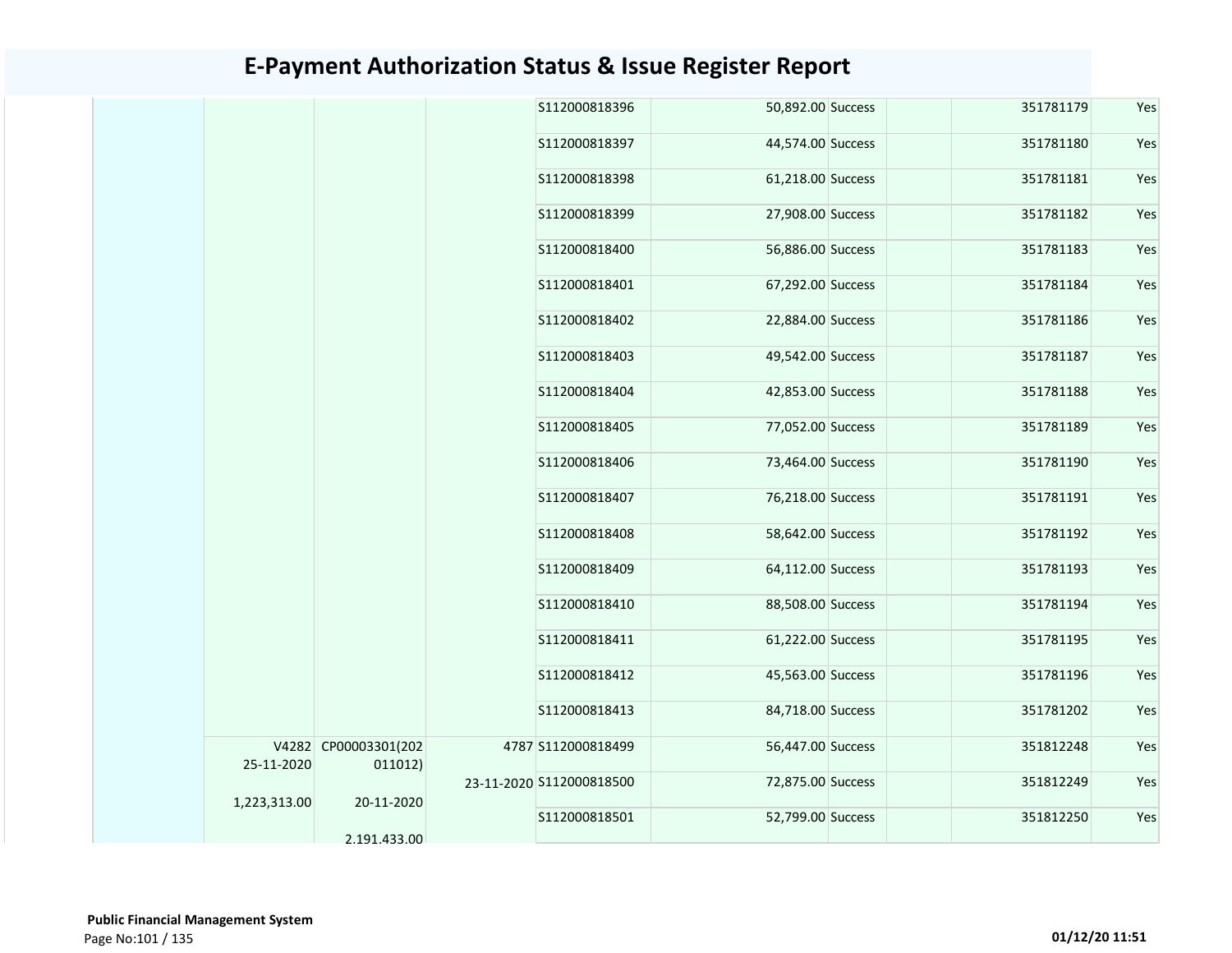|              |                                 | S112000818502            | 78,398.00 Success  |                | 351812251 | Yes |
|--------------|---------------------------------|--------------------------|--------------------|----------------|-----------|-----|
|              |                                 | S112000818503            | 134,445.00 Success |                | 351812252 | Yes |
|              |                                 | S112000818504            | 53,902.00 Success  |                | 351812253 | Yes |
|              |                                 | S112000818505            | 74,142.00 Success  |                | 351812254 | Yes |
|              |                                 | S112000818506            | 44,238.00 Success  |                | 351812255 | Yes |
|              |                                 | S112000818507            | 62,975.00 Success  |                | 351812256 | Yes |
|              |                                 | S112000818508            | 42,799.00 Success  |                | 351812257 | Yes |
|              |                                 | S112000818509            | 80,398.00 Success  |                | 351812258 | Yes |
|              |                                 | S112000818510            | 44,922.00 Success  |                | 351812259 | Yes |
|              |                                 | S112000818511            | 65,390.00 Success  |                | 351812260 | Yes |
|              |                                 | S112000818512            | 136,466.00 Success |                | 351812261 | Yes |
|              |                                 | S112000818513            | 76,615.00 Success  |                | 351812262 | Yes |
|              |                                 | S112000818514            | 75,055.00 Success  |                | 351812263 | Yes |
|              |                                 | \$112000818515           | 71,447.00 Success  |                | 351812264 | Yes |
| 25-11-2020   | V4283 CP00003302(202<br>011013) | 4793 S112000822723       |                    | 906.00 Success | 351812406 | Yes |
| 1,055,271.00 | 20-11-2020                      | 23-11-2020 S112000822724 | 43,233.00 Success  |                | 351812407 | Yes |
|              |                                 | S112000822725            | 72,455.00 Success  |                | 351812408 | Yes |
|              | 1,750,909.00                    | S112000822726            | 45,996.00 Success  |                | 351812409 | Yes |
|              |                                 | S112000822727            | 77,663.00 Success  |                | 351812410 | Yes |
|              |                                 | S112000822728            | 94,548.00 Success  |                | 351812413 | Yes |
|              |                                 | S112000822729            | 69,172.00 Success  |                | 351812414 | Yes |
|              |                                 |                          |                    |                |           |     |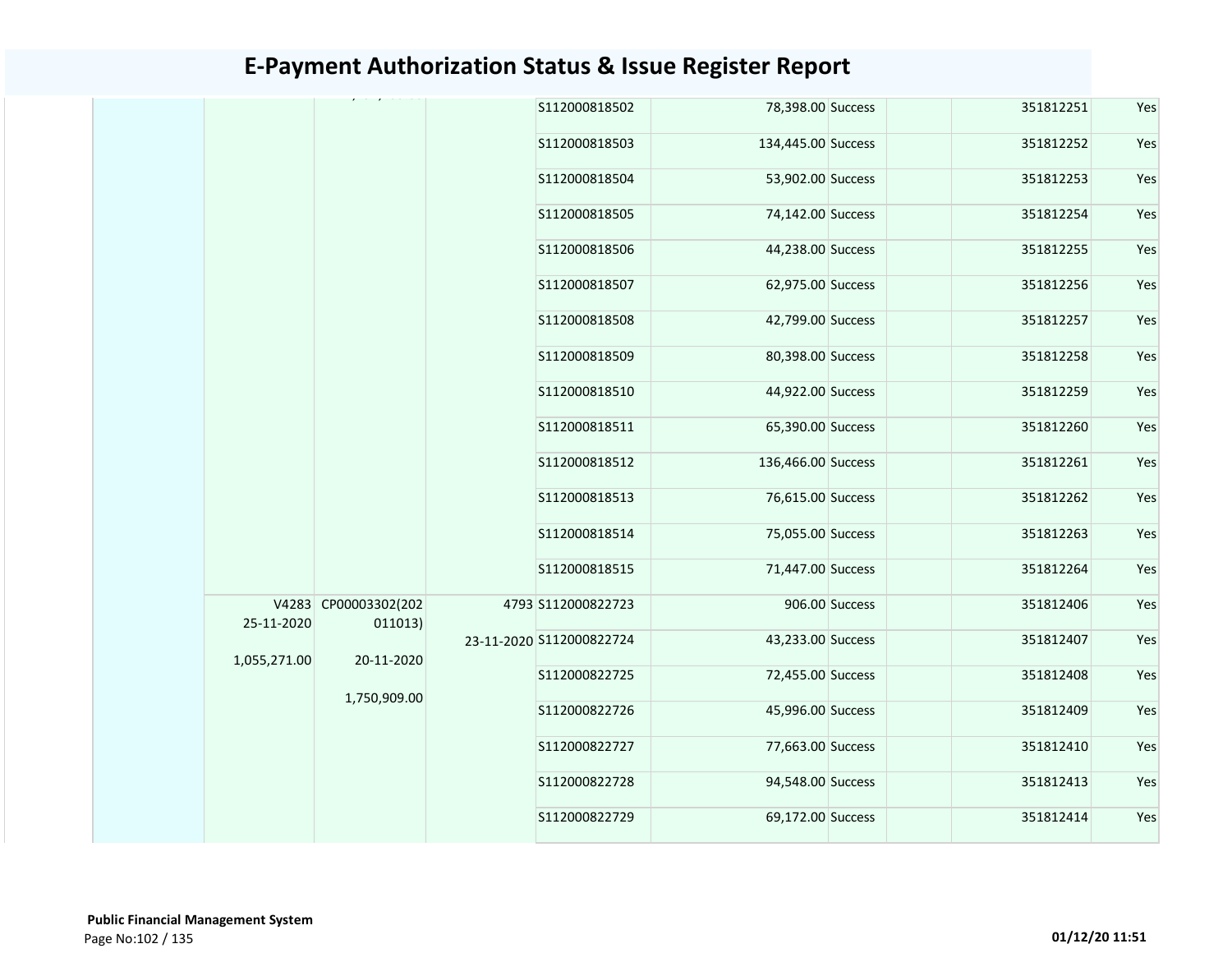|            |                      |  | S112000822730            | 67,847.00 Success  | 351812415         |                   |           |  |
|------------|----------------------|--|--------------------------|--------------------|-------------------|-------------------|-----------|--|
|            |                      |  | S112000822731            | 111,737.00 Success | 351812416         |                   |           |  |
|            |                      |  | S112000822732            | 75,631.00 Success  | 351812417         |                   |           |  |
|            |                      |  | S112000822733            | 84,156.00 Success  | 351812418         |                   |           |  |
|            |                      |  | S112000822734            | 68,289.00 Success  | 351812419         |                   |           |  |
|            |                      |  | S112000822735            | 47,555.00 Success  | 351812420         |                   |           |  |
|            |                      |  | S112000822736            | 69,425.00 Success  | 351812421         |                   |           |  |
|            |                      |  | S112000822737            | 33,799.00 Success  | 351812423         |                   |           |  |
|            |                      |  | S112000822738            | 44,156.00 Success  | 351812425         |                   |           |  |
|            |                      |  | S112000822739            | 48,703.00 Success  | 351812427         |                   |           |  |
|            | V4284 CP00003303(202 |  | 4794 S112000823553       | 26,125.00 Success  | 351812504         |                   |           |  |
| 25-11-2020 | 011014)              |  | 23-11-2020 S112000823554 | 46,256.00 Success  | 351812505         |                   |           |  |
| 468,129.00 | 20-11-2020           |  | S112000823555            | 37,756.00 Success  | 351812506         |                   |           |  |
|            | 658,602.00           |  | S112000823556            | 40,203.00 Success  | 351812508         |                   |           |  |
|            |                      |  | S112000823557            | 41,421.00 Success  | 351812509         |                   |           |  |
|            |                      |  | S112000823558            | 32,028.00 Success  | 351812510         |                   |           |  |
|            |                      |  | S112000823559            | 43,703.00 Success  | 351812511         |                   |           |  |
|            |                      |  | S112000823560            | 26,120.00 Success  | 351812512         |                   |           |  |
|            |                      |  | S112000823561            | 35,256.00 Success  | 351812513         |                   |           |  |
|            |                      |  |                          |                    | S112000823562     | 26,150.00 Success | 351812514 |  |
|            |                      |  |                          | S112000823563      | 28,705.00 Success | 351812515         |           |  |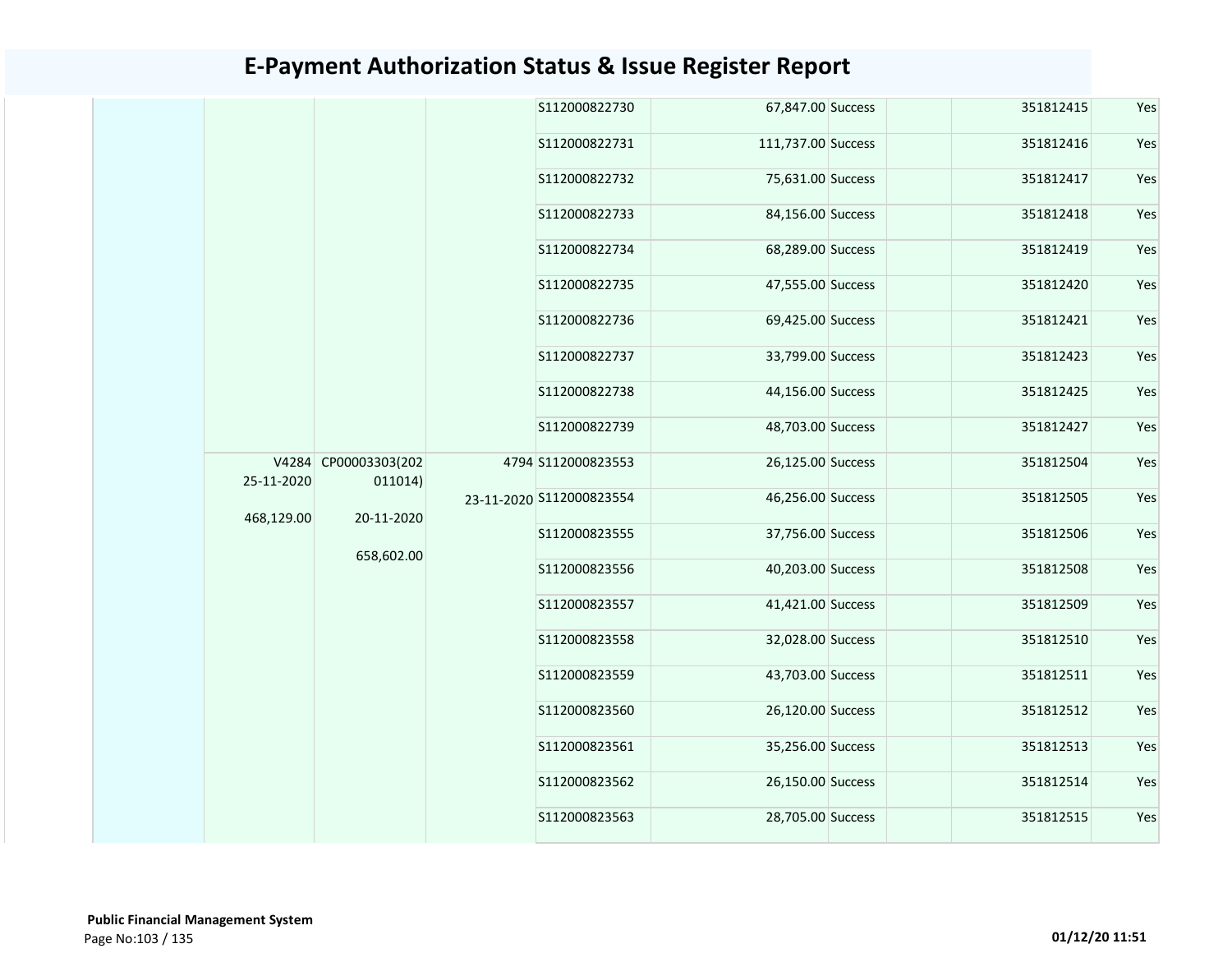|              |                                 | S112000823564            | 45,256.00 Success | 351812516 | Yes |
|--------------|---------------------------------|--------------------------|-------------------|-----------|-----|
|              |                                 | S112000823565            | 39,150.00 Success | 351812517 | Yes |
| 25-11-2020   | V4285 CP00003304(202<br>011016) | 4802 S112000826631       | 64,248.00 Success | 351812672 | Yes |
| 2,137,037.00 | 20-11-2020                      | 23-11-2020 S112000826632 | 58,809.00 Success | 351812673 | Yes |
|              | 2,503,020.00                    | S112000826633            | 60,889.00 Success | 351812674 | Yes |
|              |                                 | S112000826634            | 60,889.00 Success | 351812675 | Yes |
|              |                                 | S112000826635            | 57,438.00 Success | 351812676 | Yes |
|              |                                 | S112000826636            | 57,438.00 Success | 351812677 | Yes |
|              |                                 | S112000826637            | 61,558.00 Success | 351812678 | Yes |
|              |                                 | S112000826638            | 64,498.00 Success | 351812679 | Yes |
|              |                                 | S112000826639            | 74,319.00 Success | 351812680 | Yes |
|              |                                 | S112000826640            | 73,279.00 Success | 351812681 | Yes |
|              |                                 | S112000826641            | 76,919.00 Success | 351812682 | Yes |
|              |                                 | S112000826642            | 75,359.00 Success | 351812683 | Yes |
|              |                                 | S112000826643            | 74,319.00 Success | 351812685 | Yes |
|              |                                 | S112000826644            | 75,359.00 Success | 351812686 | Yes |
|              |                                 | S112000826645            | 75,359.00 Success | 351812687 | Yes |
|              |                                 | S112000826646            | 73,279.00 Success | 351812688 | Yes |
|              |                                 | S112000826647            | 75,359.00 Success | 351812689 | Yes |
|              |                                 | S112000826648            | 64,118.00 Success | 351812690 | Yes |
|              |                                 | S112000826649            | 65,886.00 Success | 351812691 | Yes |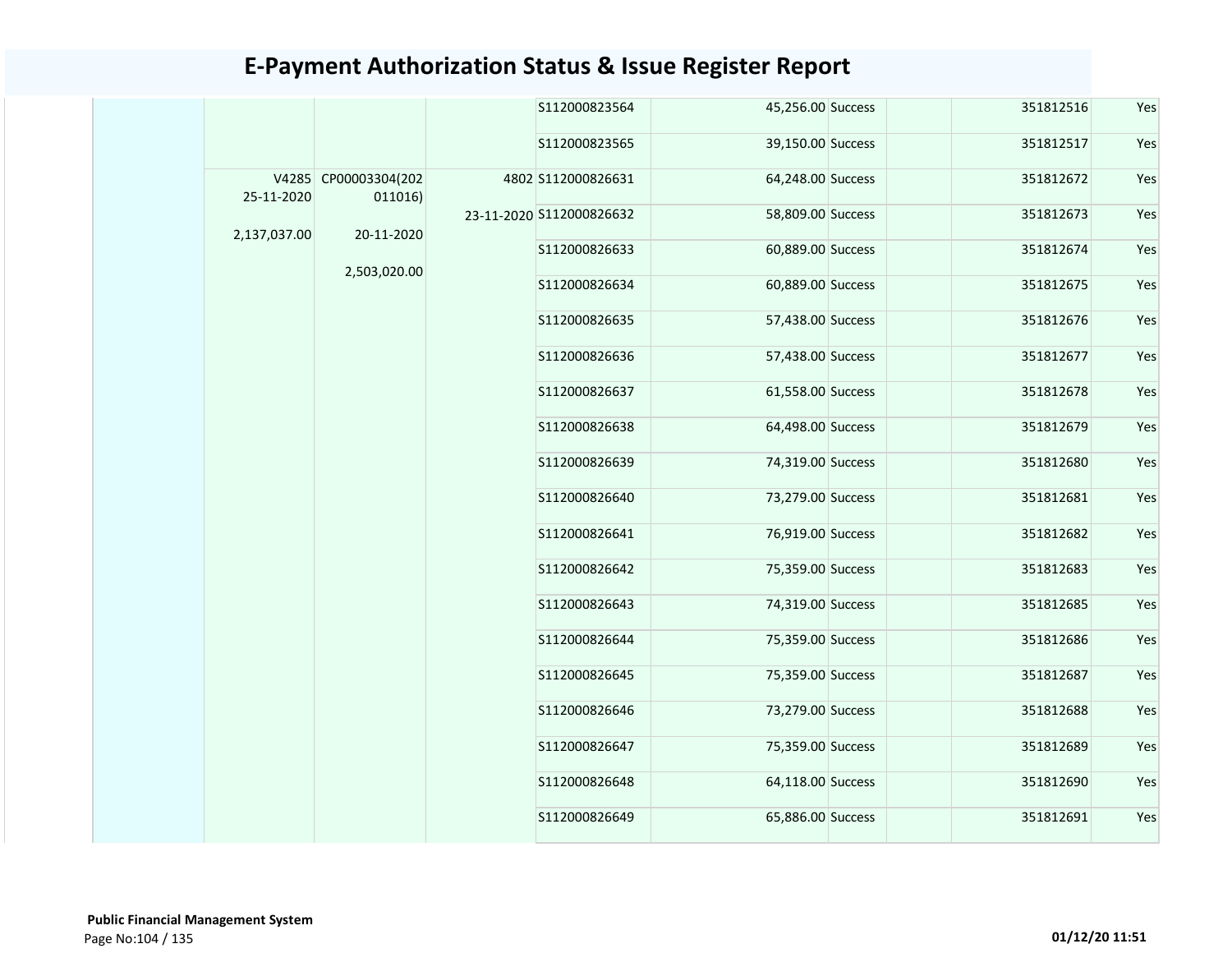|                         |                                               |            | S112000826650      | 64,638.00 Success | 351812692        | Yes |
|-------------------------|-----------------------------------------------|------------|--------------------|-------------------|------------------|-----|
|                         |                                               |            | S112000826651      | 63,598.00 Success | 351812693        | Yes |
|                         |                                               |            | S112000826652      | 67,758.00 Success | 351812694        | Yes |
|                         |                                               |            | S112000826653      | 63,598.00 Success | 351812695        | Yes |
|                         |                                               |            | S112000826654      | 66,198.00 Success | 351812696        | Yes |
|                         |                                               |            | S112000826655      | 64,779.00 Success | 351812697        | Yes |
|                         |                                               |            | S112000826656      | 65,158.00 Success | 351812698        | Yes |
|                         |                                               |            | S112000826657      | 64,118.00 Success | 351812699        | Yes |
|                         |                                               |            | S112000826658      | 64,638.00 Success | 351812700        | Yes |
|                         |                                               |            | \$112000826659     | 65,678.00 Success | 351812701        | Yes |
|                         |                                               |            | \$112000826660     | 64,638.00 Success | 351812702        | Yes |
|                         |                                               |            | S112000826661      | 66,198.00 Success | 351812703        | Yes |
|                         |                                               |            | S112000826662      | 66,718.00 Success | 351812704        | Yes |
| 25-11-2020<br>73,729.00 | V4293 CP00003111(511<br>687765887833-<br>4B1) | 23-11-2020 | 4831 S112000820019 | 73,729.00 Issued  | CBINH20330822825 | Yes |
|                         | 13-11-2020<br>75 000 00                       |            |                    |                   |                  |     |
| 25-11-2020              | V4298 CP00003307(511<br>687759014419-         |            | 4873 S112000830138 | 5,759.00 Issued   | CBINH20330823266 | Yes |
| 5,759.00                | 1B1)<br>23-11-2020                            | 24-11-2020 |                    |                   |                  |     |
|                         | 5 759 00                                      |            |                    |                   |                  |     |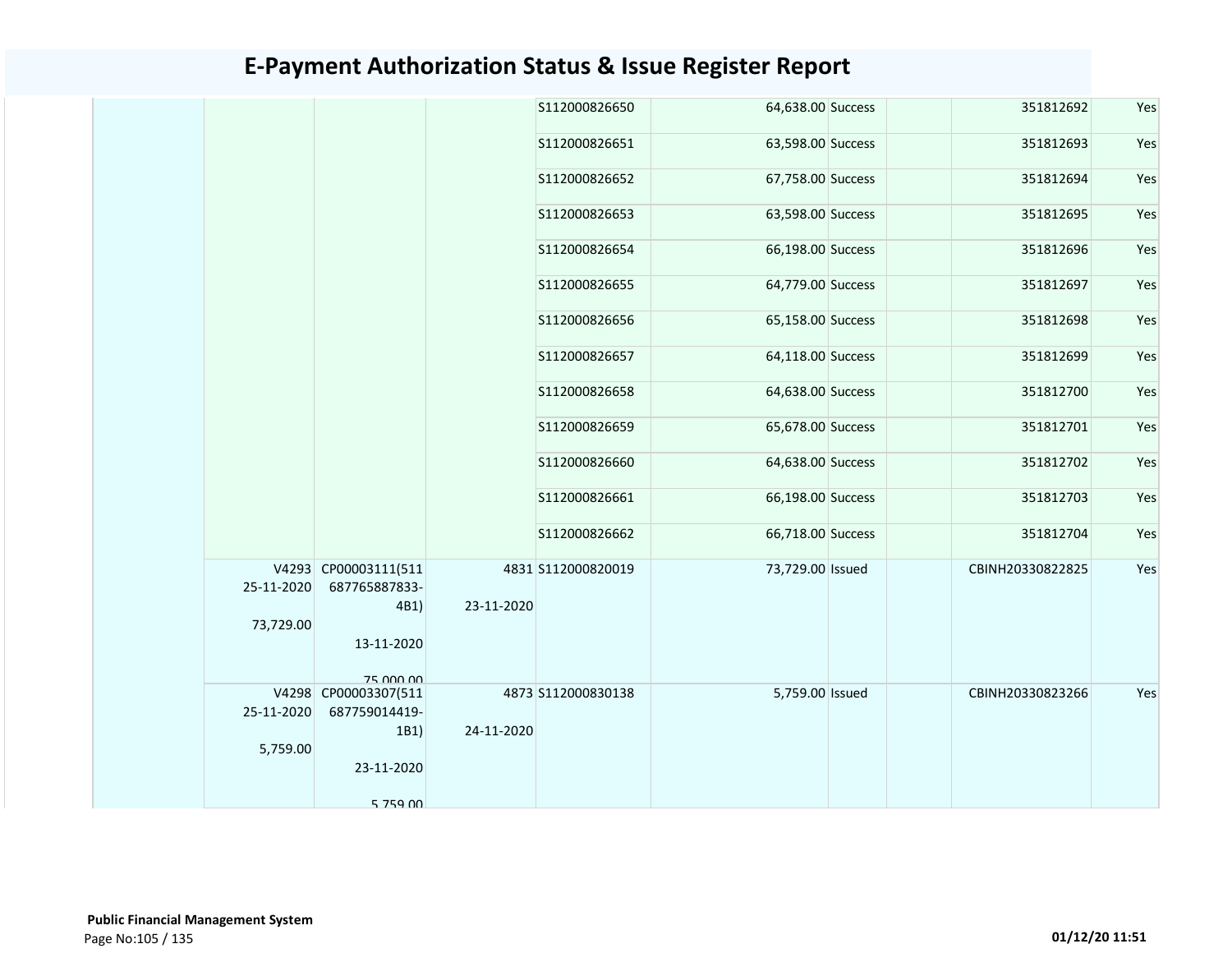| 25-11-2020 | V4299 CP00003308(511<br>687763842924- |            | 4872 S112000827815 | 12,276.00 Issued | CBINH20330822942 | Yes |
|------------|---------------------------------------|------------|--------------------|------------------|------------------|-----|
|            | 1B1)                                  | 24-11-2020 |                    |                  |                  |     |
| 12,276.00  |                                       |            |                    |                  |                  |     |
|            | 23-11-2020                            |            |                    |                  |                  |     |
|            |                                       |            |                    |                  |                  |     |
|            | 12 499 00<br>V4300 CP00003309(511     |            | 4871 S112000833573 | 3,441.00 Issued  | CBINH20330823254 | Yes |
| 25-11-2020 | 687704172911-                         |            |                    |                  |                  |     |
|            | 1B1)                                  | 24-11-2020 |                    |                  |                  |     |
| 3,441.00   |                                       |            |                    |                  |                  |     |
|            | 23-11-2020                            |            |                    |                  |                  |     |
|            |                                       |            |                    |                  |                  |     |
|            | 3 500 00                              |            |                    |                  |                  |     |
|            | V4301 CP00003310(511                  |            | 4885 S112000831993 | 4,424.00 Issued  | CBINH20330823250 | Yes |
| 25-11-2020 | 687714021653-                         |            |                    |                  |                  |     |
|            | 1B1)                                  | 24-11-2020 |                    |                  |                  |     |
| 4,424.00   |                                       |            |                    |                  |                  |     |
|            | 23-11-2020                            |            |                    |                  |                  |     |
|            | $A$ 500 00                            |            |                    |                  |                  |     |
|            | V4302 CP00003311(511                  |            | 4884 S112000831426 | 2,702.00 Issued  | CBINH20330823272 | Yes |
| 25-11-2020 | 687782890025-                         |            |                    |                  |                  |     |
|            | 1B1)                                  | 24-11-2020 |                    |                  |                  |     |
| 2,702.00   |                                       |            |                    |                  |                  |     |
|            | 23-11-2020                            |            |                    |                  |                  |     |
|            |                                       |            |                    |                  |                  |     |
|            | 2 749 00<br>V4303 CP00003312(511      |            | 4879 S112000833442 | 3,182.00 Issued  | CBINH20330823253 | Yes |
| 25-11-2020 | 687758654790-                         |            |                    |                  |                  |     |
|            | 1B1)                                  | 24-11-2020 |                    |                  |                  |     |
| 3,182.00   |                                       |            |                    |                  |                  |     |
|            | 23-11-2020                            |            |                    |                  |                  |     |
|            |                                       |            |                    |                  |                  |     |
|            | 3 240 00<br>V4304 CP00003313(511      |            | 4878 S112000830757 | 2,475.00 Success | 340508741        | Yes |
| 25-11-2020 | 687701441910-                         |            |                    |                  |                  |     |
|            | 1B1)                                  | 24-11-2020 |                    |                  |                  |     |
| 2,475.00   |                                       |            |                    |                  |                  |     |
|            | 23-11-2020                            |            |                    |                  |                  |     |
|            |                                       |            |                    |                  |                  |     |
|            | 2 520 00                              |            |                    |                  |                  |     |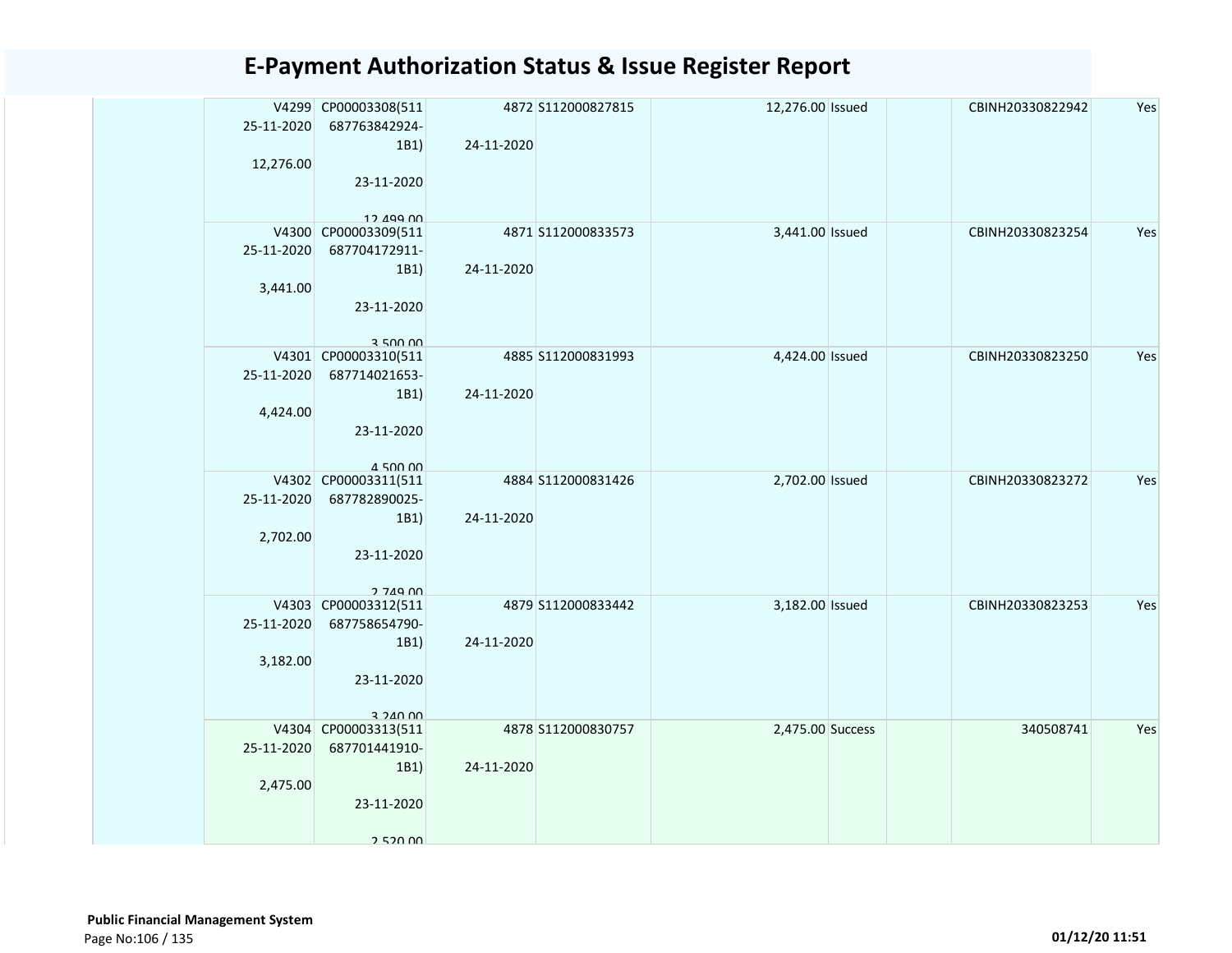| 25-11-2020 | V4305 CP00003314(511<br>687723671441-  |            | 4877 S112000830581 | 5,304.00 Issued  | CBINH20330822827 | Yes |
|------------|----------------------------------------|------------|--------------------|------------------|------------------|-----|
|            | 1B1)                                   | 24-11-2020 |                    |                  |                  |     |
| 5,304.00   |                                        |            |                    |                  |                  |     |
|            | 23-11-2020                             |            |                    |                  |                  |     |
|            |                                        |            |                    |                  |                  |     |
|            | $5$ $100$ $00$<br>V4306 CP00003315(511 |            | 4876 S112000830312 | 1,591.00 Issued  | CBINH20330822810 | Yes |
| 25-11-2020 | 687741928179-                          |            |                    |                  |                  |     |
|            | 1B1)                                   | 24-11-2020 |                    |                  |                  |     |
| 1,591.00   |                                        |            |                    |                  |                  |     |
|            | 23-11-2020                             |            |                    |                  |                  |     |
|            |                                        |            |                    |                  |                  |     |
|            | 1.620.00                               |            |                    |                  |                  |     |
|            | V4307 CP00003316(511                   |            | 4874 S112000830243 | 4,423.00 Issued  | CBINH20330823248 | Yes |
| 25-11-2020 | 687737011423-                          |            |                    |                  |                  |     |
| 4,423.00   | 1B1)                                   | 24-11-2020 |                    |                  |                  |     |
|            | 23-11-2020                             |            |                    |                  |                  |     |
|            |                                        |            |                    |                  |                  |     |
|            | A 499 00                               |            |                    |                  |                  |     |
|            | V4308 CP00003317(511                   |            | 4875 S112000830277 | 11,314.00 Issued | CBINH20330823249 | Yes |
| 25-11-2020 | 687776178045-                          |            |                    |                  |                  |     |
|            | 1B1)                                   | 24-11-2020 |                    |                  |                  |     |
| 11,314.00  |                                        |            |                    |                  |                  |     |
|            | 23-11-2020                             |            |                    |                  |                  |     |
|            | 1152000                                |            |                    |                  |                  |     |
|            | V4309 CP00003318(511                   |            | 4882 S112000830999 | 1,237.00 Issued  | CBINH20330822954 | Yes |
| 25-11-2020 | 687775685371-                          |            |                    |                  |                  |     |
|            | 1B1)                                   | 24-11-2020 |                    |                  |                  |     |
| 1,237.00   |                                        |            |                    |                  |                  |     |
|            | 23-11-2020                             |            |                    |                  |                  |     |
|            | 1 260 00                               |            |                    |                  |                  |     |
|            | V4310 CP00003319(511                   |            | 4881 S112000830923 | 2,458.00 Issued  | CBINH20330822812 | Yes |
| 25-11-2020 | 687735131645-                          |            |                    |                  |                  |     |
|            | 1B1)                                   | 24-11-2020 |                    |                  |                  |     |
| 2,458.00   |                                        |            |                    |                  |                  |     |
|            | 23-11-2020                             |            |                    |                  |                  |     |
|            |                                        |            |                    |                  |                  |     |
|            | 2 500 00                               |            |                    |                  |                  |     |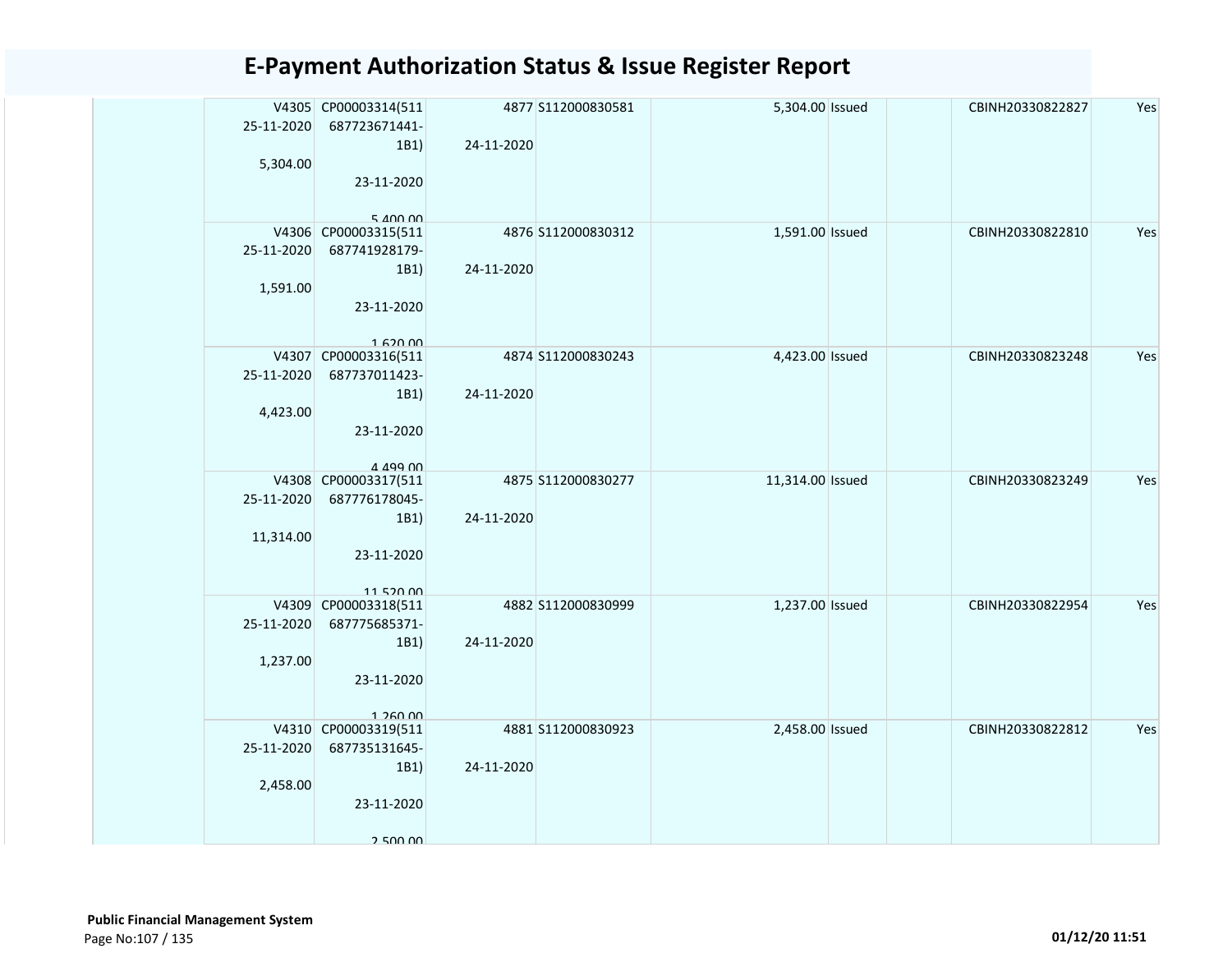| 25-11-2020   | V4311 CP00003320(511<br>687759188449-    |            | 4880 S112000830824       | 4,767.00 Issued   | CBINH20330823269 | Yes |
|--------------|------------------------------------------|------------|--------------------------|-------------------|------------------|-----|
|              | 1B1)                                     | 24-11-2020 |                          |                   |                  |     |
| 4,767.00     |                                          |            |                          |                   |                  |     |
|              | 23-11-2020                               |            |                          |                   |                  |     |
|              |                                          |            |                          |                   |                  |     |
|              | 1 849 00                                 |            |                          |                   |                  |     |
|              | V4312 CP00003321(511                     |            | 4887 S112000832276       | 5,304.00 Issued   | CBINH20330822964 | Yes |
| 25-11-2020   | 687764373143-<br>1B1)                    | 24-11-2020 |                          |                   |                  |     |
| 5,304.00     |                                          |            |                          |                   |                  |     |
|              | 23-11-2020                               |            |                          |                   |                  |     |
|              |                                          |            |                          |                   |                  |     |
|              | $5$ $100$ $00$                           |            |                          |                   |                  |     |
|              | V4313 CP00003322(511                     |            | 4886 S112000832136       | 8,258.00 Issued   | CBINH20330823251 | Yes |
| 25-11-2020   | 687704723560-                            |            |                          |                   |                  |     |
|              | 1B1)                                     | 24-11-2020 |                          |                   |                  |     |
| 8,258.00     |                                          |            |                          |                   |                  |     |
|              | 23-11-2020                               |            |                          |                   |                  |     |
|              | $R$ $A$ $\Omega$ $\Omega$ $\Omega$       |            |                          |                   |                  |     |
|              | V4314 CP00003323(511                     |            | 4883 \$112000831298      | 24,085.00 Issued  | CBINH20330822829 | Yes |
| 25-11-2020   | 687746748936-                            |            |                          |                   |                  |     |
|              | 1B1)                                     | 24-11-2020 |                          |                   |                  |     |
| 24,085.00    |                                          |            |                          |                   |                  |     |
|              | 23-11-2020                               |            |                          |                   |                  |     |
|              |                                          |            |                          |                   |                  |     |
|              | <b>24 500 00</b><br>V4321 CP00003335(202 |            | 4893 S112000810145       | 48,013.00 Success | 351763146        | Yes |
| 25-11-2020   | 011029)                                  |            |                          |                   |                  |     |
|              |                                          |            | 24-11-2020 S112000810146 | 57,294.00 Success | 351763147        | Yes |
| 1,525,011.00 | 24-11-2020                               |            |                          |                   |                  |     |
|              |                                          |            | S112000810147            | 38,972.00 Success | 351763148        | Yes |
|              | 1,760,457.00                             |            | S112000810148            | 44,015.00 Success | 351763149        | Yes |
|              |                                          |            |                          |                   |                  |     |
|              |                                          |            | S112000810149            | 40,007.00 Success | 351763150        | Yes |
|              |                                          |            |                          |                   |                  |     |
|              |                                          |            | S112000810150            | 57,440.00 Success | 351763151        | Yes |
|              |                                          |            |                          |                   |                  |     |
|              |                                          |            | S112000810151            | 34,364.00 Success | 351763152        | Yes |
|              |                                          |            |                          |                   |                  |     |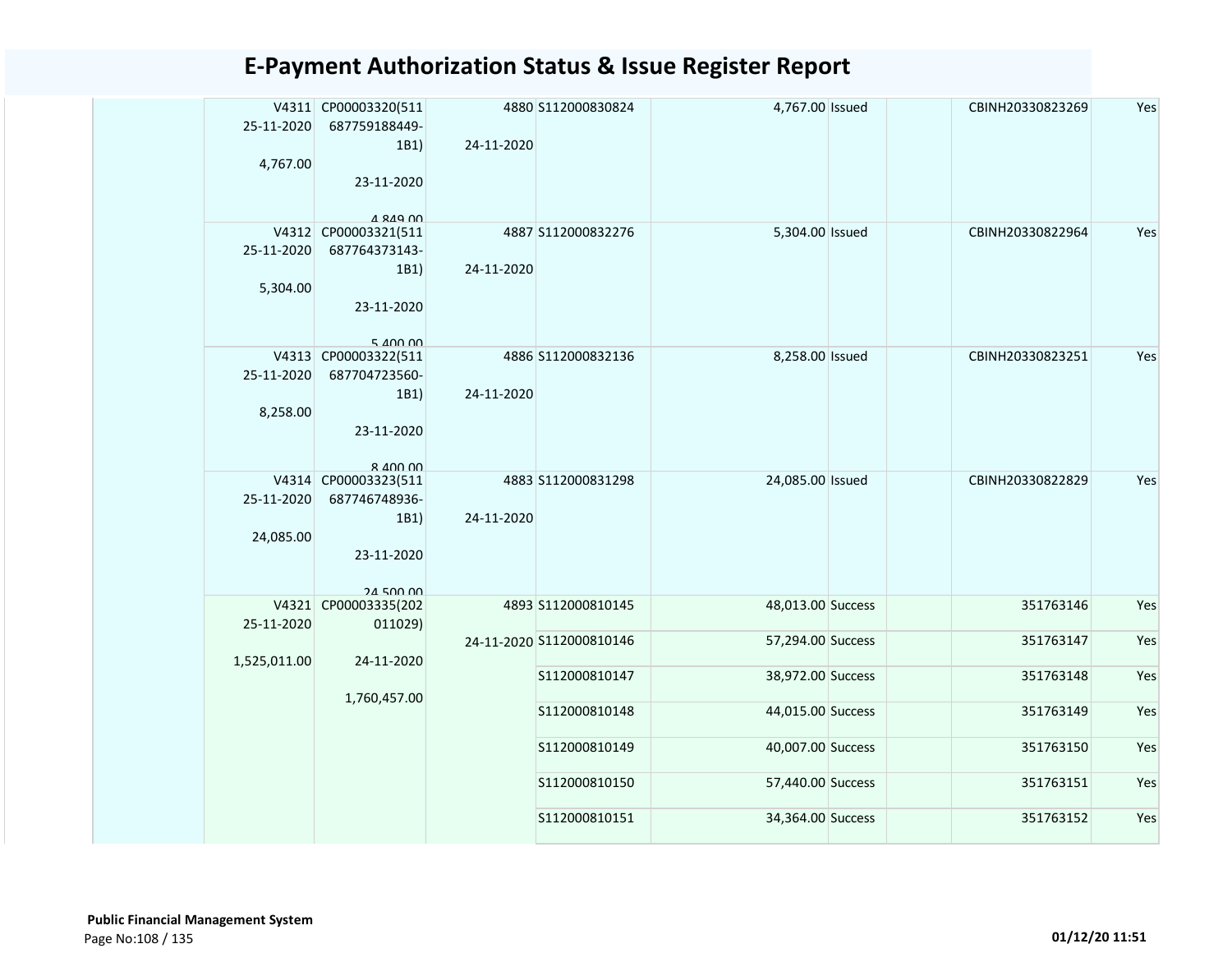| S112000810152 | 43,368.00 Success | 351763153 | Yes |
|---------------|-------------------|-----------|-----|
| S112000810153 | 47,580.00 Success | 351763154 | Yes |
| S112000810154 | 58,398.00 Success | 351763155 | Yes |
| S112000810155 | 53,583.00 Success | 351763156 | Yes |
| S112000810156 | 47,994.00 Success | 351763157 | Yes |
| S112000810157 | 54,731.00 Success | 351763159 | Yes |
| S112000810158 | 49,021.00 Success | 351763160 | Yes |
| S112000810159 | 44,088.00 Success | 351763161 | Yes |
| S112000810160 | 49,467.00 Success | 351763162 | Yes |
| S112000810161 | 52,799.00 Success | 351763163 | Yes |
| S112000810162 | 44,532.00 Success | 351763167 | Yes |
| S112000810163 | 44,532.00 Success | 351763168 | Yes |
| S112000810164 | 35,648.00 Success | 351763169 | Yes |
| S112000810165 | 43,368.00 Success | 351763170 | Yes |
| S112000810166 | 61,056.00 Success | 351763171 | Yes |
| S112000810167 | 38,641.00 Success | 351763172 | Yes |
| S112000810168 | 40,007.00 Success | 351763173 | Yes |
| S112000810169 | 32,941.00 Success | 351763174 | Yes |
| S112000810170 | 40,007.00 Success | 351763175 | Yes |
| S112000810171 | 40,257.00 Success | 351763176 | Yes |
| S112000810172 | 38,972.00 Success | 351763177 | Yes |
|               |                   |           |     |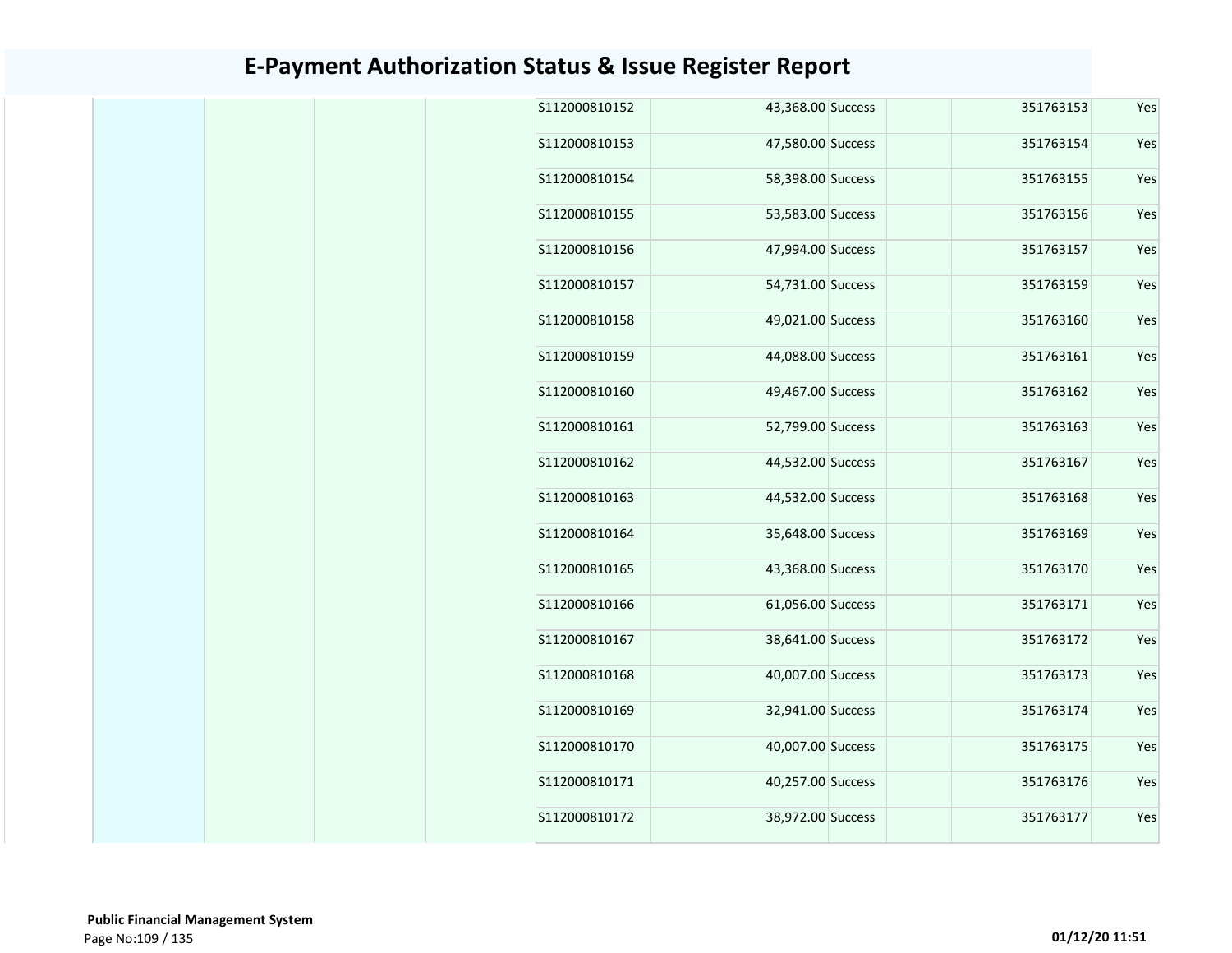|                     |                           |            | S112000810173            | 58,396.00 Success | 351763184        | Yes |
|---------------------|---------------------------|------------|--------------------------|-------------------|------------------|-----|
|                     |                           |            | S112000810174            | 44,532.00 Success | 351763185        | Yes |
|                     |                           |            | S112000810175            | 58,398.00 Success | 351763186        | Yes |
|                     |                           |            | S112000810176            | 43,618.00 Success | 351763187        | Yes |
|                     |                           |            | S112000810177            | 38,972.00 Success | 351763188        | Yes |
| V4322<br>25-11-2020 | CP00003141                |            | 4826 S112000820572       | 2,850.00 Issued   | CBINH20330824021 | Yes |
| 2,850.00            | 13-11-2020<br>2.950.00    | 23-11-2020 |                          |                   |                  |     |
| V4324<br>25-11-2020 | CP00003125                |            | 4867 S112000828233       | 101,507.00 Issued | CBINH20330824025 | Yes |
| 101,507.00          | 13-11-2020                | 24-11-2020 |                          |                   |                  |     |
| V4325<br>25-11-2020 | 105.069.00<br>CP00003097  |            | 4825 S112000822403       | 36,729.00 Issued  | CBINH20330824022 | Yes |
| 36,729.00           | 12-11-2020<br>37.479.00   | 23-11-2020 |                          |                   |                  |     |
| V4326<br>25-11-2020 | CP00003162                |            | 4865 S112000828524       | 4,600.00 Issued   | CBINH20330824027 | Yes |
| 4,600.00            | 16-11-2020<br>4.600.00    | 24-11-2020 |                          |                   |                  |     |
| V4327<br>25-11-2020 | CP00003218(202<br>011005) |            | 4798 S112000822948       | 38,282.00 Success | 351812430        | Yes |
| 1,455,901.00        | 18-11-2020                |            | 23-11-2020 S112000822949 | 40,774.00 Success | 351812433        | Yes |
|                     |                           |            | S112000822950            | 29,512.00 Success | 351812434        | Yes |
|                     | 2,116,266.00              |            | S112000822951            | 25,724.00 Success | 351812435        | Yes |
|                     |                           |            | S112000822952            | 33,724.00 Success | 351812436        | Yes |
|                     |                           |            | S112000822953            | 32,057.00 Success | 351812437        | Yes |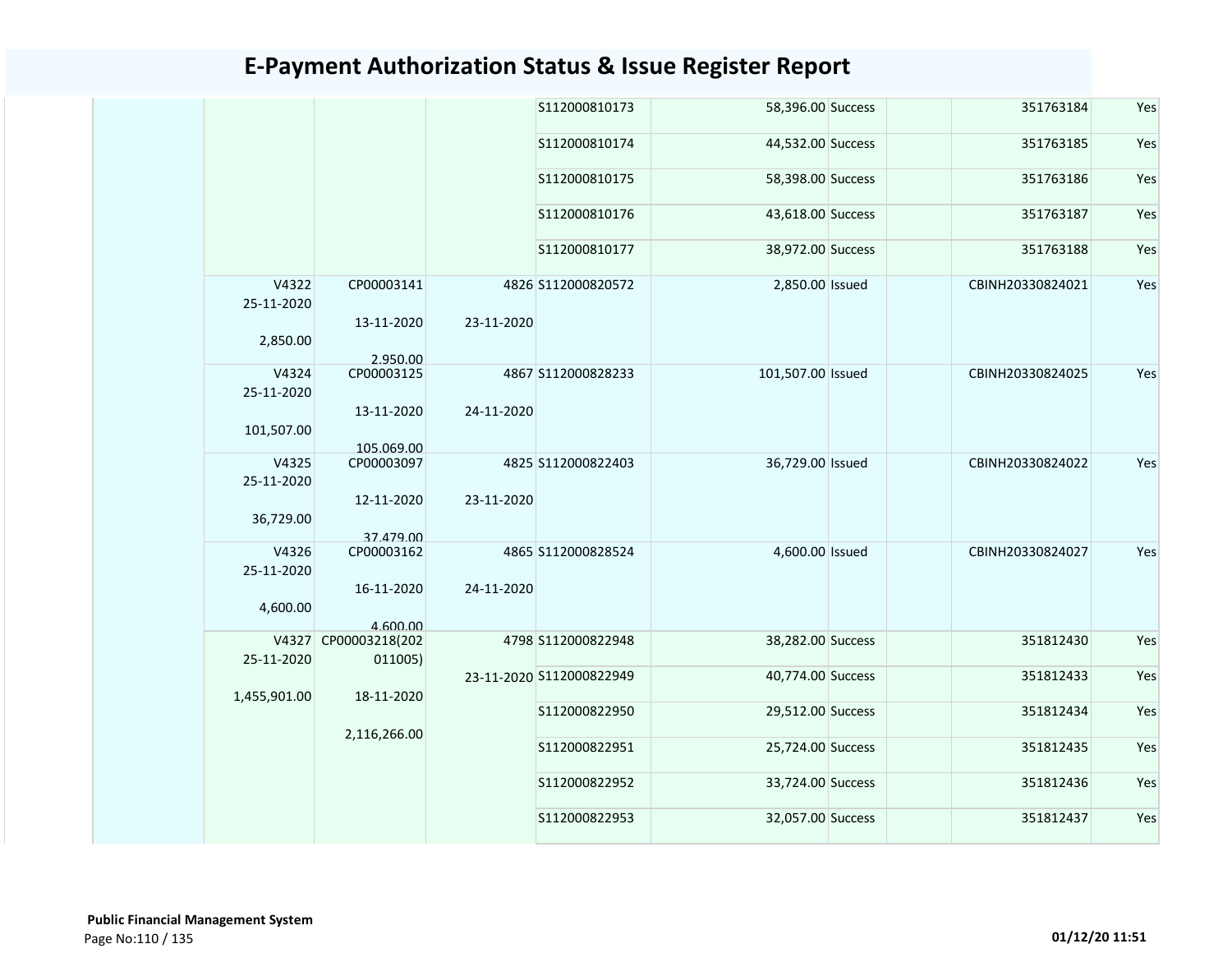| S112000822954 | 32,724.00 Success | 351812438 | Yes |
|---------------|-------------------|-----------|-----|
| S112000822955 | 34,437.00 Success | 351812439 | Yes |
| S112000822956 | 35,799.00 Success | 351812440 | Yes |
| S112000822957 | 30,989.00 Success | 351812441 | Yes |
| S112000822958 | 14,318.00 Success | 351812442 | Yes |
| S112000822959 | 38,282.00 Success | 351812443 | Yes |
| S112000822960 | 33,532.00 Success | 351812444 | Yes |
| S112000822961 | 33,532.00 Success | 351812445 | Yes |
| S112000822962 | 43,532.00 Success | 351812446 | Yes |
| S112000822963 | 40,274.00 Success | 351812447 | Yes |
| S112000822964 | 42,627.00 Success | 351812448 | Yes |
| S112000822965 | 28,342.00 Success | 351812449 | Yes |
| S112000822966 | 38,532.00 Success | 351812450 | Yes |
| S112000822967 | 33,282.00 Success | 351812451 | Yes |
| S112000822968 | 38,512.00 Success | 351812452 | Yes |
| S112000822969 | 37,122.00 Success | 351812453 | Yes |
| S112000822970 | 19,512.00 Success | 351812454 | Yes |
| S112000822971 | 38,282.00 Success | 351812455 | Yes |
| S112000822972 | 29,512.00 Success | 351812456 | Yes |
| S112000822973 | 35,083.00 Success | 351812457 | Yes |
| S112000822974 | 32,765.00 Success | 351812458 | Yes |
|               |                   |           |     |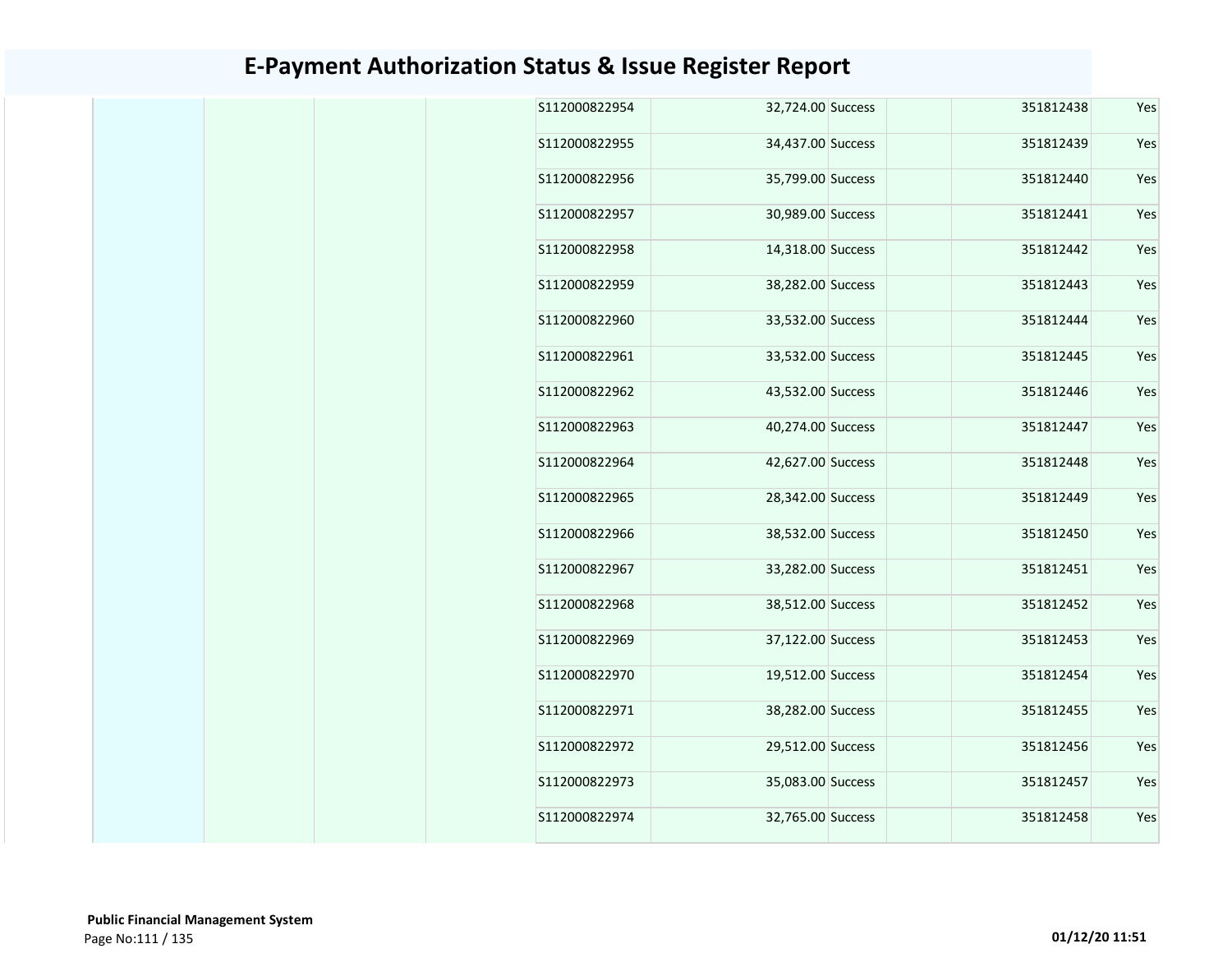|            |                                 | S112000822975<br>S112000822976 | 51,532.00 Success | 351812459 | Yes |
|------------|---------------------------------|--------------------------------|-------------------|-----------|-----|
|            |                                 |                                |                   |           |     |
|            |                                 |                                | 43,914.00 Success | 351812460 | Yes |
|            |                                 | S112000822977                  | 37,572.00 Success | 351812461 | Yes |
|            |                                 | S112000822978                  | 41,417.00 Success | 351812462 | Yes |
|            |                                 | S112000822979                  | 26,491.00 Success | 351812463 | Yes |
|            |                                 | S112000822980                  | 24,512.00 Success | 351812464 | Yes |
|            |                                 | S112000822981                  | 38,282.00 Success | 351812465 | Yes |
|            |                                 | S112000822982                  | 34,833.00 Success | 351812466 | Yes |
|            |                                 | S112000822983                  | 38,512.00 Success | 351812467 | Yes |
|            |                                 | S112000822984                  | 30,799.00 Success | 351812468 | Yes |
|            |                                 | S112000822985                  | 27,437.00 Success | 351812469 | Yes |
|            |                                 | S112000822986                  | 32,416.00 Success | 351812470 | Yes |
|            |                                 | S112000822987                  | 32,936.00 Success | 351812471 | Yes |
|            |                                 | S112000822988                  | 50,494.00 Success | 351812472 | Yes |
|            |                                 | S112000822989                  | 33,691.00 Success | 351812473 | Yes |
| 25-11-2020 | V4328 CP00003223(202<br>011006) | 4797 S112000823072             | 30,139.00 Success | 351812475 | Yes |
| 511,854.00 | 18-11-2020                      | 23-11-2020 S112000823073       | 21,532.00 Success | 351812476 | Yes |
|            |                                 | S112000823074                  | 45,071.00 Success | 351812477 | Yes |
|            | 837,352.00                      | S112000823075                  | 31,128.00 Success | 351812478 | Yes |
|            |                                 | S112000823076                  | 37,390.00 Success | 351812479 | Yes |
|            |                                 | S112000823077                  | 41,742.00 Success | 351812480 | Yes |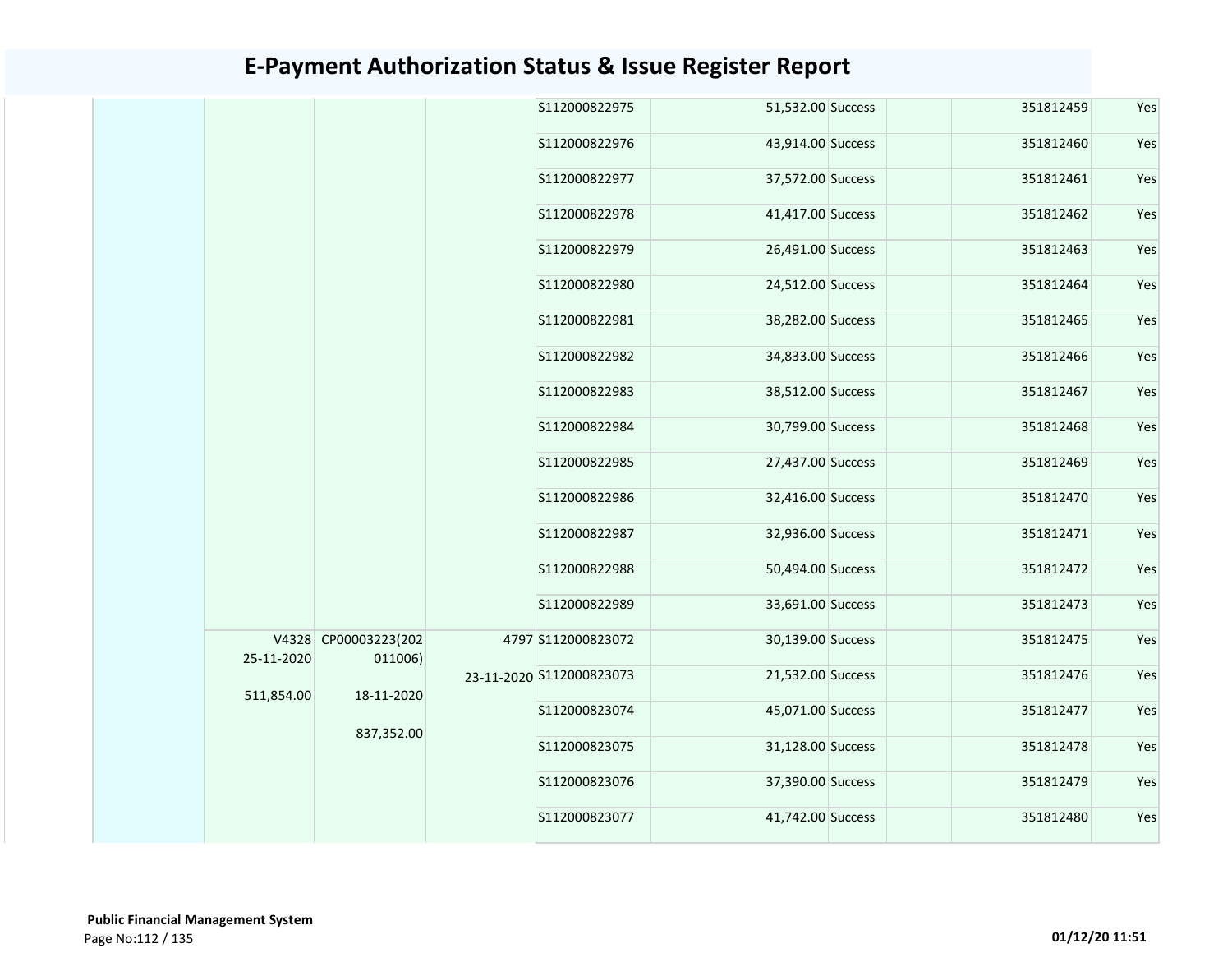|            |                      | S112000823078            | 35,437.00 Success  | 351812481 |  |
|------------|----------------------|--------------------------|--------------------|-----------|--|
|            |                      | S112000823079            | 31,807.00 Success  | 351812482 |  |
|            |                      | S112000823080            | 44,298.00 Success  | 351812483 |  |
|            |                      | S112000823081            | 27,057.00 Success  | 351812484 |  |
|            |                      | S112000823082            | 26,949.00 Success  | 351812485 |  |
|            |                      | S112000823083            | 26,053.00 Success  | 351812486 |  |
|            |                      | S112000823084            | 27,437.00 Success  | 351812487 |  |
|            |                      | S112000823085            | 36,514.00 Success  | 351812488 |  |
|            |                      | S112000823086            | 27,404.00 Success  | 351812489 |  |
|            |                      | S112000823087            | 21,896.00 Success  | 351812490 |  |
|            | V4329 CP00003225(202 | 4803 S112000826474       | 57,252.00 Success  | 351812659 |  |
| 25-11-2020 | 011010)              | 23-11-2020 S112000826475 | 160,212.00 Success | 351812660 |  |
| 609,674.00 | 18-11-2020           | S112000826476            | 24,945.00 Success  | 351812661 |  |
|            | 658,504.00           | S112000826477            | 50,027.00 Success  | 351812662 |  |
|            |                      | S112000826478            | 27,790.00 Success  | 351812663 |  |
|            |                      | S112000826479            | 27,790.00 Success  | 351812664 |  |
|            |                      | S112000826480            | 70,572.00 Success  | 351812665 |  |
|            |                      | S112000826481            | 30,013.00 Success  | 351812666 |  |
|            |                      | S112000826482            | 61,671.00 Success  | 351812667 |  |
|            |                      | S112000826483            | 27,790.00 Success  | 351812668 |  |
|            |                      |                          |                    |           |  |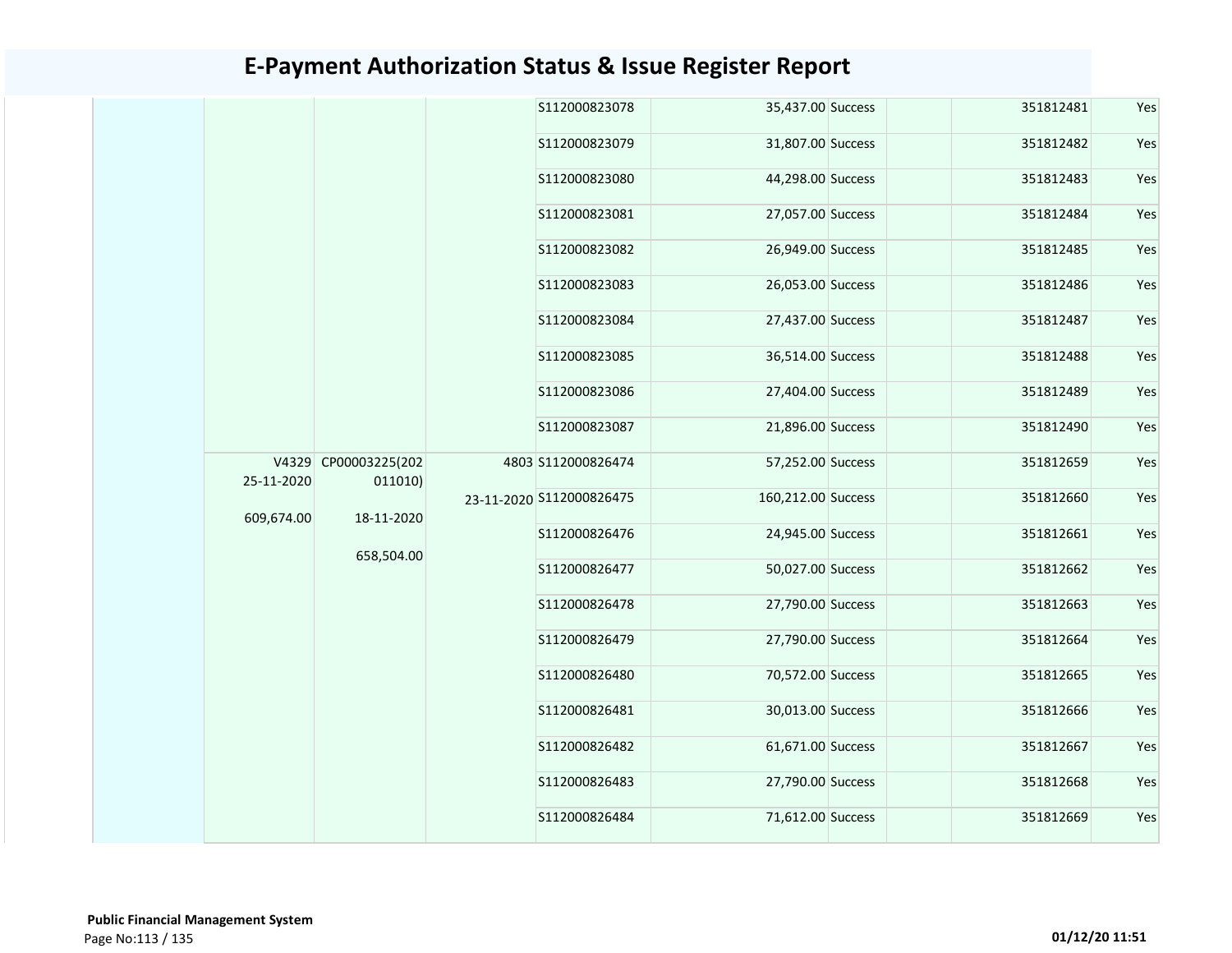|                             | V4330<br>25-11-2020<br>3,500.00 | CP00003276<br>20-11-2020                   | 23-11-2020 | 4829 S112000820333       | 3,500.00 Issued    | CBINH20330824019 | Yes |
|-----------------------------|---------------------------------|--------------------------------------------|------------|--------------------------|--------------------|------------------|-----|
|                             | V4331<br>25-11-2020             | 3.500.00<br>CP00003305<br>23-11-2020       | 24-11-2020 | 4870 S112000813534       | 575.00 Issued      | CBINH20330824017 | Yes |
|                             | 575.00                          | 575.00<br>CP00003332                       |            |                          |                    |                  |     |
|                             | V4333<br>25-11-2020             | 24-11-2020                                 | 24-11-2020 | 4899 S112000827668       | 471,663.00 Issued  | CBINH20330824023 | Yes |
|                             | 471,663.00                      | 479.795.00                                 |            |                          |                    |                  |     |
|                             | 25-11-2020                      | V4334 CP00003339(GPF<br>$_2$ 02011144)     | 25-11-2020 | 4920 S112000996164       | 60,000.00 Issued   | 339211049        | Yes |
|                             | 60,000.00                       | 24-11-2020                                 |            |                          |                    |                  |     |
|                             | V4335<br>25-11-2020             | 60.000.00<br>CP00003348(ELE<br>2020110029) |            | 4922 S112000988487       | 87,399.00 Issued   | 339210885        | Yes |
|                             | 87,399.00                       | 25-11-2020                                 | 25-11-2020 |                          |                    |                  |     |
| 225428 [Section<br>Officer] | V4323<br>25-11-2020             | 87 399 00<br>CP00000270                    |            | 4863 S112000829184       | 8,100.00 Issued    | CBINH20330824031 | Yes |
|                             | 8,100.00                        | 12-11-2020<br>8.100.00                     | 24-11-2020 |                          |                    |                  |     |
| 225429 [Section<br>Officer] | V4290<br>25-11-2020             | CP00000358(202<br>011001)                  |            | 4852 S112000815041       | 47,054.00 Success  | 351780626        | Yes |
|                             | 1,062,810.00                    | 23-11-2020                                 |            | 23-11-2020 S112000815042 | 75,568.00 Success  | 351780627        | Yes |
|                             |                                 | 1,982,289.00                               |            | S112000815043            | 56,812.00 Success  | 351780628        | Yes |
|                             |                                 |                                            |            | S112000815044            | 87,538.00 Success  | 351780629        | Yes |
|                             |                                 |                                            |            | S112000815045            | 149,701.00 Success | 351780630        | Yes |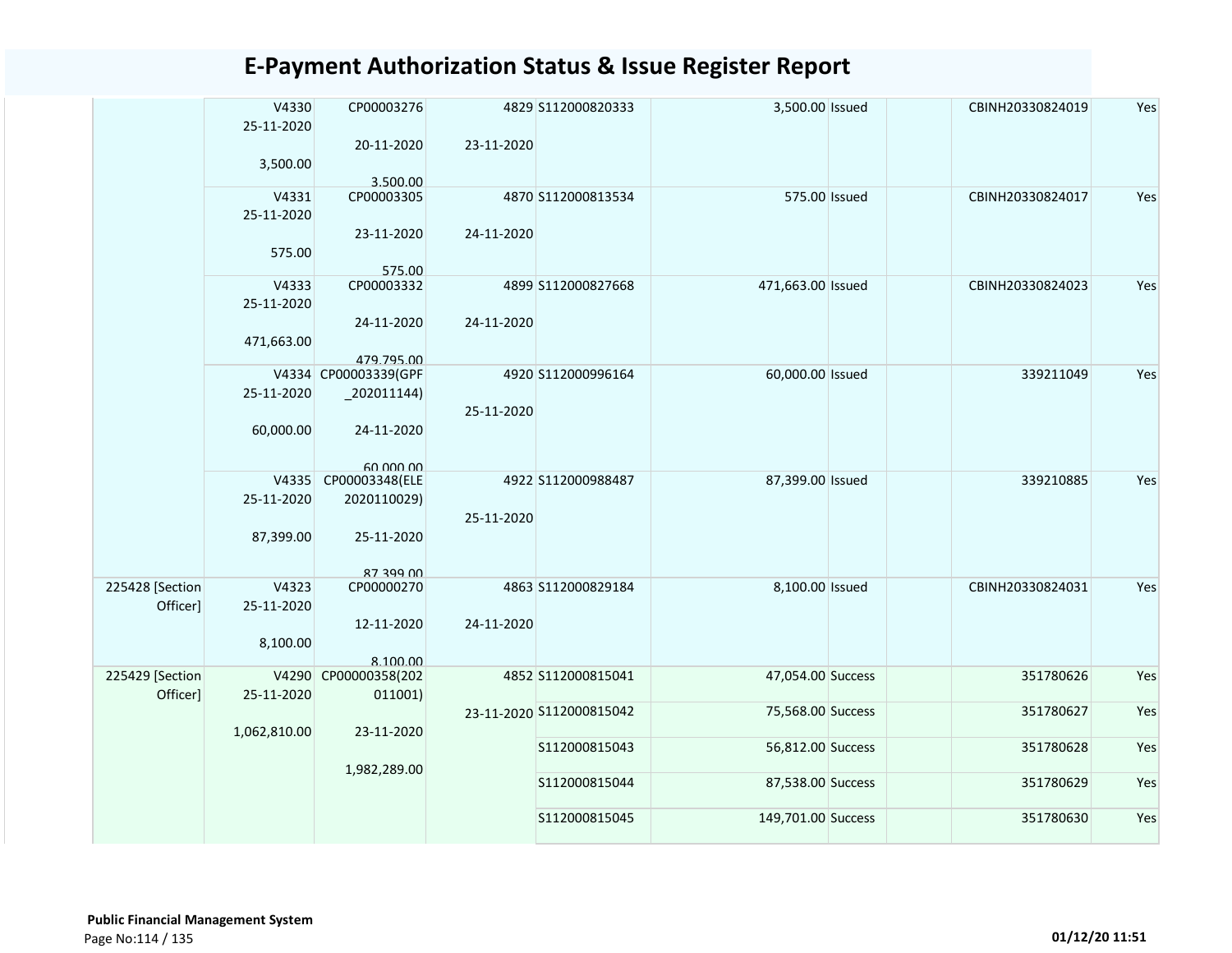|            |                                 | S112000815046            | 71,823.00 Success  | 351780631 | Yes |
|------------|---------------------------------|--------------------------|--------------------|-----------|-----|
|            |                                 | S112000815047            | 65,804.00 Success  | 351780632 | Yes |
|            |                                 | S112000815048            | 133,646.00 Success | 351780633 | Yes |
|            |                                 | S112000815049            | 68,467.00 Success  | 351780634 | Yes |
|            |                                 | S112000815050            | 58,642.00 Success  | 351780635 | Yes |
|            |                                 | S112000815051            | 33,628.00 Success  | 351780636 | Yes |
|            |                                 | S112000815052            | 78,887.00 Success  | 351780637 | Yes |
|            |                                 | S112000815053            | 135,240.00 Success | 351780638 | Yes |
| 25-11-2020 | V4294 CP00000359(202<br>011002) | 4853 S112000815243       | 65,391.00 Success  | 351780956 | Yes |
|            |                                 | 23-11-2020 S112000815244 | 66,114.00 Success  | 351780957 | Yes |
| 985,097.00 | 23-11-2020                      | S112000815245            | 58,589.00 Success  | 351780958 | Yes |
|            | 1,194,702.00                    | S112000815246            | 61,588.00 Success  | 351780959 | Yes |
|            |                                 | S112000815247            | 81,392.00 Success  | 351780960 | Yes |
|            |                                 | S112000815248            | 82,242.00 Success  | 351780961 | Yes |
|            |                                 | S112000815249            | 86,763.00 Success  | 351780963 | Yes |
|            |                                 | S112000815250            | 67,596.00 Success  | 351780964 | Yes |
|            |                                 | S112000815251            | 79,590.00 Success  | 351780965 | Yes |
|            |                                 | S112000815252            | 51,648.00 Success  | 351780966 | Yes |
|            |                                 | S112000815253            | 67,489.00 Success  | 351780967 | Yes |
|            |                                 | S112000815254            | 80,402.00 Success  | 351780968 | Yes |
|            |                                 | S112000815255            | 72,940.00 Success  | 351780969 | Yes |
|            |                                 |                          |                    |           |     |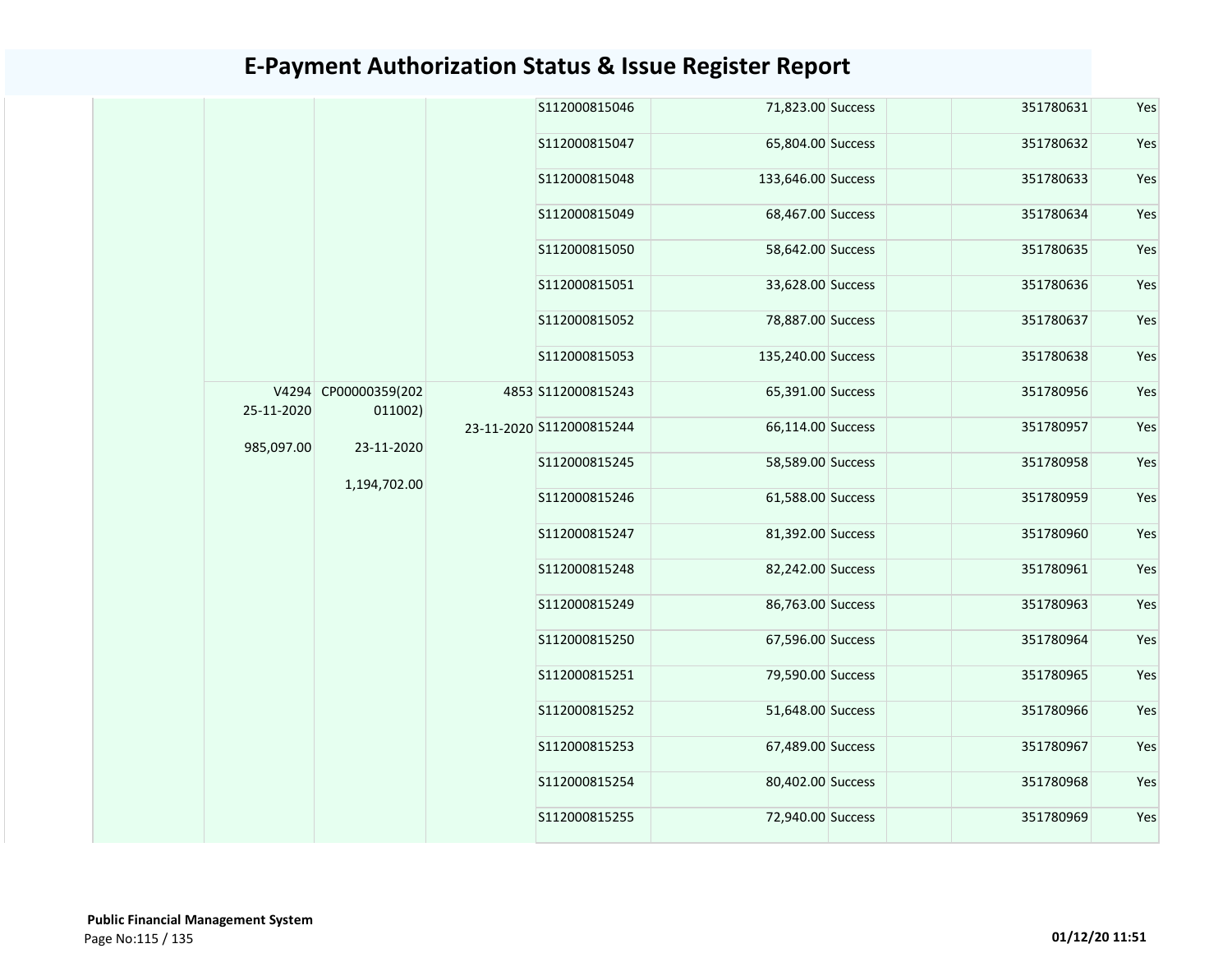|            |                                 | S112000815256            | 63,353.00 Success | 351780970 | Yes |
|------------|---------------------------------|--------------------------|-------------------|-----------|-----|
| 25-11-2020 | V4295 CP00000360(202<br>011004) | 4856 S112000816297       | 23,476.00 Success | 351780972 | Yes |
| 138,141.00 | 23-11-2020                      | 23-11-2020 S112000816298 | 29,497.00 Success | 351780973 | Yes |
|            | 245,823.00                      | S112000816299            | 37,497.00 Success | 351780974 | Yes |
|            |                                 | S112000816300            | 20,838.00 Success | 351780975 | Yes |
|            |                                 | S112000816301            | 26,833.00 Success | 351780976 | Yes |
| 25-11-2020 | V4296 CP00000361(202<br>011005) | 4854 S112000815963       | 45,254.00 Success | 351780704 | Yes |
| 738,429.00 | 23-11-2020                      | 23-11-2020 S112000815964 | 26,812.00 Success | 351780706 | Yes |
|            | 831,233.00                      | S112000815965            | 26,812.00 Success | 351780707 | Yes |
|            |                                 | S112000815966            | 26,812.00 Success | 351780708 | Yes |
|            |                                 | S112000815967            | 26,180.00 Success | 351780709 | Yes |
|            |                                 | S112000815968            | 26,812.00 Success | 351780710 | Yes |
|            |                                 | S112000815969            | 50,935.00 Success | 351780711 | Yes |
|            |                                 | S112000815970            | 55,323.00 Success | 351780713 | Yes |
|            |                                 | S112000815971            | 49,031.00 Success | 351780714 | Yes |
|            |                                 | S112000815972            | 49,417.00 Success | 351780716 | Yes |
|            |                                 | S112000815973            | 40,007.00 Success | 351780717 | Yes |
|            |                                 | S112000815974            | 27,444.00 Success | 351780718 | Yes |
|            |                                 | S112000815975            | 62,558.00 Success | 351780719 | Yes |
|            |                                 | S112000815976            | 32,002.00 Success | 351780720 | Yes |
|            |                                 | S112000815977            | 51,195.00 Success | 351780722 | Yes |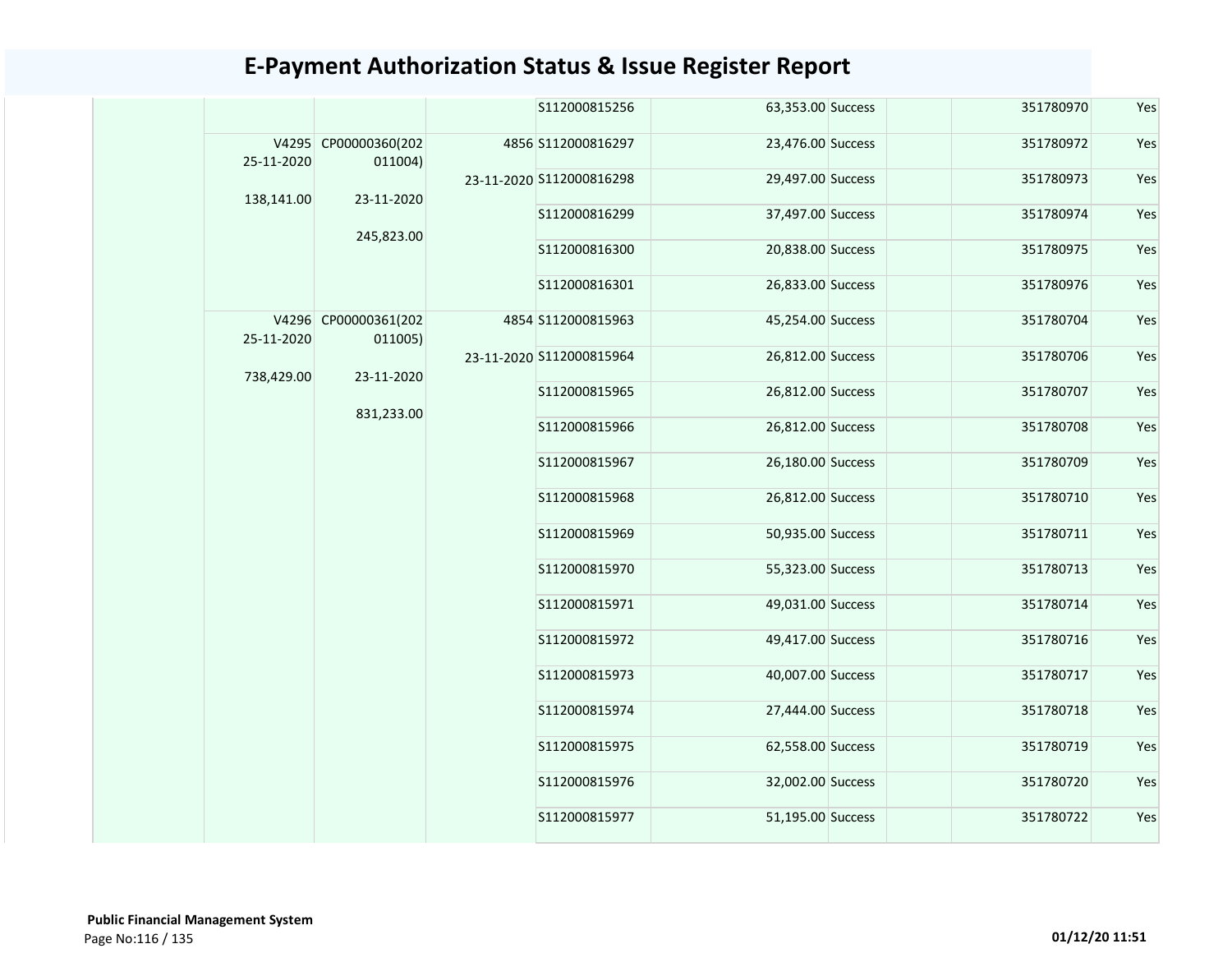|                                    |            |                                 | S112000815978            | 58,205.00 Success |                | 351780724 | Yes |
|------------------------------------|------------|---------------------------------|--------------------------|-------------------|----------------|-----------|-----|
|                                    |            |                                 | S112000815979            | 29,971.00 Success |                | 351780725 | Yes |
|                                    |            |                                 | S112000815980            | 53,659.00 Success |                | 351780726 | Yes |
|                                    | 25-11-2020 | V4297 CP00000362(202<br>011003) | 4855 S112000817009       | 32,456.00 Success |                | 351781057 | Yes |
|                                    | 249,761.00 | 23-11-2020                      | 23-11-2020 S112000817010 | 24,566.00 Success |                | 351781058 | Yes |
|                                    |            | 521,049.00                      | S112000817011            | 43,384.00 Success |                | 351781059 | Yes |
|                                    |            |                                 | S112000817012            | 35,754.00 Success |                | 351781060 | Yes |
|                                    |            |                                 | S112000817013            | 26,807.00 Success |                | 351781061 | Yes |
|                                    |            |                                 | S112000817014            | 60,052.00 Success |                | 351781062 | Yes |
|                                    |            |                                 | S112000817015            | 26,742.00 Success |                | 351781063 | Yes |
| 225438 [Asstt<br>Accounts Officer] | 25-11-2020 | V4286 CP00000300(202<br>011006) | 4814 S112000824529       | 36,578.00 Success |                | 351812520 | Yes |
|                                    | 384,375.00 | 20-11-2020                      | 23-11-2020 S112000824530 | 24,390.00 Success |                | 351812521 | Yes |
|                                    |            | 709,083.00                      | S112000824531            | 48,836.00 Success |                | 351812522 | Yes |
|                                    |            |                                 | S112000824532            | 46,416.00 Success |                | 351812523 | Yes |
|                                    |            |                                 | S112000824533            | 46,097.00 Success |                | 351812524 | Yes |
|                                    |            |                                 | S112000824534            | 30,405.00 Success |                | 351812525 | Yes |
|                                    |            |                                 | S112000824535            | 37,635.00 Success |                | 351812526 | Yes |
|                                    |            |                                 | S112000824536            |                   | 800.00 Success | 351812527 | Yes |
|                                    |            |                                 | S112000824537            | 8,982.00 Success  |                | 351812528 | Yes |
|                                    |            |                                 | S112000824538            | 40,873.00 Success |                | 351812529 | Yes |
|                                    |            |                                 | S112000824539            | 29,405.00 Success |                | 351812530 | Yes |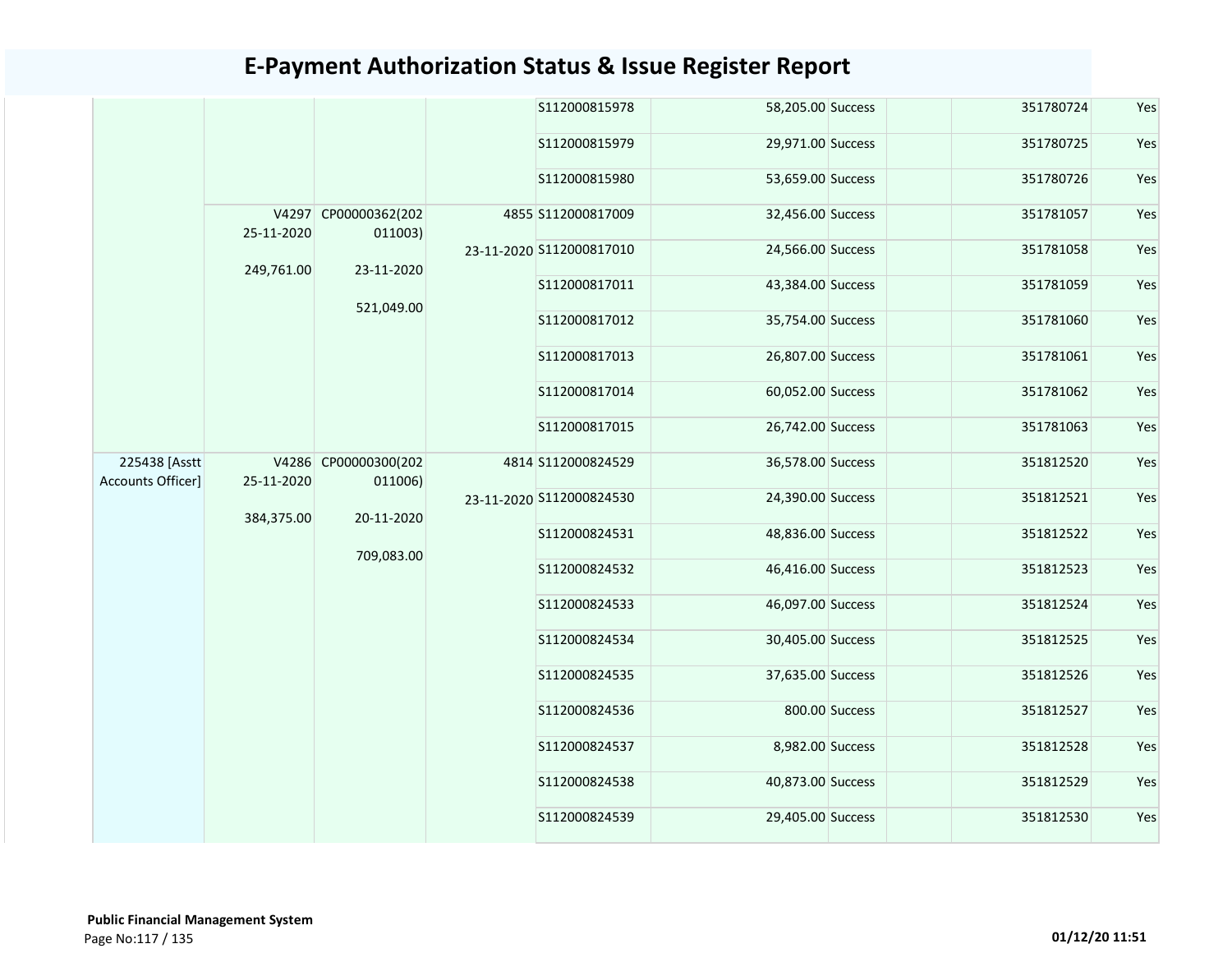|                         |                                                             |            | S112000824540            | 33,958.00 Success |                | 351812531        | Yes |
|-------------------------|-------------------------------------------------------------|------------|--------------------------|-------------------|----------------|------------------|-----|
| 25-11-2020<br>49,261.00 | V4287 CP00000301(202<br>011001)<br>20-11-2020<br>262 197 00 | 23-11-2020 | 4811 S112000824844       | 49,261.00 Success |                | 351812548        | Yes |
| 25-11-2020              | V4288 CP00000302(202<br>011002)                             |            | 4812 S112000824688       | 78,599.00 Success |                | 351812541        | Yes |
|                         |                                                             |            | 23-11-2020 S112000824689 |                   | 50.00 Success  | 351812542        | Yes |
| 182,208.00              | 20-11-2020                                                  |            | S112000824690            | 42,481.00 Success |                | 351812543        | Yes |
|                         | 398,922.00                                                  |            | S112000824691            | 61,078.00 Success |                | 351812544        | Yes |
| 25-11-2020              | V4289 CP00000303(202<br>011005)                             |            | 4813 S112000824574       | 41,500.00 Success |                | 351812533        | Yes |
| 113,107.00              | 20-11-2020                                                  |            | 23-11-2020 S112000824575 |                   | 100.00 Success | 351812537        | Yes |
|                         |                                                             |            | S112000824576            | 19,679.00 Success |                | 351812538        | Yes |
|                         | 317,883.00                                                  |            | S112000824577            | 51,828.00 Success |                | 351812539        | Yes |
| 25-11-2020              | V4291 CP00000305(202<br>011007)                             |            | 4862 S112000813076       | 45,250.00 Success |                | 351780409        | Yes |
| 86,781.00               | 23-11-2020                                                  |            | 24-11-2020 S112000813077 |                   | 160.00 Success | 351780410        | Yes |
|                         | 95 299 00                                                   |            | S112000813078            | 41,371.00 Success |                | 351780411        | Yes |
| 25-11-2020<br>7,800.00  | V4292 CP00000282(511<br>687716929764-<br>1B1)<br>12-11-2020 | 18-11-2020 | 4692 S112000822589       | 7,800.00 Issued   |                | CBINH20330822803 | Yes |
| 25-11-2020              | 7 800 00<br>V4316 CP00000306(202<br>011009)                 |            | 4860 S112000814704       | 59,997.00 Success |                | 351780604        | Yes |
| 582,159.00              | 24-11-2020                                                  |            | 24-11-2020 S112000814705 | 58,532.00 Success |                | 351780606        | Yes |
|                         | 653.686.00                                                  |            | S112000814706            | 44,205.00 Success |                | 351780607        | Yes |
|                         |                                                             |            |                          |                   |                |                  |     |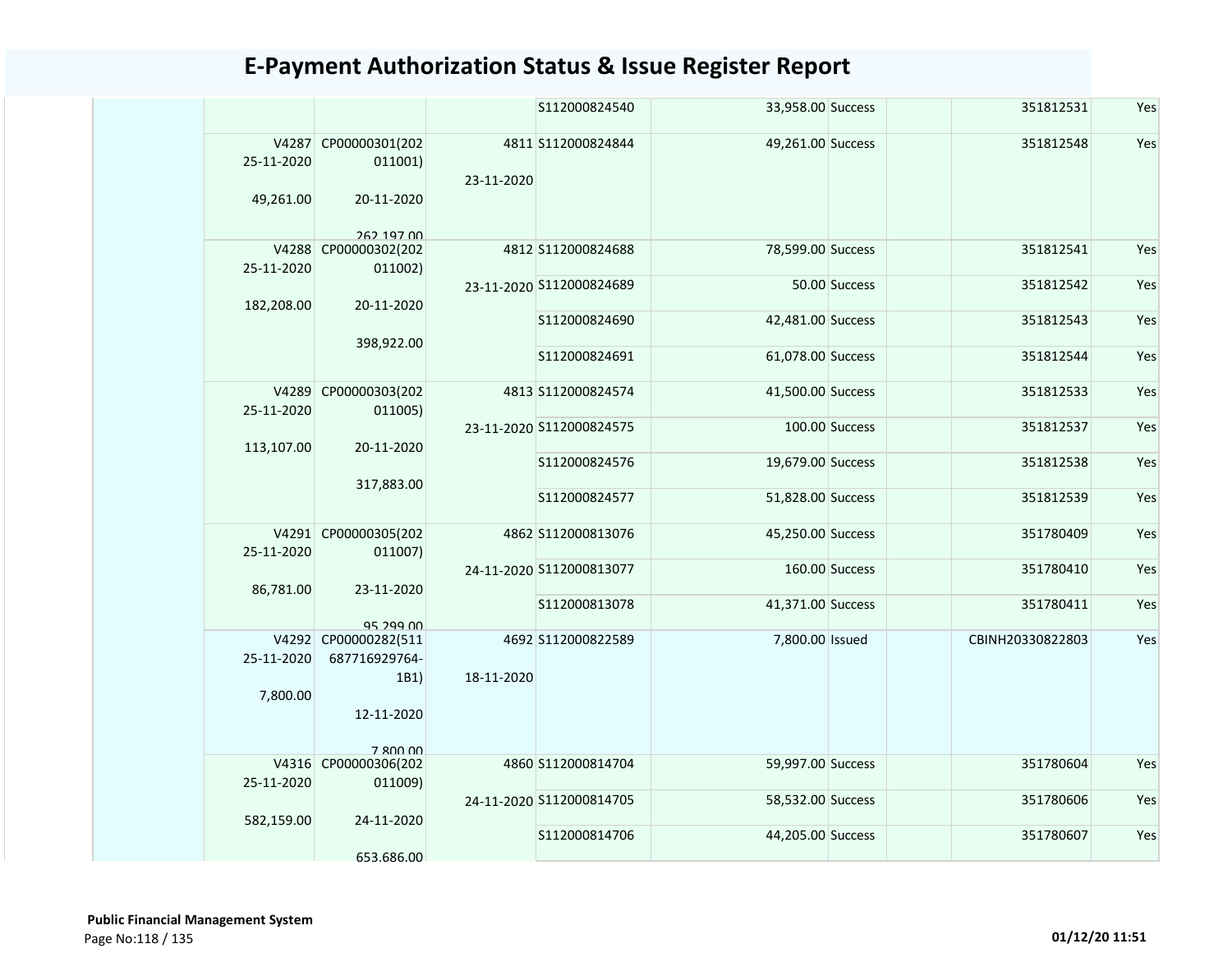|    |                               |            |                                       |            | S112000814707            | 44,205.00 Success  |               | 351780608 | Yes |
|----|-------------------------------|------------|---------------------------------------|------------|--------------------------|--------------------|---------------|-----------|-----|
|    |                               |            |                                       |            | S112000814708            | 28,838.00 Success  |               | 351780609 | Yes |
|    |                               |            |                                       |            | S112000814709            | 28,338.00 Success  |               | 351780610 | Yes |
|    |                               |            |                                       |            | S112000814710            | 26,732.00 Success  |               | 351780611 | Yes |
|    |                               |            |                                       |            | S112000814711            | 25,152.00 Success  |               | 351780612 | Yes |
|    |                               |            |                                       |            | S112000814712            | 28,460.00 Success  |               | 351780613 | Yes |
|    |                               |            |                                       |            | S112000814713            | 27,675.00 Success  |               | 351780614 | Yes |
|    |                               |            |                                       |            | S112000814714            | 54,589.00 Success  |               | 351780615 | Yes |
|    |                               |            |                                       |            | S112000814715            | 1,040.00 Success   |               | 351780616 | Yes |
|    |                               |            |                                       |            | S112000814716            | 38,562.00 Success  |               | 351780617 | Yes |
|    |                               |            |                                       |            | S112000814717            | 59,997.00 Success  |               | 351780618 | Yes |
|    |                               |            |                                       |            | S112000814718            | 55,837.00 Success  |               | 351780620 | Yes |
|    |                               | 25-11-2020 | V4317 CP00000307(202<br>011008)       |            | 4861 S112000814302       | 80,390.00 Success  |               | 351780585 | Yes |
|    |                               | 199,775.00 | 24-11-2020                            |            | 24-11-2020 S112000814303 | 61,418.00 Success  |               | 351780586 | Yes |
|    |                               |            | 245,697.00                            |            | S112000814304            |                    | 50.00 Success | 351780587 | Yes |
|    |                               |            |                                       |            | S112000814305            | 57,917.00 Success  |               | 351780588 | Yes |
| 15 | <b>Issue Date: 26-11-2020</b> |            |                                       |            |                          | 3,164,393.00       |               |           |     |
|    | 225427 [Under<br>Secretary]   | 26-11-2020 | V4343 CP00003262(511<br>687714677896- |            | 4835 S112001447319       | 166,775.00 Success |               | 349017455 | Yes |
|    |                               | 166,775.00 | 1B1)                                  | 23-11-2020 |                          |                    |               |           |     |
|    |                               |            | 19-11-2020                            |            |                          |                    |               |           |     |
|    |                               |            | 169 650 00                            |            |                          |                    |               |           |     |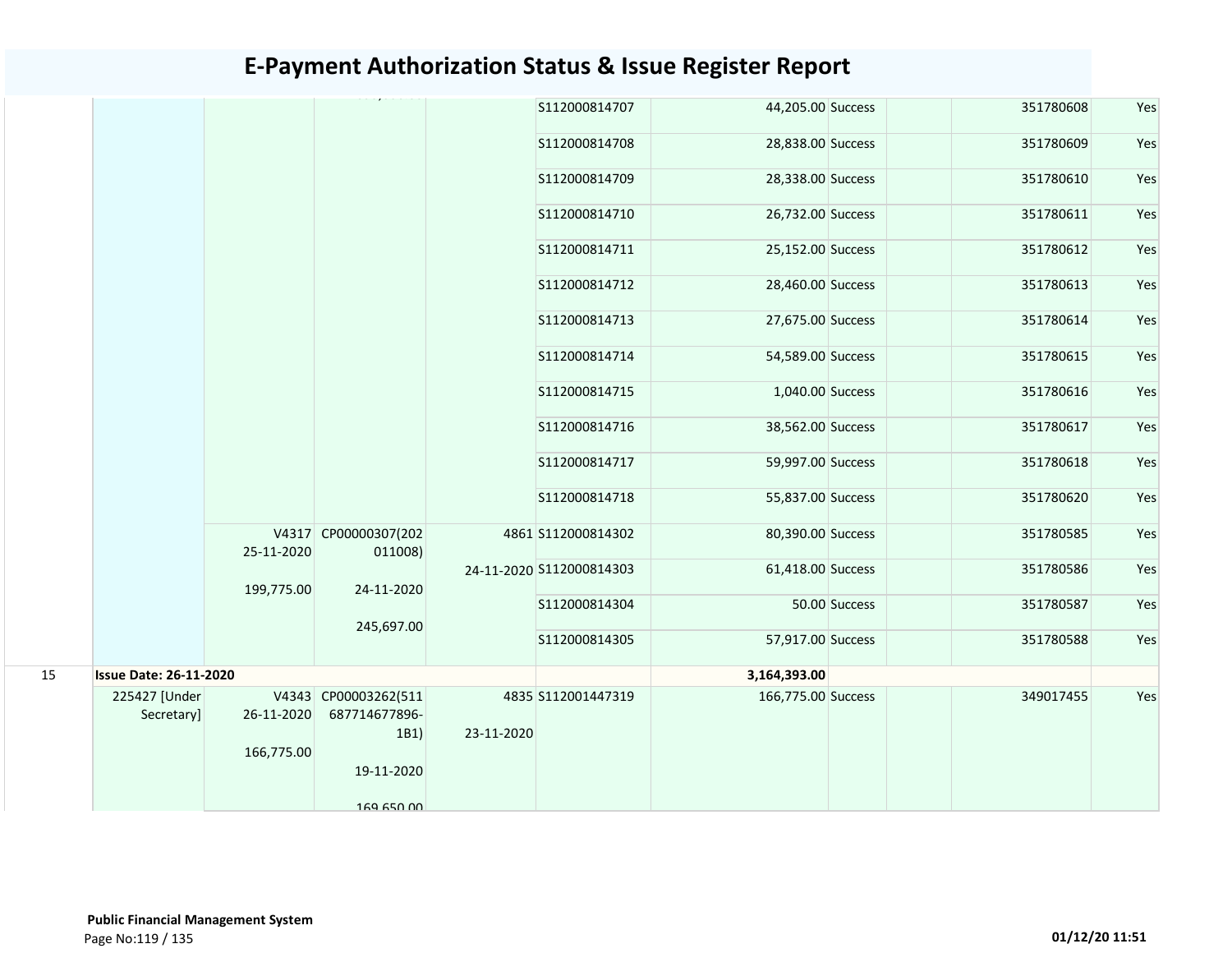| 26-11-2020 | V4344 CP00003263(511<br>687794107084- |            | 4834 S112001402652 | 4,404.00 Success  |                | 349047232 | Yes |
|------------|---------------------------------------|------------|--------------------|-------------------|----------------|-----------|-----|
|            | 1B1)                                  | 23-11-2020 |                    |                   |                |           |     |
| 4,404.00   | 19-11-2020                            |            |                    |                   |                |           |     |
|            |                                       |            |                    |                   |                |           |     |
|            | $A$ $A$ $R$ $D$ $D$                   |            |                    |                   |                |           |     |
|            | V4345 CP00003264(511                  |            | 4845 S112001412952 |                   | 983.00 Success | 349014987 | Yes |
| 26-11-2020 | 687758334838-                         |            |                    |                   |                |           |     |
|            | 1B1)                                  | 23-11-2020 |                    |                   |                |           |     |
| 983.00     |                                       |            |                    |                   |                |           |     |
|            | 19-11-2020                            |            |                    |                   |                |           |     |
|            | 1.000.00                              |            |                    |                   |                |           |     |
|            | V4346 CP00003265(511                  |            | 4833 S112001402760 | 4,508.00 Success  |                | 349014870 | Yes |
| 26-11-2020 | 687733535547-                         |            |                    |                   |                |           |     |
|            | 1B1)                                  | 23-11-2020 |                    |                   |                |           |     |
| 4,508.00   | 19-11-2020                            |            |                    |                   |                |           |     |
|            |                                       |            |                    |                   |                |           |     |
|            | $A$ 590 00                            |            |                    |                   |                |           |     |
|            | V4350 CP00003269(511                  |            | 4836 S112001447171 | 15,729.00 Success |                | 349026248 | Yes |
| 26-11-2020 | 687718877899-                         |            |                    |                   |                |           |     |
|            | 1B1)                                  | 23-11-2020 |                    |                   |                |           |     |
| 15,729.00  | 19-11-2020                            |            |                    |                   |                |           |     |
|            |                                       |            |                    |                   |                |           |     |
|            | 16 000 00                             |            |                    |                   |                |           |     |
|            | V4351 CP00003270(511                  |            | 4837 S112001445111 | 12,279.00 Success |                | 349017338 | Yes |
| 26-11-2020 | 687730122628-                         | 23-11-2020 |                    |                   |                |           |     |
| 12,279.00  | 1B1)                                  |            |                    |                   |                |           |     |
|            | 19-11-2020                            |            |                    |                   |                |           |     |
|            |                                       |            |                    |                   |                |           |     |
|            | 12 488 00                             |            |                    |                   |                |           |     |
|            | V4352 CP00003271(511                  |            | 4838 S112001444900 | 64,100.00 Success |                | 349015221 | Yes |
| 26-11-2020 | 687746595071-                         | 23-11-2020 |                    |                   |                |           |     |
| 64,100.00  | 1B1)                                  |            |                    |                   |                |           |     |
|            | 19-11-2020                            |            |                    |                   |                |           |     |
|            |                                       |            |                    |                   |                |           |     |
|            | 65 205 00                             |            |                    |                   |                |           |     |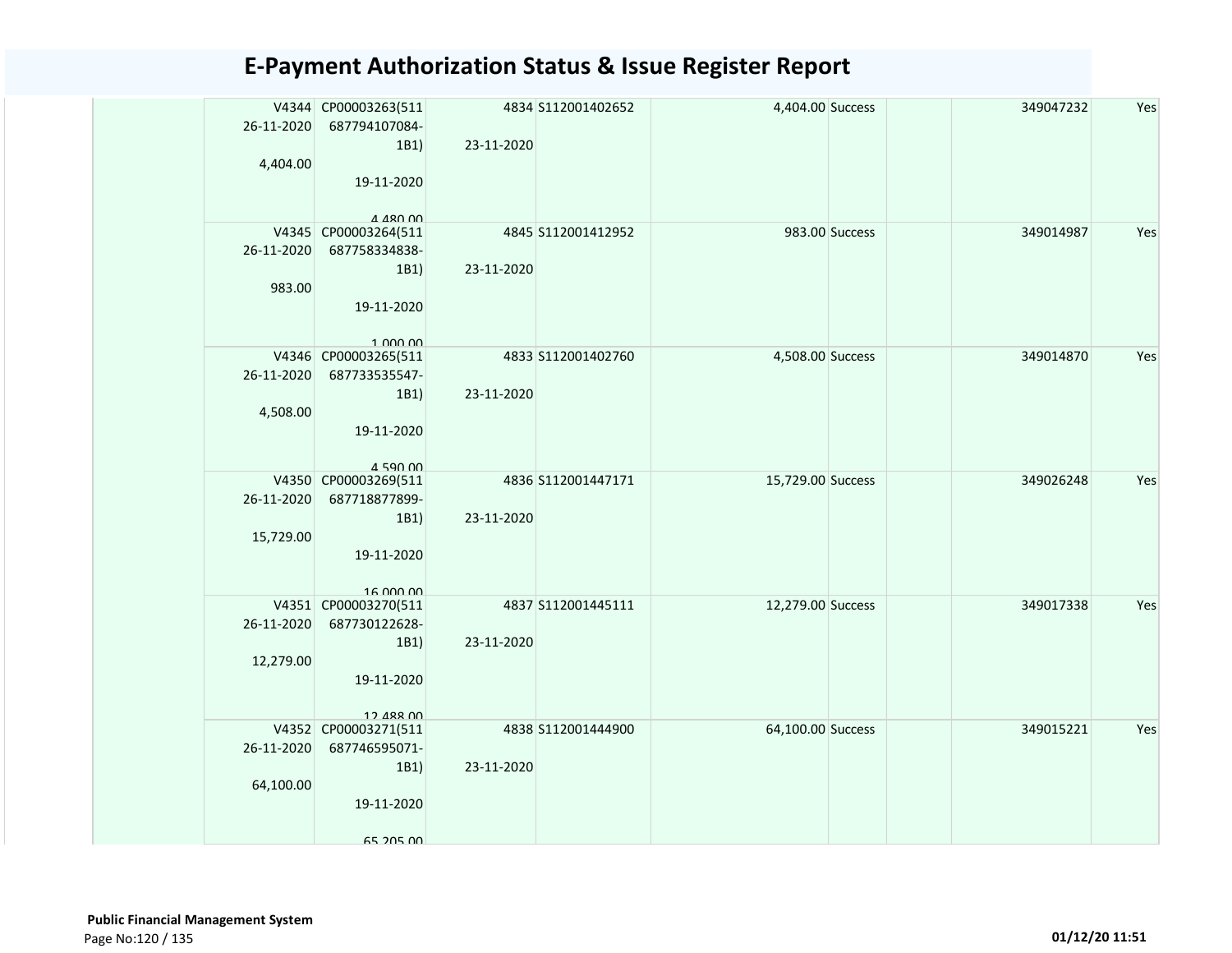| 26-11-2020 | V4353 CP00003272(511<br>687761936584-<br>1B1) | 23-11-2020 | 4839 S112001441130 | 9,831.00 Success   | 349024185 | Yes |
|------------|-----------------------------------------------|------------|--------------------|--------------------|-----------|-----|
| 9,831.00   | 19-11-2020                                    |            |                    |                    |           |     |
|            | 10.000.00<br>V4354 CP00003279(511             |            | 4846 S112001412816 | 82,565.00 Success  | 349024112 | Yes |
| 26-11-2020 | 687706029031-                                 |            |                    |                    |           |     |
|            | 1B1)                                          | 23-11-2020 |                    |                    |           |     |
| 82,565.00  |                                               |            |                    |                    |           |     |
|            | 20-11-2020                                    |            |                    |                    |           |     |
|            |                                               |            |                    |                    |           |     |
|            | 00 APP 22                                     |            |                    |                    |           |     |
| 26-11-2020 | V4355 CP00003280(511<br>687743597541-         |            | 4843 S112001430597 | 1,227.00 Success   | 349015102 | Yes |
|            | 1B1)                                          | 23-11-2020 |                    |                    |           |     |
| 1,227.00   |                                               |            |                    |                    |           |     |
|            | 20-11-2020                                    |            |                    |                    |           |     |
|            |                                               |            |                    |                    |           |     |
|            | $1.249$ $00$                                  |            |                    |                    |           |     |
|            | V4356 CP00003281(511                          |            | 4844 S112001416310 | 194,645.00 Success | 349047409 | Yes |
| 26-11-2020 | 687730907384-                                 |            |                    |                    |           |     |
|            | 1B1)                                          | 23-11-2020 |                    |                    |           |     |
| 194,645.00 |                                               |            |                    |                    |           |     |
|            | 20-11-2020                                    |            |                    |                    |           |     |
|            | 198 000 00                                    |            |                    |                    |           |     |
|            | V4357 CP00003282(511                          |            | 4847 S112001408722 | 195,529.00 Success | 349047330 | Yes |
| 26-11-2020 | 687741909708-                                 |            |                    |                    |           |     |
|            | 1B1)                                          | 23-11-2020 |                    |                    |           |     |
| 195,529.00 |                                               |            |                    |                    |           |     |
|            | 20-11-2020                                    |            |                    |                    |           |     |
|            | 198 900 00                                    |            |                    |                    |           |     |
|            | V4358 CP00003324(511                          |            | 4902 S112001518729 | 24,429.00 Success  | 349018010 | Yes |
| 26-11-2020 | 687782506364-                                 |            |                    |                    |           |     |
|            | 1B1)                                          | 25-11-2020 |                    |                    |           |     |
| 24,429.00  |                                               |            |                    |                    |           |     |
|            | 23-11-2020                                    |            |                    |                    |           |     |
|            | 24 850 00                                     |            |                    |                    |           |     |
|            |                                               |            |                    |                    |           |     |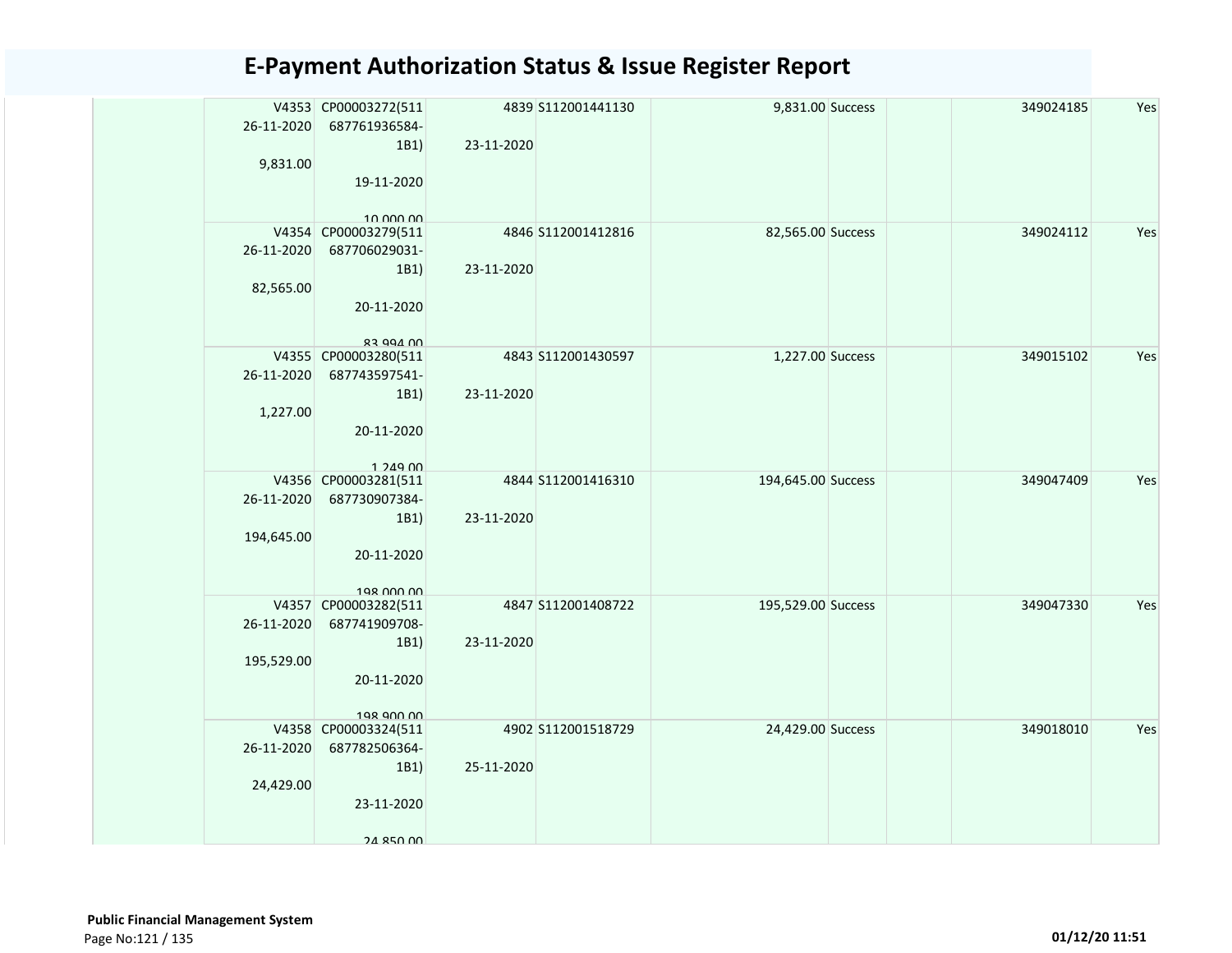| 26-11-2020 | V4359 CP00003325(511<br>687722201388- |            | 4901 S112001518854 | 43,746.00 Success | 349047853 | Yes |
|------------|---------------------------------------|------------|--------------------|-------------------|-----------|-----|
|            | 1B1)                                  | 25-11-2020 |                    |                   |           |     |
| 43,746.00  |                                       |            |                    |                   |           |     |
|            | 23-11-2020                            |            |                    |                   |           |     |
|            |                                       |            |                    |                   |           |     |
|            | 44 500 00<br>V4360 CP00003326(511     |            | 4903 S112001515218 | 73,926.00 Success | 349026475 | Yes |
| 26-11-2020 | 687774682013-                         |            |                    |                   |           |     |
|            | 1B1)                                  | 25-11-2020 |                    |                   |           |     |
| 73,926.00  |                                       |            |                    |                   |           |     |
|            | 23-11-2020                            |            |                    |                   |           |     |
|            |                                       |            |                    |                   |           |     |
|            | 75 200 00                             |            |                    |                   |           |     |
|            | V4361 CP00003327(511                  |            | 4904 S112001507004 | 9,831.00 Success  | 349017915 | Yes |
| 26-11-2020 | 687736463266-                         |            |                    |                   |           |     |
|            | 1B1)                                  | 25-11-2020 |                    |                   |           |     |
| 9,831.00   |                                       |            |                    |                   |           |     |
|            | 23-11-2020                            |            |                    |                   |           |     |
|            |                                       |            |                    |                   |           |     |
|            | 10.000.00                             |            |                    |                   |           |     |
|            | V4362 CP00003328(511                  |            | 4905 S112001506948 | 10,421.00 Success | 349017831 | Yes |
| 26-11-2020 | 687795875694-                         |            |                    |                   |           |     |
|            | 1B1)                                  | 25-11-2020 |                    |                   |           |     |
| 10,421.00  | 23-11-2020                            |            |                    |                   |           |     |
|            |                                       |            |                    |                   |           |     |
|            | $10$ 600 00                           |            |                    |                   |           |     |
|            | V4363 CP00003336(511                  |            | 4912 S112001506769 | 16,712.00 Success | 349017753 | Yes |
| 26-11-2020 | 687771663079-                         |            |                    |                   |           |     |
|            | 1B1)                                  | 25-11-2020 |                    |                   |           |     |
| 16,712.00  |                                       |            |                    |                   |           |     |
|            | 24-11-2020                            |            |                    |                   |           |     |
|            |                                       |            |                    |                   |           |     |
|            | 17 000 00                             |            |                    |                   |           |     |
| 26-11-2020 | V4364 CP00003337(511<br>687732277927- |            | 4913 S112001502995 | 14,008.00 Success | 349017683 | Yes |
|            | 1B1)                                  | 25-11-2020 |                    |                   |           |     |
| 14,008.00  |                                       |            |                    |                   |           |     |
|            | 24-11-2020                            |            |                    |                   |           |     |
|            |                                       |            |                    |                   |           |     |
|            | 14 250 00                             |            |                    |                   |           |     |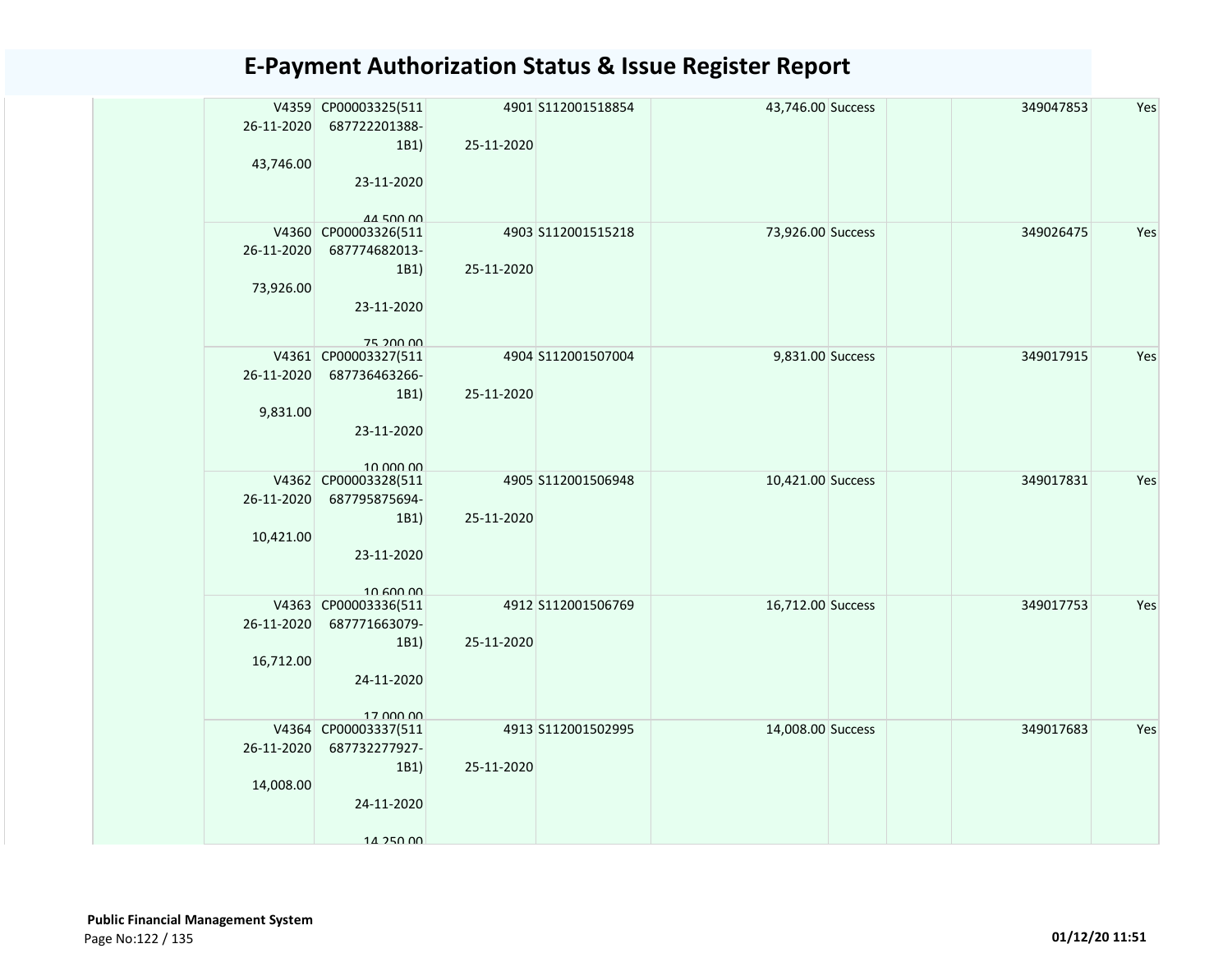| 26-11-2020          | V4365 CP00003338(511<br>687700689083- |            | 4914 S112001502709       | 77,852.00 Success  |                | 349026425 | Yes |
|---------------------|---------------------------------------|------------|--------------------------|--------------------|----------------|-----------|-----|
|                     | 1B1)                                  | 25-11-2020 |                          |                    |                |           |     |
| 77,852.00           |                                       |            |                          |                    |                |           |     |
|                     | 24-11-2020                            |            |                          |                    |                |           |     |
|                     | 70 104 00                             |            |                          |                    |                |           |     |
| V4366               | CP00003100                            |            | 4906 S112001476893       | 16,677.00 Success  |                | 349047787 | Yes |
| 26-11-2020          |                                       |            |                          |                    |                |           |     |
|                     | 12-11-2020                            | 25-11-2020 |                          |                    |                |           |     |
| 16,677.00           |                                       |            |                          |                    |                |           |     |
| V4367               | 16.677.00<br>CP00003260               |            | 4824 S112001478930       | 6,565.00 Success   |                | 349056303 | Yes |
| 26-11-2020          |                                       |            |                          |                    |                |           |     |
|                     | 18-11-2020                            | 23-11-2020 |                          |                    |                |           |     |
| 6,565.00            |                                       |            |                          |                    |                |           |     |
|                     | 6.565.00                              |            |                          |                    |                |           |     |
| V4368<br>26-11-2020 | CP00003259(ELE<br>2020110026)         |            | 4823 S112001400339       | 15,054.00 Success  |                | 349046110 | Yes |
|                     |                                       |            | 23-11-2020 S112001400340 | 14,079.00 Success  |                | 349046120 | Yes |
| 29.133.00           | 18-11-2020                            |            |                          |                    |                |           |     |
| V4369               | CP00003273                            |            | 4840 S112001441003       | 9,338.00 Success   |                | 349047642 | Yes |
| 26-11-2020          |                                       |            |                          |                    |                |           |     |
|                     | 19-11-2020                            | 23-11-2020 |                          |                    |                |           |     |
| 9,338.00            | 9.489.00                              |            |                          |                    |                |           |     |
| V4370               | CP00003268                            |            | 4821 S112001481623       | 2,358.00 Success   |                | 349056643 | Yes |
| 26-11-2020          |                                       |            |                          |                    |                |           |     |
|                     | 19-11-2020                            | 23-11-2020 |                          |                    |                |           |     |
| 2,358.00            | 2.358.00                              |            |                          |                    |                |           |     |
| V4371               | CP00003267                            |            | 4820 S112001481513       |                    | 900.00 Success | 349056575 | Yes |
| 26-11-2020          |                                       |            |                          |                    |                |           |     |
|                     | 19-11-2020                            | 23-11-2020 |                          |                    |                |           |     |
| 900.00              |                                       |            |                          |                    |                |           |     |
| V4372               | 900.00<br>CP00003274                  |            | 4841 S112001440909       | 136,482.00 Success |                | 349056241 | Yes |
| 26-11-2020          |                                       |            |                          |                    |                |           |     |
|                     | 19-11-2020                            | 23-11-2020 |                          |                    |                |           |     |
| 136,482.00          |                                       |            |                          |                    |                |           |     |
|                     | 138.835.00                            |            |                          |                    |                |           |     |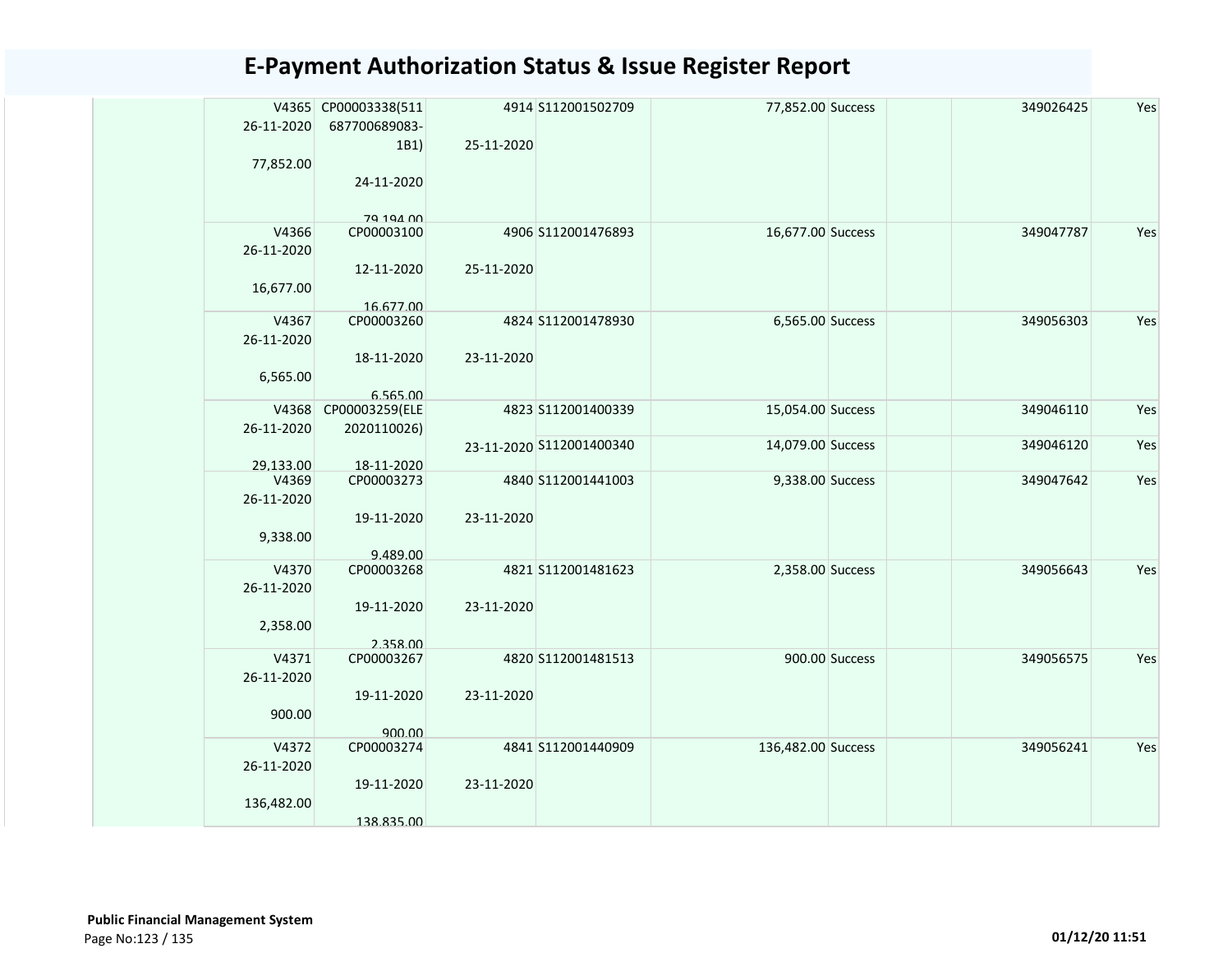| V4373      | CP00003283                  |            | 4842 S112001435134       | 11,607.00 Success | 349047582 | Yes |
|------------|-----------------------------|------------|--------------------------|-------------------|-----------|-----|
| 26-11-2020 |                             |            |                          |                   |           |     |
|            | 20-11-2020                  | 23-11-2020 |                          |                   |           |     |
| 11,607.00  |                             |            |                          |                   |           |     |
| V4374      | 11.607.00<br>CP00003334     |            | 4915 S112001502570       | 78,251.00 Success | 349056833 |     |
|            |                             |            |                          |                   |           | Yes |
| 26-11-2020 |                             |            |                          |                   |           |     |
|            | 24-11-2020                  | 25-11-2020 |                          |                   |           |     |
| 78,251.00  | 79.600.00                   |            |                          |                   |           |     |
| V4375      | CP00003333                  |            | 4918 S112001479047       | 7,076.00 Success  | 349056381 | Yes |
| 26-11-2020 |                             |            |                          |                   |           |     |
|            | 24-11-2020                  | 25-11-2020 |                          |                   |           |     |
| 7,076.00   |                             |            |                          |                   |           |     |
|            | 7.198.00                    |            |                          |                   |           |     |
| V4376      | CP00003341(202              |            | 4909 S112001488646       | 45,050.00 Success | 351856995 | Yes |
| 26-11-2020 | 011025)                     |            |                          |                   |           |     |
|            |                             |            | 25-11-2020 S112001488647 | 42,030.00 Success | 351856996 | Yes |
| 120,267.00 | 24-11-2020                  |            |                          |                   |           |     |
|            |                             |            | S112001488648            | 33,187.00 Success | 351856997 | Yes |
|            | 178 059 00                  |            |                          |                   |           |     |
|            | V4377 CP00003342(202        |            | 4910 S112001488444       | 56,298.00 Success | 351856991 | Yes |
| 26-11-2020 | 011026)                     |            |                          |                   |           |     |
|            |                             | 25-11-2020 |                          |                   |           |     |
| 56,298.00  | 24-11-2020                  |            |                          |                   |           |     |
|            |                             |            |                          |                   |           |     |
| V4378      | 79 788 00<br>CP00003343(202 |            | 4907 S112001492562       | 43,722.00 Success | 351857015 | Yes |
| 26-11-2020 | 011027)                     |            |                          |                   |           |     |
|            |                             |            | 25-11-2020 S112001492563 | 30,092.00 Success | 351857016 | Yes |
| 759,892.00 | 24-11-2020                  |            |                          |                   |           |     |
|            |                             |            | S112001492564            | 46,982.00 Success | 351857017 | Yes |
|            | 974,628.00                  |            |                          |                   |           |     |
|            |                             |            | S112001492565            | 34,914.00 Success | 351857018 | Yes |
|            |                             |            |                          |                   |           |     |
|            |                             |            | S112001492566            | 39,224.00 Success | 351857020 | Yes |
|            |                             |            |                          |                   |           |     |
|            |                             |            | S112001492567            | 41,224.00 Success | 351857021 | Yes |
|            |                             |            |                          |                   |           |     |
|            |                             |            | S112001492568            | 40,283.00 Success | 351857022 | Yes |
|            |                             |            | S112001492569            | 45,732.00 Success | 351857023 | Yes |
|            |                             |            |                          |                   |           |     |
|            |                             |            |                          |                   |           |     |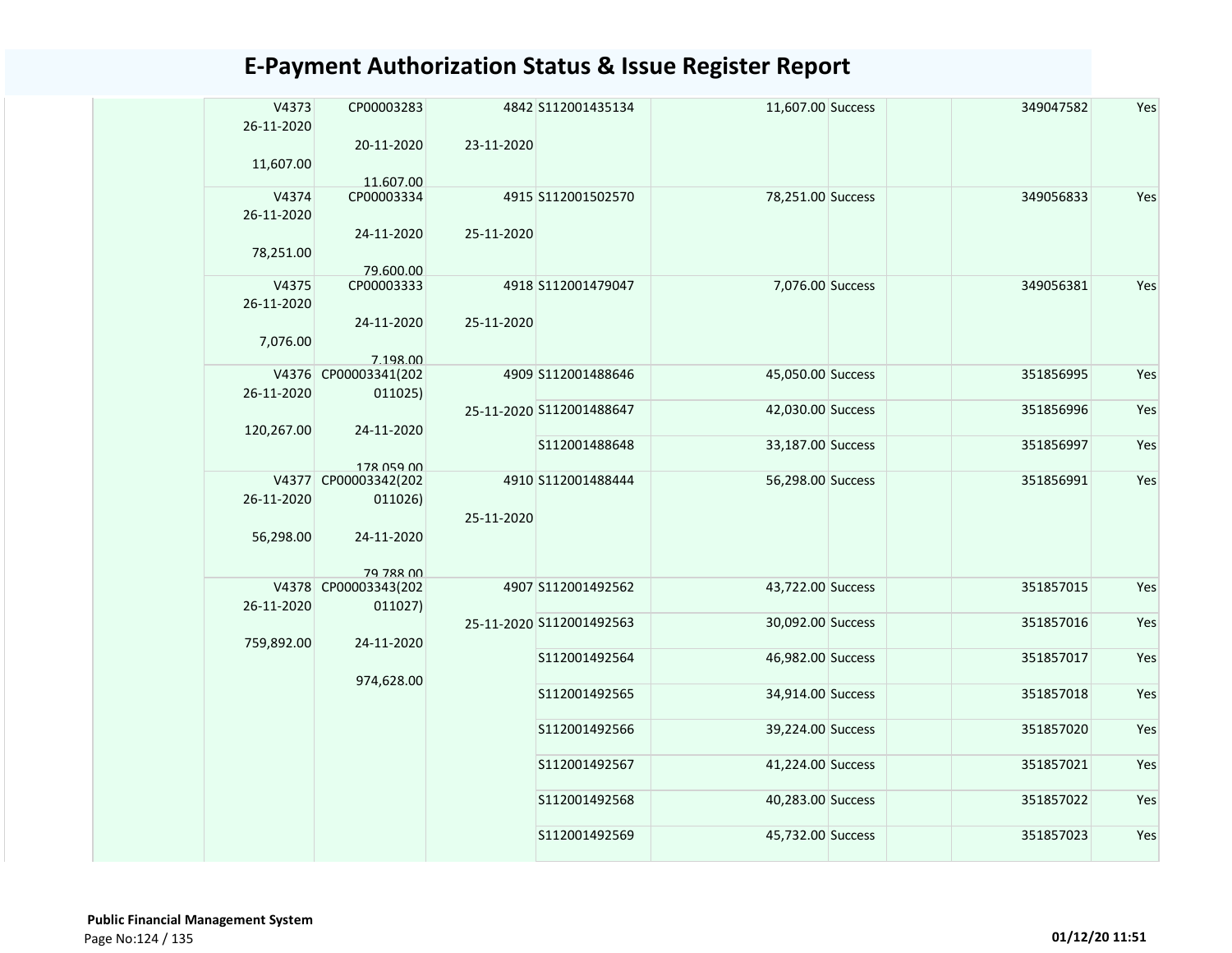|            |                                 | S112001492570            | 39,767.00 Success | 351857024 | Yes |
|------------|---------------------------------|--------------------------|-------------------|-----------|-----|
|            |                                 | S112001492571            | 35,912.00 Success | 351857025 | Yes |
|            |                                 | S112001492572            | 40,818.00 Success | 351857026 | Yes |
|            |                                 | S112001492573            | 45,912.00 Success | 351857027 | Yes |
|            |                                 | S112001492574            | 34,502.00 Success | 351857028 | Yes |
|            |                                 | S112001492575            | 38,233.00 Success | 351857029 | Yes |
|            |                                 | S112001492576            | 25,648.00 Success | 351857030 | Yes |
|            |                                 | S112001492577            | 29,786.00 Success | 351857031 | Yes |
|            |                                 | S112001492578            | 22,857.00 Success | 351857032 | Yes |
|            |                                 | S112001492579            | 32,347.00 Success | 351857033 | Yes |
|            |                                 | S112001492580            | 43,245.00 Success | 351857034 | Yes |
|            |                                 | S112001492581            | 48,692.00 Success | 351857035 | Yes |
| 26-11-2020 | V4379 CP00003344(202<br>011028) | 4908 S112001492427       | 52,155.00 Success | 351856999 | Yes |
| 477,924.00 | 24-11-2020                      | 25-11-2020 S112001492428 | 38,020.00 Success | 351857000 | Yes |
|            |                                 | S112001492429            | 31,149.00 Success | 351857001 | Yes |
|            | 657,087.00                      | S112001492430            | 36,833.00 Success | 351857002 | Yes |
|            |                                 | S112001492431            | 38,982.00 Success | 351857003 | Yes |
|            |                                 | S112001492432            | 39,176.00 Success | 351857004 | Yes |
|            |                                 | S112001492433            | 38,158.00 Success | 351857005 | Yes |
|            |                                 | S112001492434            | 30,462.00 Success | 351857006 | Yes |
|            |                                 | S112001492435            | 31,052.00 Success | 351857007 | Yes |
|            |                                 |                          |                   |           |     |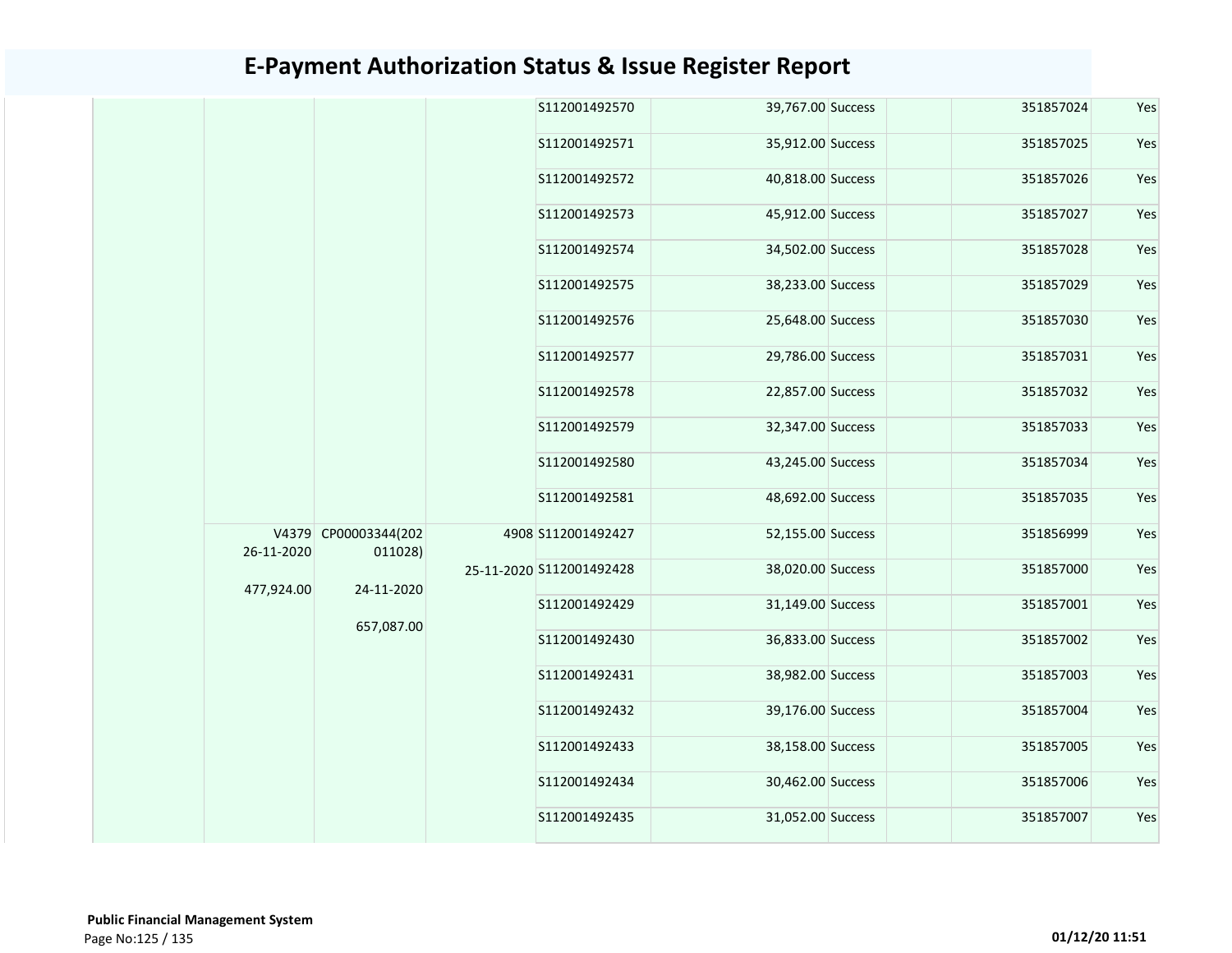|                 |                     |                                   |            | S112001492436      | 33,302.00 Success | 351857008 | Yes |
|-----------------|---------------------|-----------------------------------|------------|--------------------|-------------------|-----------|-----|
|                 |                     |                                   |            | S112001492437      | 31,701.00 Success | 351857009 | Yes |
|                 |                     |                                   |            | S112001492438      | 36,732.00 Success | 351857010 | Yes |
|                 |                     |                                   |            | S112001492439      | 40,202.00 Success | 351857011 | Yes |
|                 | V4380<br>26-11-2020 | CP00003345                        |            | 4916 S112001498515 | 36,729.00 Success | 349056708 | Yes |
|                 | 36,729.00           | 24-11-2020                        | 25-11-2020 |                    |                   |           |     |
|                 | V4381               | 37.479.00<br>CP00003347           |            | 4919 S112001498754 | 60,000.00 Success | 349056767 | Yes |
|                 | 26-11-2020          |                                   |            |                    |                   |           |     |
|                 |                     | 25-11-2020                        | 25-11-2020 |                    |                   |           |     |
|                 | 60,000.00           |                                   |            |                    |                   |           |     |
|                 |                     | 60.000.00                         |            |                    |                   |           |     |
| 225428 [Section |                     | V4336 CP00000256(511              |            | 4816 S112001456703 | 13,000.00 Success | 349047720 | Yes |
| Officer]        | 26-11-2020          | 687739484378-                     |            |                    |                   |           |     |
|                 |                     | 1B1)                              | 23-11-2020 |                    |                   |           |     |
|                 | 13,000.00           |                                   |            |                    |                   |           |     |
|                 |                     | 04-11-2020                        |            |                    |                   |           |     |
|                 |                     |                                   |            |                    |                   |           |     |
|                 |                     | 13 000 00<br>V4347 CP00000289(511 |            | 4818 S112001494242 | 56,400.00 Success | 349017579 | Yes |
|                 | 26-11-2020          | 687770323273-                     |            |                    |                   |           |     |
|                 |                     | 1B1)                              | 23-11-2020 |                    |                   |           |     |
|                 | 56,400.00           |                                   |            |                    |                   |           |     |
|                 |                     | 19-11-2020                        |            |                    |                   |           |     |
|                 |                     |                                   |            |                    |                   |           |     |
|                 |                     | 56 400 00                         |            |                    |                   |           |     |
|                 |                     | V4348 CP00000290(511              |            | 4817 S112001447509 | 83,640.00 Success | 349026307 | Yes |
|                 | 26-11-2020          | 687713578441-                     |            |                    |                   |           |     |
|                 |                     | 1B1)                              | 23-11-2020 |                    |                   |           |     |
|                 | 83,640.00           | 19-11-2020                        |            |                    |                   |           |     |
|                 |                     |                                   |            |                    |                   |           |     |
|                 |                     | <b>83 640 00</b>                  |            |                    |                   |           |     |
|                 |                     |                                   |            |                    |                   |           |     |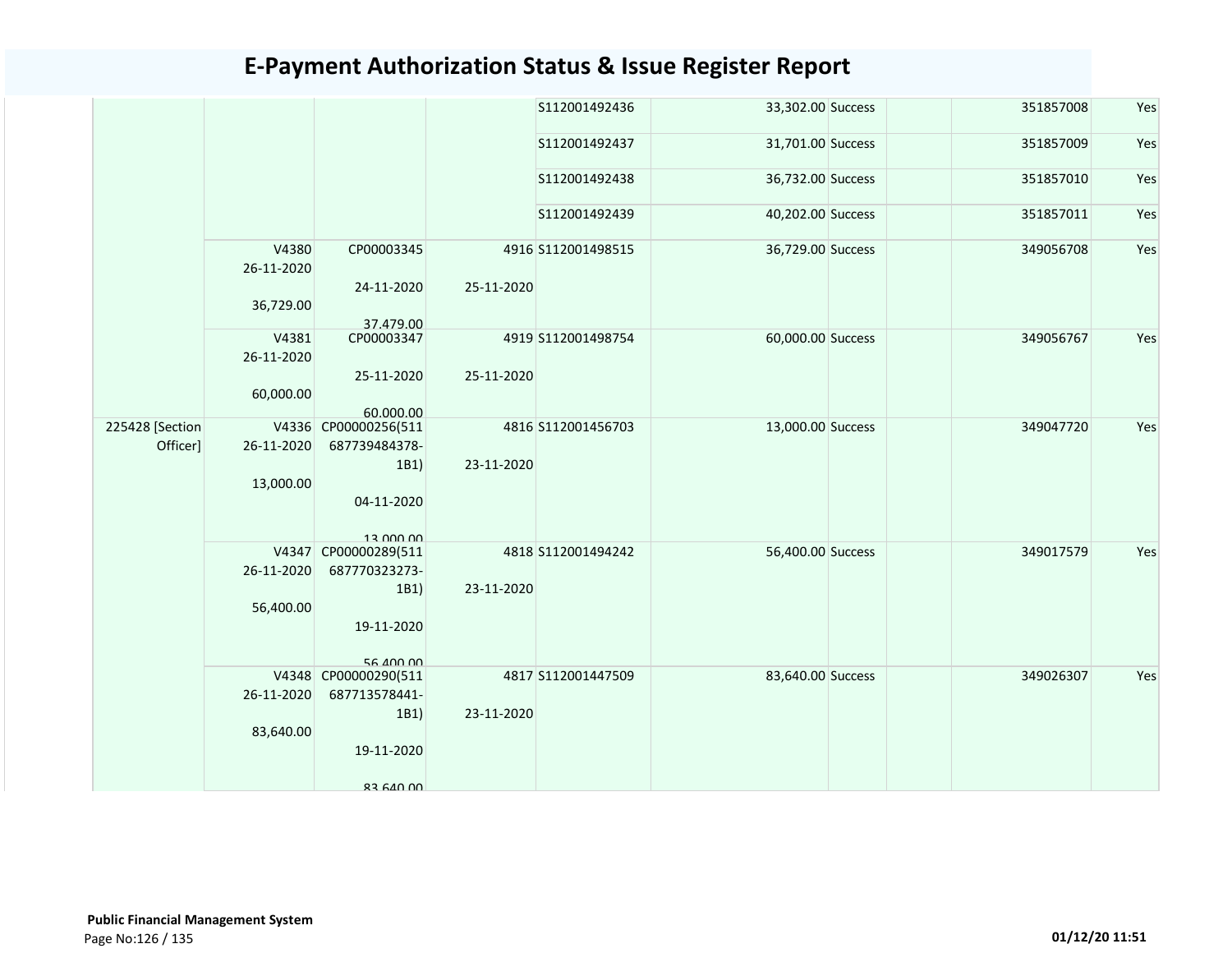|                 | 26-11-2020 | V4349 CP00000291(511<br>687705807975-<br>1B1) | 23-11-2020 | 4819 S112001386013 | 1,700.00 Success  | 349023998 | Yes |
|-----------------|------------|-----------------------------------------------|------------|--------------------|-------------------|-----------|-----|
|                 | 1,700.00   | 19-11-2020<br>1 700 00                        |            |                    |                   |           |     |
| 225429 [Section |            | V4337 CP00000329(511                          |            | 4848 S112001380023 | 47,250.00 Success | 349023871 | Yes |
| Officer]        | 26-11-2020 | 687788927130-                                 |            |                    |                   |           |     |
|                 |            | 1B1)                                          | 23-11-2020 |                    |                   |           |     |
|                 | 47,250.00  |                                               |            |                    |                   |           |     |
|                 |            | 12-11-2020                                    |            |                    |                   |           |     |
|                 |            | 47 250 00                                     |            |                    |                   |           |     |
|                 | 26-11-2020 | V4339 CP00000335(511<br>687754647612-         |            | 4849 S112001384063 | 10,350.00 Success | 349023925 | Yes |
|                 |            | 1B1)                                          | 23-11-2020 |                    |                   |           |     |
|                 | 10,350.00  |                                               |            |                    |                   |           |     |
|                 |            | 16-11-2020                                    |            |                    |                   |           |     |
|                 |            | 10 350 00<br>V4340 CP00000336(511             |            | 4850 S112001384218 | 12,998.00 Success | 349046002 | Yes |
|                 | 26-11-2020 | 687762468981-                                 |            |                    |                   |           |     |
|                 |            | 1B1)                                          | 23-11-2020 |                    |                   |           |     |
|                 | 12,998.00  |                                               |            |                    |                   |           |     |
|                 |            | 16-11-2020                                    |            |                    |                   |           |     |
|                 |            | 12 998 nn                                     |            |                    |                   |           |     |
|                 | 26-11-2020 | V4341 CP00000337(511<br>687791211361-         |            | 4851 S112001384530 | 4,750.00 Success  | 349014744 | Yes |
|                 |            | 1B1)                                          | 23-11-2020 |                    |                   |           |     |
|                 | 4,750.00   |                                               |            |                    |                   |           |     |
|                 |            | 16-11-2020                                    |            |                    |                   |           |     |
|                 |            |                                               |            |                    |                   |           |     |
|                 |            | 4 750 00                                      |            |                    |                   |           |     |
|                 |            | V4382 CP00000363(GPF                          |            | 4924 S112001989795 | 65,000.00 Success | 350802179 | Yes |
|                 | 26-11-2020 |                                               |            |                    |                   |           |     |
|                 |            | 25-11-2020                                    | 25-11-2020 |                    |                   |           |     |
|                 | 65,000.00  |                                               |            |                    |                   |           |     |
|                 |            | 65,000,00                                     |            |                    |                   |           |     |
|                 |            |                                               |            |                    |                   |           |     |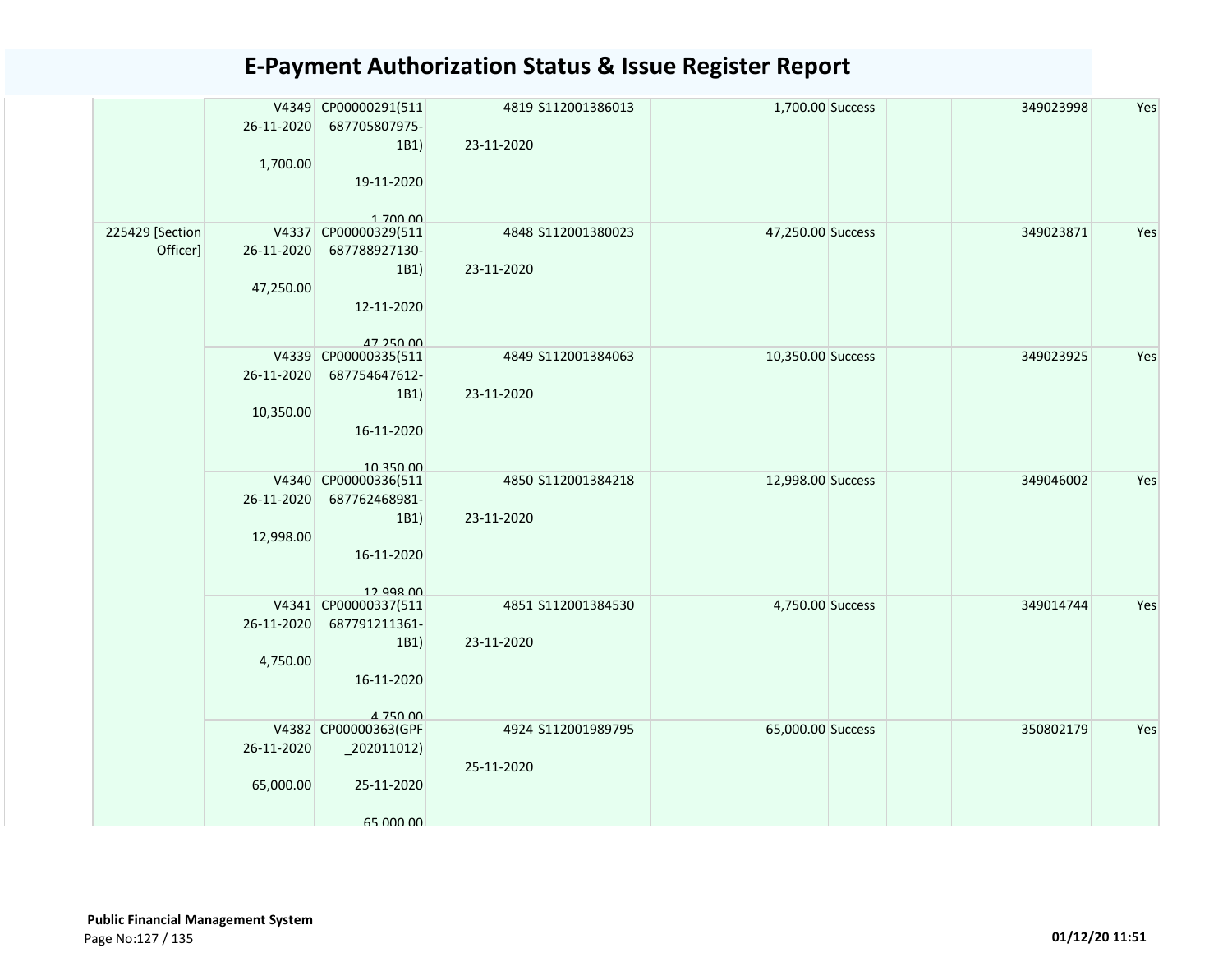|    | 225438 [Asstt<br>Accounts Officer] | 26-11-2020 | V4338 CP00000281(511<br>687799553131-<br>1B1) | 18-11-2020 | 4693 S112001388509 | 2,000.00 Success   | 349024051 | Yes |
|----|------------------------------------|------------|-----------------------------------------------|------------|--------------------|--------------------|-----------|-----|
|    |                                    | 2,000.00   | 12-11-2020                                    |            |                    |                    |           |     |
|    |                                    |            | 2.000.00                                      |            |                    |                    |           |     |
|    |                                    |            | V4342 CP00000290(511                          |            | 4921 S112001498643 | 34,308.00 Success  | 349026375 | Yes |
|    |                                    | 26-11-2020 | 687730765871-                                 |            |                    |                    |           |     |
|    |                                    |            | 3B1)                                          | 25-11-2020 |                    |                    |           |     |
|    |                                    | 34,308.00  |                                               |            |                    |                    |           |     |
|    |                                    |            | 17-11-2020                                    |            |                    |                    |           |     |
| 16 | <b>Issue Date: 27-11-2020</b>      |            | 25 702 00                                     |            |                    | 50,047,050.00      |           |     |
|    | 206942 [Under                      | V4399      | CP00000083(511                                |            | 4928 S112001169109 | 32,500.00 Success  | 365384882 | Yes |
|    | Secretary                          | 27-11-2020 | 687731546008-                                 |            |                    |                    |           |     |
|    | Department of                      |            | 1B1)                                          | 26-11-2020 |                    |                    |           |     |
|    | <b>Industrial Policy</b>           | 32,500.00  |                                               |            |                    |                    |           |     |
|    | and Promotion                      |            | 10-11-2020                                    |            |                    |                    |           |     |
|    | Ministry of                        |            |                                               |            |                    |                    |           |     |
|    | Commerce and                       |            | <b>32 500 00</b>                              |            |                    |                    |           |     |
|    | <b>Industry New</b>                |            | V4400 CP00000084(511                          |            | 4930 S112001168360 | 14,050.00 Success  | 365397819 | Yes |
|    | Delhi]                             | 27-11-2020 | 687736082812-                                 |            |                    |                    |           |     |
|    |                                    |            | 1B1)                                          | 26-11-2020 |                    |                    |           |     |
|    |                                    | 14,050.00  |                                               |            |                    |                    |           |     |
|    |                                    |            | 10-11-2020                                    |            |                    |                    |           |     |
|    |                                    |            | 14 050 00                                     |            |                    |                    |           |     |
|    |                                    | V4404      | CP00000085                                    |            | 4832 S112001169206 | 183,507.00 Success | 365385157 | Yes |
|    |                                    | 27-11-2020 |                                               |            |                    |                    |           |     |
|    |                                    |            | 19-11-2020                                    | 23-11-2020 |                    |                    |           |     |
|    |                                    | 183,507.00 |                                               |            |                    |                    |           |     |
|    |                                    |            | 183.507.00                                    |            |                    |                    |           |     |
|    |                                    |            | V4409 CP00000087(511                          |            | 4926 S112001169988 | 49,000.00 Success  | 365398105 | Yes |
|    |                                    | 27-11-2020 | 687770990763-                                 |            |                    |                    |           |     |
|    |                                    |            | 1B1)                                          | 26-11-2020 |                    |                    |           |     |
|    |                                    | 49,000.00  |                                               |            |                    |                    |           |     |
|    |                                    |            | 24-11-2020                                    |            |                    |                    |           |     |
|    |                                    |            |                                               |            |                    |                    |           |     |
|    |                                    |            | 49 000 00                                     |            |                    |                    |           |     |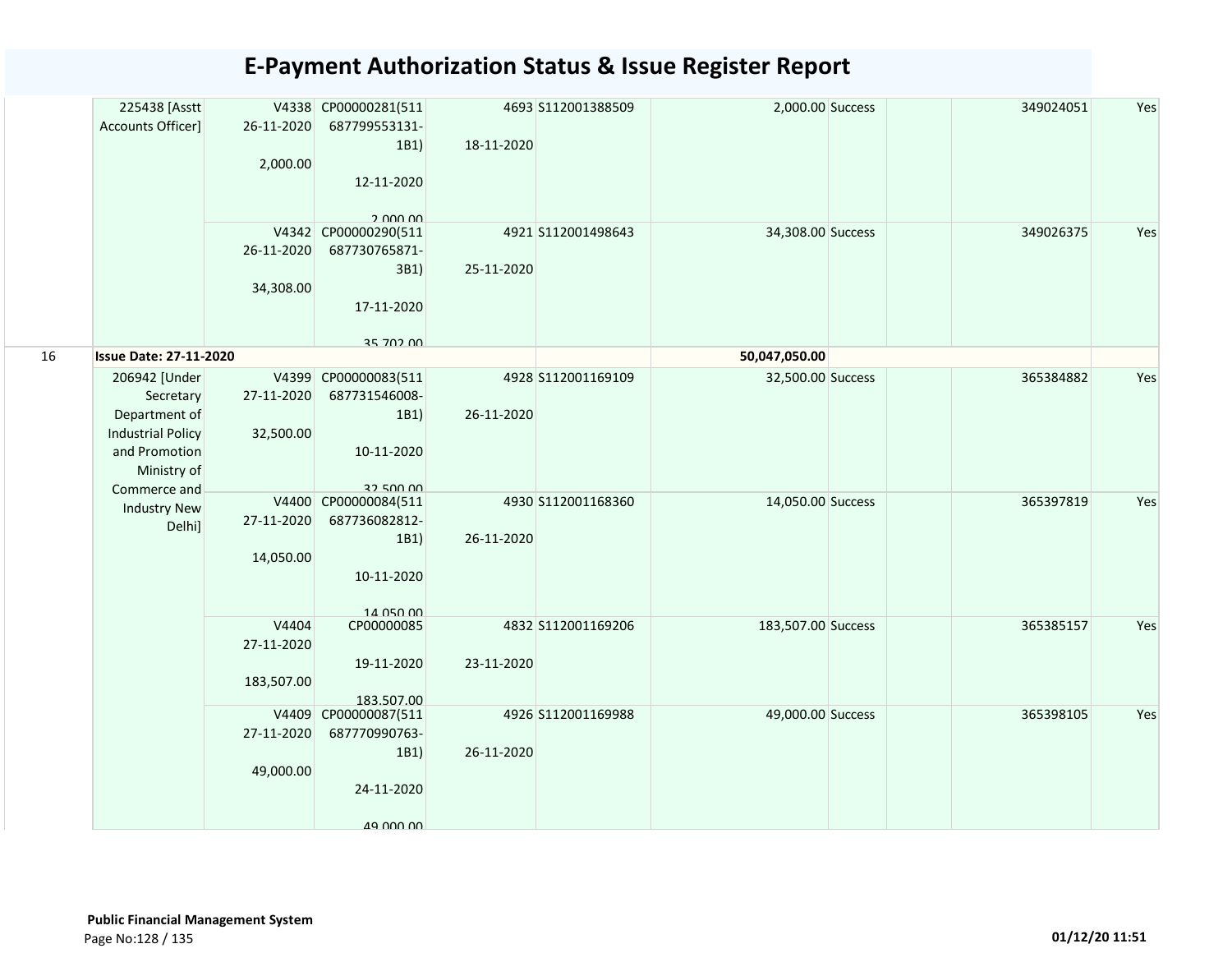| 225427 [Under<br>Secretary] | V4383<br>27-11-2020 | CP00001977                       |            | 4923 S112001159401 | 990,273.00 Success | 362227361 | Yes |
|-----------------------------|---------------------|----------------------------------|------------|--------------------|--------------------|-----------|-----|
|                             |                     | 17-09-2020                       | 25-11-2020 |                    |                    |           |     |
|                             | 990,273.00          |                                  |            |                    |                    |           |     |
|                             | V4403               | 990.273.00<br>CP00003168         |            | 4951 S112001169404 | 15,572.00 Success  | 365387320 | Yes |
|                             |                     |                                  |            |                    |                    |           |     |
|                             | 27-11-2020          |                                  |            |                    |                    |           |     |
|                             |                     | 16-11-2020                       | 26-11-2020 |                    |                    |           |     |
|                             | 15,572.00           |                                  |            |                    |                    |           |     |
|                             | V4411               | 15.890.00                        |            |                    |                    | 365400439 | Yes |
|                             |                     | CP00003375                       |            | 4959 S112001189237 | 103,950.00 Success |           |     |
|                             | 27-11-2020          |                                  |            |                    |                    |           |     |
|                             |                     | 26-11-2020                       | 26-11-2020 |                    |                    |           |     |
|                             | 103,950.00          |                                  |            |                    |                    |           |     |
|                             |                     | 115.500.00                       |            |                    |                    |           |     |
|                             |                     | V4412 CP00003351(ELE             |            | 4931 S112001168133 | 18,564.00 Success  | 365384582 | Yes |
|                             | 27-11-2020          | 2020110030)                      |            |                    |                    |           |     |
|                             |                     |                                  | 26-11-2020 |                    |                    |           |     |
|                             | 18,564.00           | 25-11-2020                       |            |                    |                    |           |     |
|                             |                     |                                  |            |                    |                    |           |     |
|                             |                     | 18 564 00                        |            |                    |                    |           |     |
|                             | V4413               | CP00003362                       |            | 4953 S112001169777 | 18,097.00 Success  | 365387476 | Yes |
|                             | 27-11-2020          |                                  |            |                    |                    |           |     |
|                             |                     | 26-11-2020                       | 26-11-2020 |                    |                    |           |     |
|                             | 18,097.00           |                                  |            |                    |                    |           |     |
|                             | V4414               | 18.409.00<br>CP00003363          |            | 4952 S112001169489 | 18,097.00 Success  | 365398002 | Yes |
|                             |                     |                                  |            |                    |                    |           |     |
|                             | 27-11-2020          |                                  |            |                    |                    |           |     |
|                             |                     | 26-11-2020                       | 26-11-2020 |                    |                    |           |     |
|                             | 18,097.00           |                                  |            |                    |                    |           |     |
|                             | V4415               | 18.409.00<br>CP00003361          |            | 4954 S112001169844 | 6,032.00 Success   | 365387646 | Yes |
|                             | 27-11-2020          |                                  |            |                    |                    |           |     |
|                             |                     |                                  |            |                    |                    |           |     |
|                             |                     | 26-11-2020                       | 26-11-2020 |                    |                    |           |     |
|                             | 6,032.00            |                                  |            |                    |                    |           |     |
|                             |                     | 6.136.00<br>V4416 CP00003371(511 |            | 4961 S112001188586 | 1,080.00 Success   | 365387818 | Yes |
|                             | 27-11-2020          | 687755868476-                    |            |                    |                    |           |     |
|                             |                     | 1B1)                             | 27-11-2020 |                    |                    |           |     |
|                             |                     |                                  |            |                    |                    |           |     |
|                             | 1,080.00            |                                  |            |                    |                    |           |     |
|                             |                     | 26-11-2020                       |            |                    |                    |           |     |
|                             |                     | 1 099 00                         |            |                    |                    |           |     |
|                             |                     |                                  |            |                    |                    |           |     |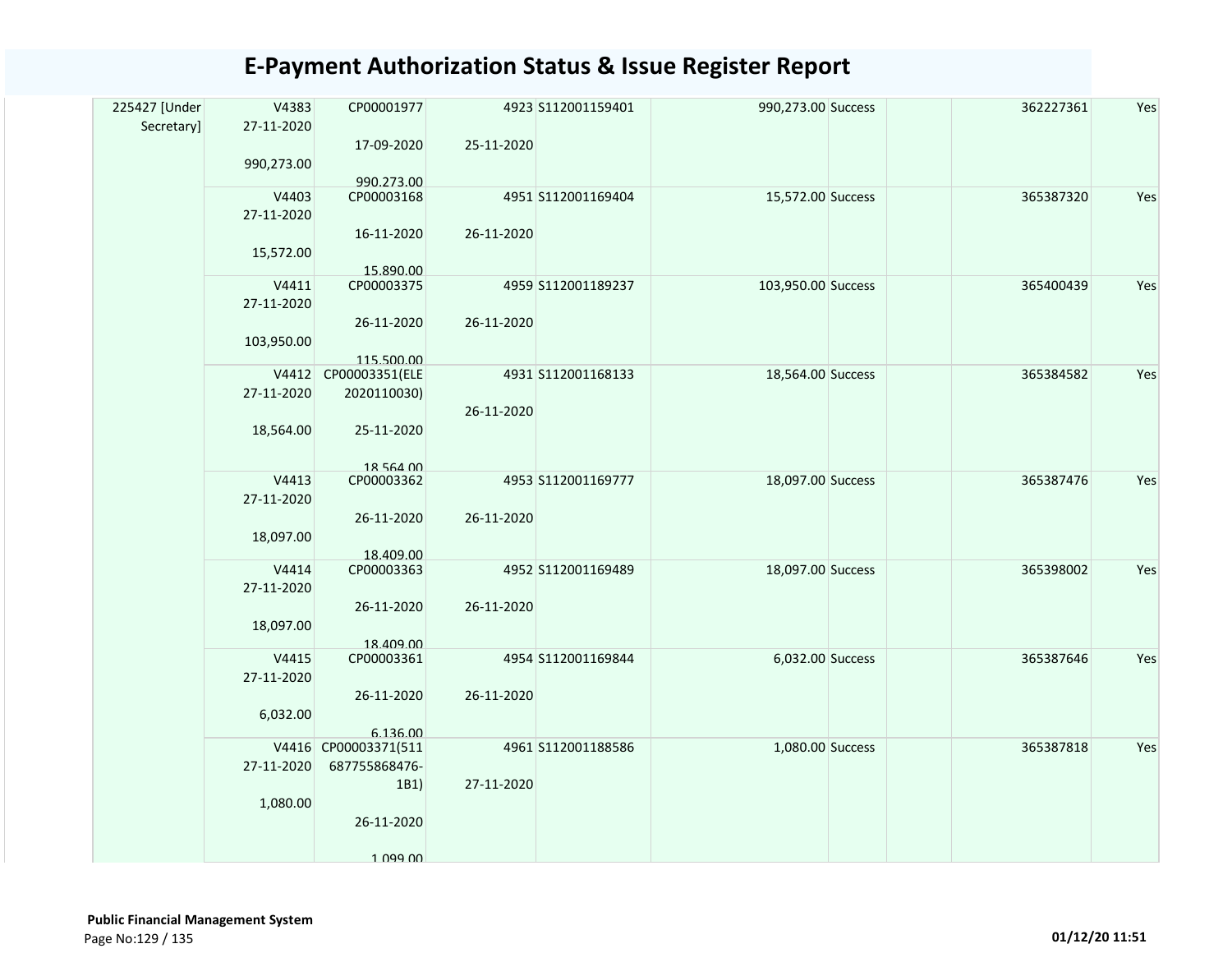| V4420<br>27-11-2020 | CP00003286<br>20-11-2020    | 27-11-2020 | 4979 S112001188982 | 2,212,500.00 Success | 365697855 | Yes |
|---------------------|-----------------------------|------------|--------------------|----------------------|-----------|-----|
| 2,212,500.00        | 2.212.500.00                |            |                    |                      |           |     |
| V4421               | CP00003285                  |            | 4977 S112001188847 | 2,918,974.00 Success | 365688710 | Yes |
| 27-11-2020          |                             |            |                    |                      |           |     |
| 2,918,974.00        | 20-11-2020                  | 27-11-2020 |                    |                      |           |     |
| V4422               | 3.243.305.00<br>CP00003330  |            | 4890 S112001208783 | 22,581.00 Success    | 366076608 | Yes |
| 27-11-2020          |                             |            |                    |                      |           |     |
|                     | 24-11-2020                  | 24-11-2020 |                    |                      |           |     |
| 22,581.00           |                             |            |                    |                      |           |     |
|                     | 22.581.00                   |            |                    |                      |           |     |
| V4423<br>27-11-2020 | CP00003329                  |            | 4891 S112001208506 | 20,206.00 Success    | 366091392 | Yes |
|                     | 24-11-2020                  | 24-11-2020 |                    |                      |           |     |
| 20,206.00           |                             |            |                    |                      |           |     |
|                     | 20.206.00                   |            |                    |                      |           |     |
| V4424               | CP00003331                  |            | 4889 S112001208456 | 22,642.00 Success    | 366076475 | Yes |
| 27-11-2020          |                             |            |                    |                      |           |     |
|                     | 24-11-2020                  | 24-11-2020 |                    |                      |           |     |
| 22,642.00           |                             |            |                    |                      |           |     |
|                     | 22.642.00                   |            |                    |                      |           |     |
| V4425<br>27-11-2020 | CP00003349                  |            | 4974 S112001208585 | 31,257.00 Success    | 366091539 | Yes |
|                     | 25-11-2020                  | 27-11-2020 |                    |                      |           |     |
| 31,257.00           |                             |            |                    |                      |           |     |
|                     | 31.257.00                   |            |                    |                      |           |     |
| V4426               | CP00003350                  |            | 4975 S112001208690 | 23,543.00 Success    | 366091675 | Yes |
| 27-11-2020          |                             |            |                    |                      |           |     |
|                     | 25-11-2020                  | 27-11-2020 |                    |                      |           |     |
| 23,543.00           |                             |            |                    |                      |           |     |
| V4427               | 23.543.00<br>CP00003366(511 |            | 4964 S112001205337 | 153,356.00 Success   | 366085984 | Yes |
| 27-11-2020          | 687737379403-               |            |                    |                      |           |     |
|                     | 1B1)                        | 27-11-2020 |                    |                      |           |     |
| 153,356.00          |                             |            |                    |                      |           |     |
|                     | 26-11-2020                  |            |                    |                      |           |     |
|                     |                             |            |                    |                      |           |     |
|                     | 156 000 00                  |            |                    |                      |           |     |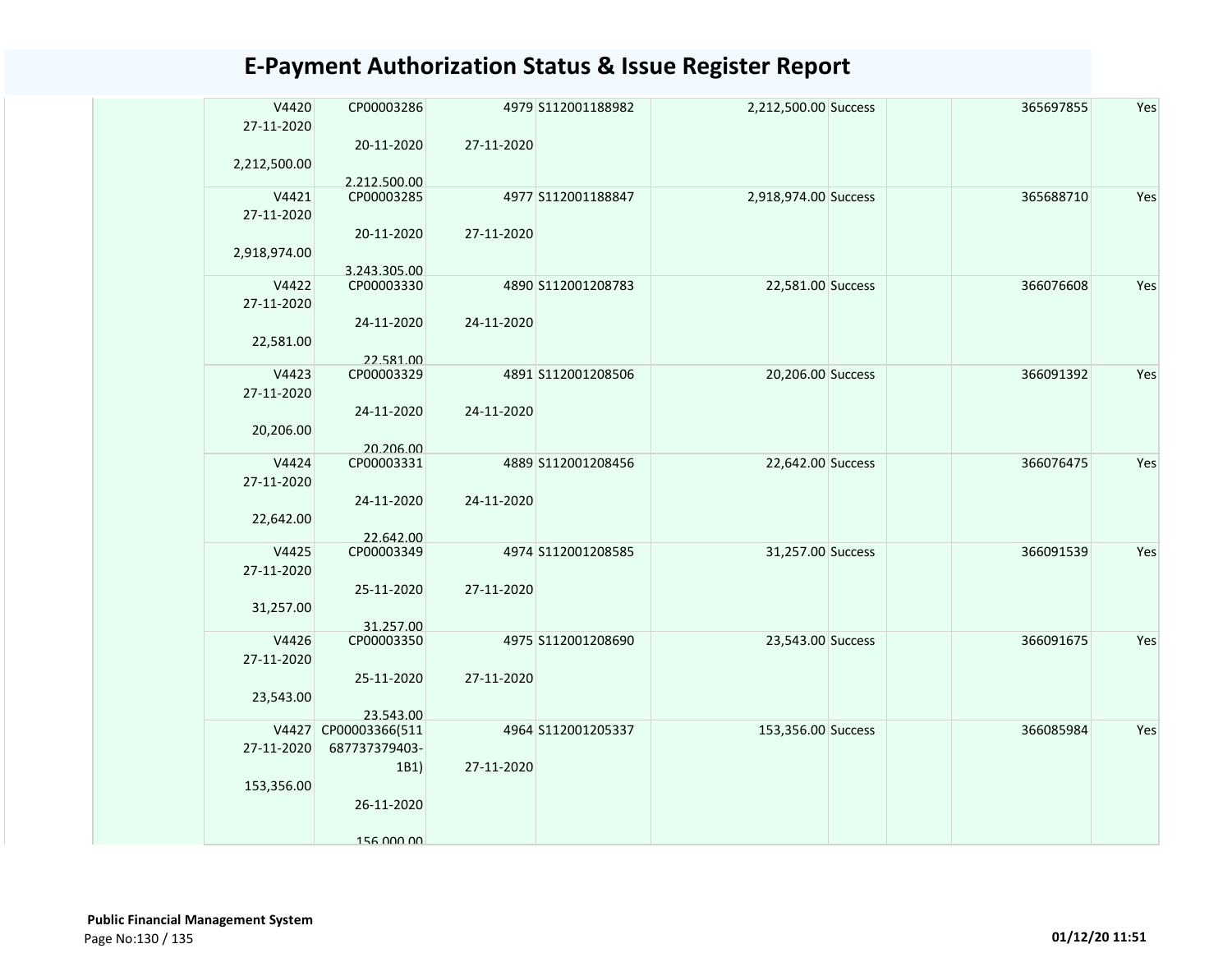| 27-11-2020 | V4428 CP00003367(511<br>687735543765- |            | 4966 S112001205588 | 58,885.00 Success | 366086154 | Yes |
|------------|---------------------------------------|------------|--------------------|-------------------|-----------|-----|
|            | 1B1                                   | 27-11-2020 |                    |                   |           |     |
| 58,885.00  |                                       |            |                    |                   |           |     |
|            | 26-11-2020                            |            |                    |                   |           |     |
|            | 59 GOO OO                             |            |                    |                   |           |     |
|            | V4429 CP00003368(511                  |            | 4963 S112001203953 | 584.00 Success    | 366085809 | Yes |
| 27-11-2020 | 687728551790-                         |            |                    |                   |           |     |
|            | 1B1)                                  | 27-11-2020 |                    |                   |           |     |
| 584.00     |                                       |            |                    |                   |           |     |
|            | 26-11-2020                            |            |                    |                   |           |     |
|            | 594 00                                |            |                    |                   |           |     |
|            | V4430 CP00003369(511                  |            | 4965 S112001205444 | 880.00 Success    | 366086071 | Yes |
| 27-11-2020 | 687796809958-                         |            |                    |                   |           |     |
|            | 1B1)                                  | 27-11-2020 |                    |                   |           |     |
| 880.00     |                                       |            |                    |                   |           |     |
|            | 26-11-2020                            |            |                    |                   |           |     |
|            | $ROF$ $00$                            |            |                    |                   |           |     |
|            | V4431 CP00003370(511                  |            | 4962 S112001203896 | 2,458.00 Success  | 366074720 | Yes |
| 27-11-2020 | 687717979125-                         |            |                    |                   |           |     |
|            | 1B1)                                  | 27-11-2020 |                    |                   |           |     |
| 2,458.00   | 26-11-2020                            |            |                    |                   |           |     |
|            |                                       |            |                    |                   |           |     |
|            | 25000                                 |            |                    |                   |           |     |
|            | V4432 CP00003372(511                  |            | 4968 S112001205697 | 2,212.00 Success  | 366088346 | Yes |
| 27-11-2020 | 687776262219-                         |            |                    |                   |           |     |
| 2,212.00   | 1B1)                                  | 27-11-2020 |                    |                   |           |     |
|            | 26-11-2020                            |            |                    |                   |           |     |
|            |                                       |            |                    |                   |           |     |
|            | 2.250.00                              |            |                    |                   |           |     |
| 27-11-2020 | V4433 CP00003373(511<br>687702900568- |            | 4967 S112001205638 | 1,228.00 Success  | 366074838 | Yes |
|            | 1B1                                   | 27-11-2020 |                    |                   |           |     |
| 1,228.00   |                                       |            |                    |                   |           |     |
|            | 26-11-2020                            |            |                    |                   |           |     |
|            |                                       |            |                    |                   |           |     |
|            | $1.249$ 00                            |            |                    |                   |           |     |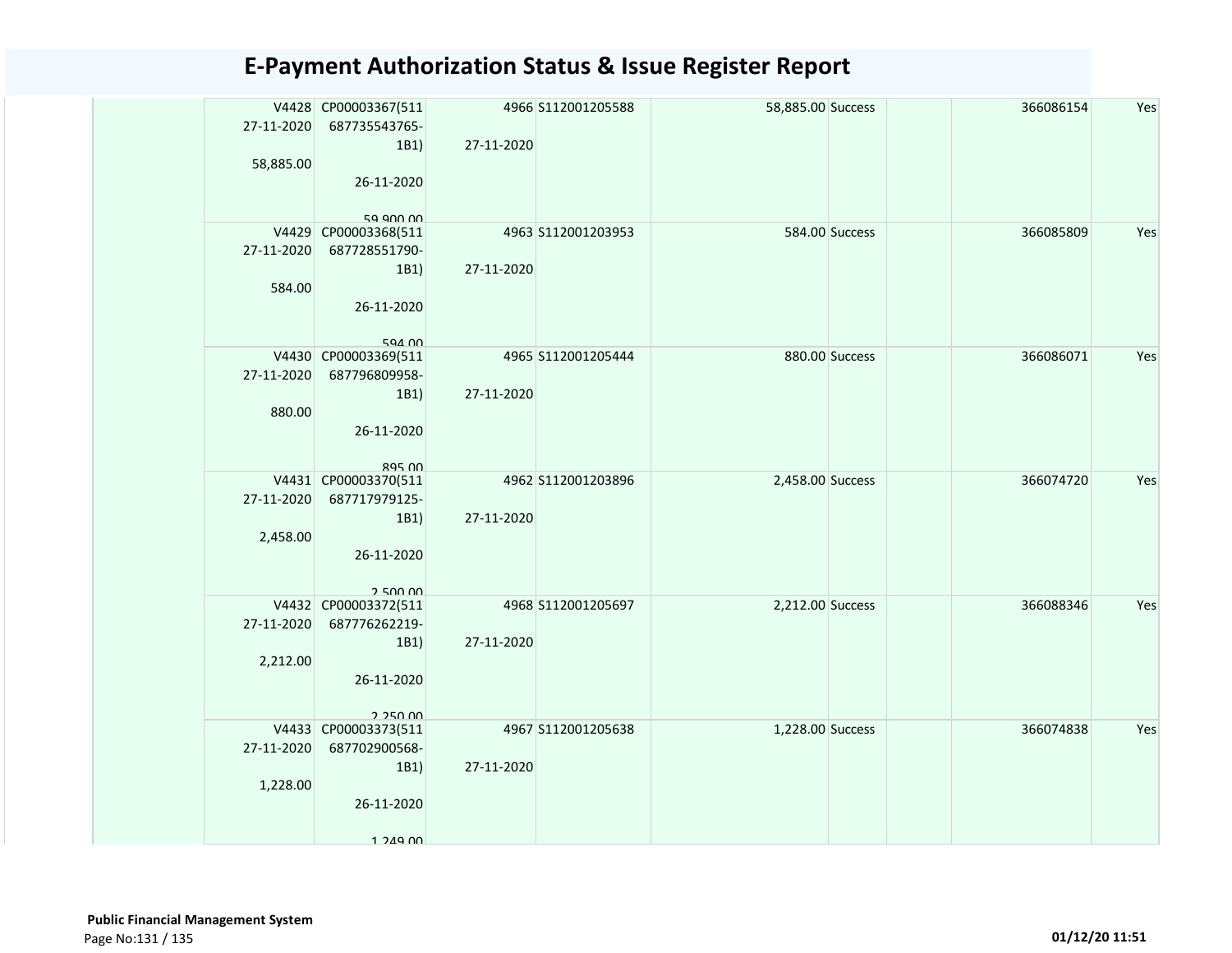| 27-11-2020 | V4434 CP00003374(511<br>687751470094- |            | 4969 S112001205671 | 24,095.00 Success |                | 366088259 | Yes |
|------------|---------------------------------------|------------|--------------------|-------------------|----------------|-----------|-----|
|            | 1B1                                   | 27-11-2020 |                    |                   |                |           |     |
| 24,095.00  |                                       |            |                    |                   |                |           |     |
|            | 26-11-2020                            |            |                    |                   |                |           |     |
|            |                                       |            |                    |                   |                |           |     |
|            | 24.510.00<br>V4435 CP00003377(511     |            | 4989 S112001207190 | 1,818.00 Success  |                | 366088613 | Yes |
| 27-11-2020 | 687721925117-                         |            |                    |                   |                |           |     |
|            | 1B1)                                  | 27-11-2020 |                    |                   |                |           |     |
| 1,818.00   |                                       |            |                    |                   |                |           |     |
|            | 26-11-2020                            |            |                    |                   |                |           |     |
|            |                                       |            |                    |                   |                |           |     |
|            | 1 RAQ 00                              |            |                    |                   |                |           |     |
|            | V4436 CP00003378(511                  |            | 4990 S112001207090 |                   | 539.00 Success | 366088522 | Yes |
|            | 27-11-2020 687740759287-              |            |                    |                   |                |           |     |
| 539.00     | 1B1)                                  | 27-11-2020 |                    |                   |                |           |     |
|            | 26-11-2020                            |            |                    |                   |                |           |     |
|            |                                       |            |                    |                   |                |           |     |
|            | 549 00                                |            |                    |                   |                |           |     |
|            | V4437 CP00003379(511                  |            | 4988 S112001207263 |                   | 880.00 Success | 366088702 | Yes |
| 27-11-2020 | 687793797661-                         |            |                    |                   |                |           |     |
|            | 1B1)                                  | 27-11-2020 |                    |                   |                |           |     |
| 880.00     |                                       |            |                    |                   |                |           |     |
|            | 26-11-2020                            |            |                    |                   |                |           |     |
|            | $895$ $00$                            |            |                    |                   |                |           |     |
|            | V4438 CP00003380(511                  |            | 4986 S112001207465 |                   | 657.00 Success | 366088782 | Yes |
| 27-11-2020 | 687738161393-                         |            |                    |                   |                |           |     |
|            | 1B1)                                  | 27-11-2020 |                    |                   |                |           |     |
| 657.00     |                                       |            |                    |                   |                |           |     |
|            | 26-11-2020                            |            |                    |                   |                |           |     |
|            | <b>GG9 00</b>                         |            |                    |                   |                |           |     |
|            | V4439 CP00003381(511                  |            | 4982 S112001208099 |                   | 786.00 Success | 366089137 | Yes |
|            | 27-11-2020 687741046767-              |            |                    |                   |                |           |     |
|            | 1B1)                                  | 27-11-2020 |                    |                   |                |           |     |
| 786.00     |                                       |            |                    |                   |                |           |     |
|            | 26-11-2020                            |            |                    |                   |                |           |     |
|            |                                       |            |                    |                   |                |           |     |
|            | 800.00                                |            |                    |                   |                |           |     |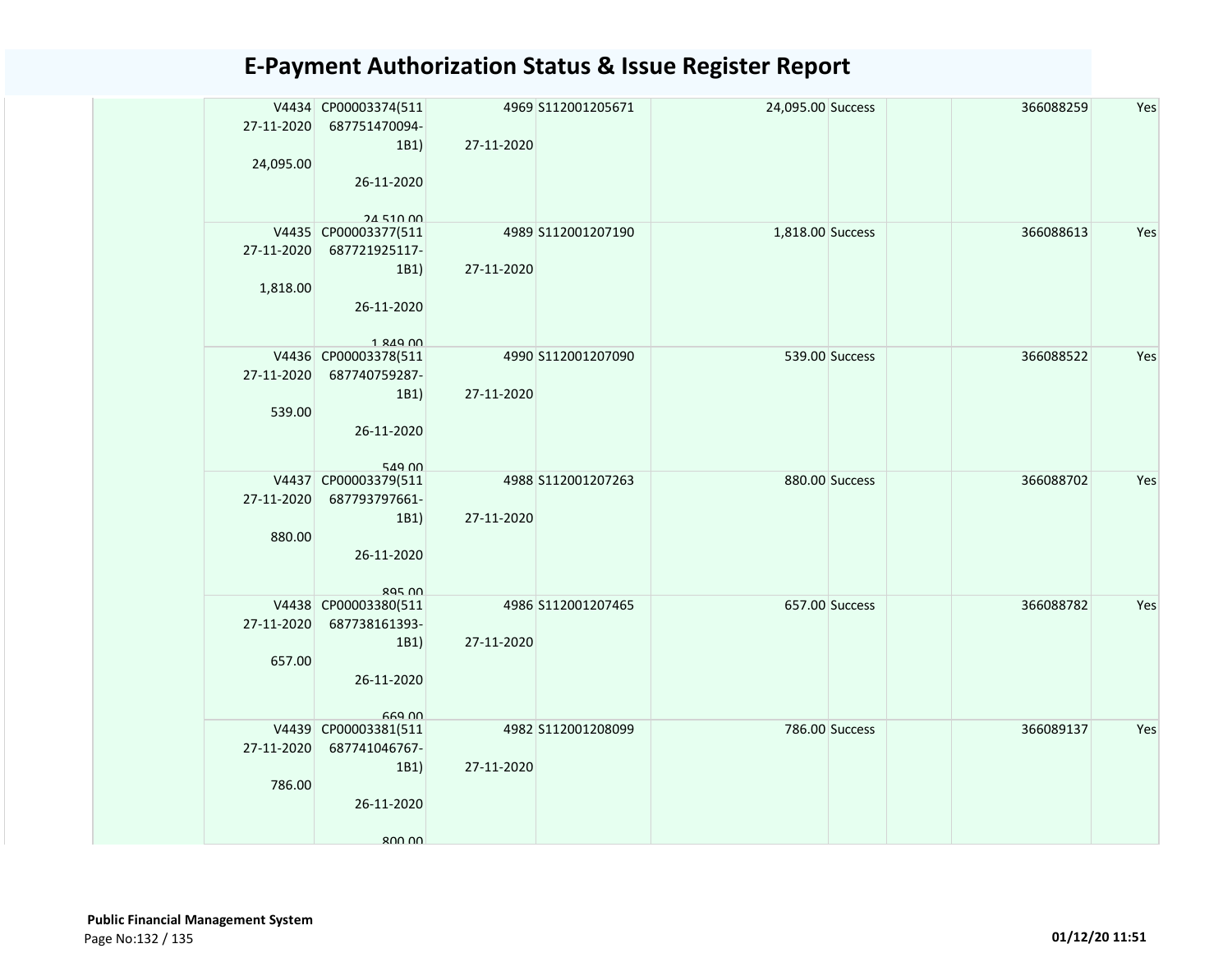| V4440      | CP00003388                        |            | 4991 S112001206433 | 35,671.00 Success  |                | 366088424 | Yes |
|------------|-----------------------------------|------------|--------------------|--------------------|----------------|-----------|-----|
| 27-11-2020 |                                   |            |                    |                    |                |           |     |
|            | 26-11-2020                        | 27-11-2020 |                    |                    |                |           |     |
| 35,671.00  |                                   |            |                    |                    |                |           |     |
|            |                                   |            |                    |                    |                |           |     |
| V4441      | 35.671.00                         |            | 4987 S112001207300 |                    | 539.00 Success | 366074961 | Yes |
|            | CP00003382(511                    |            |                    |                    |                |           |     |
| 27-11-2020 | 687775322055-                     |            |                    |                    |                |           |     |
|            | 1B1)                              | 27-11-2020 |                    |                    |                |           |     |
| 539.00     |                                   |            |                    |                    |                |           |     |
|            | 26-11-2020                        |            |                    |                    |                |           |     |
|            |                                   |            |                    |                    |                |           |     |
|            | 549 00                            |            |                    |                    |                |           |     |
|            | V4442 CP00003383(511              |            | 4981 S112001208156 | 1,032.00 Success   |                | 366091268 | Yes |
| 27-11-2020 | 687796470474-                     |            |                    |                    |                |           |     |
|            | 1B1)                              | 27-11-2020 |                    |                    |                |           |     |
|            |                                   |            |                    |                    |                |           |     |
| 1,032.00   |                                   |            |                    |                    |                |           |     |
|            | 26-11-2020                        |            |                    |                    |                |           |     |
|            |                                   |            |                    |                    |                |           |     |
|            | 1 050 00                          |            |                    |                    |                |           |     |
| V4443      | CP00003384(511                    |            | 4980 S112001208227 | 14,746.00 Success  |                | 366076342 | Yes |
| 27-11-2020 | 687781854852-                     |            |                    |                    |                |           |     |
|            | 1B1)                              | 27-11-2020 |                    |                    |                |           |     |
| 14,746.00  |                                   |            |                    |                    |                |           |     |
|            | 26-11-2020                        |            |                    |                    |                |           |     |
|            |                                   |            |                    |                    |                |           |     |
|            | 15,000,00                         |            |                    |                    |                |           |     |
|            | V4444 CP00003385(511              |            | 4983 S112001208006 | 23,910.00 Success  |                | 366088996 | Yes |
| 27-11-2020 | 687727682109-                     |            |                    |                    |                |           |     |
|            | 1B1)                              | 27-11-2020 |                    |                    |                |           |     |
| 23,910.00  |                                   |            |                    |                    |                |           |     |
|            | 26-11-2020                        |            |                    |                    |                |           |     |
|            |                                   |            |                    |                    |                |           |     |
|            |                                   |            |                    |                    |                |           |     |
|            | 24 322 00<br>V4445 CP00003386(511 |            | 4984 S112001207577 | 144,595.00 Success |                | 366075215 | Yes |
|            |                                   |            |                    |                    |                |           |     |
| 27-11-2020 | 687723730993-                     |            |                    |                    |                |           |     |
|            | 1B1)                              | 27-11-2020 |                    |                    |                |           |     |
| 144,595.00 |                                   |            |                    |                    |                |           |     |
|            | 26-11-2020                        |            |                    |                    |                |           |     |
|            |                                   |            |                    |                    |                |           |     |
|            | 147 088 00                        |            |                    |                    |                |           |     |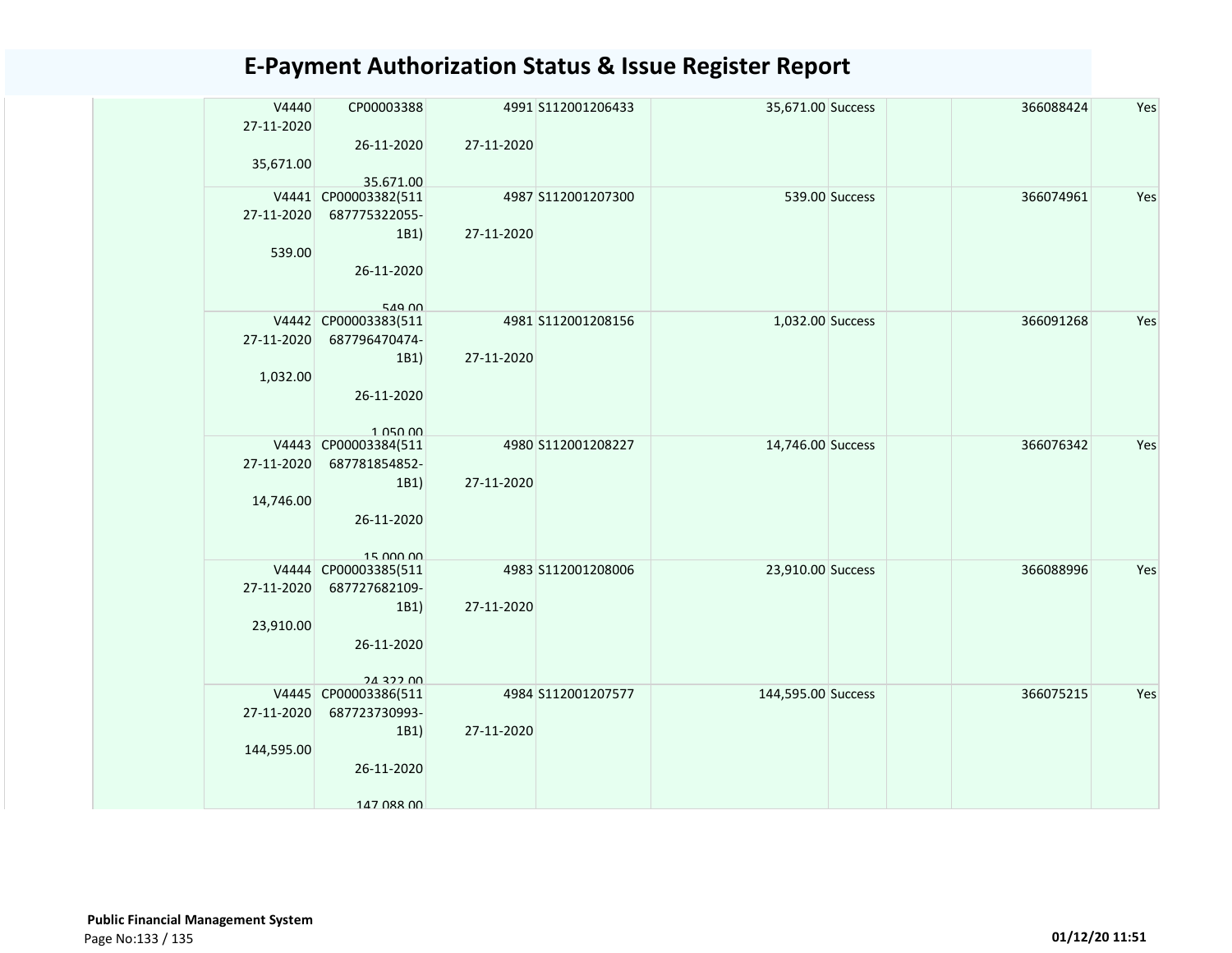|  |                 |               | V4446 CP00003387(511       |            | 4985 S112001207493 | 4,891.00 Success      | 366088865        | Yes |
|--|-----------------|---------------|----------------------------|------------|--------------------|-----------------------|------------------|-----|
|  |                 | 27-11-2020    | 687790326785-              |            |                    |                       |                  |     |
|  |                 |               | 1B1)                       | 27-11-2020 |                    |                       |                  |     |
|  |                 | 4,891.00      |                            |            |                    |                       |                  |     |
|  |                 |               | 26-11-2020                 |            |                    |                       |                  |     |
|  |                 |               | 4 975 00                   |            |                    |                       |                  |     |
|  |                 | V4449         | CP00003399                 |            | 4994 S112001212029 | 20,000,000.00 Success | 366180754        | Yes |
|  |                 | 27-11-2020    |                            |            |                    |                       |                  |     |
|  |                 |               | 27-11-2020                 | 27-11-2020 |                    |                       |                  |     |
|  |                 | 20,000,000.00 |                            |            |                    |                       |                  |     |
|  |                 |               | 20.000.000.00              |            |                    |                       |                  |     |
|  |                 | V4450         | CP00003400                 |            | 4993 S112001207798 | 18,364,000.00 Success | 366180662        | Yes |
|  |                 | 27-11-2020    |                            |            |                    |                       |                  |     |
|  |                 |               | 27-11-2020                 | 27-11-2020 |                    |                       |                  |     |
|  |                 | 18,364,000.00 |                            |            |                    |                       |                  |     |
|  |                 |               | 18.364.000.00              |            |                    |                       |                  |     |
|  | 225428 [Section | V4402         | CP00000279                 |            | 4815 S112001168312 | 176,281.00 Success    | 365384726        | Yes |
|  | Officer]        | 27-11-2020    |                            |            |                    |                       |                  |     |
|  |                 |               | 12-11-2020                 | 23-11-2020 |                    |                       |                  |     |
|  |                 | 176,281.00    |                            |            |                    |                       |                  |     |
|  |                 | V4407         | 183.045.00<br>CP00000294   |            | 4864 S112001170338 | 50,000.00 Success     | 365400327        | Yes |
|  |                 | 27-11-2020    |                            |            |                    |                       |                  |     |
|  |                 |               | 20-11-2020                 | 24-11-2020 |                    |                       |                  |     |
|  |                 | 50,000.00     |                            |            |                    |                       |                  |     |
|  |                 |               | 50.000.00                  |            |                    |                       |                  |     |
|  |                 | V4408         | CP00000295                 |            | 4925 S112001170041 | 2,789.00 Success      | 365398218        | Yes |
|  |                 | 27-11-2020    |                            |            |                    |                       |                  |     |
|  |                 |               | 24-11-2020                 | 26-11-2020 |                    |                       |                  |     |
|  |                 | 2,789.00      |                            |            |                    |                       |                  |     |
|  |                 |               | 2.789.00                   |            |                    |                       |                  |     |
|  |                 | V4418         | CP00000280                 |            | 4972 S112001190236 | 2,000,000.00 Issued   | CBINH20336052524 | Yes |
|  |                 | 27-11-2020    |                            |            |                    |                       |                  |     |
|  |                 |               | 17-11-2020                 | 27-11-2020 |                    |                       |                  |     |
|  |                 | 2,000,000.00  |                            |            |                    |                       |                  |     |
|  |                 | V4419         | 2.000.000.00<br>CP00000281 |            | 4973 S112001189866 | 2,145,517.00 Issued   | CBINH20336052523 | Yes |
|  |                 | 27-11-2020    |                            |            |                    |                       |                  |     |
|  |                 |               | 17-11-2020                 | 27-11-2020 |                    |                       |                  |     |
|  |                 | 2,145,517.00  |                            |            |                    |                       |                  |     |
|  |                 |               | 2.145.517.00               |            |                    |                       |                  |     |
|  |                 |               |                            |            |                    |                       |                  |     |